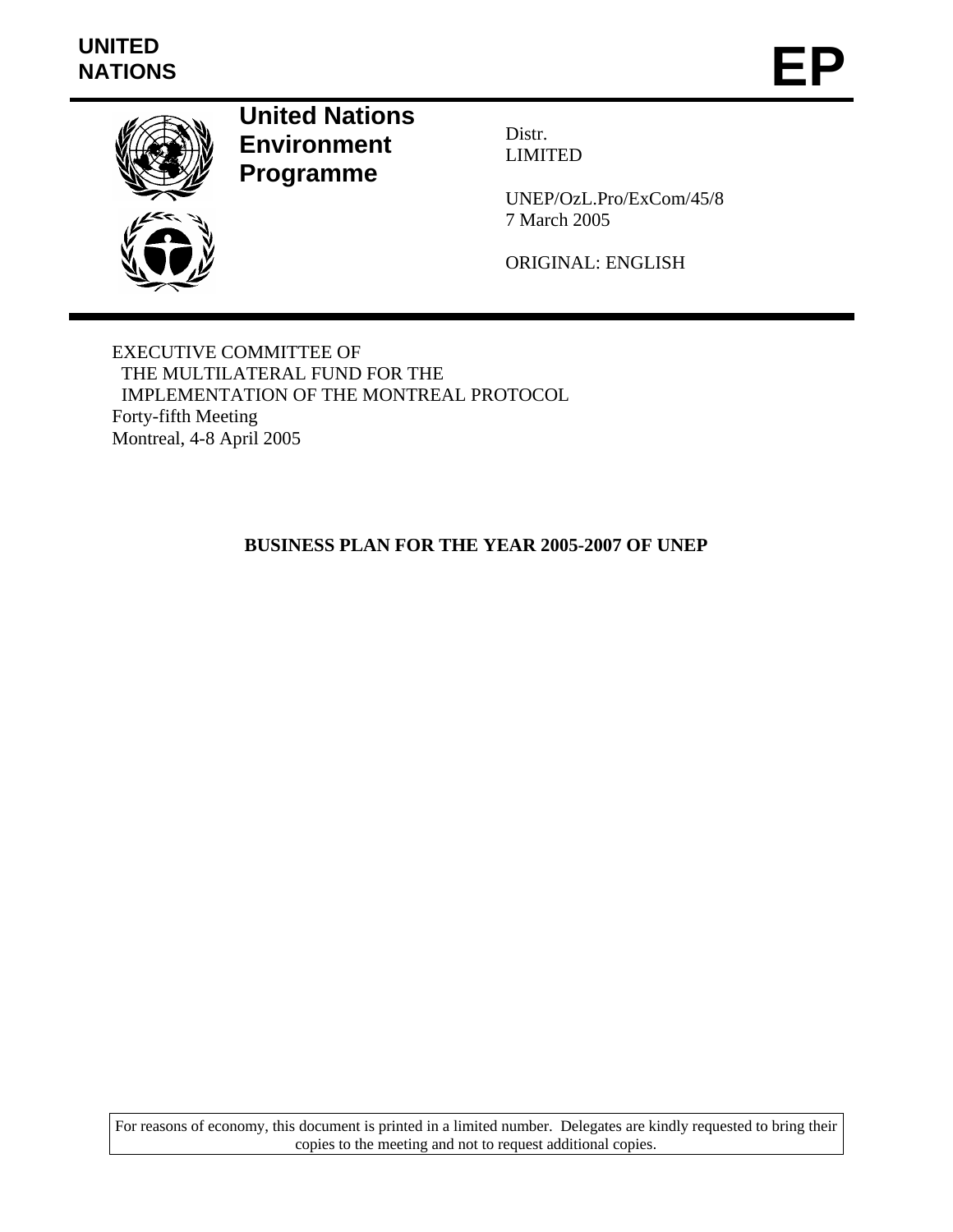#### **COMMENTS AND RECOMMENDATIONS FROM THE FUND SECRETARIAT**

1. UNEP prepared its business plan on the basis of decisions 37/68, 38/66 and 41/93. The plan is provided as an annex to this document.

2. This document presents a summary of planned 2005 activities of UNEP, comments on some activities in the 2005-2007 business plans, lists UNEP's business plan performance indicators, and provides recommendations on these for the consideration of the Executive Committee.

## **Planned 2005 activities of UNEP**

3. UNEP's 2005-2007 business plan includes requests for the year 2005 totalling US \$16.87 million (including agency fees). This amount includes:

- US \$8.04 million for the administrative budget of UNEP to deliver 2006 Compliance Assistance Programme (CAP) that will be considered at the last meeting in 2005;
- US \$4.31 million for institutional strengthening;
- US \$388,850 for project preparation;
- US \$96,050 for training;
- US \$1.98 million for the implementation of refrigerant management plans; and
- US \$2.05 million for technical assistance.

4. UNEP will submit institutional strengthening requests for one country (Turkmenistan) at a cost of US \$115,000 and institutional strengthening renewals for 59 countries at a cost of US \$4.2 million.

5. UNEP will submit 3 ongoing multi-year performance based agreements for sector and substance phase-out amounting to US \$254,815 that represents an ODS phase-out when implemented of 11 ODP tonnes.

6. UNEP's narrative indicates the 12 objectives and its compliance oriented approach for the 2005-2007 triennium. UNEP has related each of its objectives to planned activities in 2005. It also outlines objectives for the regions that include *inter alia* the conduct of the regional network meetings, thematic workshops, small group meetings, and direct country assistance. UNEP continues to receive additional support from Sweden for the Regional Network for South-East Asia.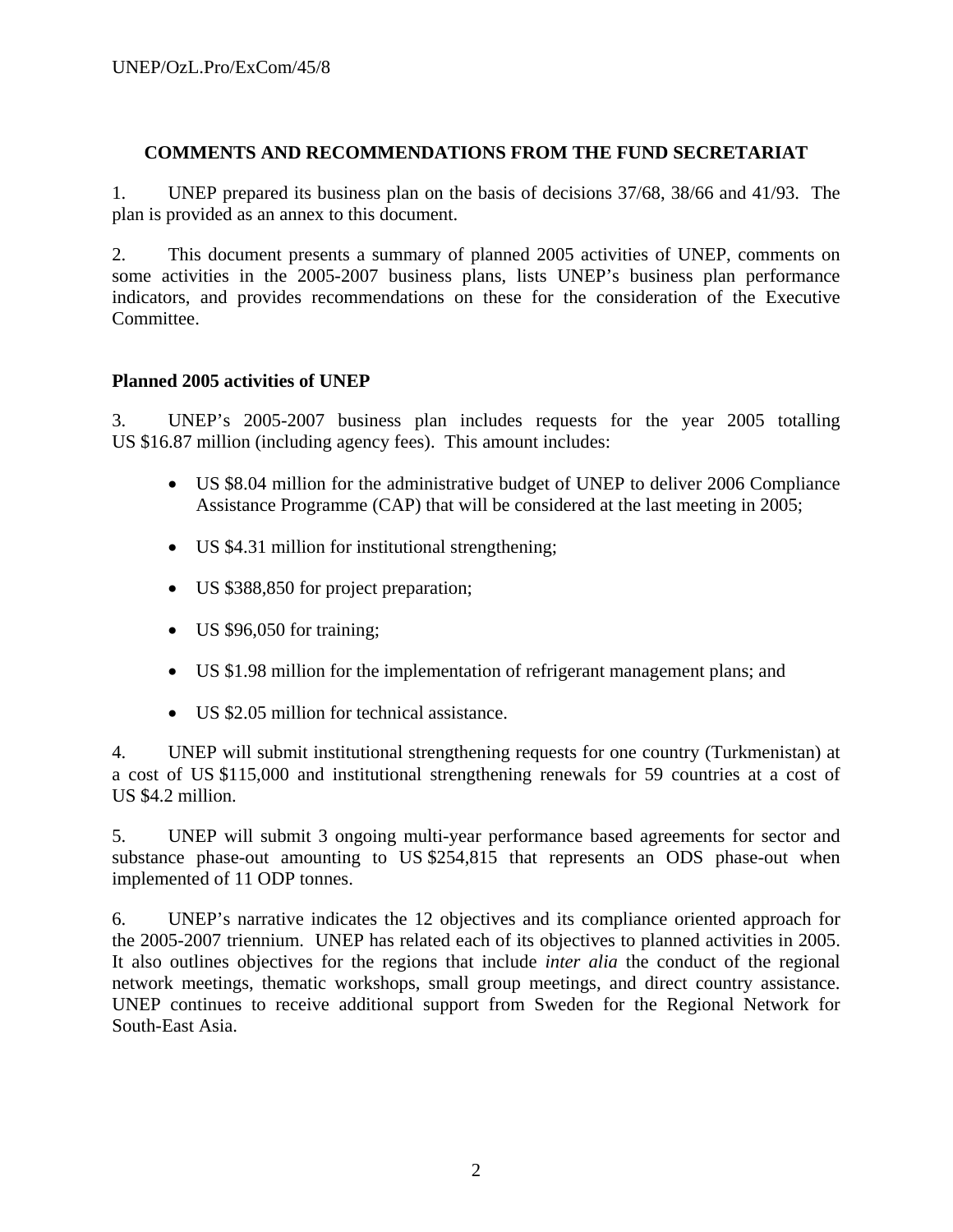# **Comments**

7. UNEP included activities in its business plan for projects that may raise issues including post 2007-RMPs, halon, methyl bromide, and chiller activities as well as activities that may be considered supplemental to CAP.

#### Post-2007 RMP activities

8. US \$6.245 million in post-RMP activities are included in UNEP's business plan for 38 countries in 2006 and 2007. However, project preparation for most of these activities begins in 2005. The RMP activities are the only activities included in UNEP's business plans for 2006 and 2007 other than the CAP programme and global awareness activities.

#### Halon activities

9. UNEP is planning a sub-regional halon bank for the Balkan countries at a cost of US \$113,000. Bosnia and Herzegovina, Macedonia and Yugoslavia have received halon banking funds. UNEP is also planning to hold a workshop on halon management in civil aviation in West Asia and provide expert and policy support on halon management issues to 20 countries as part of its CAP activities. UNEP will work with the Government of Haiti to prepare a project on halon management. It will also provide assistance for the World Bank's project in Oman and UNIDO's project in Bosnia and Herzegovina. UNEP indicates that in cooperation with the Government of Germany, it has prepared a proposal for a virtual halon bank in Somalia.

#### Methyl bromide

10. UNEP is planning to prepare two projects to support the introduction of methyl bromide alternatives in small and zero volume consuming countries (Fiji and Madagascar). It is proposing a US \$203,400 project that would build on the results of the previous methyl bromide communication project in Africa, aimed at disseminating information on available alternatives through non-governmental and civil society organizations. The US \$90,400 project "Regional awareness raising/training to support methyl bromide phase-out" would be a project to cofinance Article 5 participation in a recently approved GEF project CEITs. UNEP will also support UNIDO's efforts in the implementation of approved methyl bromide phase-out investment projects in Guatemala, Honduras, Dominican Republic, Mexico, Argentina, Zimbabwe, Morocco, Uganda, Bosnia and Herzegovina and Romania.

#### Chillers

11. UNEP is planning to develop an initiative comprised of: regional awareness workshops; update of a technical manual on chillers; a website for chiller users; and policy and regulatory support at national and regional levels that would be in cooperation with the World Bank's demonstration projects at a cost of US \$226,000. UNEP has retained its capacity building project for chiller management in Uruguay (US \$169,500) that was included in its 2004 business plan.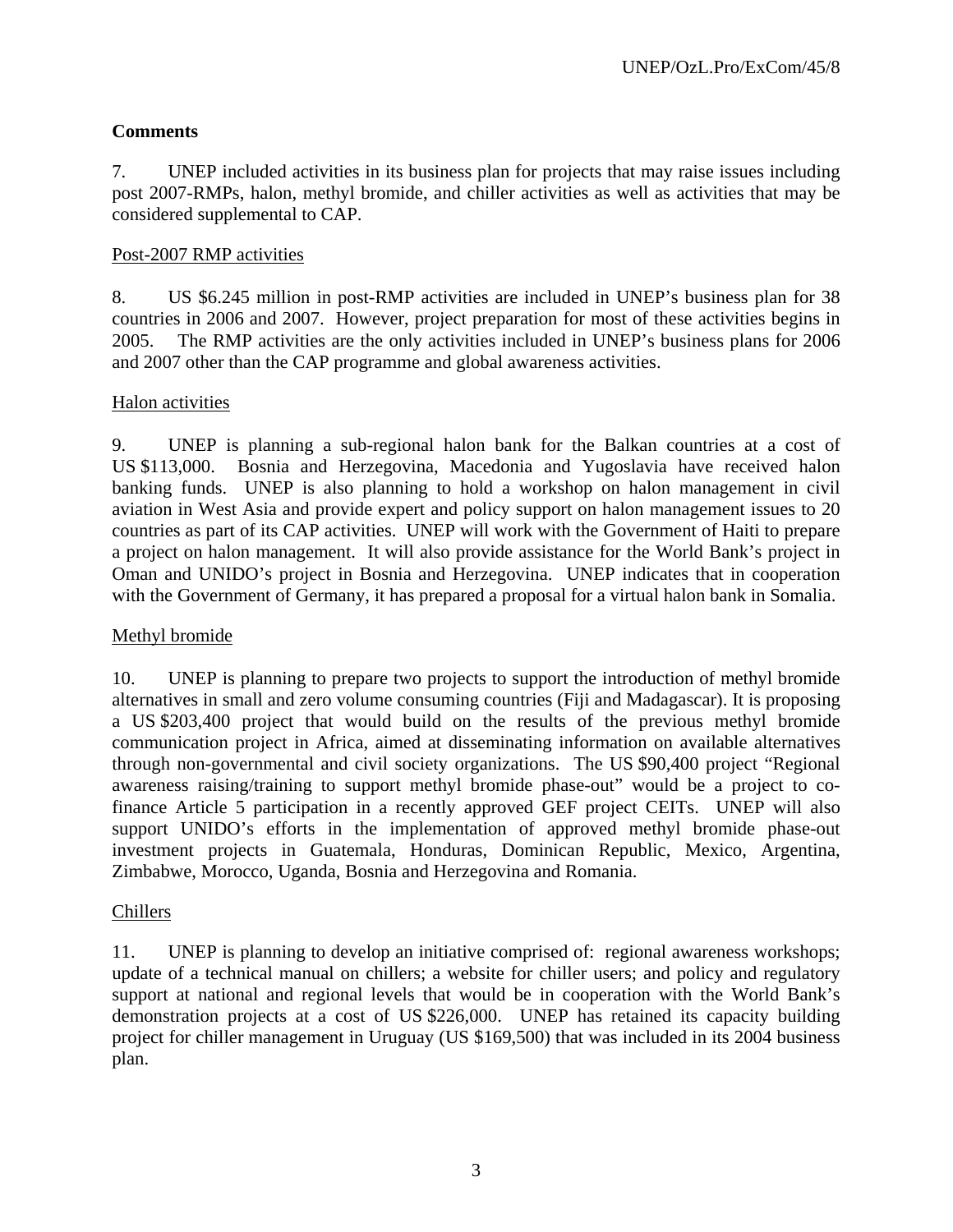# Supplementary CAP Activities:

12. Several activities in UNEP's 2005-2007 business plan could be considered supplemental to CAP. UNEP has included US \$45,200 for development of a journalist's kit. In its business plan narrative, UNEP indicated that it would promote cooperation between the African Environmental Journalists Network and the African ODS Network.

13. UNEP has included US \$158,200 in its 2005 business plan for harmonization of legislative and regulatory mechanisms to improve monitoring and control ODS consumption in English-speaking Africa. A similar project for French-speaking Africa was approved at the  $32<sup>nd</sup>$  Meeting at the amount of US \$151,150. A project completion report has not been submitted for the previous project.

14. US \$226,000 for update of the customs training manual in 6 UN languages is included in UNEP's 2005 business plan. It should be noted that UNEP announced that the previous translation project (GLO/SEV/29/TAS/198) had been approved in November 1999 and subject to the procedures for project cancellation. UNEP announced the completion of this project at the current meeting.

# *Additional support for PIC Strategy:*

15. UNEP included US \$254,250 for Support for the Pacific Island Country Strategy in Asia. UNEP explained additional resources would be needed for the continuation of information exchange through meetings that could be sponsored by the SPREP. The Secretariat noted that the PIC countries had agreed that there would be no additional funding.

## *Global awareness programme:*

16. Pursuant to decision 35/57, para. a, UNEP has included US \$226,000 for public awareness for the final year of the programme. UNEP plans to extend the programme and has included the same level of funding in its 2006 and 2007 business plans. The Executive Committee may wish to consider a detailed progress report on such activities in UNEP's annual progress report before any additional requests are considered.

## Possible overlaps

17. There is a possible overlap with planned UNEP training activities in Afghanistan, where US \$226,000 will be requested for UNEP in 2005. Germany's training project in Afghanistan would start in 2006 and continue in 2007 at the amount of US \$300,000 per year. Germany indicated that it would be able to clarify the possible overlap only after a workshop that is scheduled for March 2005.

18. Concerning a possible overlap on the preparation of a TPMP in Côte d'Ivoire, France indicated that it would conduct the preparation work alone, but the RMP implementation itself would be carried out in cooperation with UNIDO, provided that Côte d'Ivoire agrees. UNEP was also planning an RMP/TPMP in Côte d'Ivoire and was asked to co-ordinate with France and UNIDO to avoid any overlap.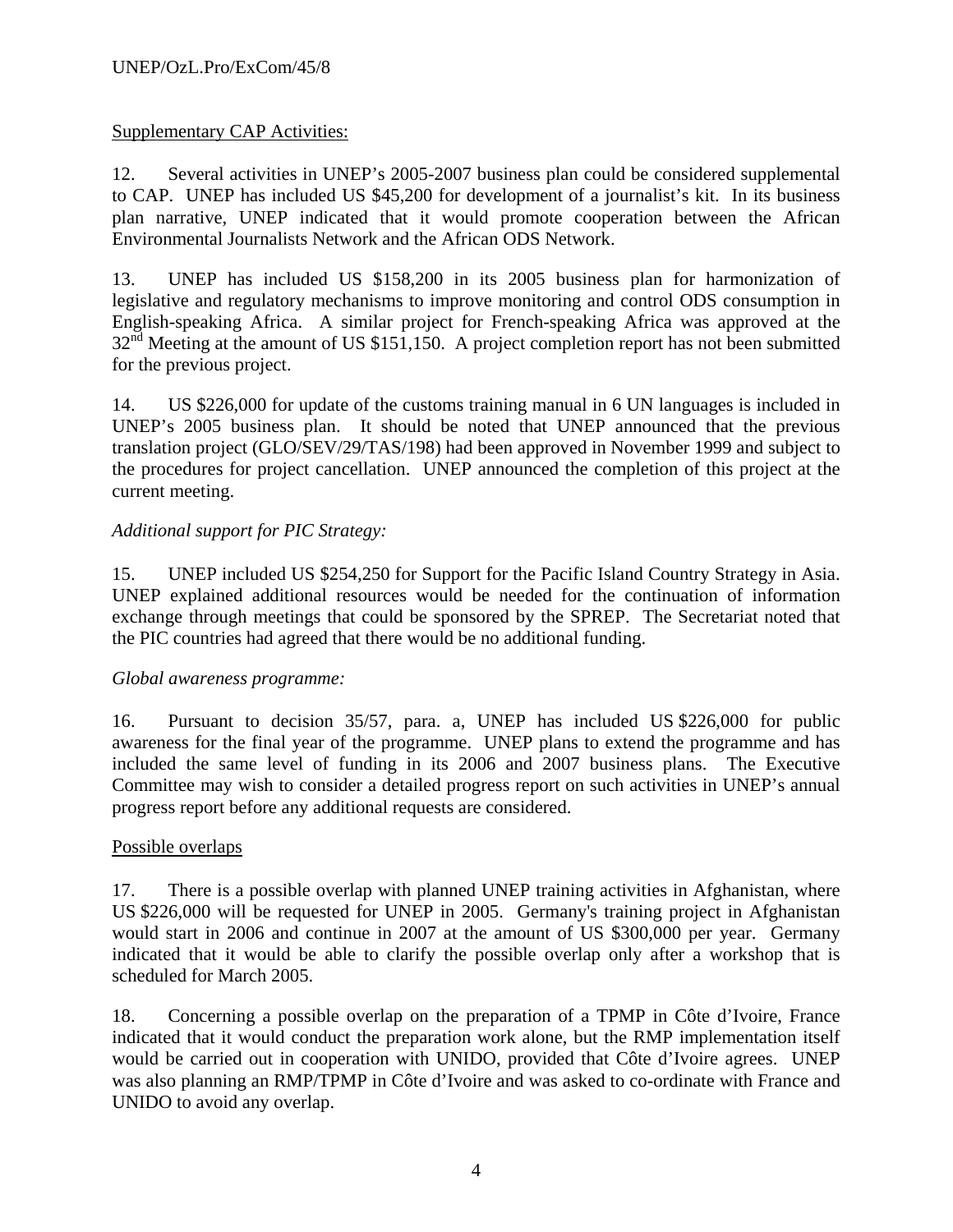#### **Expediting project implementation**

19. UNEP has provided a section in its business plan on expediting project implementation that follows a section on improving programme operations to better respond to country compliance needs. UNEP provided a detailed list of Country by Country Activities to be implemented by CAP Staff in 2005 in Annex I of its business plan. It specifies *inter alia* by country the name of the special CAP service or approved project.

#### **Performance indicators**

20. A summary of UNEP's 2005 targets for performance indicators pursuant to decision 41/93 that are applied to all implementing agencies is provided below in Table 1.

#### Table 1

#### **PERFORMANCE INDICATORS**

| <b>Item</b>                                                              | 2005 Target                     |
|--------------------------------------------------------------------------|---------------------------------|
| Number of annual programmes of multi-year agreements approved vs.        | 3                               |
| those planned                                                            |                                 |
| Number of individual projects/activities (investment projects, RMPs,     | 21 of the 38 projects included  |
| halon banks, TAS) approved vs. those planned                             | $(RMP-15 & TAS-13)$             |
| Milestone activities completed (e.g. policy measures, regulatory         |                                 |
| assistance)/ODS levels achieved for approved multi-year<br>annual        |                                 |
| tranches vs. those planned                                               |                                 |
| ODS phased-out for individual projects vs. those planned per progress    | 32.9 ODP tonnes                 |
| reports                                                                  |                                 |
| Project completion (pursuant to decision 28/2 for investment projects)   | 25 of the 34 projects included  |
| and as defined for non-investment projects vs. those planned in progress | (TAS-16 & TRA-18)               |
| reports                                                                  |                                 |
| Percentage of policy/regulatory assistance completed vs. that planned    | 65 countries 100% of            |
|                                                                          | countries listed in its Annex I |
| Speed of financial completion vs. that required per progress report      | On time                         |
| completion dates                                                         |                                 |
| Timely submission of project completion reports vs. those agreed         | On time                         |
| Timely submission of progress reports and responses unless otherwise     | On time                         |
| agreed                                                                   |                                 |

21. Table 2 provides the targets for performance indicators for UNEP's Compliance Assistance Programme (CAP) pursuant to decision 41/93.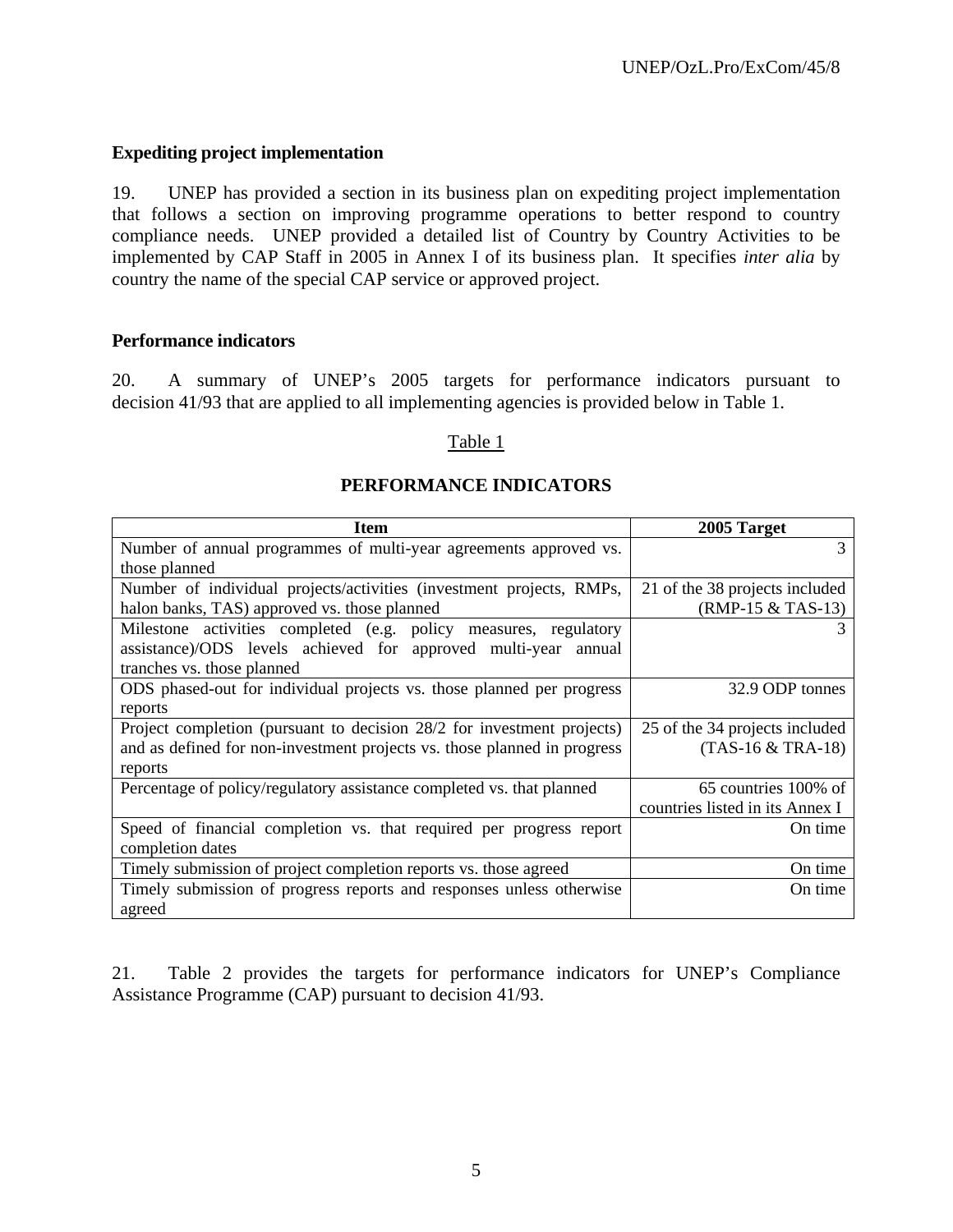# Table 2

# **PERFORMANCE INDICATORS FOR UNEP'S COMPLIANCE ASSISTANCE PROGRAMME (CAP)**

| <b>Item</b>                                                                                                                                                                                                                                                   | Proposed for 2005                                                                                                                                                                                                                                                                                                                                                 |
|---------------------------------------------------------------------------------------------------------------------------------------------------------------------------------------------------------------------------------------------------------------|-------------------------------------------------------------------------------------------------------------------------------------------------------------------------------------------------------------------------------------------------------------------------------------------------------------------------------------------------------------------|
| Usefulness of the region network/thematic meetings                                                                                                                                                                                                            | Overall average of 3 on a 5-point scale.                                                                                                                                                                                                                                                                                                                          |
| Assistance to countries for data reporting                                                                                                                                                                                                                    | All countries will have reported baselines                                                                                                                                                                                                                                                                                                                        |
| Assistance with Article 7 data reporting (Indicator<br>was previously called: Improvement over previous<br>years in data reporting and enacting the legislation<br>and policies for ODS phase-out in Networking and<br>institutional strengthening countries) | 100% of all countries will have reported Article<br>7 data UNEP believes that it can achieve 90%                                                                                                                                                                                                                                                                  |
| Countries in actual or potential non-compliance as<br>per MOP decisions                                                                                                                                                                                       | 21 countries in non-compliance as per MOP XVI<br>that will be offered CAP assistance will return to<br>compliance.<br>UNEP believes that a realistic achievement is 16<br>countries (i.e. 75%)                                                                                                                                                                    |
| Countries at risk of becoming in non-compliance as<br>per Articled 7 trends                                                                                                                                                                                   | All countries identified as at risk of non-<br>compliance and that will be offered CAP<br>assistance to be provided specific services by<br>CAP (outside of network meetings).<br>UNEP believes that a realistic achievement is<br>80%.                                                                                                                           |
| Information clearinghouse                                                                                                                                                                                                                                     | The following will be based on figures in 2004<br>Progress Report:<br>5% increase in subscriptions compared to 2004.<br>10% increase in visitors compared to 2004.<br>10% increase in downloads compared to 2004.<br>5% increase documents disseminated compared<br>to 2004.<br>10% increase in queries compared to 2004; 10<br>working days of receipt of query. |

## **RECOMMENDATIONS**

The Executive Committee may wish to:

- 1. Endorse the 2005-2007 business plan of UNEP, the endorsement not denoting approval of the projects identified in the business plan nor their funding levels with any modifications based on the consideration of the following activities:
	- (a) Methyl bromide activities;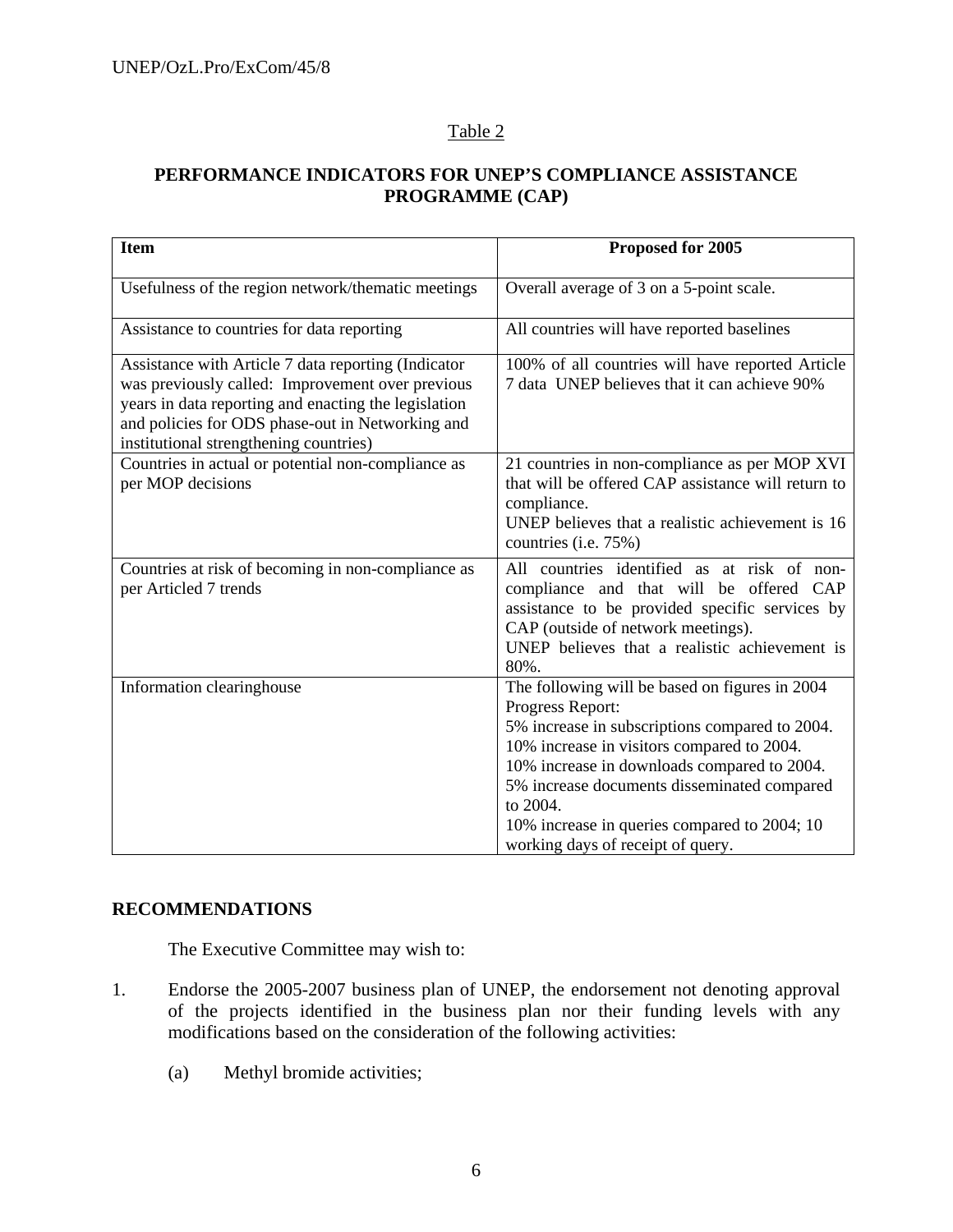- (b) Chiller activities;
- (c) Supplementary CAP Activities; and
- (d) Possible project overlaps in Afghanistan and Cote d'Ivoire.
- 2. Approve the performance indicators for UNEP set out in Tables 1 and 2 of the Secretariat's comments as contained in UNEP/OzL.Pro/ExCom/45/8.

-----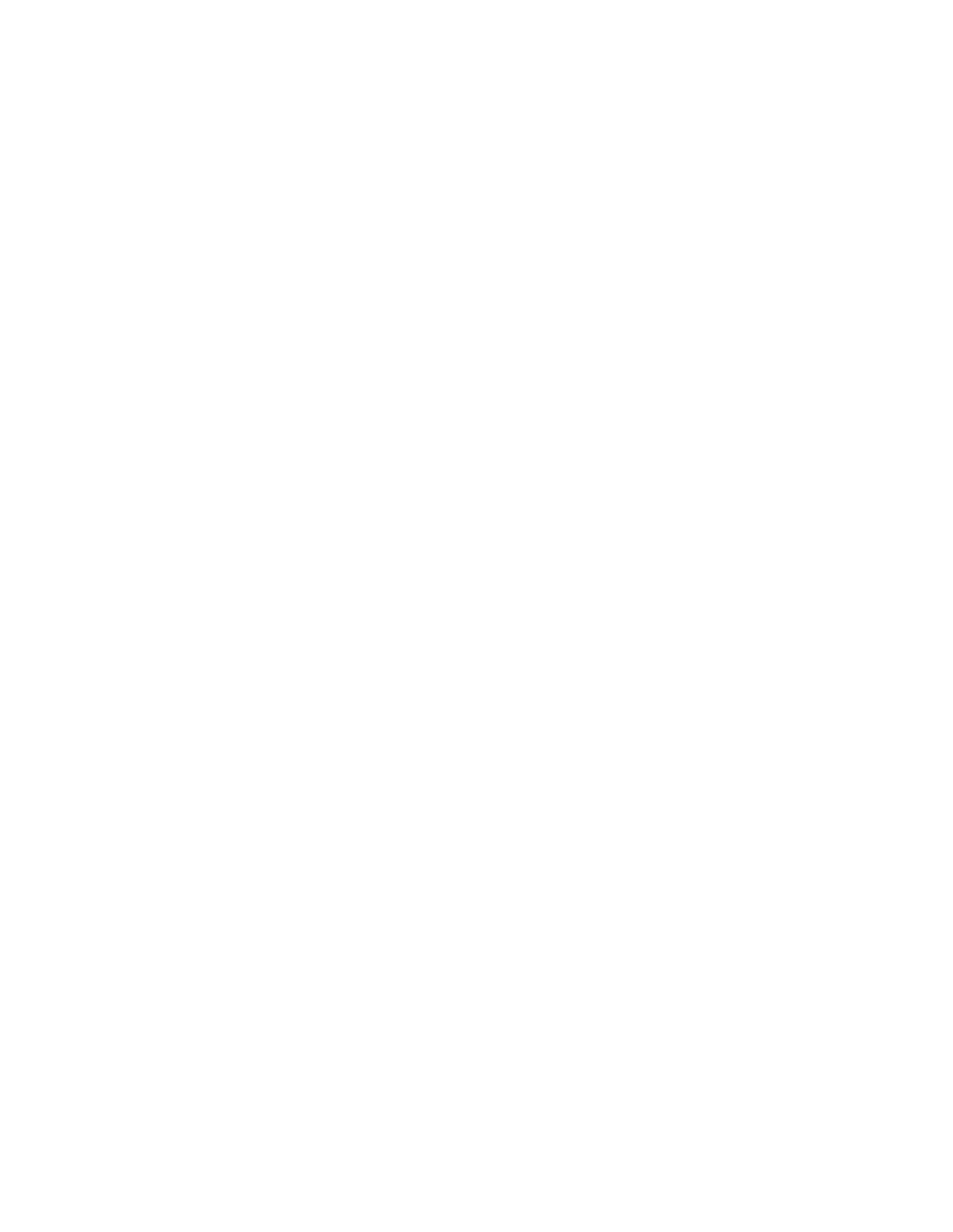# **UNEP BUSINESS PLAN 2005-2007**

**Presented to the 45th Meeting of the Executive Committee of the Multilateral Fund for the Implementation of the Montreal Protocol** 

**February 2005** 



**United Nations Environment Programme**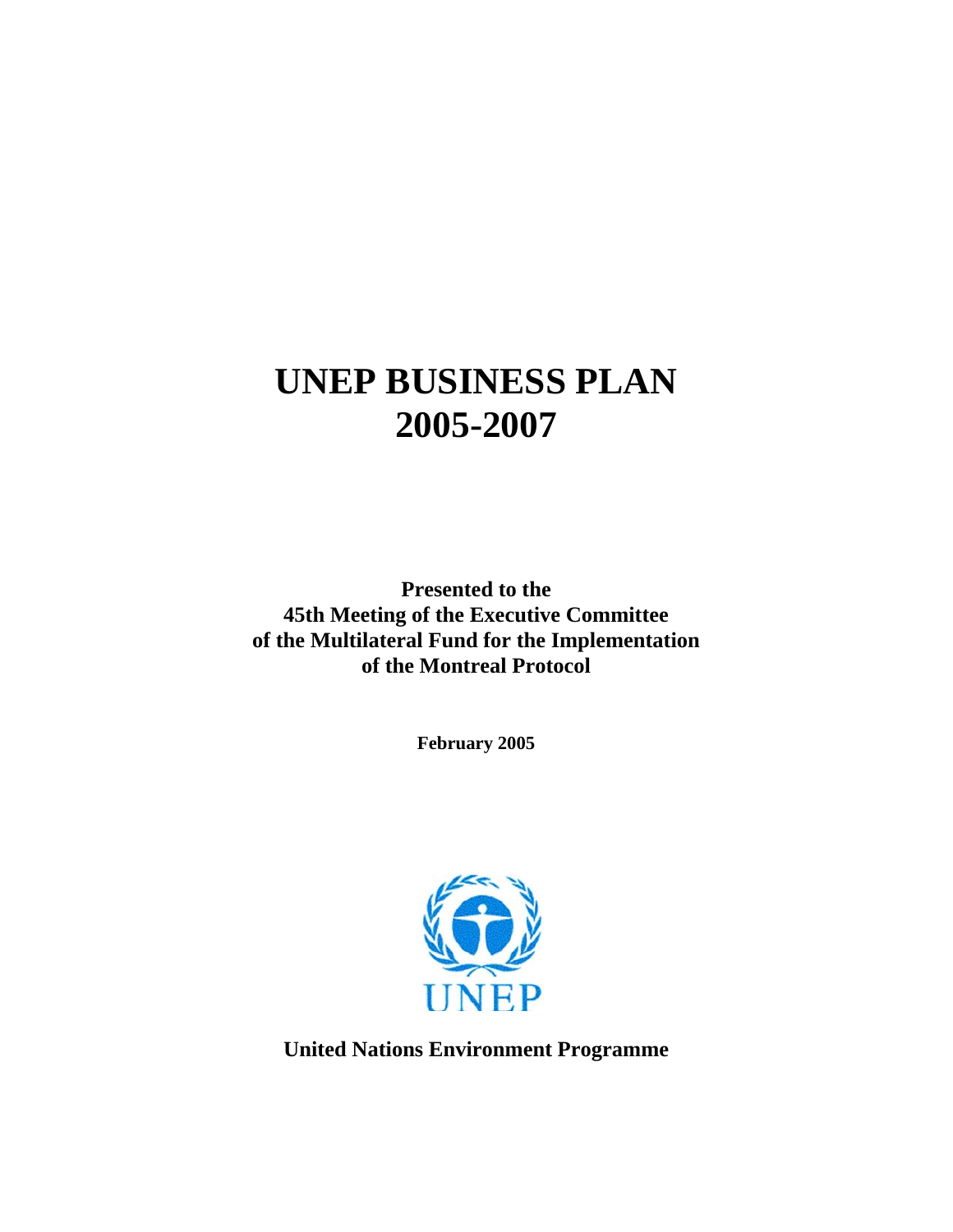# **I. INTRODUCTION**

1. This document, as submitted for consideration to the  $45<sup>th</sup>$  meeting of the Executive Committee of the Multilateral Fund for the Implementation of the Montreal Protocol, represents a Threeyear Rolling Business Plan of the Montreal Protocol related activities of the United Nations Environment Programme. It comprises the UNEP Business Plan 2005 and a forecast for the years 2006 and 2007.

2. In 2005 UNEP is planning to prepare and submit for approval of the Executive Committee 118 projects with the total value of US\$ 8,531,000 including programme support costs. In 2005 UNEP will also present for approval an annual budget of the Compliance Assistance Programme (CAP) for the year 2006. An estimated total value of all 2005 submissions is US\$ 16,570,000.

3. The  $44<sup>th</sup>$  meeting of the Executive Committee in its decision  $44/27$  approved an annual budget of CAP for the year 2005 at the amount of US\$ 7,730,148 including US\$ 572,604 programme support costs. A description of global, regional and national activities to be funded from the CAP budget in 2005 can be found in the Business Plan narrative. A detailed list of country-by-country compliance services to be provided by CAP staff in 2005 is contained in Annex I.

4. A current realistic forecast for the next two years is as follows: 75 projects with the total value of US\$ 16,987,000 are planned for submission in 2006; 67 projects with the total value of US\$ 14,621,000 are planned for submission in 2007. These amounts include respective annual budgets of CAP and programme support costs.

5. A database of projects planned for submission in 2005-2007 is contained in Annex II.

## **II. METHODOLOGY USED FOR THE DEVELOPMENT OF THE UNEP BUSINESS PLAN 2005-2007**

6. In developing the UNEP Business Plan 2005-2007 the following methodology has been used:

- $\triangleright$  The Business Plan has been prepared on the basis of the 2003 2010 Phase-Out Plan of the Multilateral Fund and in particular the three-year phase-out plan/compliance oriented model as updated by the Multilateral Fund Secretariat in December 2004.
- $\triangleright$  Experience in the implementation of the regionalized Compliance Assistance Programme during 2002 – 2004 has been analysed with a view to assessing evolving needs of countries operating under para (1) of Article 5 of the Montreal Protocol.
- ¾ Special sessions on UNEP's Business Plan preparation and/or bilateral consultations with countries were held during the last meetings of 2004 of all Regional Networks of Ozone Officers to identify regional priorities and needs for country-specific compliance services.
- $\triangleright$  The following decisions of the Executive Committee were used as guidance: 41/93 and 42/5 on performance indicators; 42/9 on endorsement of UNEP's Business Plan 2004-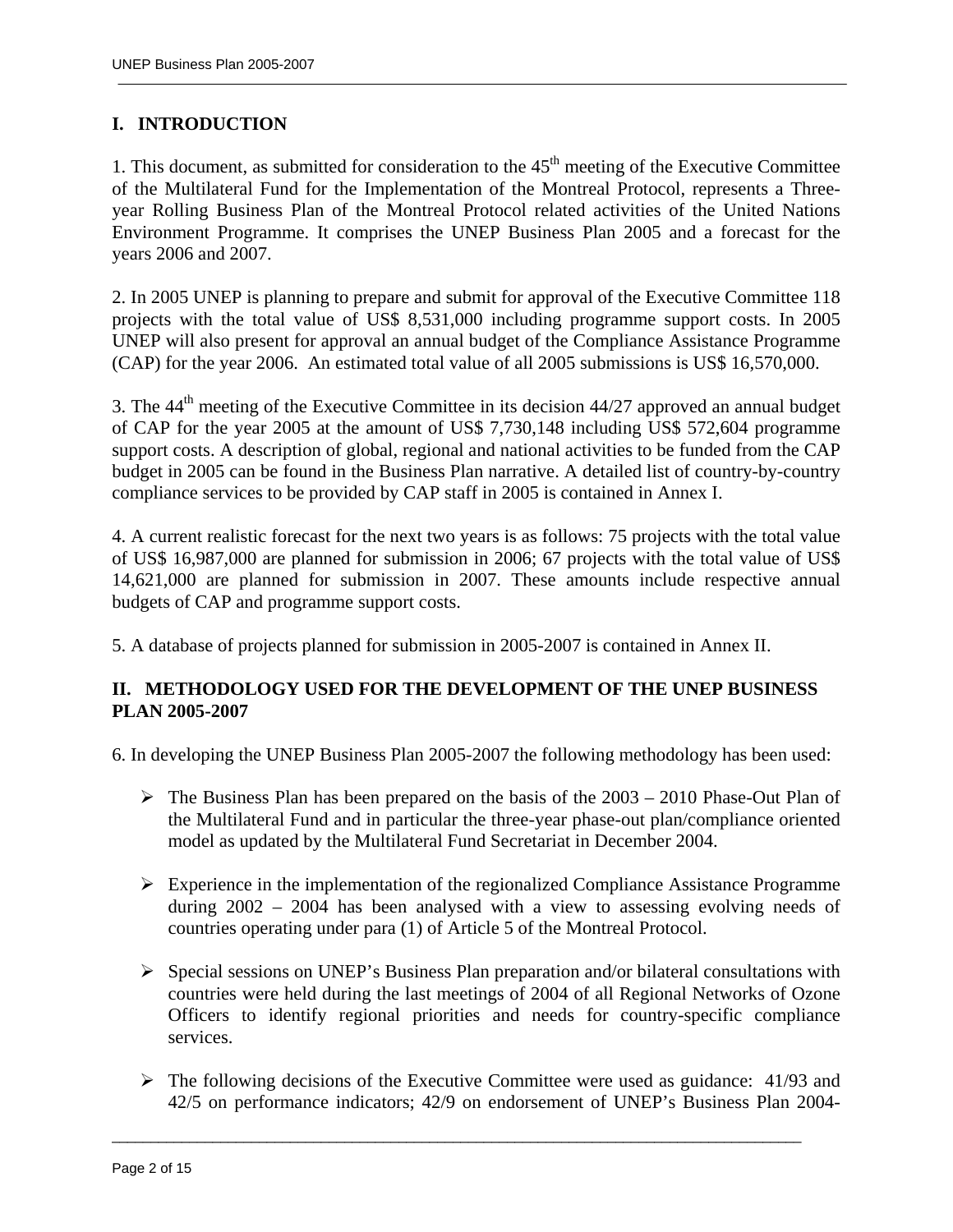2006; 42/7 on assistance in data reporting; 42/22 and 43/37 on increased funding level for institutional strengthening projects; 43/3 on inter-sessional approval of projects for countries at risk of non-compliance; 43/4 and 44/4 on priority activities for countries in actual or potential non-compliance; 44/5 on rolling three-year phase-out plan; 44/27 on approval of the CAP 2005 budget.

- $\triangleright$  Due account was taken of the following decisions of the 16<sup>th</sup> Meeting of the Parties to the Montreal Protocol: XVI/8 on methyl bromide alternatives; XVI/13 on the chiller sector; XVI/18 on non-compliance with data reporting requirements; XVI/19-20 on potential non-compliance; XVI/21-30 on non-compliance; XVI/32 on licensing systems; XVI/33 on illegal trade.
- $\triangleright$  Consultations were held with the other Implementing Agencies and Bilateral Agencies to avoid duplication of effort and increase collaborative and mutually supportive initiatives. In compliance with the Executive Committee decision 43/4(a), Annex I of country-bycountry CAP services was circulated to Implementing and Bilateral Agencies for their comments and input. Input was received from UNDP, UNIDO, World Bank, Canada, Japan, Sweden and Germany (GTZ).
- ¾ Guidance provided by the CAP Advisory Group meeting (Paris, 10 September 2004) and views expressed by National Ozone Officers in relation to CAP services were used as reference during the preparation of this Business Plan.

## **III. MULTILATERAL FUND TARGETS**

#### **Objectives of the three-year Business Plan**

7. Given that the time-span of this Business Plan coincides with the Montreal Protocol 2005 and 2007 interim phase-out deadlines, **the overall objective** of UNEP's activities during the triennium will be:

To enable countries operating under para (1) of Article 5 of the Montreal Protocol

- o to comply with the 2005 control measures for CFCs, halons, methyl bromide, carbon tetrachloride and methyl chloroform, and the 2007 control measures for CFCs; and
- o to maintain momentum of phase-out activities through 2010.

8. Consistent with the targets set by the Multilateral Fund Phase-Out Plan, immediate objectives of the UNEP Business Plan 2005-2007 will be:

**Objective 1** To further build and strengthen capacity of client countries to meet their obligations under the Montreal Protocol and to ensure long-term sustainability of compliance;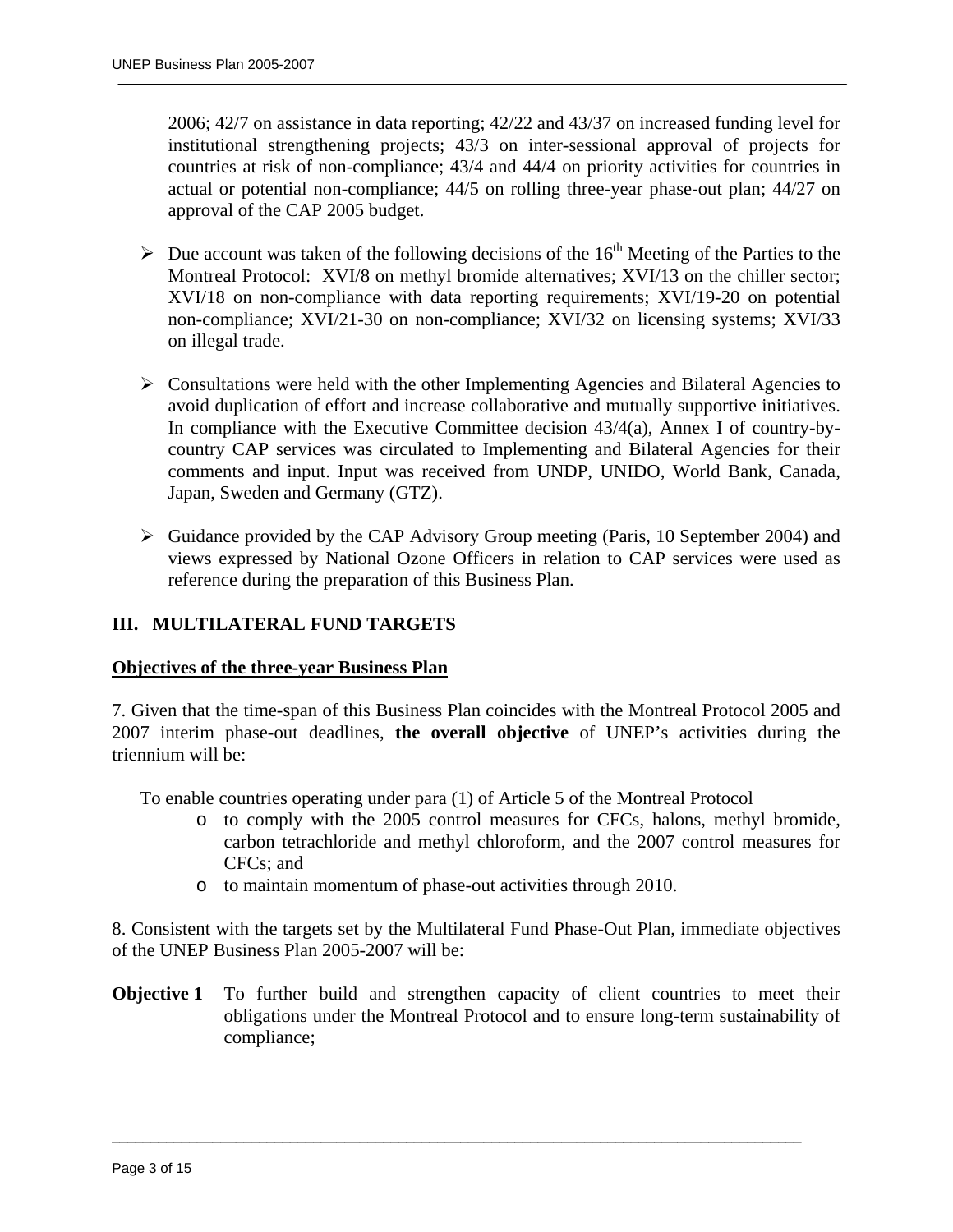- **Objective 2** To leverage and improve existing institutional and legislative frameworks and support the development of new policies and legal instruments to enable the implementation of ODS phase-out strategies and help prevent illegal trade;
- **Objective 3** To raise the political profile of the Montreal Protocol and thereby increase highlevel support for its implementation;
- **Objective 4** To enhance public awareness of the impact of the ozone layer depletion on human health and the environment and encourage civil society action;
- **Objective 5** To improve the access of client countries to specific expertise and knowledge; and to disseminate and publicize good practices, innovative approaches and experiences in phase-out of CFCs, halons, methyl bromide, carbon tetrachloride and methyl chloroform;
- **Objective 6** To promote and enhance the inter-regional and intra-region information exchange and cooperation in the implementation of the Montreal Protocol;
- **Objective 7** To enhance direct country-to-country assistance (formerly referred to as South-South/North-South cooperation), especially to those countries facing immediate and long-term compliance challenges;
- **Objective 8** To support the development of regional/sub-regional approaches to tackling problems of common concern;
- **Objective 9** To pursue universal membership of the Vienna Convention, the Montreal Protocol and its Amendments;
- **Objective 10** To encourage countries that have recently ratified the Vienna Convention, the Montreal Protocol and its Amendments to put in place and implement appropriate national policies, strategies and programmes to control and reduce the use of ODS in refrigeration and air-conditioning servicing, agricultural, fire-fighting and other relevant sectors;
- **Objective 11** To support regional/sub-regional initiatives to combat illegal traffic and trade of ODS;
- **Objective 12** To develop a more structured working arrangement with other Implementing Agencies thereby allowing for the provision of a coordinated and holistic service to client countries.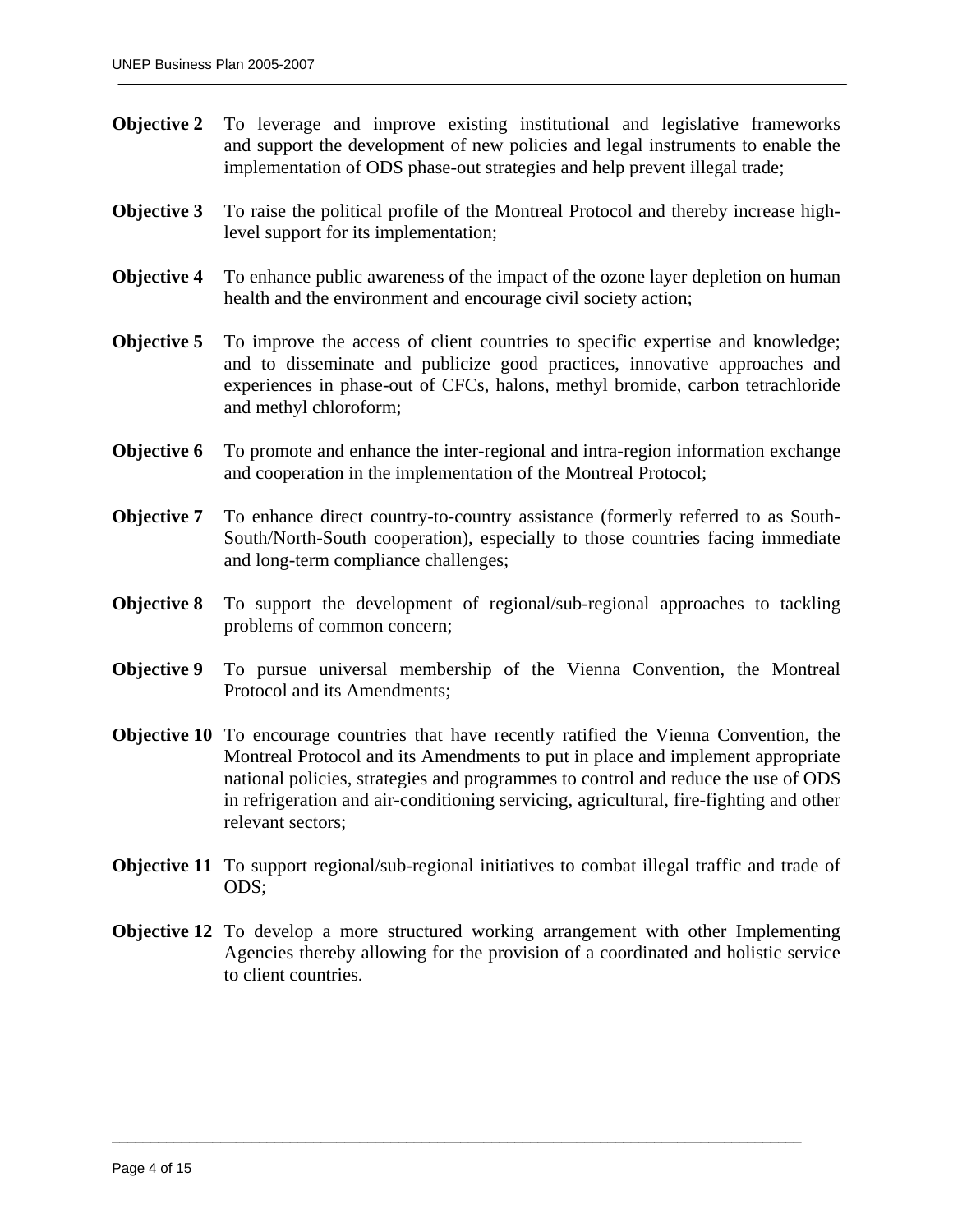#### 9. The following **compliance-oriented approach** will be used during the triennium:

- $\triangleright$  Prioritized assistance will be provided to those countries declared in actual or potential non-compliance by respective Meeting of the Parties to the Montreal Protocol as well as those countries implementing their national action plans to return to compliance;
- $\triangleright$  Countries at risk of non-compliance according to their reported Article 7 data will be consulted to identify problems and appropriate solutions, and to deliver required urgent assistance;
- $\triangleright$  Analysis of trends in reported data conducted by the Multilateral Fund Secretariat will be used as an early-warning tool to help detect potential difficulties long in advance and to offer necessary advice;
- $\triangleright$  Continuous support will be provided to those countries that have recently come back to compliance to help maintain the achieved status;
- $\triangleright$  Technical and policy assistance will be offered to countries in good standing to help keep up a steady phase-out pace as well as to countries with zero consumption levels to help prevent consumption growth if relevant;
- ¾ Close coordination and collaboration will be ensured with the Implementing and Bilateral Agencies to avoid duplication and maximize impact of assistance.

10. Applying this approach, UNEP will offer assistance to a majority of Article 5 countries to achieve sustained compliance. Assistance will be priorities and delivered on the basis of countries' differentiated needs and priorities.

11. In conformity with its mandate, UNEP will dedicate most of its resources to addressing specific problems of Low Volume Consuming (LVCs) countries.

12. While the objectives of the UNEP Business Plan 2005-2007 will be maintained throughout the triennium, activities to achieve these objectives may vary from year to year depending on evolving countries' needs for assistance and a compliance situation. In 2005, the objectives of the three-year Business Plan are to be accomplished through the combination of activities and projects at the national, regional and global levels as described below.

#### **Planned 2005 activities at the national level**

13. The following services will be provided during 2005 at the national level (reference to relevant Business Plan Objectives is given against each type of service):

¾ Support to prepare or update Country Programmes in 3 countries *(re: Objective 10);*

 $\overline{a}$  , and the state of the state of the state of the state of the state of the state of the state of the state of the state of the state of the state of the state of the state of the state of the state of the state o

¾ Support to prepare, update and implement Refrigerant Management Plans (RMPs) in 70 countries, including 55 LVCs<sup>\*</sup>. This includes the organization of training in good practices in refrigeration, training of customs officers and monitoring of RMP implementation *(re: Objectives 1 and 2);*

 $\overline{a}$ 

<sup>\*</sup> Assuming that Afghanistan and Bhutan are LVCs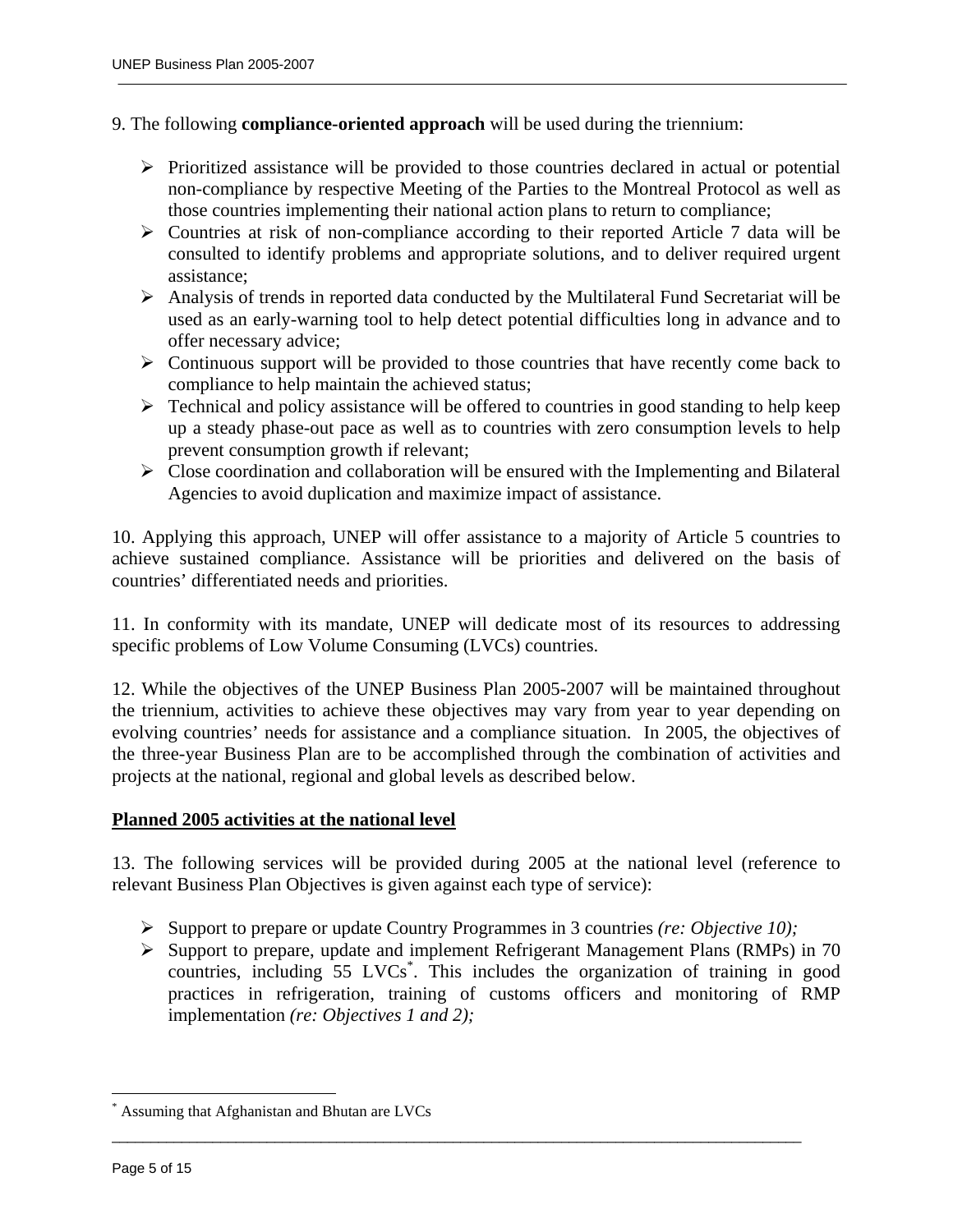- ¾ Assistance for renewal and implementation of Institutional Strengthening projects in 99 countries, including 88 LVCs\* *(re: Objectives 1, 2, and 4);*
- ¾ Capacity building of newly established National Ozone Units (NOUs) and training of newly recruited National Ozone Officers in 16 countries *(re: Objectives 1, 2 and 10);*
- ¾ Technical assistance to develop, improve, introduce and enforce national ODS licensing systems and other legislation/policies in 65 countries *(re: Objective 2);*
- $\triangleright$  Support to public information, education and communication activities, including advice on the organization of celebrations of the International Day for the Preservation of the Ozone Layer in 51 countries *(re: Objectives 3 and 4);*
- $\triangleright$  Assistance in identification of alternatives to methyl bromide and advice on policy issues related to the methyl bromide phase-out in 29 countries *(re: Objective 5);*
- $\triangleright$  Assistance and advice on the phase-out of CTC and TCA, including the verification of reported data in 19 countries *(re: Objectives 5);*
- ¾ Expert and policy support on halon management issues to 20 countries *(re: Objective5);*
- $\triangleright$  Advice on contaminated controlled substances that are not reusable and obsolete equipment to 2 countries *(re: Objective 5);*
- $\triangleright$  Advice on the ratification of pending Amendments to the Montreal Protocol to 35 countries *(re: Objectives 3 and 9);*
- ¾ Assistance with Article 7 data reporting to 60 countries *(re: Objective 1);*
- ¾ Assistance in clarification of non-compliance procedures and follow up on national action plans on compliance in 24 countries *(re: Objective 1);*
- ¾ About 177 CAP country visits to provide technical and policy advice, especially to countries in non-compliance, at risk of non-compliance or implementing their agreed national compliance action plans. Whenever possible and appropriate such visits will be jointly arranged with other Implementing and Bilateral Agencies.

14. The above services will be provided by staff of the Regional CAP teams (7 Regional Network Coordinators, 3 Policy and Enforcement Officers, 4 RMP Officers; 3 Methyl Bromide Officers and 1 Halon Officer). Expertise of Paris CAP staff, in particularly Capacity Building Manager and CP/IS/RMP Officer will be drawn as necessary, in particular in European/Central Asian region.

## **Planned 2005 activities at the regional level**

15. In 2005, UNEP will continue servicing the Regional Network of Ozone Officers of Article 5 countries *(re: Objectives 1-12).*. These Networks provided to be an effective tool for advancing the Montreal Protocol implementation in member countries. The important role of networking may even increase in the coming years when Article 5 countries will have to seek innovative approaches and successful examples from their regional counterparts to work with small and medium size enterprises and private sector to phase-out the remaining 15% consumption.

16. UNEP currently facilitates the operation of 10 Regional/Sub-regional Networks involving 148 members from developing countries and countries with economies in transition as well as 14 developed countries and the European Commission. These include:

 $\overline{a}$  , and the state of the state of the state of the state of the state of the state of the state of the state of the state of the state of the state of the state of the state of the state of the state of the state o

<u>.</u>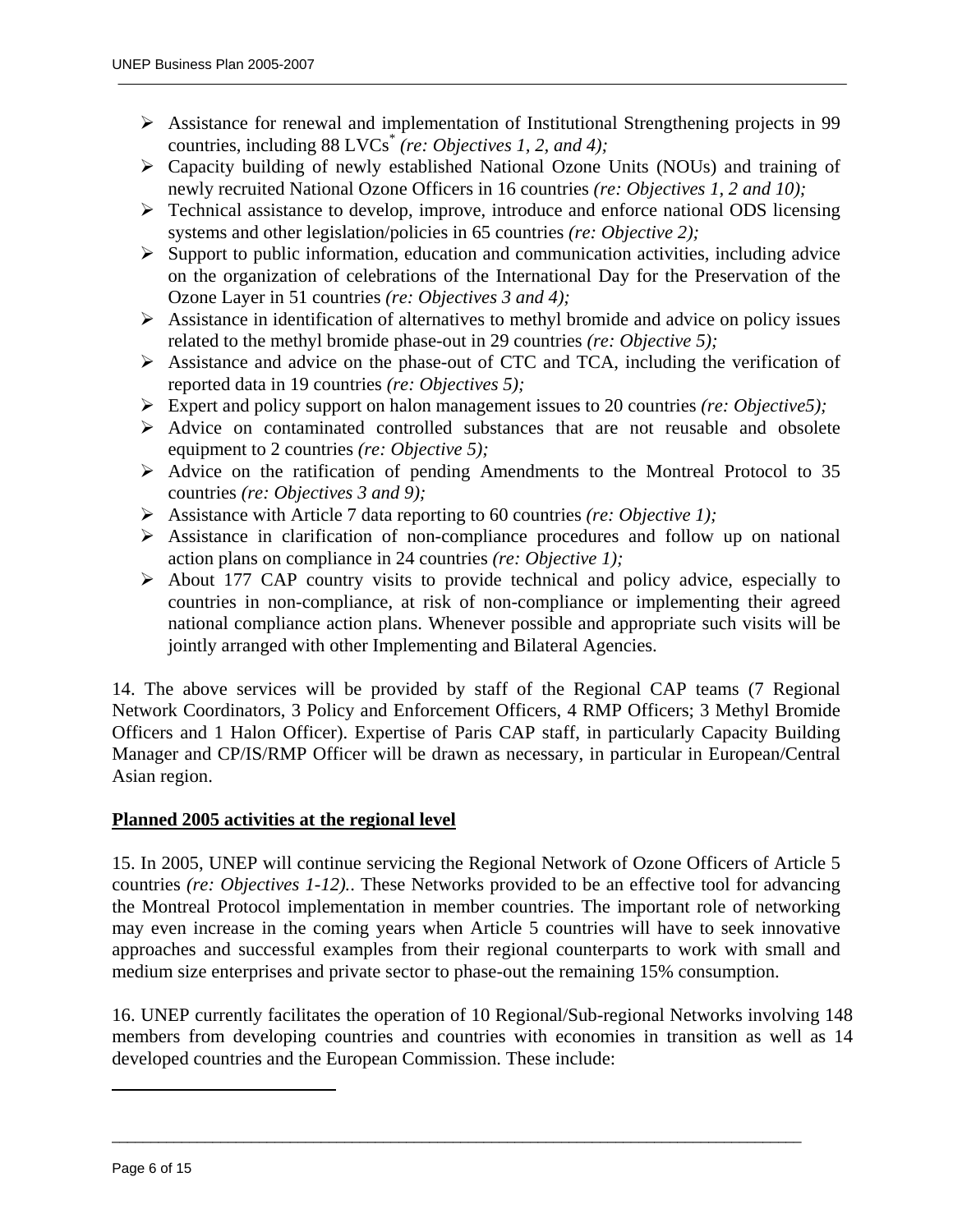- ¾ Latin America-South (10 countries, with participation of USA and Canada);
- ¾ Latin America-Central (10 countries, with participation of USA and Canada);
- $\triangleright$  Caribbean (13 countries, with participation of USA and Canada);
- $\triangleright$  English-speaking Africa (26 countries, with participation of Germany);
- $\triangleright$  French-speaking Africa (27 countries, with participation of France and Switzerland);
- $\triangleright$  West Asia (12 countries, with participation of France and Germany);
- ¾ South Asia (11 countries, with participation of United Kingdom and Japan);
- $\triangleright$  Southeast Asia and the Pacific (11 countries, with participation of Australia, New Zealand and Sweden. This Network is funded by the Government of Sweden);
- ¾ Pacific Island Countries (14 countries, with participation of Australia, New Zealand and Sweden. This Network is funded through an individual project);
- $\triangleright$  Europe and Central Asia (13 countries, with participation of Austria, Czech Republic, Hungary, Slovak Republic, Sweden and the European Commission).

17. The project to support the implementation of the Phase-Out Strategy for Pacific Island Countries (PIC), which includes the PIC Network, will expire by the end of 2005. It is expected that PIC countries will require further support after 2005 to maintain their efforts to fully implement the Montreal Protocol. UNEP has thus included in its Business Plan a new project to finance the PIC networking through 2007.

18. Main activities of the Regional Networks are briefly described below.

19. *Main Network Meetings (re: Objective 6)* – Each region will conduct a Main Network Meeting in the beginning of 2005 with subsequent follow-up meeting at the end of the year in some regions. One the goals of main network meetings will be to agree upon priorities, activities and work plan of each Network for 2005.

20. *Thematic workshops (re: Objective 6) –* Such workshops will focus on specific technical and policy related topics as identified by each region. The workshops will be held with the participation of both National Ozone Officers and national consultants and experts. In way of example, a Workshop on Halon Management in Civil Aviation will be held in West Asia and a Workshop on Solvent Management in the Caribbean.

21. *Small Group meetings (re: Objectives 5 and 6)* – During the last years, countries expressed preference for meetings of a lesser number of countries with similar interests rather than a whole-network meetings and workshops. This new approach is especially used in some regions, including South Asia and Europe/Central Asia. Meetings of small groups will aim at sharing good practices, methodologies, experience and lessons learnt among participating countries.

22. *Contact group meetings (re: Objectives 5 and 6)* – A "contact group" approach was adopted by the European/Central Asian Network. The objective of contact groups is to provide assistance to member countries in actual or potential non-compliance or with problems in the implementation of national ODS phase-out plans.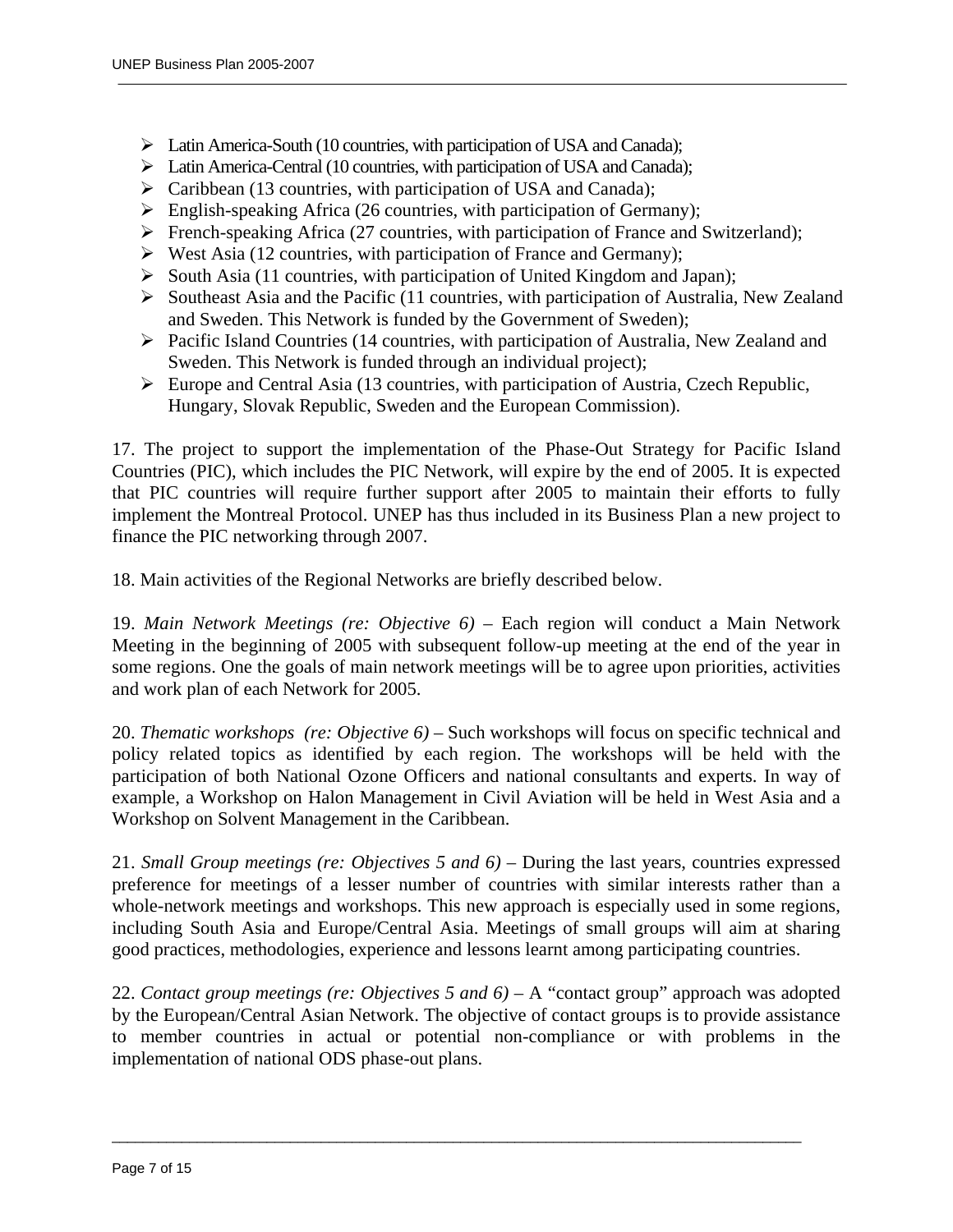23. *Direct country-to-country assistance (re: Objective 7)* – UNEP will continue facilitating direct country-to-country assistance (South-South/North-South cooperation) by arranging visits of experts from Article 5 countries to provide advice to other Article 5 countries; facilitating training of newly recruited staff of NOUs by their counterparts from neigbouring countries; direct transfer of expertise and knowledge between countries, etc.

24. *Electronic discussion groups (e-fora) (re: Objectives 5 and 6) -* This tool will continue to be used by all Networks to provide members with information on developments in ozone layer protection at global and regional levels; share news from the region and individual member countries; and help exchange experiences; and outreach network achievements.

25. *Cooperation with relevant regional Ministerial/intergovernmental processes and economic/trade fora on the ozone layer protection issues (re: Objective 3) – Regional Networks* will continue collaborating with relevant regional processes, such as the African Environment Ministerial Conference, the Forum of Ministers of Environment of Latin America and the Caribbean, the Gulf Cooperation Council and the Economic Cooperation Organisation for Asia. It is also planned to establish cooperation with the Pan-European Ministerial "Environment for Europe" process.

26. *Support for regional information, education and communication initiatives (re: Objective 4) –* This will include the management of regional components of the Global Awareness Raising Project in 5 regions. Since the project received a very positive feedback from the region, UNEP intend to request an extension of this project for the years 2006 and 2007. The cooperation between the African Environmental Journalists Network and the African ODS Network will be continued and enhanced.

27. *Actions to prevent illegal trade in ODS (re: Objective 11) –* UNEP will facilitate transboundary, regional and inter-regional cooperation to help prevent illegal trade in ODS. For example, a trilateral meeting China-Kyrgyzstan-Kazakhstan will be organized to launch joint action to control ODS traffic and prevent illegal trade in Central Asia. UNEP will further support the implementation of the Sweden-funded project on customs cooperation in Southeast Asia.

28. The above activities will be provided by staff of the Regional CAP teams (7 Regional Network Coordinators, 3 Policy and Enforcement Officers, 4 RMP Officers; 3 Methyl Bromide Officers and 1 Halon Officer) under the overall coordination of Network and Policy Manager. Relevant Paris CAP staff will be involved as necessary. The UNEP Regional Directors will provide guidance and political support.

## **Planned 2005 activities at the global level**

29. The following information activities will be undertaken at the global level:

- $\triangleright$  Dissemination of publications, technical, policy and public awareness materials through the Information Clearing House *(re: Objective 5);*
- ¾ Maintenance and update of the OzonAction websites *(re: Objective 5);*
- ¾ Update, translation and re-production of training manuals *(re: Objective 1);*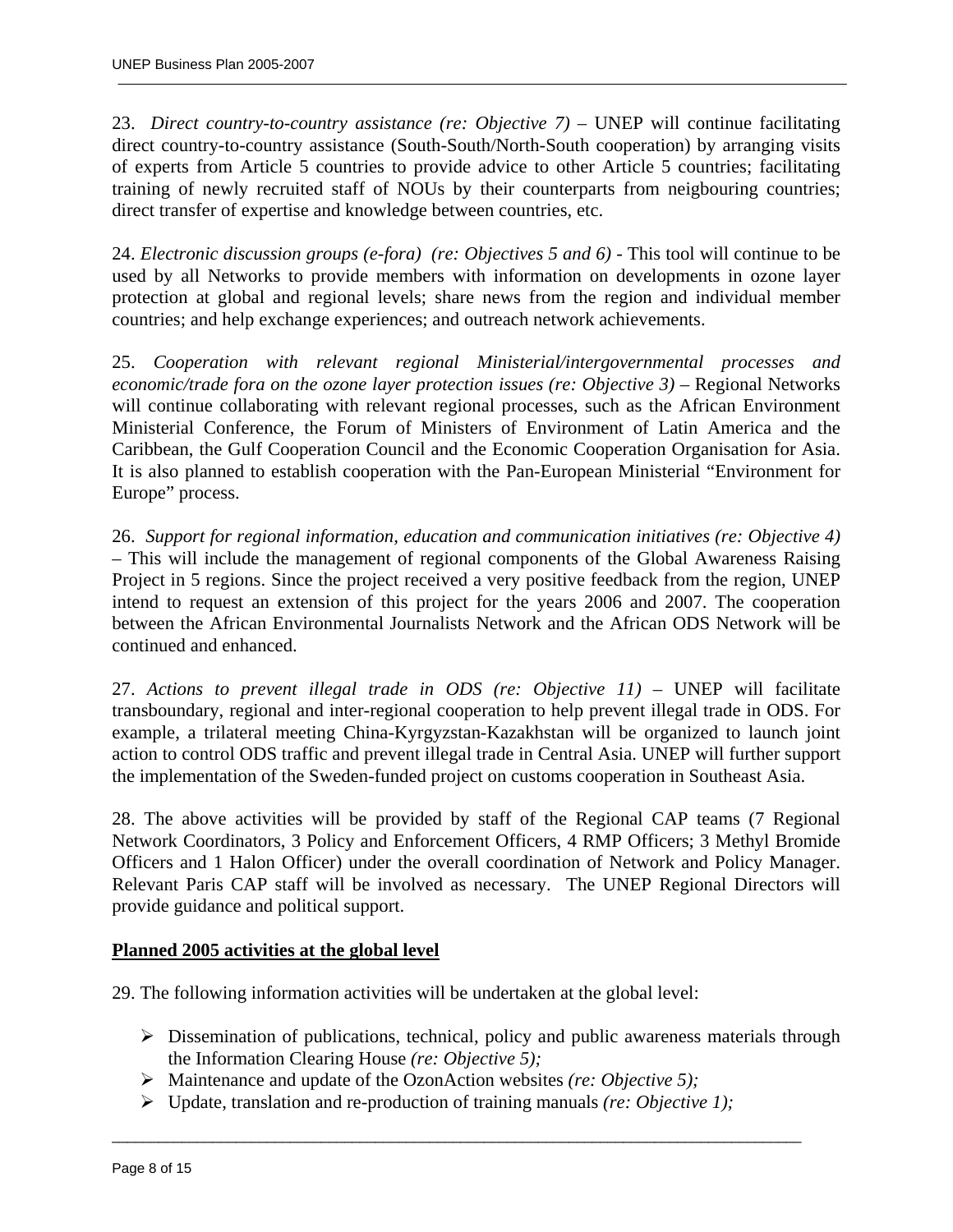- $\triangleright$  Preparation of awareness raising materials, including materials for the International Ozone Day *(re: Objective 4);*
- ¾ Publication of three issues of OzonAction Newsletter *(re: Objectives 5 and 6);*
- ¾ Provision of electronic information services *(re: Objective 5);*
- ¾ Organisation of exhibitions and other public outreach events *(re: Objectives 3 and 4).*

30. The CAP Information Management Team consists of Information Manager, Information Officer and two assistants.

31. Paris CAP team will also provide overall coordination of networking activities (Network and Policy Manager and Help Desk Officer), input in capacity building programmes (Capacity Building Manger and CP/IS/RMP Officer), monitoring and administrative services (Monitoring and Administration Officer) and programme planning activities, including UNEP Business Plan (Network and Policy Manger and Help Desk Officer), CAP Budget (Network and Policy Manger and Help Desk Officer) and Work Programme Amendment (CP/IS/RMP Officer). Head of OzonAction Branch will provide overall direction to all UNEP CAP activities.

#### **Summary of 2005 CAP services**

32. During 2005, UNEP will provide various types of assistance to 143 Parties to the Montreal Protocol, including 98<sup>\*</sup> LVCs, as detailed in Annexes to this Business Plan.

33. UNEP will continue cooperating with the Ozone Secretariat and the Implementing Agencies to advise Andorra, East Timor, Equatorial Guinea, Eritrea and Iraq on accession to the ozone treaties *(re: Objective 9).*

34. Extra attention will be paid by UNEP to countries in actual or potential non-compliance. Annex III describes planned support to such countries. In addition, specific services will be provided to non-compliant countries on the basis of emerging needs.

35. About 175 CAP activities will be undertaken in cooperation with and/or in support of the work of other Implementing Agencies, Bilateral Agencies and Secretariats.

#### **Expected results**

36. It is expected that the implementation of the above projects and activities will result in the following:

- $\triangleright$  Improved capabilities and technical skills of staff of NOUs staff to effectively implement approved phase-out programmes and thus ensure sustained compliance;
- ¾ Increased high level political commitment to the ozone agreements; ODS phase-out obligations mainstreamed into national environmental strategies/policies;
- $\triangleright$  Increased number of Parties to the Montreal Protocol and its Amendments;

 $\overline{a}$  , and the state of the state of the state of the state of the state of the state of the state of the state of the state of the state of the state of the state of the state of the state of the state of the state o

 $\overline{a}$ 

<sup>\*</sup> Assuming that Afghanistan and Bhutan are LVCs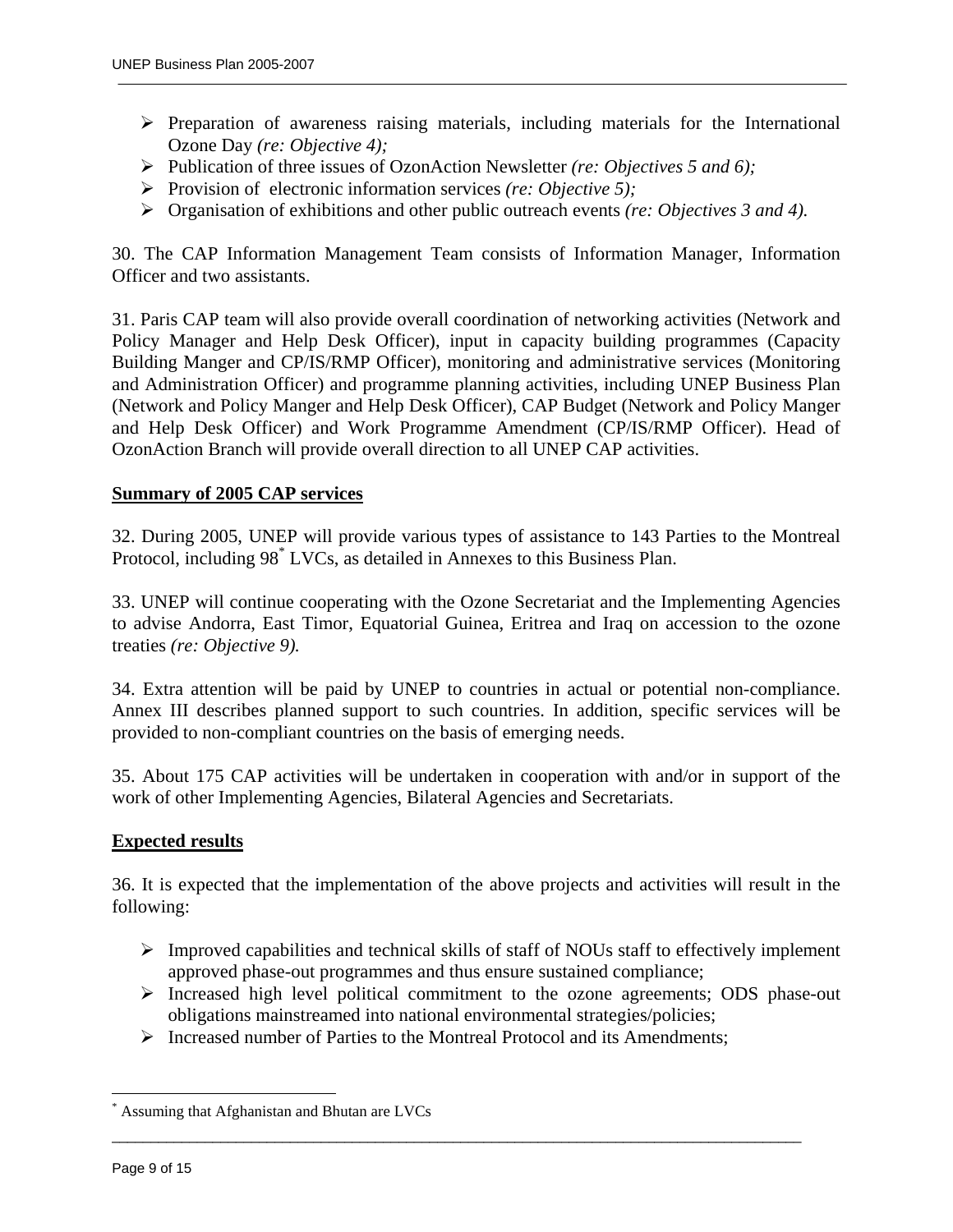- $\triangleright$  Enhanced awareness of users and other relevant stakeholders of forthcoming reductions in ODS supply and availability of viable alternatives;
- $\triangleright$  All client countries reported Article 7 data by established deadlines; quality of reported data improved;
- $\triangleright$  Majority of client countries submitted outstanding reports on implementation of their Country Programme to the Multilateral Fund Secretariat;
- ¾ Improved and enforced ODS related legislative frameworks ;
- $\triangleright$  NOUs provided with best available information that enable them to make decisions on alternative technologies, sound approaches and methodologies;
- ¾ Broadened and strengthened regional cooperation in the implementation of the ozone treaties;
- $\triangleright$  Increased number of countries benefiting from direct country-to-country assistance;
- $\triangleright$  Concerted actions taken at national and regional levels to combat illegal trade in ODS;
- ¾ Improved access to ODS-related technical information and enhanced experience exchange in widely-spoken languages, such as Russian and Portuguese;
- $\triangleright$  Indirect support provided for the implementation of investment projects through strengthened institutional and legal frameworks.

37. Qualitative results are covered in Performance Indicators section.

## **IV. RESOURCE ALLOCATION**

38. As stated above, the annual budget of the UNEP Compliance Assistance Programme for 2005 was approved by  $44<sup>th</sup>$  meeting of the Executive Committee at the amount of US\$ 7,730,148 including programme support costs.

39. The 2005 CAP budget is to be used for salaries of 45 CAP staff members, more than 620 country-specific compliance services, operation of 9 Regional/Sub-regional Networks (less the Swedish-funded Network of South-East Asia and the Pacific) and the Information Clearing House.

40. In 2005 UNEP will submit for approval to the  $47<sup>th</sup>$  meeting of the Executive Committee a 2006 annual budget of the CAP.

41. Apart from the CAP budget, UNEP is planning to submit for approval in 2005:

- ¾ Institutional Strengthening Project renewals: 60 projects with a total value of US\$ 4,312,000;
- ¾ Project preparation: 29 projects with a total value of US\$ 389,000;
- $\triangleright$  Refrigerant Management Plans implementation of non-investment components: 15 projects with a total value of US\$ 1,965,000;
- ¾ Global technical assistance projects: 4 projects with a total value of US\$ 819,500;

- $\triangleright$  Regional technical assistance projects: 5 projects with a total value of US\$ 819,000;
- ¾ Other projects: 3 projects with a total value of US\$ 226,000.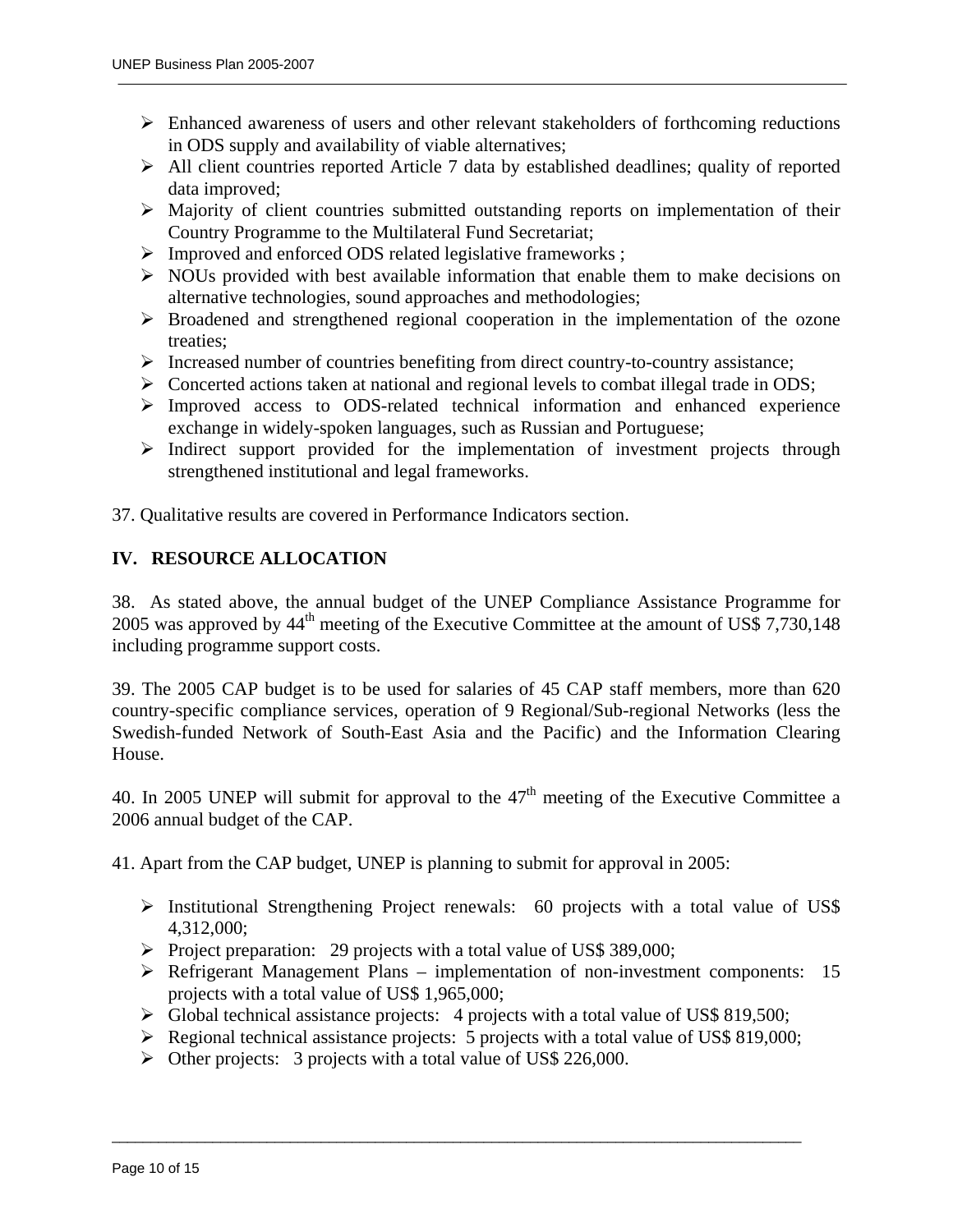

#### 42. Distribution of resources between different types of projects is shown in Chart 1.

## **V. SPECIAL INITIATIVES**

43. Selected new initiatives to be launched by UNEP in 2005 in the framework of this Business Plan are briefly described below. The funding for these initiatives will come from the CAP budget and individual projects included in Annex II.

44. *Assistance in methyl bromide phase-out to countries with small or zero consumption (Objective 5)* – Consistent with MOP decision XVI/8 "Request for technical and financial support relating to methyl bromide alternatives", UNEP is planning to prepare two projects to support the introduction of methyl bromide alternatives in small and zero volume consuming countries. Building on experience of the previous methyl bromide communication project in Africa, the project "NGO Methyl Bromide Communication Programme" will aim at disseminating information on available alternatives through non-governmental and civil society organizations. The project "Regional awareness raising/training to support methyl bromide phase-out", serving as an incremental addition to a recently approved GEF Medium Sized Project "Total Sector Methyl Bromide Phase-Out in Countries with Economies in Transition", will aim at providing a cost-effective way for Article 5 countries of Europe and Central Asia with small or zero consumption to participate in training and awareness activities on identification and introduction of methyl bromide alternatives.

45. *Technical assistance in the chiller sector (Objective 5)* – In line with MOP decision XVI/13 "Assessment of the portion of the refrigeration service sector made up by chillers and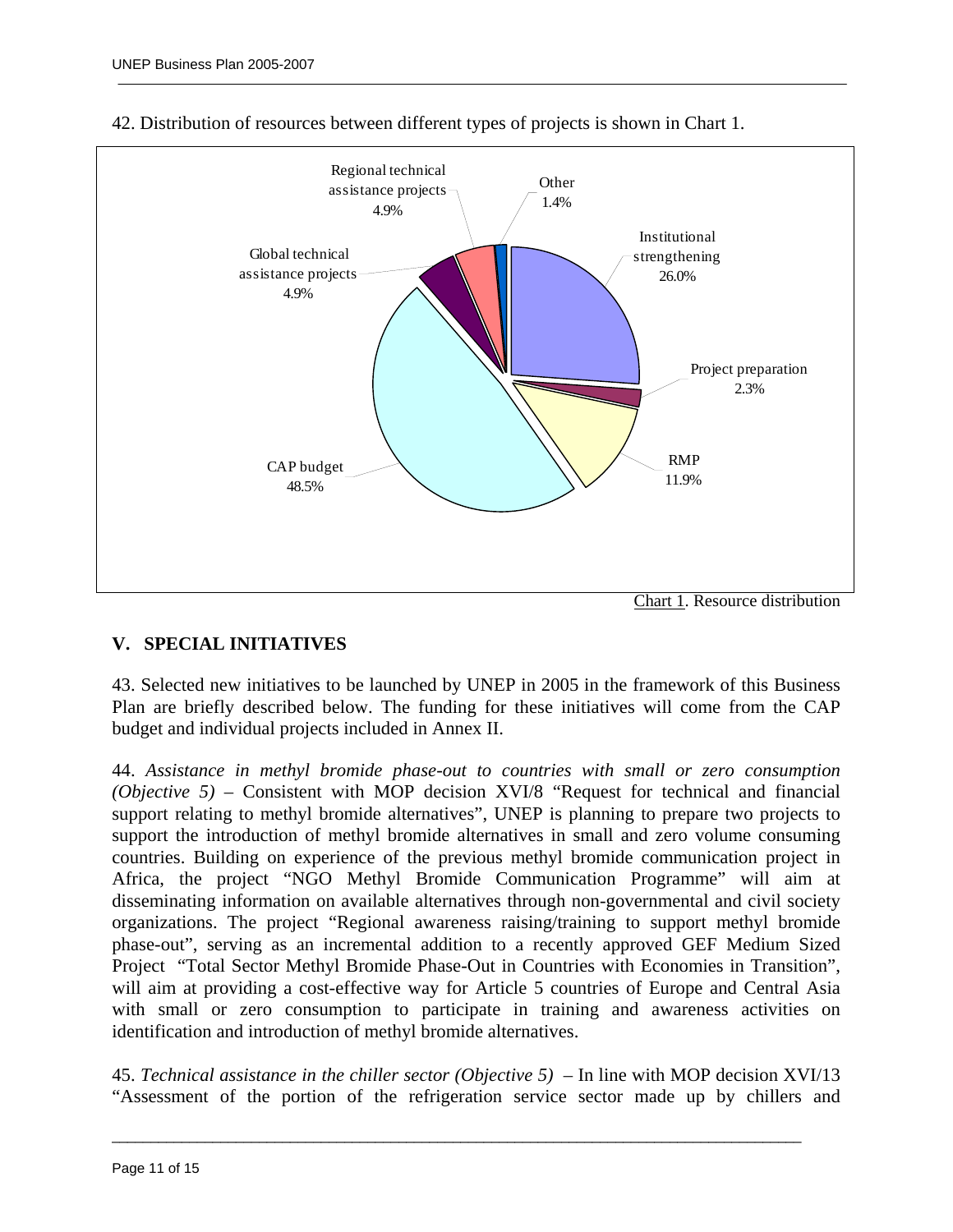identification of incentives and impediments to the transition to non-CFC equipment", UNEP is planning to develop an initiative comprised of regional awareness workshops; update of a technical manual on chillers; a website for chiller users; and policy and regulatory support at national and regional levels.

46. *Assistance in CTC/TCA phase-out (Objective 5)* – In response to ExCom decision 44/5, UNEP is planning to provide expert and policy advice to all countries with low volume of CTC and TCA consumption as special CAP service.

47. *Policy advice on licensing systems (Objective 2)* – In line with MOP decision XVI/32 "Report on the establishment of licensing systems under Article 4B of the Montreal Protocol", UNEP will undertake to assess existing national policies, legal instruments and regulations with a view to recommending options for improvement of ODS import/export controls, including monitoring systems. Those countries that have not yet established ODS licensing systems will be assisted to do so as a matter of urgency.

48. *Support to new Parties (Objective 10)* – UNEP will continue paying special attention to countries that recently ratified the ozone treaties, namely Afghanistan, Bhutan, Cook Islands, Nauru and Niue, through capacity building, knowledge transfer, public awareness and South-South cooperation.

49. *Support to Portuguese speaking countries (Objectives 7, 5)* – A group of Portuguese speaking countries requested UNEP to facilitate provision of technical information and materials in their national language. UNEP, UNDP and GTZ will work together with Portugal and Brazil to meet this need by facilitating information and experience exchange among the countries concerned and organizing meetings of the group back-to-back with planned meetings of the Joint African Regional Network.

50. *Attractive awareness materials (Objective 3)* - Building on success of the Ozzy Ozone video, new public awareness products will be developed in 2005, including TV and radio spots and didactic materials for young audience.

51. *Long-term sustainability (Objective 1)* – Starting in 2005, UNEP will undertake to provide continuous support to countries that have already completed training and other activities under their RMPs, including RMPs supported by other Implementing Agencies. This new kind of assistance will aim at maintaining national capacity and securing sustainability of results achieved during the project implementation phase. Such sustainability may become crucial for a final "clean up" of ODS after 2010.

52. *Collaboration with Implementing Agencies (Objective 12)* – Upon request, UNEP will provide complementary support to the implementation of investment projects on methyl bromide and halon phase-out. This will include policy and expert advice on regulatory instruments; legal and policy assistance on methyl bromide issues; advice on approaches of economically-viable halon banking, etc.

 $\overline{a}$  , and the state of the state of the state of the state of the state of the state of the state of the state of the state of the state of the state of the state of the state of the state of the state of the state o

## **VI. PLANNED BUSINESS PLAN ACTIVITIES**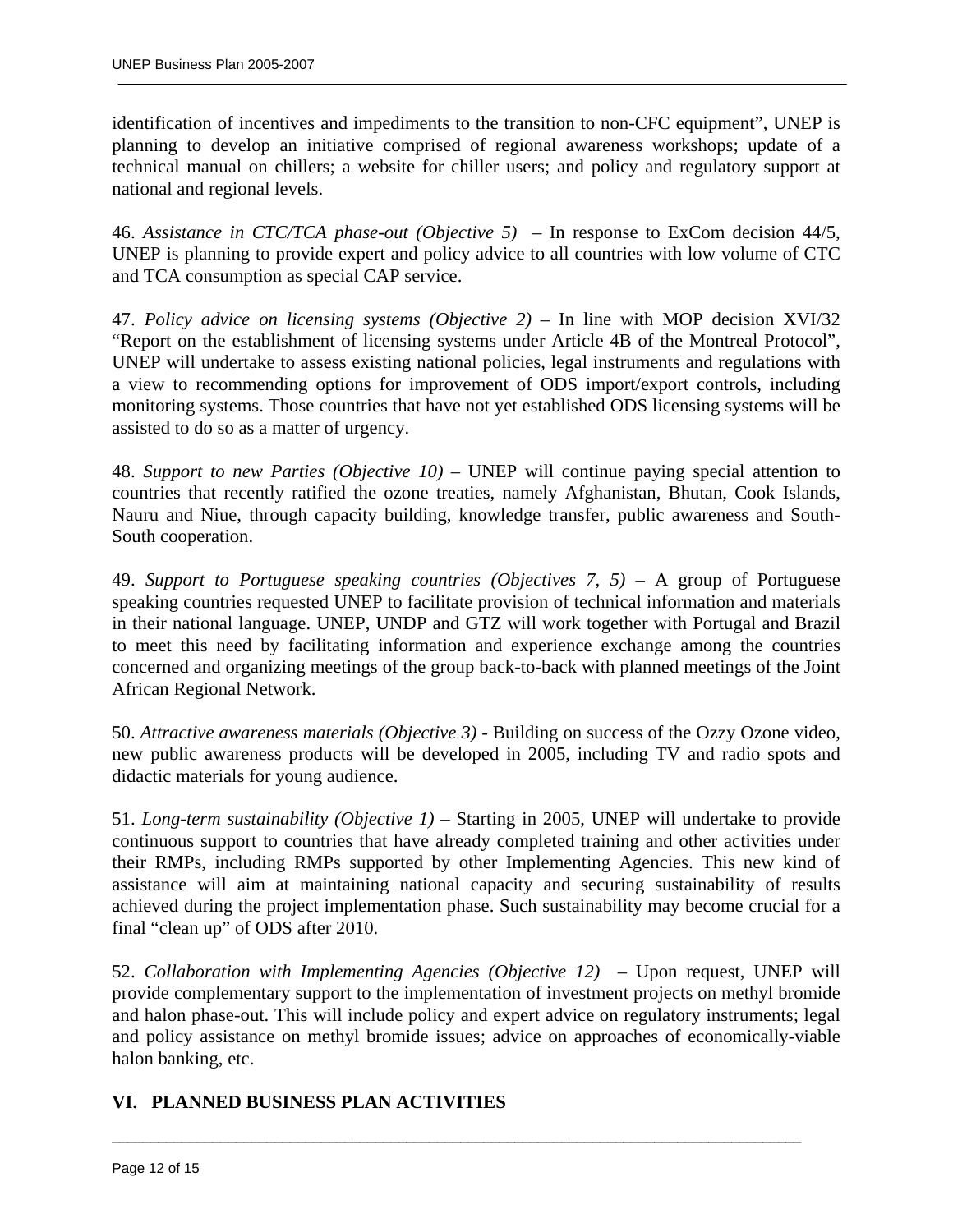53. *Ongoing projects* – By the end of 2004, UNEP project portfolio consisted of 315 ongoing non-investment projects. UNEP will strive to complete delayed projects and those projects due for completion in 2005 in a timely manner, taking into account the importance of efficient project implementation for compliance with the 2005 and 2007 phase-out targets.

54. *Programme expansion* – UNEP plans to prepare and submit for approval during 2005-2007 211 non-investment projects as itemised in Annex II. Planned projects, which were already included in UNEP's Business Plan 2004-2006, are contained in section "Planned projects". Planned projects, which were not yet included in UNEP's Business Plan 2004-2006, are contained in section "New projects".

55. During 2005-2007 UNEP is planning to start the preparation and implementation of noninvestment components of Terminal Phase-out Management Plans (TPMP) for countries indicated in Annex II. TPMP will be coordinated with relevant Implementing Agencies in charge of investment components.

## **VII. PERFORMANCE INDICATORS**

56. As per Decision 41/93, and suggestions from the MFS as well as UNEP's best analysis of what can be realistically achieved the following indicators will be used in 2005:

| <b>Item</b>                                                                                                                                                                   | Weighting | <b>Target</b>                                                                                                           |
|-------------------------------------------------------------------------------------------------------------------------------------------------------------------------------|-----------|-------------------------------------------------------------------------------------------------------------------------|
| <b>Approval Indicators</b>                                                                                                                                                    |           |                                                                                                                         |
| Number of annual programmes of multi-year agreements approved vs.<br>those planned, may not be applicable to UNEP                                                             | 20        | $\overline{3}$                                                                                                          |
| Number of individual projects/activities (investment projects, RMPs,<br>halon banks, TAS) approved vs. those planned                                                          | 20        | 88 (INS -60, RMP -15, TAS -<br>13)                                                                                      |
|                                                                                                                                                                               |           | <b>UNEP</b> believes that the<br>realistic achievement is 75 %<br>or 66 projects                                        |
| <b>Implementation Indicators</b>                                                                                                                                              |           |                                                                                                                         |
| Milestone activities completed (e.g. policy measures, regulatory<br>assistance)/ODS levels achieved for approved multi-year annual<br>tranches, may not be applicable to UNEP | 20        | 3                                                                                                                       |
| ODP phased-out for individual projects vs. those planned per progress<br>reports, may not be applicable to UNEP                                                               | 5         | 32.9 ODP tonnes                                                                                                         |
| Project completion (pursuant to decision 28/2 for investment projects)<br>and as defined for non-investment projects vs. those planned in<br>progress reports                 | 5         | 78 (INS - 44, TAS -16, TRA -<br>18)<br><b>UNEP</b> believes that the<br>realistic achievement is 75 %<br>or 59 projects |
| Percentage of policy/regulatory assistance completed vs. that planned                                                                                                         | 10        | 65 countries or 100% of<br>countries listed in Annex I<br>either received assistance or<br>assistance was offered       |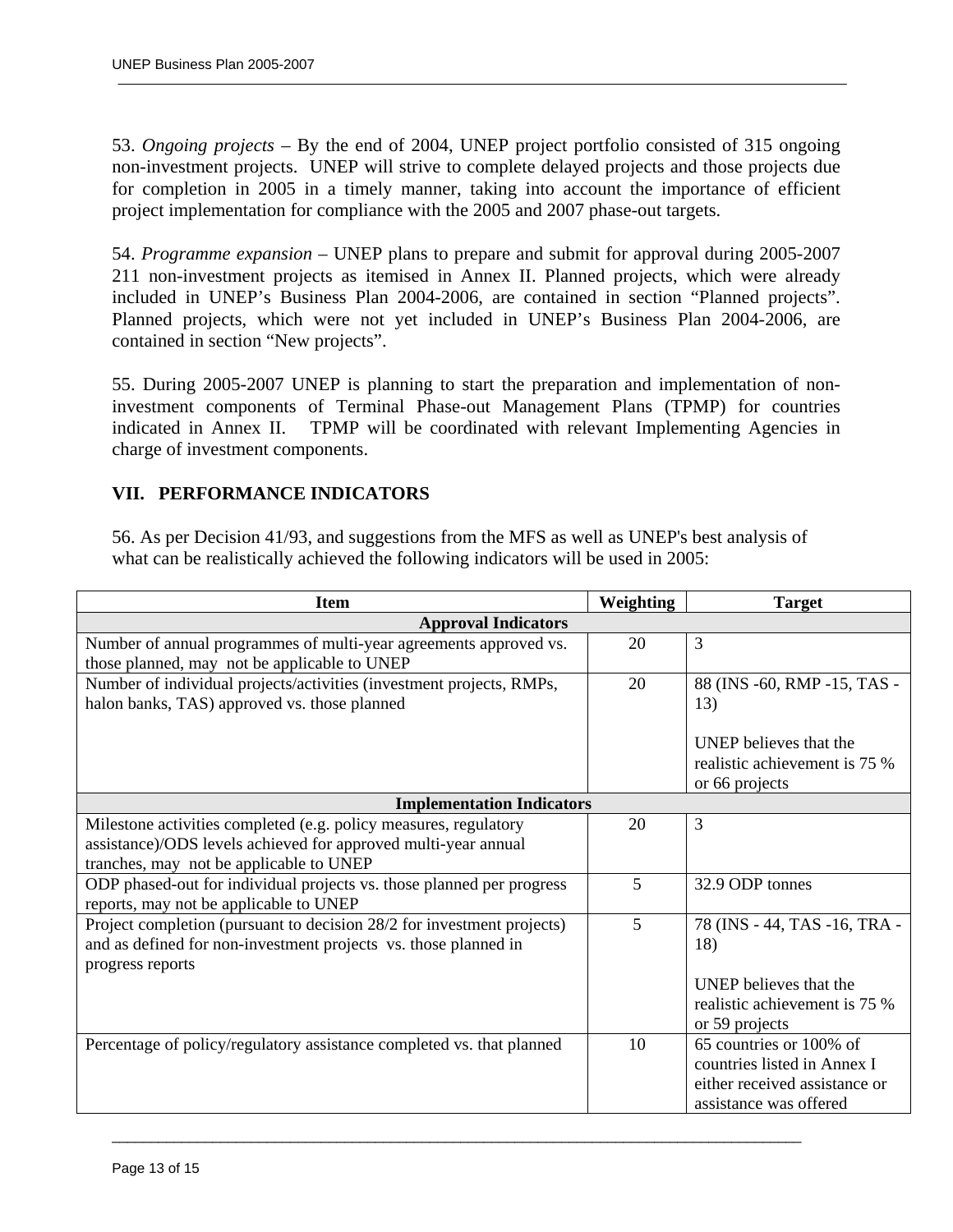| <b>Item</b>                                                          | Weighting | <b>Target</b> |
|----------------------------------------------------------------------|-----------|---------------|
|                                                                      |           |               |
| <b>Administrative Indicators</b>                                     |           |               |
| Speed of financial completion vs. that required per progress report  | 10        | On time       |
| completion dates                                                     |           |               |
| Timely submission of project completion reports vs. those agreed     |           | On time       |
| Timely submission of progress reports and responses unless otherwise |           | On time       |
| agreed                                                               |           |               |

# 57. UNEP CAP indicators will be as follows:

| <b>Indicator</b>                 | Data                              | <b>Assessment</b>       | <b>Target</b>               |
|----------------------------------|-----------------------------------|-------------------------|-----------------------------|
| Usefulness of the regional       | Average of all ratings by         | Average versus          | Overall average of 3 on a   |
| network/thematic meetings        | network meeting participants      | maximum rating          | 5-point scale.              |
| Assistance to countries for      | Number of countries with          | Proportion of countries | All countries will have     |
| data reporting for the           | missing data                      | receiving assistance    | reported baselines          |
| purpose of establishing          |                                   | that subsequently       |                             |
| baselines                        |                                   | provided data           |                             |
| <b>Assistance with Article 7</b> | Number of countries reporting     | Proportion of countries | 100% of all countries will  |
| data reporting                   | data in compliance with Article   | receiving assistance    | have reported Article 7     |
|                                  | 7 of the Protocol                 | that achieved           | data                        |
|                                  |                                   | compliance              |                             |
|                                  |                                   |                         | UNEP believes that the      |
|                                  |                                   |                         | realistic achievement is    |
|                                  |                                   |                         | 90%                         |
| Countries in actual or           | Number of countries offered       | Proportion of countries | 21 countries in non-        |
| potential non-compliance         | assistance under the CAP and      | receiving assistance    | compliance as per MOP       |
| as per MOP decisions             | number of countries that          | that achieved           | XVI will be offered CAP     |
|                                  | accepted assistance (after        | compliance              | assistance and will have    |
|                                  | consultations with other          |                         | returned to compliance.     |
|                                  | implementing and bilateral        |                         |                             |
|                                  | agencies) and received CAP        |                         | UNEP believes that the      |
|                                  | special assistance outside of     |                         | realistic achievement is 16 |
|                                  | Network meetings listing the      |                         | countries (i.e. 75%)        |
|                                  | countries and type of assistance  |                         |                             |
| Countries at risk of non-        | Number of countries offered       | Number of countries     | All countries identified as |
| compliance as per reported       | assistance under the CAP          | provided with special   | at risk of non-compliance   |
| Article 7 data and trend         | including those countries not yet | assistance outside of   | will be offered CAP         |
| analysis                         | officially declared in non-       | Network meetings as a   | assistance.                 |
|                                  | compliance but where data         | proportion of the       |                             |
|                                  | indicate as much and number of    | number of countries     | UNEP believes that the      |
|                                  | countries that accepted the       | that appeared to be at  | realistic achievement is    |
|                                  | offered assistance (after         | risk of non-compliance. | 80%.                        |
|                                  | consultations with the other      |                         |                             |
|                                  | implementing and bilateral        |                         |                             |
|                                  | agencies) and received CAP        |                         |                             |
|                                  | special assistance outside of     |                         |                             |
|                                  | network meetings, listing the     |                         |                             |
|                                  | countries and type of assistance. |                         |                             |
| <b>Information Clearing</b>      | (a) Number of newsletter          | Comparison with         | The following will be       |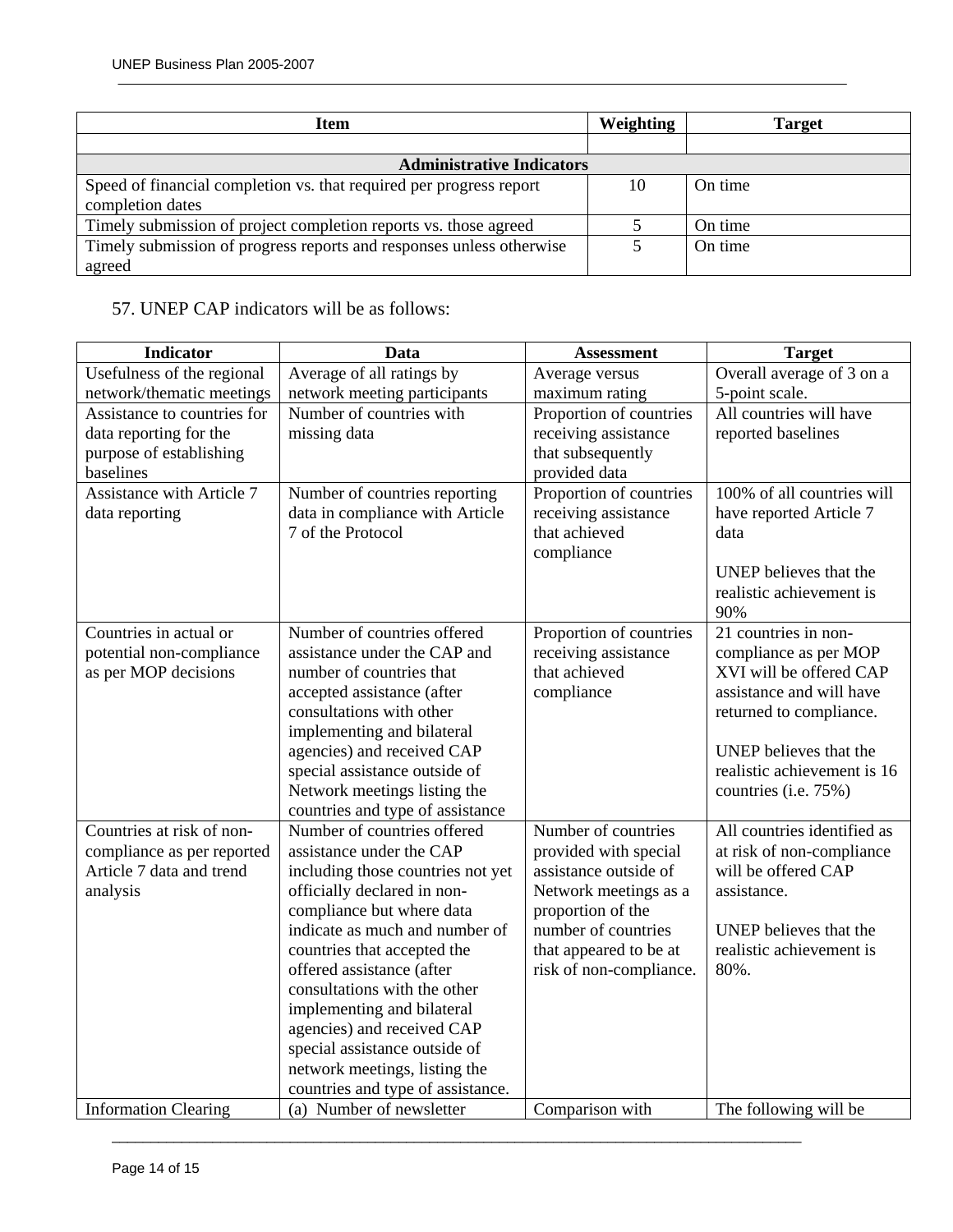| <b>Indicator</b> | Data                            | Assessment            | <b>Target</b>            |
|------------------|---------------------------------|-----------------------|--------------------------|
| House            | subscriptions                   | previous year's data. | based on figures in 2004 |
|                  | (b) Number of discrete visitors |                       | Progress Report:         |
|                  | (IP addresses) to the web site  |                       | (a) 5% increase in       |
|                  | (c) Number of PDF documents     |                       | subscriptions            |
|                  | downloaded from website         |                       | compared to 2004.        |
|                  | (d) Number of hardcopy          |                       | (b) $10\%$ increase in   |
|                  | publications disseminated       |                       | visitors compared to     |
|                  | (e) Number of query responses   |                       | 2004.                    |
|                  | responded to; Average time      |                       | 10% increase in<br>(c)   |
|                  | for response                    |                       | downloads compared       |
|                  |                                 |                       | to 2004.                 |
|                  |                                 |                       | (d) $5\%$ increase       |
|                  |                                 |                       | documents                |
|                  |                                 |                       | disseminated             |
|                  |                                 |                       | compared to 2004.        |
|                  |                                 |                       | $(e)$ 10% increase in    |
|                  |                                 |                       | queries compared to      |
|                  |                                 |                       | 2004; 10 working days    |
|                  |                                 |                       | of receipt of query.     |

# **VIII. POLICY ISSUES**

58. What to do when there is new MDI consumption, but the ODS is already covered in a TPMP and a funding eligibility no longer exists?

 $\overline{a}$  , and the state of the state of the state of the state of the state of the state of the state of the state of the state of the state of the state of the state of the state of the state of the state of the state o

# **IX. ADMINISTRATIVE AND FINANCIAL MATTERS**

59. None.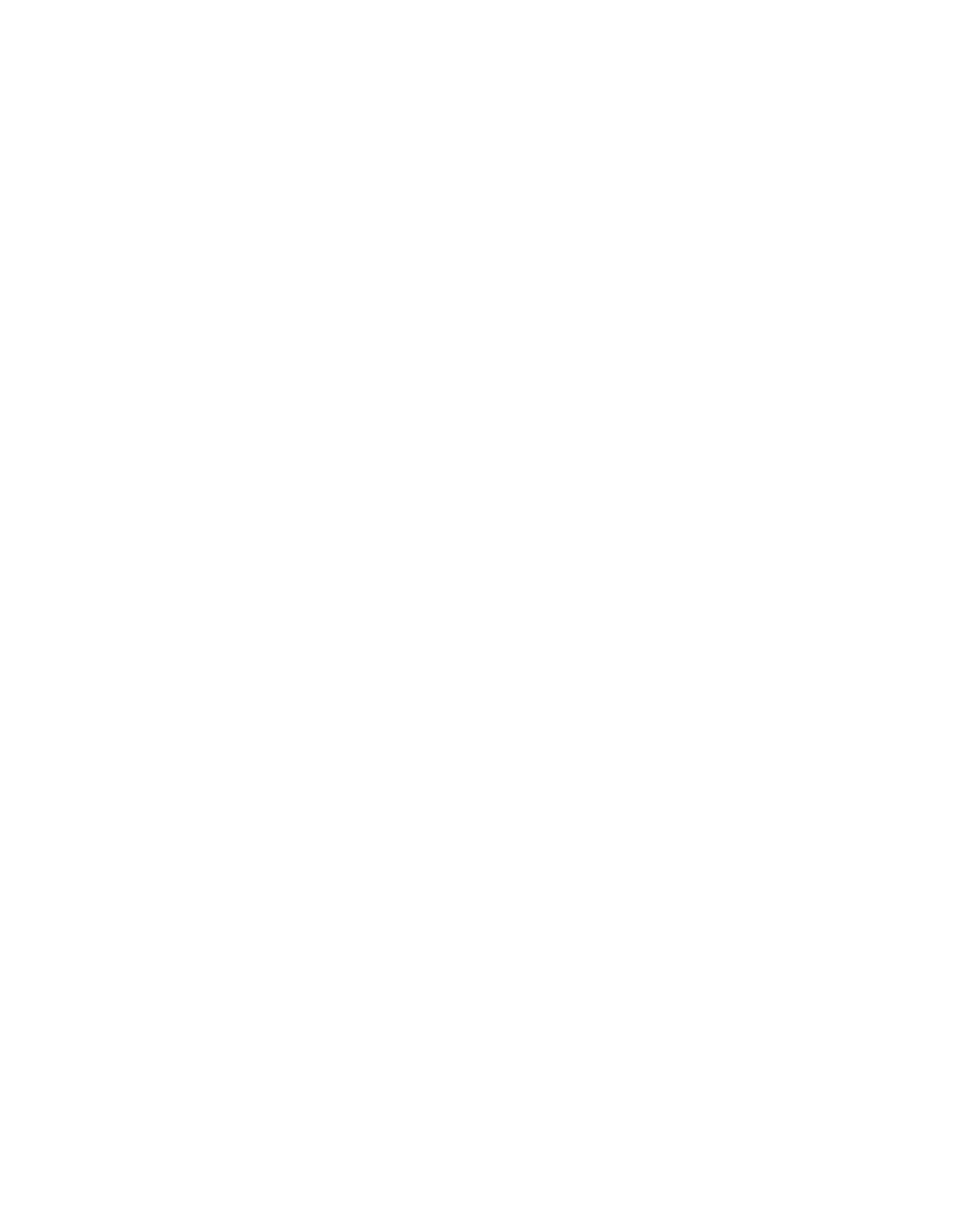# **Annex 1: Country-by-Country Activities to be Implemented by CAP Staff in 2005**

| Country             | Name of service/project                                                                                                                                                                                     | <b>CAP assistance with</b><br>ongoing approved<br>projects | <b>Special CAP</b><br>compliance<br>service | Anticipated<br><b>CAP</b><br>missions | <b>CAP support</b><br>for work of<br>other IAs,<br>Secretariats &<br>bilateral<br>agencies | Comments from other agencies                                                                                                 |
|---------------------|-------------------------------------------------------------------------------------------------------------------------------------------------------------------------------------------------------------|------------------------------------------------------------|---------------------------------------------|---------------------------------------|--------------------------------------------------------------------------------------------|------------------------------------------------------------------------------------------------------------------------------|
| Afghanistan         | Institutional strengthening: Technical assistance for IS<br>project and setting up of the Ozone Office                                                                                                      | AFG/SEV/43/INS/01                                          |                                             | $\overline{\mathsf{x}}$               |                                                                                            |                                                                                                                              |
| Afghanistan         | Networking: Facilitation of the Ozone Officer's visit to<br>National Ozone Offices in Iran and Pakistan                                                                                                     |                                                            | $\overline{X}$                              |                                       |                                                                                            |                                                                                                                              |
| Afghanistan         | Capacity building: Facilitation of training of the Ozone<br>Officer through JICA training                                                                                                                   |                                                            | $\overline{X}$                              |                                       | Japan                                                                                      |                                                                                                                              |
| Afghanistan         | Refrigerant Management Plan: Assistance to Afghan<br>customs to develop HS Codes for ODS with assistance from<br>Iran. Facilitate the provision of one identifier to Afghanisitan<br>from Iran and Pakistan |                                                            | $\overline{X}$                              |                                       | <b>UNIDO</b>                                                                               | UNIDO is responsible for the RMP in Iran. Activities<br>should be coordinated in terms of the transfer of the<br>identifier. |
| Afghanistan         | Awareness raising: Public awareness and stakeholder<br>consultation workshop. Reproduction of awareness materials<br>developed by Iran in Farsi                                                             |                                                            | $\overline{X}$                              |                                       |                                                                                            |                                                                                                                              |
| Afghanistan         | Policy support: Technical assistance to develop a licensing<br>system and harmonise it with similar instruments in Iran and<br>Pakistan                                                                     |                                                            | $\overline{\mathsf{x}}$                     |                                       |                                                                                            |                                                                                                                              |
| Afghanistan         | Data reporting: Assistance with Article 7 data reporting                                                                                                                                                    |                                                            | $\overline{X}$                              |                                       |                                                                                            |                                                                                                                              |
| Afghanistan         | Refrigerant Management Plan: Preparation of CP/RMP                                                                                                                                                          |                                                            | $\overline{X}$                              | $\overline{X}$                        | GTZ                                                                                        |                                                                                                                              |
| Albania             | Institutional strengthening: Technical support to the<br>implementation of IS project                                                                                                                       | ALB/SEV/38/INS/04                                          |                                             |                                       |                                                                                            |                                                                                                                              |
| Albania             | Policy support: Assistance in adoption and introduction of<br>ODS licensing system                                                                                                                          |                                                            | $\mathsf{X}$                                |                                       |                                                                                            |                                                                                                                              |
| Albania             | Refrigerant Management Plan: Technical assistance for the<br>implementation of RMP                                                                                                                          | ALB/PHA/39/TRA/06<br>ALB/PHA/39/TRA/07                     |                                             |                                       | <b>UNIDO</b>                                                                               |                                                                                                                              |
| Algeria             | Institutional strengthening: Technical support to the<br>implementation of IS project                                                                                                                       | ALG/SEV/37/INS/54                                          |                                             |                                       |                                                                                            |                                                                                                                              |
| Algeria             | Methyl bromide: Assistance in identification of alternatives to<br>methyl bromide                                                                                                                           |                                                            | $\overline{X}$                              | X                                     | <b>UNIDO</b>                                                                               |                                                                                                                              |
| Algeria             | Ratification: Advice on ratification of pending Amendments<br>(Montreal, Beijing)                                                                                                                           |                                                            | $\overline{X}$                              |                                       | <b>OS</b>                                                                                  |                                                                                                                              |
| Angola              | Ratification: Advice on ratification of all pending<br>Amendments to the Protocol                                                                                                                           |                                                            | $\overline{X}$                              | $\overline{X}$                        | $\overline{\text{OS}}$                                                                     |                                                                                                                              |
|                     | Antigua and Barbuda Data reporting: Follow up on ODS data reporting. (Art 7)                                                                                                                                |                                                            | $\overline{X}$                              |                                       |                                                                                            |                                                                                                                              |
|                     | Antigua and Barbuda Ratification: Assistance with ratification of the Beijing<br>Amendment                                                                                                                  |                                                            | $\overline{X}$                              |                                       | $\overline{\text{os}}$                                                                     |                                                                                                                              |
| Antigua and Barbuda | Institutional strengthening: Mission to monitor IS project<br>implementation                                                                                                                                | ANT/SEV/38/INS/07                                          |                                             | X                                     |                                                                                            |                                                                                                                              |
| Antigua and Barbuda | Institutional strengthening: Technical assistance and<br>training for managing the IS project                                                                                                               | ANT/SEV/38/INS/07                                          |                                             |                                       |                                                                                            |                                                                                                                              |
| Antigua and Barbuda | <b>Awareness raising: Networking and Regional Public</b><br>Awareness activities                                                                                                                            |                                                            | $\overline{X}$                              |                                       |                                                                                            |                                                                                                                              |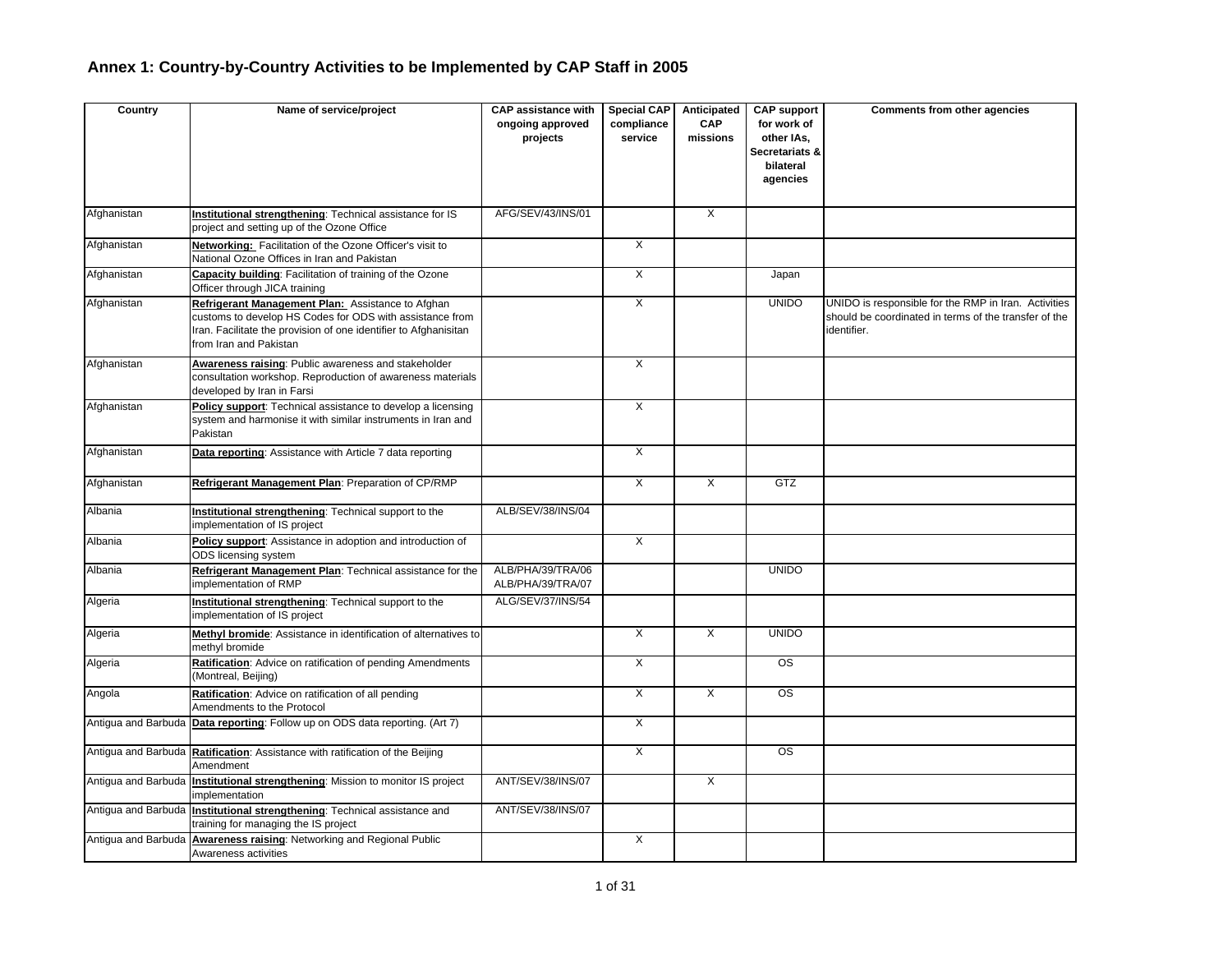| Country        | Name of service/project                                                                                                                   | <b>CAP assistance with</b><br>ongoing approved<br>projects | <b>Special CAP</b><br>compliance<br>service | Anticipated<br><b>CAP</b><br>missions | <b>CAP support</b><br>for work of<br>other IAs,<br>Secretariats &<br>bilateral<br>agencies | <b>Comments from other agencies</b>           |
|----------------|-------------------------------------------------------------------------------------------------------------------------------------------|------------------------------------------------------------|---------------------------------------------|---------------------------------------|--------------------------------------------------------------------------------------------|-----------------------------------------------|
| Argentina      | Data reporting: Follow up on ODS data reporting. (Art 7)                                                                                  |                                                            | $\overline{X}$                              |                                       | <b>UNDP</b>                                                                                | Coordination with UNDP which is IA for IS     |
| Argentina      | Awareness raising: Networking and Regional Public<br>Awareness activities                                                                 |                                                            | X                                           |                                       | <b>UNDP</b>                                                                                | Coordination with UNDP which is IA for IS     |
| Argentina      | Methyl Bromide: Policy support to the implementation of<br>UNIDO-led project                                                              |                                                            | X                                           |                                       | <b>UNIDO</b>                                                                               | UNIDO requested policy support from UNEP      |
| Armenia        | Refrigerant Management Plan: Technical assistance for the<br>implementation of Country Programme                                          | <b>GEF</b>                                                 |                                             |                                       | <b>UNDP</b>                                                                                |                                               |
| Armenia        | Refrigerant Management Plan: Technical assistance for the<br>organisation of customs training                                             | <b>GEF</b>                                                 |                                             | $\times$                              |                                                                                            |                                               |
| Armenia        | Refrigerant Management Plan: Technical assistance for the<br>organisation of refrigeration training                                       | <b>GEF</b>                                                 |                                             | $\overline{\mathsf{x}}$               |                                                                                            |                                               |
| Armenia        | Refrigerant Management Plan: Joint mission with<br>UNEP/GEF to provide training in reporting and financial<br>procedures and requirements |                                                            | X                                           | $\overline{X}$                        | <b>UNDP</b>                                                                                | Coordination with UNDP which is co-IA for RMP |
| Armenia        | Institutional strengthening: Technical support to the<br>implementation of IS project                                                     | <b>GEF</b>                                                 |                                             |                                       |                                                                                            |                                               |
| Armenia        | Ratification: Assistance in ratification of remaining<br>Amendments                                                                       |                                                            | $\overline{X}$                              |                                       | $\overline{\text{OS}}$                                                                     |                                               |
| Armenia        | Capacity building: Training and capacity building of newly<br>recruited staff of NOU                                                      |                                                            | $\overline{X}$                              |                                       |                                                                                            |                                               |
| Armenia        | Policy support: Assistance in developing ODS legislation<br>and licensing system                                                          |                                                            | $\overline{X}$                              |                                       |                                                                                            |                                               |
| Armenia        | Data reporting: Assistance with Article 7 data reporting                                                                                  |                                                            | $\overline{X}$                              |                                       |                                                                                            |                                               |
| Armenia        | <b>Compliance:</b> Assistance in clarification of non-compliance<br>procedures                                                            |                                                            | X                                           |                                       | <b>OS</b>                                                                                  |                                               |
| Armenia        | Awareness raising: High-level mission to help raise political<br>support for the implementation of the Country Programme                  |                                                            | X                                           | $\mathsf{X}$                          |                                                                                            |                                               |
| Armenia        | Information support: Provision of case studies and<br>information from the region                                                         |                                                            | X                                           |                                       |                                                                                            |                                               |
| Armenia        | Networking: Assistance in establishing cooperation with<br>neigbouring countries                                                          |                                                            | X                                           |                                       |                                                                                            |                                               |
| <b>Bahamas</b> | Institutional strengthening: Technical support to the<br>implementation of IS project                                                     | BHA/SEV/39/INS/09                                          |                                             |                                       |                                                                                            |                                               |
| <b>Bahamas</b> | Institutional strengthening: Technical assistance for the<br>preparation of IS renewal                                                    |                                                            | $\mathsf{X}$                                |                                       |                                                                                            |                                               |
| <b>Bahamas</b> | Institutional strengthening: Mission to monitor IS project<br>implementation                                                              |                                                            | $\overline{X}$                              | $\overline{\mathsf{x}}$               |                                                                                            |                                               |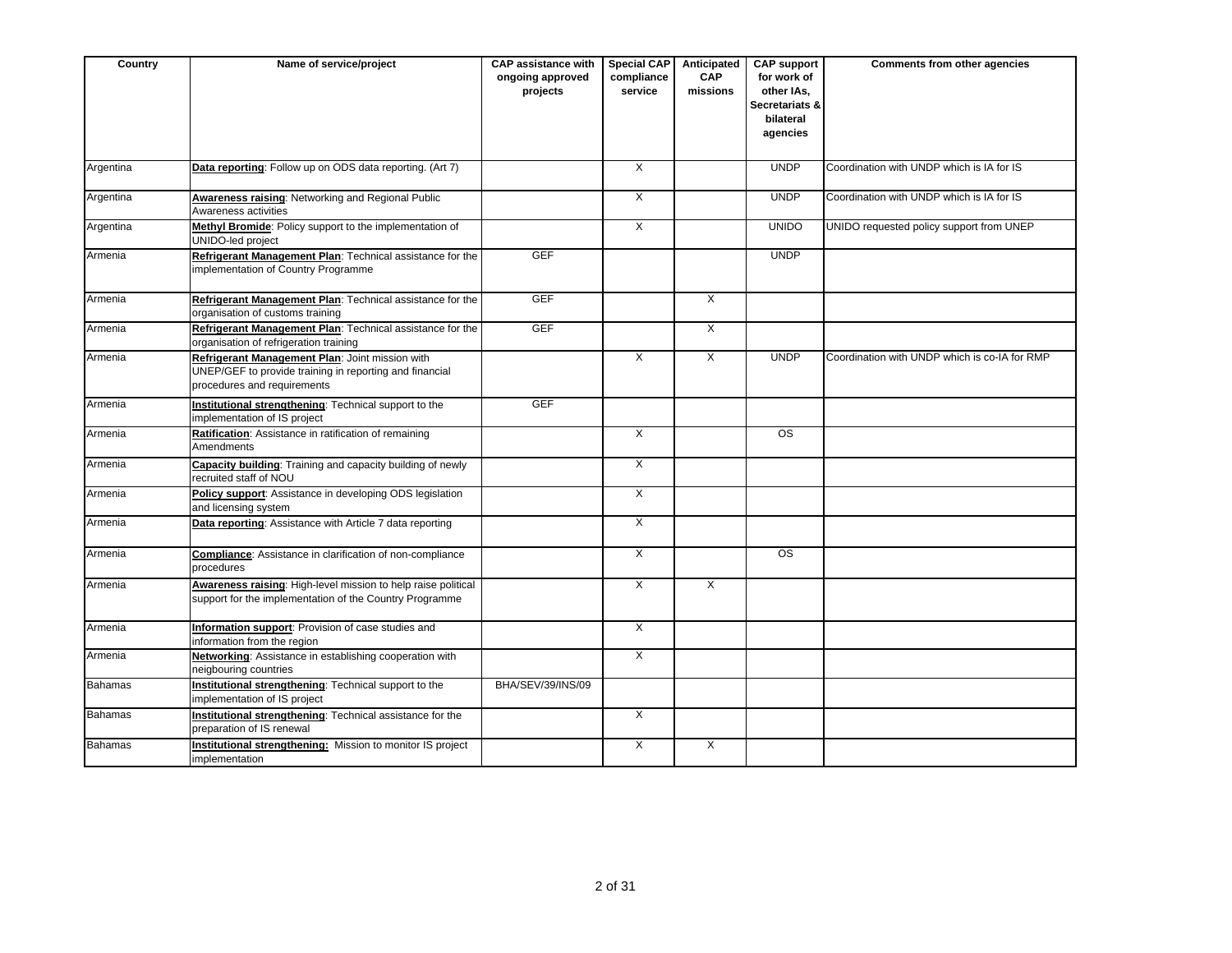| Country        | Name of service/project                                                                                                                                                                                             | <b>CAP</b> assistance with<br>ongoing approved<br>projects | <b>Special CAP</b><br>compliance<br>service | Anticipated<br><b>CAP</b><br>missions | <b>CAP support</b><br>for work of<br>other IAs,<br>Secretariats &<br>bilateral<br>agencies | <b>Comments from other agencies</b>                      |
|----------------|---------------------------------------------------------------------------------------------------------------------------------------------------------------------------------------------------------------------|------------------------------------------------------------|---------------------------------------------|---------------------------------------|--------------------------------------------------------------------------------------------|----------------------------------------------------------|
| Bahamas        | Policy support: Policy assistance with licensing system<br>based on discussions with the country and the World Bank                                                                                                 |                                                            | X                                           |                                       | <b>WB</b>                                                                                  | Cooperation and consultation with WB is required         |
| <b>Bahamas</b> | Compliance: Policy assistance to maintain compliance status                                                                                                                                                         |                                                            | $\mathsf{X}$                                |                                       |                                                                                            |                                                          |
| <b>Bahamas</b> | Data reporting: Follow up on ODS data reporting (Art 7)                                                                                                                                                             |                                                            | $\overline{X}$                              |                                       |                                                                                            |                                                          |
| <b>Bahamas</b> | Ratification: Mission to assist with ratification of Montreal<br>and Beijing Amendments                                                                                                                             |                                                            | $\overline{X}$                              |                                       | $\overline{\text{os}}$                                                                     |                                                          |
| Bahamas        | Expert support: Advice on contaminated controlled<br>substances that are not reusable and obsolete equipment                                                                                                        |                                                            | X                                           |                                       |                                                                                            |                                                          |
| <b>Bahamas</b> | Awareness raising: Networking and Regional Public<br>Awareness activities                                                                                                                                           |                                                            | $\overline{X}$                              |                                       |                                                                                            |                                                          |
| <b>Bahamas</b> | Halon management: Technical assistance for the<br>implementation of English-speaking Caribbean regional halon<br>management plan                                                                                    | LAC/HAL/26/TAS/28                                          |                                             |                                       | Canada                                                                                     |                                                          |
| Bahamas        | CTC/TCA: Technical assistance for CTC phase out by means<br>of the NOO's participation in Jamaica workshop about<br>alternatives to solvents sector                                                                 |                                                            | X                                           |                                       | <b>WB</b>                                                                                  | UNEP will work in cooperation with WB                    |
| Bahrain        | Policy support: Follow-up on legislation review, update and<br>enforcement to ensure compliance with 2005 cut                                                                                                       |                                                            | $\times$                                    |                                       |                                                                                            |                                                          |
| Bahrain        | Capacity building: Provide necessary policy and technical<br>support to the new ODS Officer                                                                                                                         |                                                            | $\overline{X}$                              |                                       |                                                                                            |                                                          |
| Bahrain        | Ratification: Continue close cooperation to assist in<br>ratification of the Beijing Amendment                                                                                                                      |                                                            | X                                           |                                       | <b>OS</b>                                                                                  |                                                          |
| Bahrain        | Refrigerant Management Plan: Support to accelerate<br>preparation, submission and start of the implementation of<br>RMP update (in cooperation with UNDP) as the main element<br>to support national phase-out plan |                                                            | X                                           |                                       | <b>UNDP</b>                                                                                | UNDP included in its 2005 BP RMP Investment<br>Component |
| Bahrain        | Data reporting: Support in reviewing Article 7 data and CP<br>progress reporting requirements                                                                                                                       |                                                            | $\overline{X}$                              |                                       |                                                                                            |                                                          |
| Bahrain        | <b>CTC/TCA:</b> Support to explore requirements for complying<br>with CTC 2005 cut                                                                                                                                  |                                                            | X                                           |                                       |                                                                                            |                                                          |
| Bahrain        | Institutional strengthening: Close follow-up and support in<br>the implementation of IS project (phase III)                                                                                                         | BAH/SEV/41/INS/12                                          |                                             |                                       |                                                                                            |                                                          |
| Bahrain        | Halon Management: Coordination with GTZ, national<br>stakeholders and MFS in expediting the operation of the<br>regional Halon Bank                                                                                 |                                                            | X                                           |                                       | GTZ and MFS                                                                                |                                                          |
| Bangladesh     | NCAP: Technical and policy assistance to the NCAP being<br>implemented by UNDP (UNEP is co-implementing agency)                                                                                                     |                                                            | X                                           |                                       | <b>UNDP</b>                                                                                |                                                          |
| Bangladesh     | NCAP: Mission for follow up of the action plan and<br>implementation of non-investment component of NCAP                                                                                                            |                                                            | X                                           | X                                     | <b>UNDP</b>                                                                                |                                                          |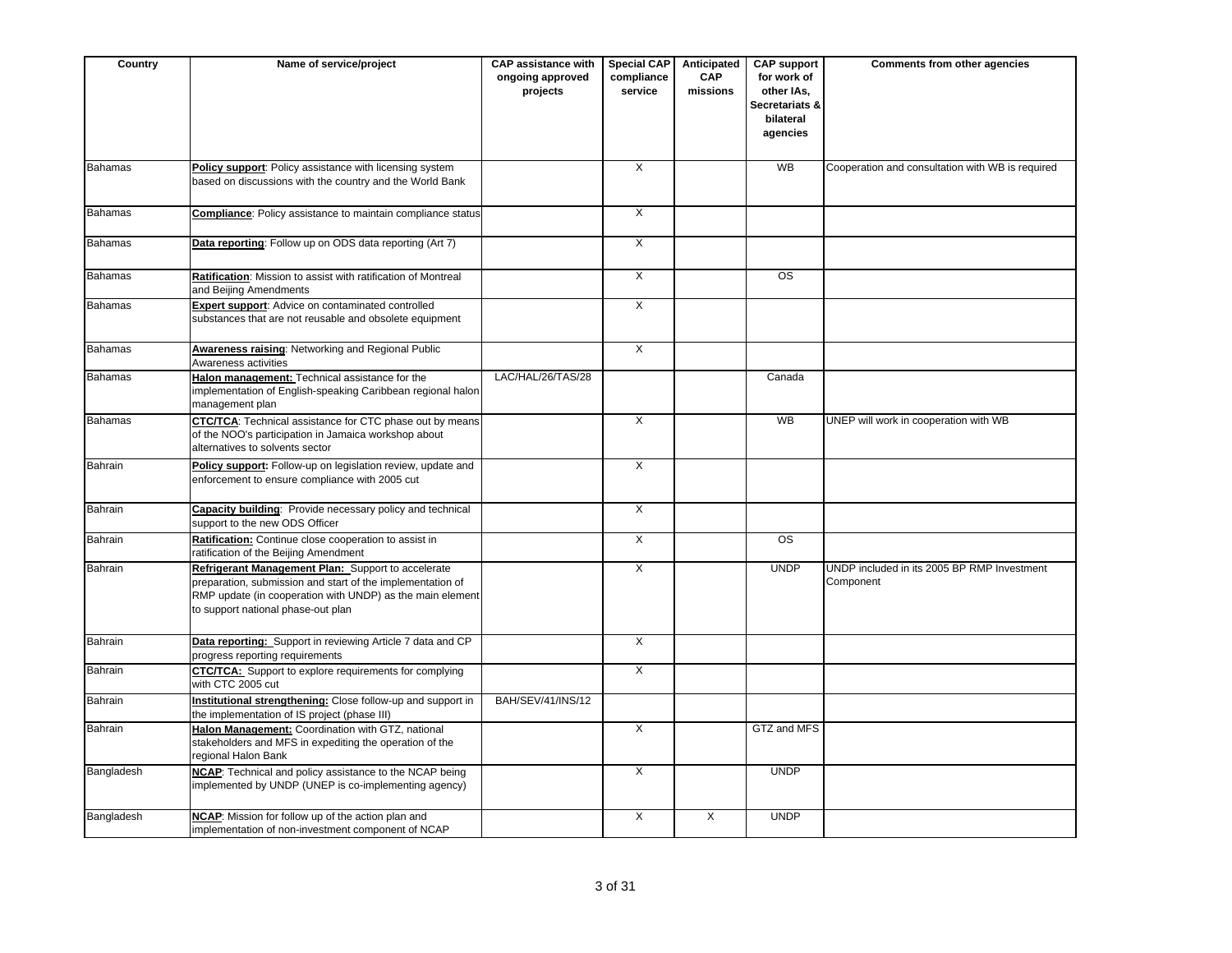| Country         | Name of service/project                                                                                                                                    | <b>CAP assistance with</b><br>ongoing approved<br>projects | <b>Special CAP</b><br>compliance<br>service | Anticipated<br>CAP<br>missions | <b>CAP support</b><br>for work of<br>other IAs.<br>Secretariats &<br>bilateral<br>agencies | Comments from other agencies                             |
|-----------------|------------------------------------------------------------------------------------------------------------------------------------------------------------|------------------------------------------------------------|---------------------------------------------|--------------------------------|--------------------------------------------------------------------------------------------|----------------------------------------------------------|
| Bangladesh      | <b>Compliance:</b> Assist Ozone Secretariat in following up on the<br>action plan for compliance pursuant to MOP Decision XIV/29                           |                                                            | X                                           |                                | OS. UNDP                                                                                   | Coordination with UNDP which is IA for IS                |
| Bangladesh      | Networking: Facilitate the south-south cooperation with India<br>on the illegal trade and MDI issues                                                       |                                                            | X                                           |                                |                                                                                            | Coordination with UNDP which is IA for IS                |
| Bangladesh      | CTC/TCA: Technical assistance to comply with CTC phase<br>out requirements                                                                                 |                                                            | X                                           |                                |                                                                                            |                                                          |
| <b>Barbados</b> | Institutional strengthening: Mission to monitor IS project<br>implementation                                                                               | <b>BAR/SEV/42/INS/08</b>                                   |                                             | $\mathsf{X}$                   |                                                                                            |                                                          |
| <b>Barbados</b> | Institutional strengthening: Technical assistance and<br>training for managing the IS project                                                              | <b>BAR/SEV/42/INS/08</b>                                   |                                             |                                |                                                                                            |                                                          |
| <b>Barbados</b> | Institutional strengthening: Technical assistance for<br>preparation of IS renewal                                                                         |                                                            | $\overline{X}$                              |                                |                                                                                            |                                                          |
| <b>Barbados</b> | Refrigerant Management Plan: Assistance in the<br>establishment of a Refrigeration Industry Association                                                    |                                                            | X                                           |                                | <b>UNDP</b>                                                                                | UNDP included in its 2007 BP RMP Investment<br>Component |
| <b>Barbados</b> | Refrigerant Management Plan: Mission to monitor RMP<br>project implementation                                                                              | BAR/REF/43/TAS/10                                          |                                             | X                              | <b>UNDP</b>                                                                                | UNDP included in its 2007 BP RMP Investment<br>Component |
| <b>Barbados</b> | Refrigerant Management Plan: Technical assistance and<br>follow up for RMP project implementation                                                          | BAR/REF/43/TAS/10                                          |                                             |                                |                                                                                            |                                                          |
| <b>Barbados</b> | Awareness raising: Networking and Regional Public<br>Awareness activities                                                                                  |                                                            | X                                           |                                |                                                                                            |                                                          |
| <b>Barbados</b> | Policy support: Technical Assistance for developing ODS<br>licensing system                                                                                |                                                            | X                                           |                                |                                                                                            |                                                          |
| <b>Barbados</b> | Data reporting: Follow up on ODS data reporting (Art 7)                                                                                                    |                                                            | $\overline{\mathsf{x}}$                     |                                |                                                                                            |                                                          |
| <b>Barbados</b> | Halon management: Technical assistance for the<br>implementation of English-speaking Caribbean regional halon<br>management plan                           | LAC/HAL/26/TAS/28                                          |                                             |                                | Canada                                                                                     |                                                          |
| <b>Barbados</b> | <b>CTC/TCA:</b> Technical assistance for CTC phase out by means<br>of the NOO's participation in Jamaica workshop about<br>alternatives to solvents sector |                                                            | X                                           |                                |                                                                                            |                                                          |
| <b>Belize</b>   | Data reporting: Follow up on ODS data reporting (Art 7)                                                                                                    |                                                            | X                                           |                                |                                                                                            |                                                          |
| <b>Belize</b>   | Institutional strengthening: Mission to monitor IS project<br>implementation                                                                               | BZE/SEV/40/INS/07                                          |                                             | X                              |                                                                                            |                                                          |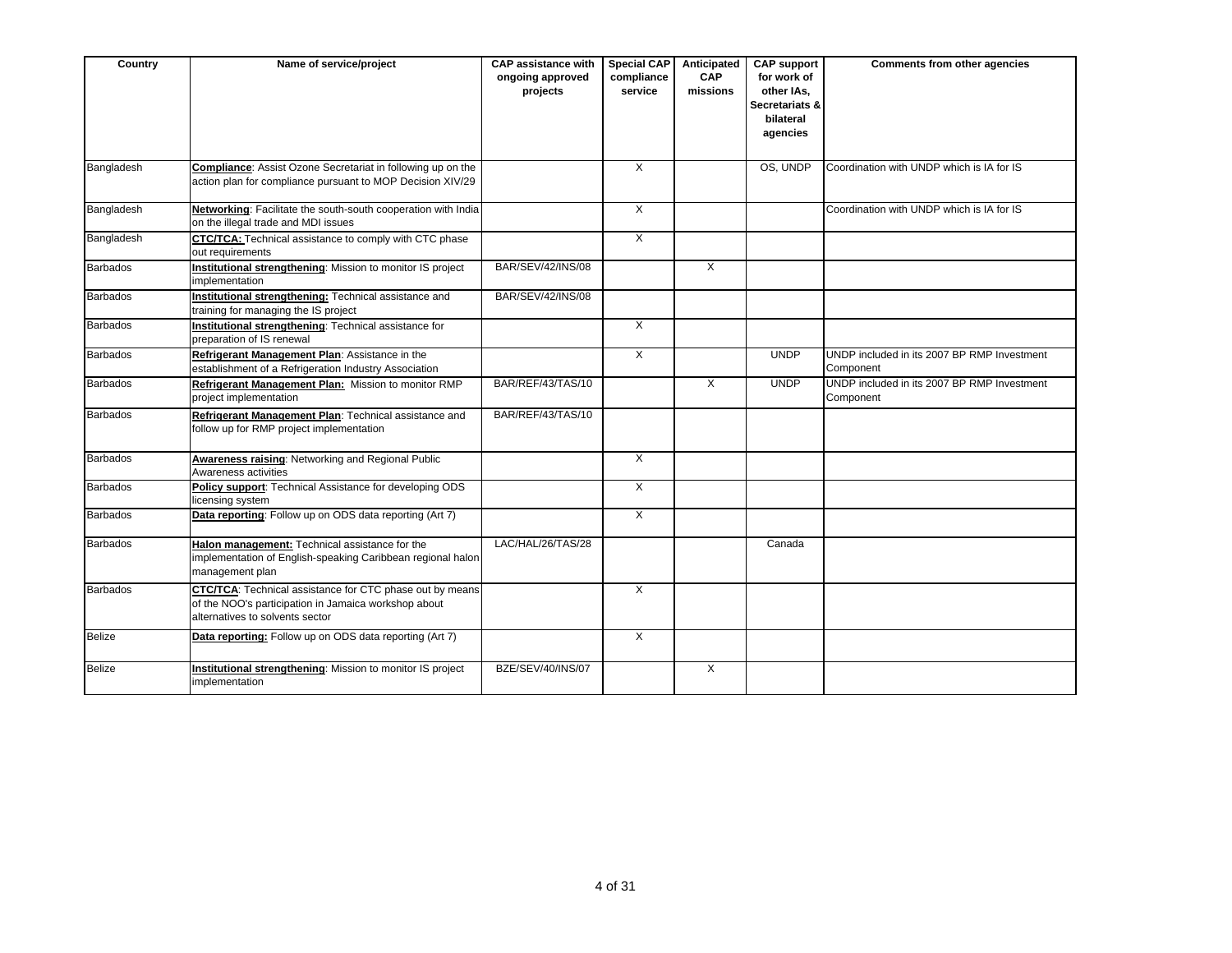| Country                   | Name of service/project                                                                                                                                                                  | <b>CAP assistance with</b><br>ongoing approved<br>projects | <b>Special CAP</b><br>compliance<br>service | Anticipated<br><b>CAP</b><br>missions | <b>CAP support</b><br>for work of<br>other IAs,<br>Secretariats &<br>bilateral<br>agencies | <b>Comments from other agencies</b>                      |
|---------------------------|------------------------------------------------------------------------------------------------------------------------------------------------------------------------------------------|------------------------------------------------------------|---------------------------------------------|---------------------------------------|--------------------------------------------------------------------------------------------|----------------------------------------------------------|
| <b>Belize</b>             | Institutional strengthening: Assistance in IS project<br>renewal                                                                                                                         |                                                            | $\overline{X}$                              |                                       |                                                                                            |                                                          |
| <b>Belize</b>             | Ratification: Assistance with ratification of Montreal and<br><b>Beijing Amendments</b>                                                                                                  |                                                            | $\overline{X}$                              |                                       | $\overline{\text{os}}$                                                                     |                                                          |
| <b>Belize</b>             | Refrigerant Management Plan: Mission to monitor RMP<br>project implementation                                                                                                            | BZE/REF/44/TAS/14                                          |                                             | $\overline{X}$                        |                                                                                            |                                                          |
| <b>Belize</b>             | Refrigerant Management Plan: Technical assistance and<br>follow up for implementation of the RMP Phase II                                                                                | BZE/REF/44/TAS/13                                          |                                             |                                       |                                                                                            |                                                          |
| <b>Belize</b>             | <b>Awareness raising: Networking and Regional Public</b><br>Awareness activities                                                                                                         |                                                            | $\mathsf{X}$                                |                                       |                                                                                            |                                                          |
| Benin                     | Refrigerant Management Plan: Assistance in completing<br>RMP activities and preparation of RMP update                                                                                    |                                                            |                                             | $\overline{X}$                        | Canada                                                                                     |                                                          |
| Benin                     | Institutional strengthening: Support to the implementation<br>of institutional strengthening project                                                                                     | BEN/SEV/40/INS/14                                          |                                             |                                       |                                                                                            |                                                          |
| <b>Bhutan</b>             | Institutional strengthening: Technical assistance for IS<br>project and setting up of the Ozone Office                                                                                   |                                                            | $\times$                                    | X                                     |                                                                                            |                                                          |
| <b>Bhutan</b>             | Networking: Facilitation of the Ozone Officer's visit to NOUs<br>in Sri Lanka and India                                                                                                  |                                                            | $\overline{X}$                              |                                       |                                                                                            |                                                          |
| <b>Bhutan</b>             | Capacity building: Facilitation of training of the Ozone<br>Officer through JICA training                                                                                                |                                                            | X                                           |                                       | Japan                                                                                      |                                                          |
| <b>Bhutan</b>             | Refrigerant Management Plan: Assistance to Bhutan<br>customs to develop HS Codes for ODS with support of<br>NACEN. Coordination with India to provide one identifier to<br><b>Bhutan</b> |                                                            | $\overline{X}$                              |                                       | <b>UNDP</b>                                                                                | UNDP included in its 2005 BP RMP Investment<br>Component |
| <b>Bhutan</b>             | Awareness raising: Awareness raising and stakeholder<br>consultation workshop; reproduction of awareness materials<br>developed by India; and development of an IEC strategy             |                                                            | X                                           |                                       |                                                                                            |                                                          |
| <b>Bhutan</b>             | Policy support: Technical Assistance for developing a<br>licensing system                                                                                                                |                                                            | $\overline{X}$                              |                                       |                                                                                            |                                                          |
| <b>Bhutan</b>             | Refrigerant Management Plan: Preparation of CP/RMP                                                                                                                                       |                                                            | $\overline{X}$                              | $\overline{X}$                        | <b>UNDP</b>                                                                                |                                                          |
| <b>Bhutan</b>             | <b>CTC/TCA:</b> Technical assistance for CTC phase out                                                                                                                                   |                                                            | X                                           |                                       |                                                                                            |                                                          |
| <b>Bolivia</b>            | Data reporting: Follow up on ODS data reporting (Art 7)                                                                                                                                  |                                                            | $\overline{X}$                              |                                       |                                                                                            |                                                          |
| <b>Bolivia</b>            | Ratification: Mission for assistance with ratification of Beijing<br>Amendment                                                                                                           |                                                            | $\overline{X}$                              | $\overline{X}$                        | <b>OS</b>                                                                                  |                                                          |
| <b>Bolivia</b>            | Institutional strengthening: Mission to monitor IS project<br>implementation                                                                                                             | BOL/SEV/40/INS/24                                          |                                             | $\overline{X}$                        |                                                                                            |                                                          |
| <b>Bolivia</b>            | Institutional strengthening: Renewal of the institutional<br>strengthening project                                                                                                       |                                                            | $\overline{X}$                              |                                       |                                                                                            |                                                          |
| <b>Bolivia</b>            | Awareness raising: Networking and Regional Public<br>Awareness activities                                                                                                                |                                                            | X                                           |                                       |                                                                                            |                                                          |
| Bosnia and<br>Herzegovina | Awareness raising: High-level mission to help raise political<br>support for the implementation of the Country Programme<br>(jointly with UNIDO)                                         |                                                            | $\overline{X}$                              |                                       | <b>UNIDO</b>                                                                               |                                                          |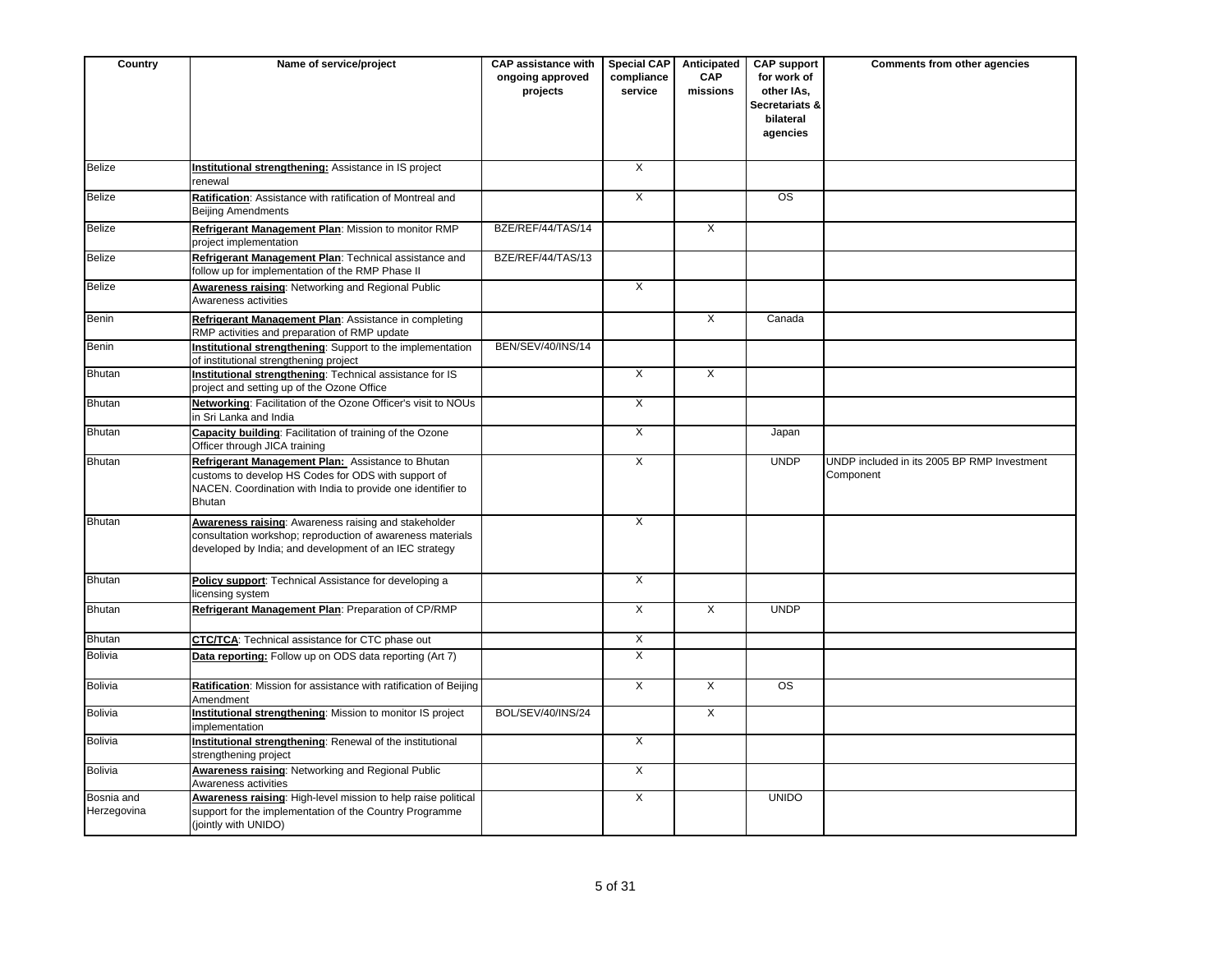| Country                   | Name of service/project                                                                                                                            | <b>CAP assistance with</b><br>ongoing approved<br>projects | <b>Special CAP</b><br>compliance<br>service | Anticipated<br>CAP<br>missions | <b>CAP support</b><br>for work of<br>other IAs,<br><b>Secretariats &amp;</b><br>bilateral<br>agencies | Comments from other agencies                             |
|---------------------------|----------------------------------------------------------------------------------------------------------------------------------------------------|------------------------------------------------------------|---------------------------------------------|--------------------------------|-------------------------------------------------------------------------------------------------------|----------------------------------------------------------|
| Bosnia and<br>Herzegovina | Policy support: Assistance in developing legislation and<br>licensing system through a Contact Group meeting                                       |                                                            | X                                           |                                | <b>UNIDO</b>                                                                                          |                                                          |
| Bosnia and<br>Herzegovina | Awareness raising: Assistance in national awareness<br>raising activities                                                                          |                                                            | X                                           |                                |                                                                                                       |                                                          |
| Bosnia and<br>Herzegovina | Halon management: Expert assistance on halon phase out<br>issues and convening of a national halon workshop                                        |                                                            | $\overline{X}$                              | X                              | <b>UNIDO</b>                                                                                          |                                                          |
| Bosnia and<br>Herzegovina | Methyl Bromide: Policy support to the implementation of<br>UNIDO-led project                                                                       |                                                            | $\times$                                    |                                | <b>UNIDO</b>                                                                                          | UNIDO requested policy support from UNEP                 |
| Botswana                  | Policy support: Assistance in setting up ODS related<br>regulations, including a licensing system                                                  |                                                            | $\overline{X}$                              | $\overline{X}$                 | GTZ                                                                                                   |                                                          |
| Botswana                  | Institutional strengthening: Guidance on IS Phase II<br>implementation                                                                             | BOT/SEV/41/INS/                                            |                                             | $\overline{X}$                 |                                                                                                       |                                                          |
| <b>Brazil</b>             | Data reporting: Follow up on ODS data reporting (Art 7)                                                                                            |                                                            |                                             |                                | <b>UNDP</b>                                                                                           | Coordination with UNDP which is IA for IS and NPP        |
| <b>Brazil</b>             | <b>Awareness raising: Networking and Regional Public</b><br>Awareness activities.                                                                  |                                                            | $\overline{X}$                              |                                | <b>UNDP</b>                                                                                           | Coordination with UNDP which is IA for IS and NPP        |
| Brunei Darussalam         | Refrigerant Management Plan: Provide technical and policy<br>assistance related to CP/RMP implementation and<br>coordination with UNDP             | BRU/REF/44/TAS/09                                          |                                             | $\overline{X}$                 | <b>UNDP</b>                                                                                           | UNDP included in its 2007 BP RMP Investment<br>Component |
| Brunei Darussalam         | Refrigerant Management Plan: RMP monitoring                                                                                                        | BRU/REF/44/TAS/09                                          |                                             | $\overline{X}$                 |                                                                                                       |                                                          |
| Brunei Darussalam         | Refrigerant Management Plan: RMP refrigeration                                                                                                     | BRU/REF/44/TRA/07                                          |                                             | X                              |                                                                                                       |                                                          |
| Burkina Faso              | Policy support: Assist NOU in implementing activities to<br>involve the army the police and environmental inspectors in<br>the phase out programme |                                                            | $\overline{X}$                              | $\overline{X}$                 |                                                                                                       |                                                          |
| Burkina Faso              | Institutional strengthening: Implementation of institutional<br>strengthening project (phase 5)                                                    | BKF/SEV/38/INS/15                                          |                                             |                                |                                                                                                       |                                                          |
| Burundi                   | Policy support: Assist the country in enforcing ODS<br>regulations                                                                                 |                                                            | X                                           |                                |                                                                                                       |                                                          |
| Burundi                   | Institutional strengthening: Implementation of institutional<br>strengthening project (Phase II)                                                   | <b>BDI/SEV/37/INS/11</b>                                   |                                             |                                |                                                                                                       |                                                          |
| Burundi                   | Refrigerant Management Plan: RMP refrigeration                                                                                                     | BDI/REF/41/TRA/                                            |                                             | X                              | <b>UNDP</b>                                                                                           | UNDP included in its 2006 BP RMP Investment              |
| Burundi                   | Refrigerant Management Plan: RMP customs                                                                                                           | BDI/REF/41/TAS/                                            |                                             | X                              |                                                                                                       |                                                          |
| Cambodia                  | Institutional strengthening: Support to the implementation<br>of IS Phase 2 (2004-2005)                                                            | KAM/SEV/41/INS                                             |                                             | $\overline{\mathsf{x}}$        |                                                                                                       |                                                          |
| Cambodia                  | Refrigerant Management Plan: Provide technical and policy<br>assistance related to CP/RMP implementation and<br>coordination with UNDP             | KAM/REF/41/TAS                                             |                                             | $\overline{X}$                 | <b>UNDP</b>                                                                                           |                                                          |
| Cambodia                  | Refrigerant Management Plan: RMP customs                                                                                                           | KAM/REF/41/TAS                                             |                                             | $\overline{X}$                 | <b>UNDP</b>                                                                                           | UNDP included in its 2006 BP RMP Investment              |
| Cambodia                  | Refrigerant Management Plan: RMP monitoring                                                                                                        | KAM/REF/41/TAS                                             |                                             |                                |                                                                                                       |                                                          |
| Cambodia                  | Refrigerant Management Plan: RMP refrigeration                                                                                                     | KAM/REF/41/TRA                                             |                                             | Χ                              |                                                                                                       |                                                          |
| Cambodia                  | <b>CTC/TCA:</b> Technical assistance to identify TCA consumption<br>and verify reported data                                                       |                                                            |                                             | $\overline{X}$                 |                                                                                                       |                                                          |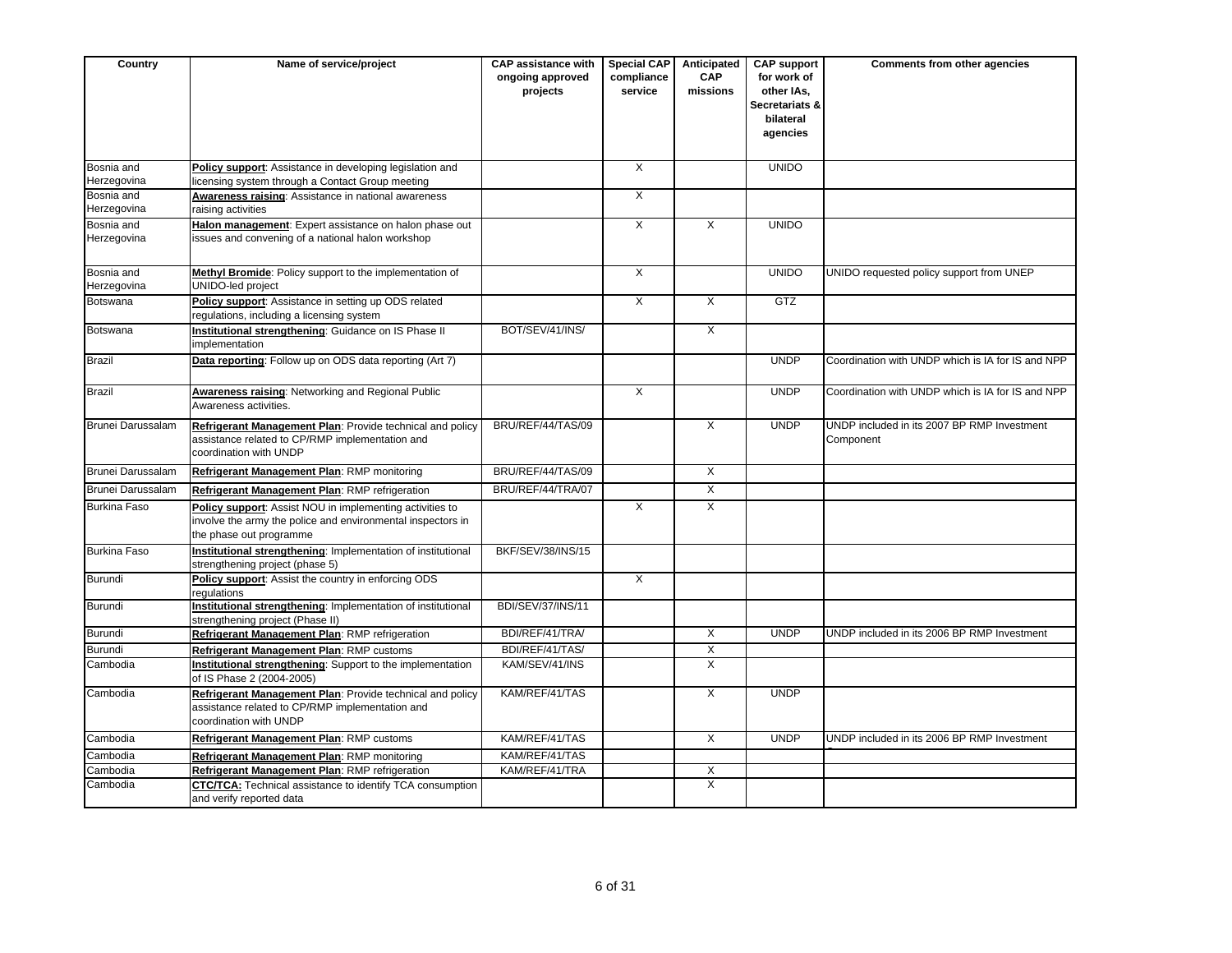| Country                            | Name of service/project                                                                                                                             | <b>CAP assistance with</b><br>ongoing approved<br>projects | Special CAP<br>compliance<br>service | Anticipated<br><b>CAP</b><br>missions | <b>CAP support</b><br>for work of<br>other IAs,<br>Secretariats &<br>bilateral<br>agencies | Comments from other agencies                                                                                                                             |
|------------------------------------|-----------------------------------------------------------------------------------------------------------------------------------------------------|------------------------------------------------------------|--------------------------------------|---------------------------------------|--------------------------------------------------------------------------------------------|----------------------------------------------------------------------------------------------------------------------------------------------------------|
| Cameroon                           | Policy support: Assist the country in enforcing ODS<br>requlations                                                                                  |                                                            | X                                    |                                       | <b>UNIDO</b>                                                                               |                                                                                                                                                          |
| Cameroon                           | Implementation of institutional strengthening project (Phase<br>IV)                                                                                 | CMR/SEV/41/INS/                                            |                                      |                                       |                                                                                            |                                                                                                                                                          |
| Cape Verde                         | Refrigerant Management Plan: Advice and assistance to<br>speed up the implementation of CP/RMP in order to meet the<br>freeze requirements.         | CBI/REF/44/TAS/                                            |                                      | X                                     | <b>UNDP</b>                                                                                | UNEP's assistance to focus on legislation in order to<br>make CFC/alternative prices "similar". UNDP<br>included in its 2007 BP RMP Investment Component |
| Cape Verde                         | Institutional strengthening: Establishment of the Ozone<br>Unit                                                                                     | CBI/SEV/36/INS/02                                          |                                      |                                       |                                                                                            |                                                                                                                                                          |
| Cape Verde                         | Policy support: Technical Assistance for developing ODS<br>licensing system                                                                         |                                                            | $\times$                             |                                       |                                                                                            |                                                                                                                                                          |
| Central African<br>Republic        | Refrigerant Management Plan: Assistance in<br>implementation of delayed RMP activities and preparation of<br>RMP update                             |                                                            |                                      | $\overline{X}$                        | France                                                                                     |                                                                                                                                                          |
| <b>Central African</b><br>Republic | Institutional strengthening: Extension of institutional<br>strengthening project                                                                    | CAF/SEV/38/INS/12                                          |                                      |                                       |                                                                                            |                                                                                                                                                          |
| Central African<br>Republic        | Policy support: Advise NOU on co-ordination and<br>enforcement of quotas system as well as harmonising<br>regulation within CEMAC system            |                                                            | X                                    | X                                     |                                                                                            |                                                                                                                                                          |
| Chad                               | Institutional strengthening: Implementation of institutional<br>strengthening project (Phase II)                                                    | CHD/SEV/25/INS/02                                          |                                      |                                       |                                                                                            |                                                                                                                                                          |
| Chad                               | Refrigerant Management Plan: Assistance in<br>implementation of RMP in line with needs expressed by the<br>country                                  | CHD/REF/29/TRA/05                                          |                                      | $\overline{X}$                        | <b>UNDP</b>                                                                                | UNDP included in its 2006 BP RMP Investment<br>Component                                                                                                 |
| Chile                              | Data reporting: Follow up on ODS data reporting (Art 7)                                                                                             |                                                            | $\overline{X}$                       |                                       |                                                                                            |                                                                                                                                                          |
| Chile                              | Refrigerant Management Plan: Mission to monitor RMP<br>project implementation                                                                       | CHI/REF/35/TAS/149                                         |                                      | $\overline{X}$                        | Canada                                                                                     |                                                                                                                                                          |
| Chile                              | Awareness raising: Networking and Regional Public<br>Awareness activities                                                                           |                                                            | $\overline{X}$                       |                                       | Canada                                                                                     |                                                                                                                                                          |
| Chile                              | Refrigerant Management Plan: Assistance in enabling a<br>control and regulatory network                                                             | CHI/REF/35/TAS/146                                         |                                      |                                       | Canada                                                                                     |                                                                                                                                                          |
| Chile                              | Refrigerant Management Plan: end-users and public<br>awareness programme                                                                            | CHI/REF/35/TAS/148                                         |                                      |                                       | Canada                                                                                     |                                                                                                                                                          |
| Chile                              | Refrigerant Management Plan: monitoring, evaluation and<br>reporting of the activities in the RMP                                                   | CHI/REF/35/TAS/149                                         |                                      |                                       | Canada                                                                                     | Liaison with UNDP Ref.Manuf. Project                                                                                                                     |
| China                              | Expert support: Technical Assistance, including policy<br>assistance in implementing the methyl bromide and servicing<br>sector strategy with UNIDO |                                                            | X                                    | X                                     | <b>UNIDO</b>                                                                               |                                                                                                                                                          |
| China                              | Networking: Organise network meeting and ozone customs<br>coordination workshop                                                                     |                                                            | $\overline{X}$                       | $\overline{X}$                        | <b>UNDP</b>                                                                                | Coordination with UNDP which is IA for IS                                                                                                                |
| China                              | Capacity building: China delegation to visit Bangkok office<br>to review the progress of the implementation of policy training<br>strategy          |                                                            | X                                    |                                       |                                                                                            |                                                                                                                                                          |
| China                              | Capacity building: Policy training for local authorities (third<br>tranche) - 2 workshops                                                           | CPR/SEV/37/TRA/392                                         |                                      | $\overline{X}$                        | WB, UNDP                                                                                   |                                                                                                                                                          |
| China                              | Capacity building: Operation of the on-line training                                                                                                |                                                            |                                      |                                       |                                                                                            |                                                                                                                                                          |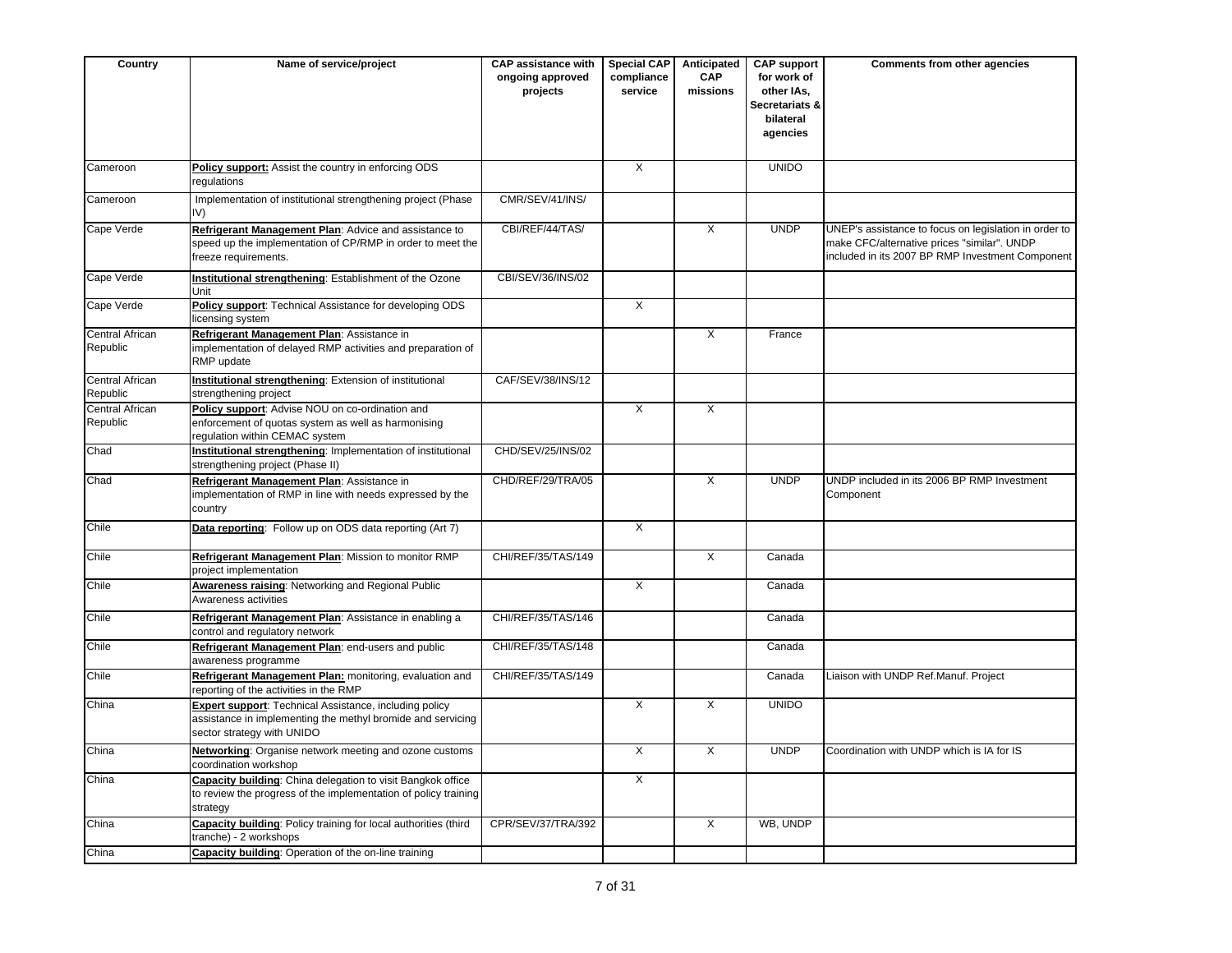| Country                          | Name of service/project                                                                                              | <b>CAP</b> assistance with<br>ongoing approved<br>projects | <b>Special CAP</b><br>compliance<br>service | Anticipated<br>CAP<br>missions | <b>CAP support</b><br>for work of<br>other IAs,<br>Secretariats &<br>bilateral<br>agencies | Comments from other agencies                        |
|----------------------------------|----------------------------------------------------------------------------------------------------------------------|------------------------------------------------------------|---------------------------------------------|--------------------------------|--------------------------------------------------------------------------------------------|-----------------------------------------------------|
| Colombia                         | Data reporting: Follow up on ODS data reporting (Art 7)                                                              |                                                            | $\overline{X}$                              |                                | <b>UNDP</b>                                                                                | Coordination with UNDP which is IA for IS           |
| Colombia                         | <b>Expert support:</b> Advice on contaminated controlled<br>substances that are not reusable and obsolete equipment. |                                                            | $\overline{\mathsf{x}}$                     |                                |                                                                                            |                                                     |
| Colombia                         | Refrigerant Management Plan: Training Programme for<br>custom officers                                               |                                                            | $\overline{\mathsf{x}}$                     |                                | Canada                                                                                     |                                                     |
| Colombia                         | Awareness raising: Networking and Regional Public<br>Awareness activities                                            |                                                            | X                                           |                                | <b>UNDP</b>                                                                                | Coordination with UNDP which is IA for IS           |
| Colombia                         | Ratification: Assistance with ratification of Beijing<br>Amendment.                                                  |                                                            | $\overline{\mathsf{x}}$                     |                                | OS, UNDP                                                                                   | Coordination with UNDP which is IA for IS           |
| Comoros                          | Refrigerant Management Plan: Assistance in completing<br>RMP activities and report to ExCom                          | COI/REF/35/TAS/05                                          |                                             | $\overline{X}$                 |                                                                                            |                                                     |
| Comoros                          | Refrigerant Management Plan: Assistance in preparation of<br>RMP update                                              |                                                            | $\overline{\mathsf{x}}$                     | $\overline{X}$                 |                                                                                            |                                                     |
| Comoros                          | Institutional strengthening: Implementation of institutional<br>strengthening project (phase 3)                      | COI/SEV/39/INS/09                                          |                                             |                                |                                                                                            |                                                     |
| Congo                            | Methyl bromide: Assist in MB phase out                                                                               |                                                            | $\overline{X}$                              | $\overline{\mathsf{x}}$        | <b>UNDP</b>                                                                                | UNEP will coordinate with UNDP to avoid duplication |
| Congo                            | Institutional strengthening: Implmentation of institutional<br>strengthening project (phase 3)                       | PRC/SEV/39/INS/10                                          |                                             |                                |                                                                                            |                                                     |
| Congo, Democratic<br>Republic of | Refrigerant Management Plan: RMP customs                                                                             | DRC/REF/41/TAS                                             |                                             | X                              |                                                                                            |                                                     |
| Congo, Democratic<br>Republic of | Refrigerant Management Plan: RMP refrigeration                                                                       | DRC/REF/41/TRA                                             |                                             | X                              | <b>UNDP</b>                                                                                | UNDP included in its 2005 BP RMP End-User project   |
| Congo, Democratic<br>Republic of | Refrigerant Management Plan: RMP monitoring                                                                          | DRC/REF/41/TAS                                             |                                             |                                | <b>UNDP</b>                                                                                |                                                     |
| Congo, Democratic                | <b>CTC/TCA:</b> Assistance in CTC phase out                                                                          |                                                            | $\overline{X}$                              |                                |                                                                                            |                                                     |
| Cook Islands                     | <b>NCAP:</b> Assistance with implementation of National<br>Compliance Action Plan (via SPREP and NZ)                 |                                                            | X                                           |                                | New Zealand                                                                                |                                                     |
| Cook Islands                     | Policy support: Technical Assistance for developing ODS<br>licensing system                                          |                                                            | X                                           |                                |                                                                                            |                                                     |
| Cook Islands                     | Data reporting: Assistance with ODS data reporting                                                                   |                                                            | X                                           |                                |                                                                                            |                                                     |
| Costa Rica                       | Data reporting: Follow up on ODS data reporting (Art 7)                                                              |                                                            | $\overline{X}$                              |                                | <b>UNDP</b>                                                                                | Coordination with UNDP which is IA for IS           |
| Costa Rica                       | Ratification: Assistance with ratification of Montreal and<br><b>Beijing Amendments</b>                              |                                                            | $\mathsf{X}$                                |                                | <b>OS</b>                                                                                  |                                                     |
| Costa Rica                       | Awareness raising: Networking and Regional Public<br>Awareness activities.                                           |                                                            | $\overline{X}$                              |                                | <b>UNDP</b>                                                                                | Coordination with UNDP which is IA for IS           |
| Côte d'Ivoire                    | Refrigerant Management Plan: Assistance in preparation of<br>RMP update and implementation of additional activities  |                                                            |                                             | X                              | <b>UNIDO</b>                                                                               |                                                     |
| Côte d'Ivoire                    | Methyl bromide: Assistance in MB phase-out activities                                                                |                                                            | X                                           |                                | <b>UNIDO</b>                                                                               |                                                     |
| Croatia                          | Institutional strengthening: Assistance in preparation of IS<br>renewal                                              | CRO/41/SEV/INS/                                            |                                             |                                |                                                                                            |                                                     |
| Croatia                          | Awareness raising: Provision of advice on the organisation<br>of International Ozone Day                             |                                                            | $\overline{X}$                              |                                |                                                                                            |                                                     |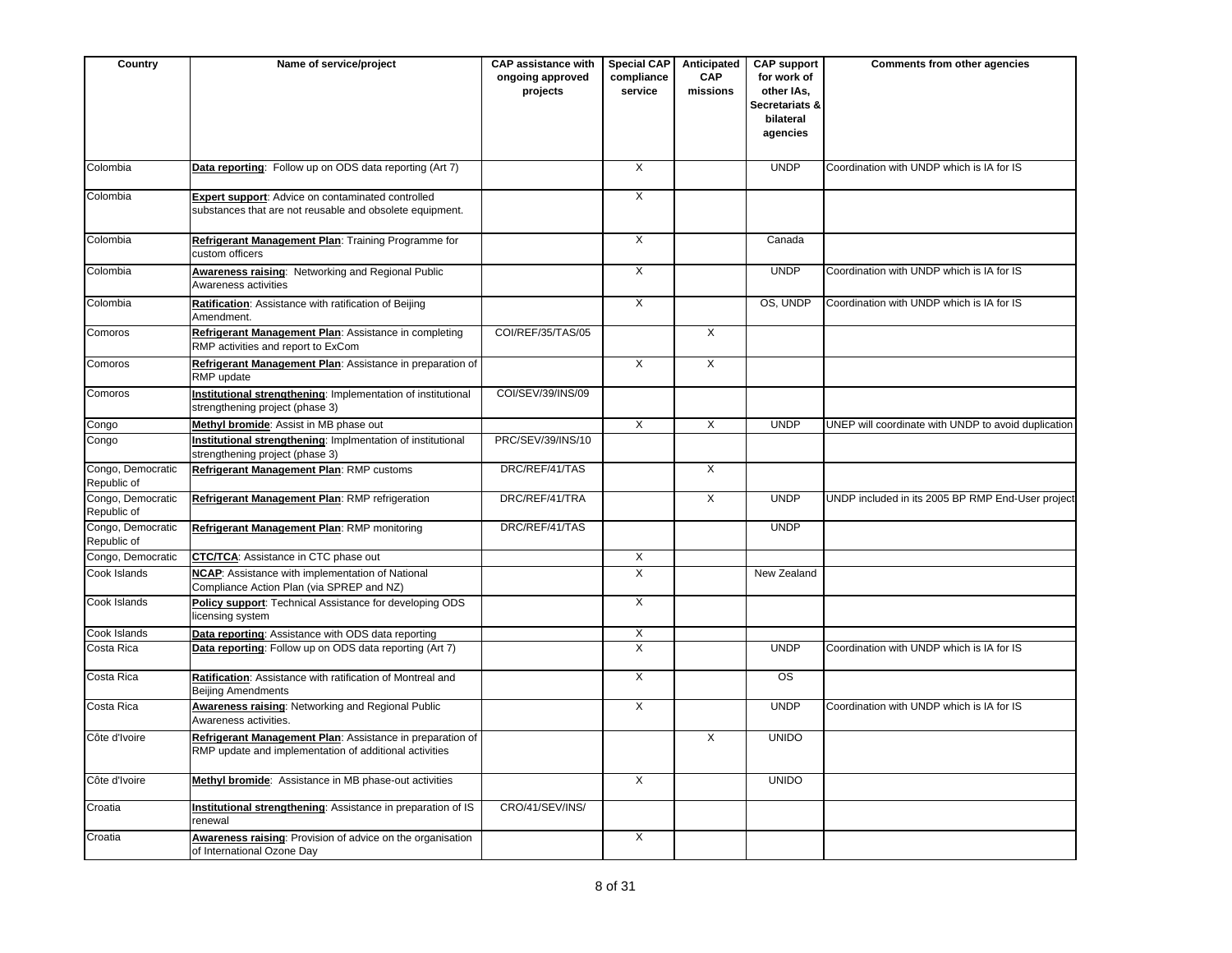| Country  | Name of service/project                                                                                                                                                                  | <b>CAP assistance with</b><br>ongoing approved<br>projects | <b>Special CAP</b><br>compliance<br>service | Anticipated<br>CAP<br>missions | <b>CAP support</b><br>for work of<br>other IAs,<br>Secretariats &<br>bilateral<br>agencies | Comments from other agencies                             |
|----------|------------------------------------------------------------------------------------------------------------------------------------------------------------------------------------------|------------------------------------------------------------|---------------------------------------------|--------------------------------|--------------------------------------------------------------------------------------------|----------------------------------------------------------|
| Croatia  | Information support: Provision of case studies and<br>information from the region                                                                                                        |                                                            | $\overline{\mathsf{x}}$                     |                                |                                                                                            |                                                          |
| Croatia  | Networking: Assistance in establishing cooperation with<br>neigbouring countries, including information exchange on<br>ODS import/export                                                 |                                                            | $\overline{X}$                              |                                |                                                                                            |                                                          |
| Cuba     | Networking: Support as member country of the Latin<br>America Ozone Officers Network                                                                                                     |                                                            | X                                           |                                |                                                                                            |                                                          |
| Cuba     | Capacity building: continue the encouragement of<br>technology support and capacity building via South/South<br>Cooperation                                                              |                                                            | $\overline{X}$                              |                                |                                                                                            |                                                          |
| Cuba     | Data reporting: data analysis and reporting both to the OS<br>and MLF secretariats                                                                                                       |                                                            | $\overline{X}$                              |                                | <b>UNDP</b>                                                                                | Coordination with UNDP which is IA for IS                |
| Cuba     | Policy support: sustained implementation of Legislation for<br><b>ODS Control</b>                                                                                                        |                                                            | X                                           |                                | <b>UNDP</b>                                                                                | Coordination with UNDP which is IA for IS                |
| Cuba     | Compliance: national capacity support services as required<br>to meet and sustain compliance with the MP                                                                                 |                                                            | $\overline{X}$                              |                                | <b>UNDP</b>                                                                                | Coordination with UNDP which is IA for IS                |
| Cyprus   | Awareness raising: Assistance in national awareness<br>raising activities                                                                                                                |                                                            | $\overline{X}$                              |                                |                                                                                            |                                                          |
| Cyprus   | Networking: Assistance in establishing cooperation with<br>countries of the region                                                                                                       |                                                            | $\overline{\mathsf{x}}$                     |                                |                                                                                            |                                                          |
| Cyprus   | Information support: Provision of case studies and<br>information from the region                                                                                                        |                                                            | X                                           |                                |                                                                                            |                                                          |
| Djibouti | Refrigerant Management Plan: customs training                                                                                                                                            | DJI/REF/37/TRA/04                                          |                                             | X                              |                                                                                            |                                                          |
| Djibouti | Refrigerant Management Plan: training in good practices of<br>refrigeration                                                                                                              | DJI/REF/37/TRA/05                                          |                                             | $\overline{X}$                 | <b>UNDP</b>                                                                                | UNDP included in its 2006 BP RMP Investment<br>Component |
| Djibouti | Policy support: Technical Assistance for developing ODS                                                                                                                                  |                                                            | $\mathsf{X}$                                |                                |                                                                                            |                                                          |
| Djibouti | Institutional strengthening: Implmentation of institutional<br>strengthening project (phase 1)                                                                                           | DJI/SEV/37/INS/06                                          |                                             |                                |                                                                                            |                                                          |
| Dominica | Policy support: Assist in the development and<br>implementation of ODS legislation                                                                                                       |                                                            | $\overline{\mathsf{x}}$                     |                                |                                                                                            |                                                          |
| Dominica | Institutional strengthening: Implementation of institutional<br>strengthening project                                                                                                    | <b>DMI/SEV/42/INS/05</b>                                   |                                             |                                |                                                                                            |                                                          |
| Dominica | Institutional strengthening: Technical assistance for<br>preparation of IS renewal                                                                                                       |                                                            | X                                           |                                |                                                                                            |                                                          |
| Dominica | Compliance: Policy assistance to maintain compliance status                                                                                                                              |                                                            | X                                           |                                |                                                                                            |                                                          |
| Dominica | Ratification: Assistance with ratification of the Copenhagen,<br>Montreal and Beijing Amendments                                                                                         |                                                            | $\overline{X}$                              |                                | OS                                                                                         |                                                          |
| Dominica | Refrigerant Management Plan: Mission for the promotion of<br>Good Practices in Refrigeration Servicing and for assistance<br>in the formulation of a Refrigeration Industry Association. |                                                            | $\overline{\mathsf{x}}$                     | $\overline{\mathsf{x}}$        |                                                                                            |                                                          |
| Dominica | Refrigerant Management Plan: Assistance for RMP update<br>and monitoring results of RMP implementation                                                                                   |                                                            | $\overline{X}$                              |                                |                                                                                            |                                                          |
| Dominica | Refrigerant Management Plan: Technical assistance and<br>follow up for implementation of the RMP Phase II                                                                                |                                                            | $\overline{X}$                              |                                |                                                                                            |                                                          |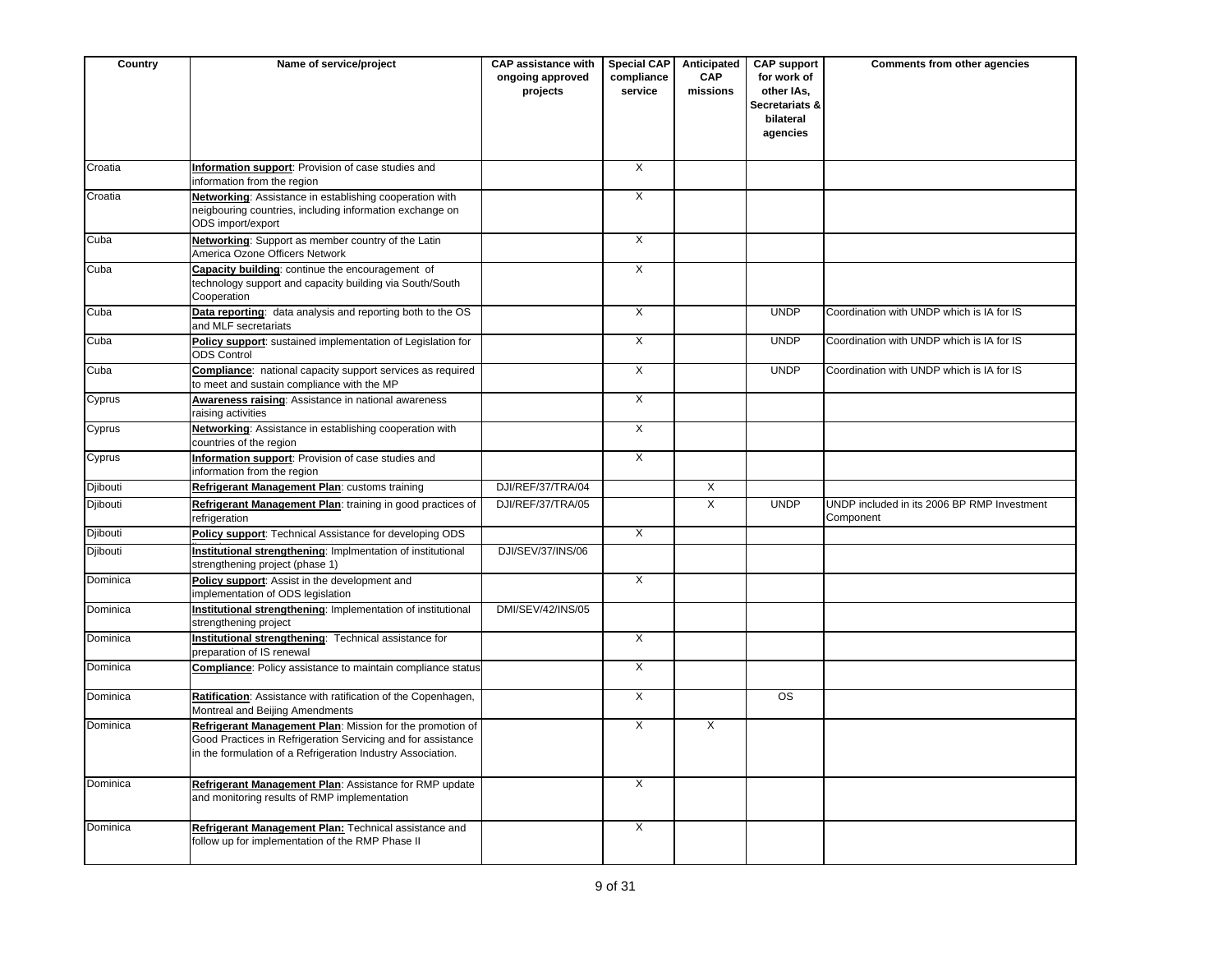| Country                          | Name of service/project                                                                                                                           | <b>CAP assistance with</b><br>ongoing approved<br>projects | <b>Special CAP</b><br>compliance<br>service | Anticipated<br><b>CAP</b><br>missions | <b>CAP support</b><br>for work of<br>other IAs,<br>Secretariats &<br>bilateral<br>agencies | Comments from other agencies             |
|----------------------------------|---------------------------------------------------------------------------------------------------------------------------------------------------|------------------------------------------------------------|---------------------------------------------|---------------------------------------|--------------------------------------------------------------------------------------------|------------------------------------------|
| Dominica                         | Awareness raising: Networking and Regional Public                                                                                                 |                                                            | X                                           |                                       |                                                                                            |                                          |
| Dominica                         | Data reporting: Follow up on ODS data reporting (Art 7)                                                                                           |                                                            | X                                           |                                       |                                                                                            |                                          |
| Dominican Republic               | Data reporting: Follow up on ODS data reporting (Art 7)                                                                                           |                                                            | $\overline{X}$                              |                                       |                                                                                            |                                          |
| Dominican Republic               | Institutional strengthening: Mission to monitor IS project<br>implementation                                                                      | DOM/SEV/39/INS/34                                          |                                             | X                                     |                                                                                            |                                          |
| Dominican Republic               | Institutional strengthening: Renewal of institutional<br>strengthening project (phase 3)                                                          |                                                            | $\overline{X}$                              |                                       |                                                                                            |                                          |
| Dominican Republic               | Ratification: Assistance with ratification of Montreal and<br>Beijing Amendments.                                                                 |                                                            | $\overline{X}$                              |                                       | $\overline{\text{os}}$                                                                     |                                          |
| Dominican Republic               | Awareness raising: Networking and Regional Public                                                                                                 |                                                            | $\overline{\mathsf{x}}$                     |                                       |                                                                                            |                                          |
| Dominican Republic               | Methyl Bromide: Policy support to the implementation of<br>UNIDO-led project                                                                      |                                                            | $\overline{X}$                              |                                       | <b>UNIDO</b>                                                                               | UNIDO requested policy support from UNEP |
| East Timor (non-<br>Party)       | Ratification: Assistance with ratification of the Ozone<br><b>Treaties and Amendments</b>                                                         |                                                            | X                                           |                                       | <b>OS</b>                                                                                  |                                          |
| East Timor (non-<br>Party)       | Awareness raising: Country Visit by Regional<br>Director/Branch Head                                                                              |                                                            | $\overline{X}$                              | $\overline{X}$                        |                                                                                            |                                          |
| Ecuador                          | Data reporting: Follow up on ODS data reporting (Art 7)                                                                                           |                                                            | X                                           |                                       |                                                                                            |                                          |
| Ecuador                          | Ratification: Assistance with ratification of Montreal and<br>Beijing Amendments.                                                                 |                                                            | $\overline{X}$                              |                                       | <b>OS</b>                                                                                  |                                          |
| Ecuador                          | Awareness raising: Networking and Regional Public                                                                                                 |                                                            | X                                           |                                       |                                                                                            |                                          |
| Ecuador                          | <b>Networking:</b> Encourage participation in Network meetings<br>and sharing experiences with other network countries.                           |                                                            | $\overline{X}$                              |                                       |                                                                                            |                                          |
| Egypt                            | Networking: Encourage the country to fully participate in all<br>network activities.                                                              |                                                            | $\overline{X}$                              |                                       | <b>UNIDO</b>                                                                               |                                          |
| El Salvador                      | Methyl bromide: Policy assistance to maintain zero level of                                                                                       |                                                            | X                                           | X                                     |                                                                                            |                                          |
| El Salvador                      | Ratification: Assistance with ratification of Beijing<br>Amendment.                                                                               |                                                            | $\overline{X}$                              |                                       | <b>OS</b>                                                                                  |                                          |
| <b>El Salvador</b>               | <b>Awareness raising: Networking and Regional Public</b>                                                                                          |                                                            | $\overline{X}$                              |                                       |                                                                                            |                                          |
| El Salvador                      | Data reporting: Follow up on ODS data reporting (Art 7)                                                                                           |                                                            | $\overline{X}$                              |                                       |                                                                                            |                                          |
| El Salvador                      | Institutional strengthening: Implementation of institutional<br>strengthening project                                                             | ELS/SEV/38/INS/12                                          |                                             |                                       |                                                                                            |                                          |
| Equatorial Guinea<br>(Non-Party) | Ratification: Advise government on implication of being non-<br>party and guide in ratification process enlisting support of<br>ROA Director.     |                                                            | $\overline{X}$                              | $\overline{X}$                        | $\overline{\text{os}}$                                                                     |                                          |
| Equatorial Guinea<br>(Non-Party) | Policy support: Advise the country on co-ordination and<br>enforcement of quotas system as well as harmonising<br>regulation within CEMAC system. |                                                            | $\overline{X}$                              | $\overline{X}$                        |                                                                                            |                                          |
| Eritrea (Non-Party)              | Ratification: Advise government on implication of being non-<br>party and actively involve RD in this process.                                    |                                                            | X                                           | X                                     | OS, UNDP                                                                                   |                                          |
| Ethiopia                         | Policy support: Assistance in setting and enforcement of<br>ODS regulations and completing RMP activities.                                        |                                                            | X                                           | X                                     | GTZ                                                                                        |                                          |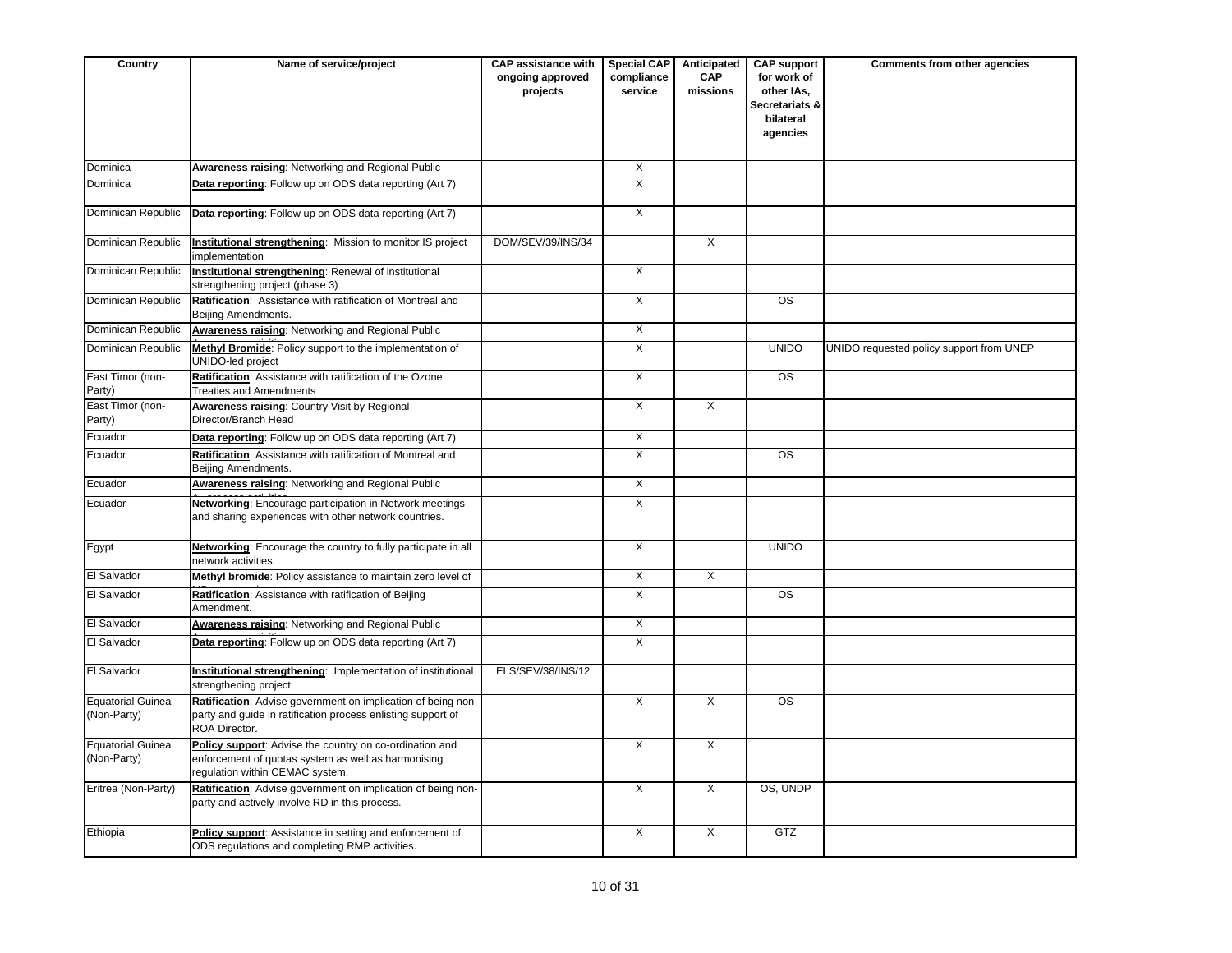| Country  | Name of service/project                                                                                                                                                                  | <b>CAP</b> assistance with<br>ongoing approved<br>projects | Special CAP<br>compliance<br>service | Anticipated<br><b>CAP</b><br>missions | <b>CAP</b> support<br>for work of<br>other IAs,<br>Secretariats &<br>bilateral<br>agencies | <b>Comments from other agencies</b>                      |
|----------|------------------------------------------------------------------------------------------------------------------------------------------------------------------------------------------|------------------------------------------------------------|--------------------------------------|---------------------------------------|--------------------------------------------------------------------------------------------|----------------------------------------------------------|
| Ethiopia | Institutional strengthening: Implementation of institutional                                                                                                                             | ETH/SEV/41/INS/                                            |                                      |                                       |                                                                                            |                                                          |
| Fiji     | Methyl bromide: Assistance with methyl bromide phase out<br>as consumption less than 10 tonnes                                                                                           |                                                            | X                                    |                                       |                                                                                            | Coordination with UNDP                                   |
| Fiji     | <b>NCAP:</b> Assistance in preparation of NCAP                                                                                                                                           |                                                            | X                                    |                                       | <b>UNDP</b>                                                                                | UNDP included in its 2005 BP RMP Investment<br>Component |
| Fiji     | Institutional strengthening: Renewal of institutional<br>strengthening project (Phase IV)                                                                                                | FIJ/SEV/37/INS/08                                          |                                      |                                       |                                                                                            |                                                          |
| Gabon    | Policy support: Advise NOU on co-ordination and<br>enforcement of quotas system as well as harmonising<br>regulation within CEMAC system.                                                |                                                            | $\mathsf{X}$                         | X                                     |                                                                                            |                                                          |
| Gabon    | Institutional strengthening: Implementation of institutional<br>strengthening project (Phase III)                                                                                        | GAB/SEV/37/INS/10                                          |                                      |                                       |                                                                                            |                                                          |
| Gabon    | Refrigerant Management Plan: RMP refrigeration                                                                                                                                           | GAB/REF/41/TRA/                                            |                                      | $\overline{X}$                        | <b>UNDP</b>                                                                                | UNDP included in its 2006 BP RMP Investment<br>Component |
| Gabon    | Refrigerant Management Plan: RMP customs                                                                                                                                                 | GAB/REF/41/TAS/                                            |                                      | X                                     |                                                                                            |                                                          |
| Gambia   | Ratification: Advice and assistance on ratification of<br>Amendments (Copenhagen, Montreal, Beijing)                                                                                     |                                                            | $\overline{\mathsf{x}}$              | $\overline{X}$                        | <b>OS</b>                                                                                  |                                                          |
| Gambia   | Institutional strengthening: Implementation of institutional<br>strengthening project (Phase 3)                                                                                          | GAM/SEV/41/INS/                                            |                                      |                                       |                                                                                            |                                                          |
| Georgia  | <b>Institutional strengthening:</b> Renewal of institutional                                                                                                                             | GEO/SEV/39/INS/14                                          |                                      |                                       |                                                                                            |                                                          |
| Georgia  | Awareness raising: Assistance in developing national<br>awareness raising campaigns                                                                                                      |                                                            | $\overline{X}$                       |                                       |                                                                                            |                                                          |
| Georgia  | Information support: Provision of case studies and<br>information from the region                                                                                                        |                                                            | $\overline{X}$                       |                                       |                                                                                            |                                                          |
| Georgia  | Methyl bromide: Organisation of a field visit and expert<br>exchange on methyl bromide issues                                                                                            |                                                            | $\overline{X}$                       |                                       | <b>UNIDO</b>                                                                               |                                                          |
| Grenada  | Institutional strengthening: Technical assistance for<br>preparation of IS renewal                                                                                                       | GRN/SEV/30/INS/02                                          |                                      |                                       |                                                                                            |                                                          |
| Grenada  | Institutional strengthening: Implementation of institutional<br>strengthening project                                                                                                    | GRN/SEV/30/INS/02                                          |                                      |                                       |                                                                                            |                                                          |
| Grenada  | Institutional strengthening: Technical assistance and<br>training for managing the IS.                                                                                                   |                                                            | $\overline{X}$                       |                                       |                                                                                            |                                                          |
| Grenada  | Policy support: Mission for encouraging political sector with<br>the continued development and implementation of ODS<br>legislation.                                                     |                                                            | $\overline{X}$                       | X                                     |                                                                                            |                                                          |
| Grenada  | Policy support: Mission to provide policy support for<br>Montreal Protocol implementation.                                                                                               |                                                            | X                                    | X                                     |                                                                                            |                                                          |
| Grenada  | Refrigerant Management Plan: Mission for the promotion of<br>Good Practices in Refrigeration Servicing and for assistance<br>in the formulation of a Refrigeration Industry Association. |                                                            | $\overline{X}$                       | $\overline{X}$                        |                                                                                            | UNDP included in its 2005 BP RMP Investment<br>Component |
| Grenada  | Refrigerant Management Plan: Assistance for RMP update<br>and monitoring of RMP implementation.                                                                                          |                                                            | $\overline{X}$                       |                                       |                                                                                            |                                                          |
| Grenada  | Halon management: Technical assistance for the<br>implementation of English-speaking Caribbean regional halon<br>management plan                                                         | LAC/HAL/26/TAS/28                                          |                                      |                                       | Canada                                                                                     |                                                          |
| Grenada  | Data reporting: Follow up on ODS data reporting (Art 7)                                                                                                                                  |                                                            | X                                    |                                       |                                                                                            |                                                          |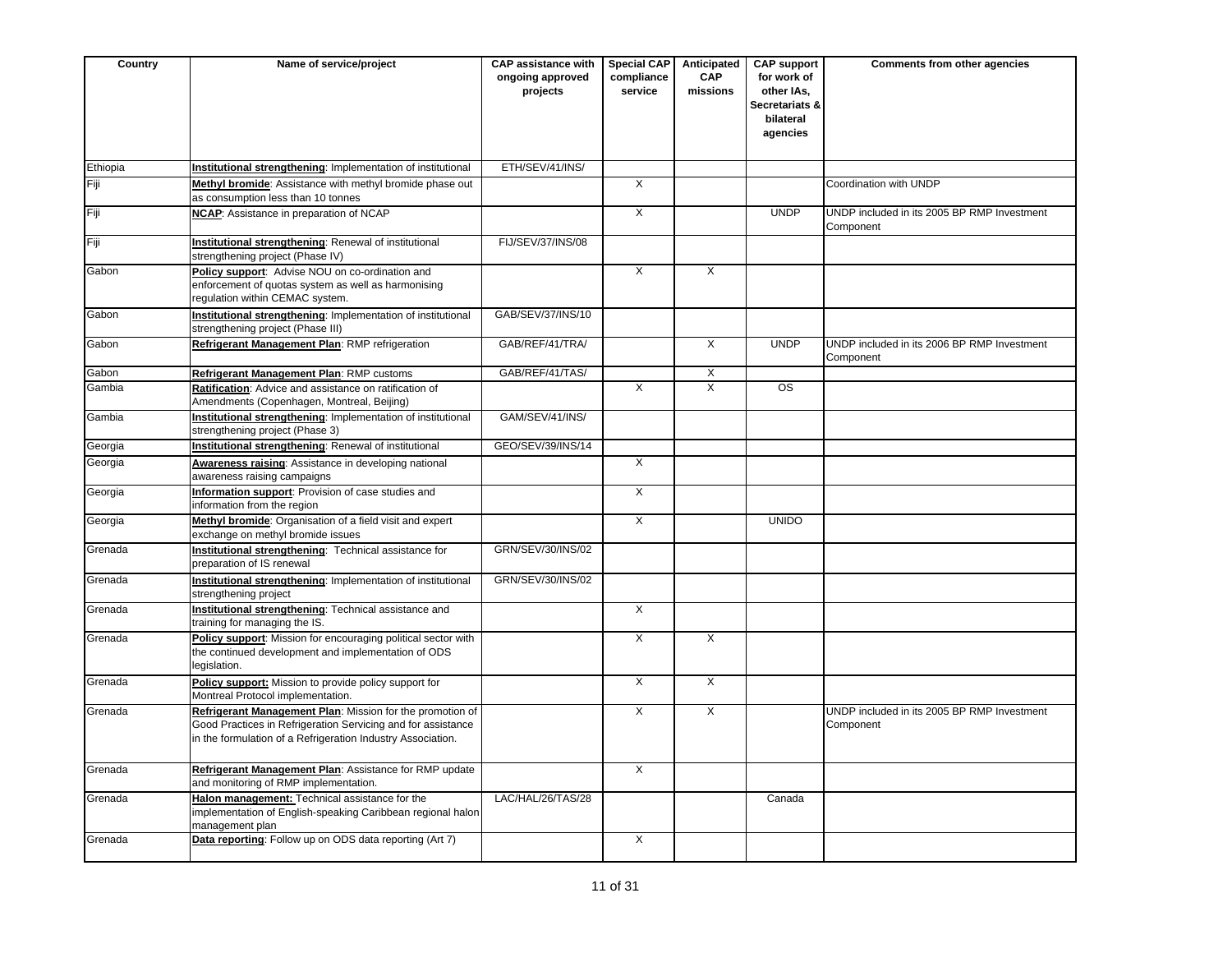| Country       | Name of service/project                                                                                                                                       | <b>CAP assistance with</b><br>ongoing approved<br>projects | <b>Special CAP</b><br>compliance<br>service | Anticipated<br><b>CAP</b><br>missions | <b>CAP support</b><br>for work of<br>other IAs,<br>Secretariats &<br>bilateral<br>agencies | Comments from other agencies                             |
|---------------|---------------------------------------------------------------------------------------------------------------------------------------------------------------|------------------------------------------------------------|---------------------------------------------|---------------------------------------|--------------------------------------------------------------------------------------------|----------------------------------------------------------|
| Grenada       | <b>Compliance:</b> Policy assistance to maintain compliance<br>status.                                                                                        |                                                            | $\overline{\mathsf{x}}$                     |                                       |                                                                                            |                                                          |
| Grenada       | Awareness raising: Networking and Regional Public                                                                                                             |                                                            | $\overline{X}$                              |                                       |                                                                                            |                                                          |
| Guatemala     | Institutional strengthening: Mission to monitor IS and RMP<br>project implementation.                                                                         | GUA/SEV/43/INS/30                                          |                                             | $\times$                              |                                                                                            |                                                          |
| Guatemala     | Institutional strengthening: Renewal of the institutional<br>strengthening project                                                                            |                                                            | $\overline{\mathsf{x}}$                     |                                       |                                                                                            |                                                          |
| Guatemala     | <b>Compliance:</b> Assist the Ozone Secretariat in following up on<br>the action plan to return to compliance submitted in<br>pursuance of XIV MOP Decisions. |                                                            | $\overline{X}$                              |                                       | OS                                                                                         |                                                          |
| Guatemala     | Awareness raising: Technical assistance, including<br>awareness generation in the servicing sectors.                                                          |                                                            | $\times$                                    |                                       |                                                                                            |                                                          |
| Guatemala     | Refrigerant Management Plan: customs training programme                                                                                                       | GUA/REF/35/TRA/27                                          |                                             |                                       |                                                                                            |                                                          |
| Guatemala     | Refrigerant Management Plan: establishment of licensing<br>system                                                                                             | GUA/REF/35/TAS/26                                          |                                             |                                       |                                                                                            |                                                          |
| Guatemala     | Refrigerant Management Plan: establishment and<br>enforcement of legislation                                                                                  | GUA/REF/35/TAS/23                                          |                                             |                                       |                                                                                            |                                                          |
| Guatemala     | Refrigerant Management Plan: monitoring the activities in<br>the RMP                                                                                          | GUA/REF/35/TAS/25                                          |                                             |                                       |                                                                                            |                                                          |
| Guatemala     | Refrigerant Management Plan: alternatives to the use of<br>CFC-12 in the refrigeration sector                                                                 | GUA/REF/35/TAS/24                                          |                                             |                                       | <b>UNDP</b>                                                                                | UNDP included in its 2006 BP RMP Investment<br>Component |
| Guatemala     | Data reporting: Follow up on ODS data reporting (Art 7)                                                                                                       |                                                            | $\overline{X}$                              |                                       |                                                                                            |                                                          |
| Guatemala     | Methyl Bromide: Policy support to the implementation of<br>UNIDO-led project                                                                                  |                                                            | $\overline{\mathsf{x}}$                     |                                       | <b>UNIDO</b>                                                                               | UNIDO requested policy support from UNEP                 |
| Guinea        | Refrigerant Management Plan: Implementation of new RMP<br>activities                                                                                          |                                                            |                                             | $\overline{X}$                        | <b>UNDP</b>                                                                                | UNDP included in its 2005 BP RMP Investment<br>Component |
| Guinea        | Institutional strengthening: Implementation of institutional<br>strengthening project (Phase IV)                                                              | GUI/SEV/41/INS/                                            |                                             |                                       |                                                                                            |                                                          |
| Guinea-Bissau | Refrigerant Management Plan: Assistance in<br>implementation of RMP activities and                                                                            | GBS/REF/43/TAS/05                                          |                                             | X                                     | <b>UNDP</b>                                                                                | UNDP included in its 2007 BP RMP Investment<br>Component |
| Guinea-Bissau | Policy support: assistance in expediting establishment of<br>legislation, including ODS import/export licensing system                                        |                                                            | $\overline{\mathsf{x}}$                     |                                       |                                                                                            |                                                          |
| Guinea-Bissau | Institutional strengthening: Implmentation of institutional<br>strengthening project (phase 1)                                                                | GBS/SEV/39/INS/01                                          |                                             |                                       |                                                                                            |                                                          |
| Guyana        | Institutional strengthening: Implementation of institutional<br>strengthening project                                                                         | GUY/SEV/34/INS/09                                          | $\overline{\mathsf{x}}$                     |                                       |                                                                                            |                                                          |
| Guyana        | Data reporting: Follow up on ODS data reporting (Art 7)                                                                                                       |                                                            | $\overline{\mathsf{x}}$                     |                                       |                                                                                            |                                                          |
| Guyana        | Institutional strengthening: Mission to monitor IS and RMP<br>project implementation.                                                                         | GUY/SEV/34/INS/09                                          |                                             | $\overline{X}$                        |                                                                                            |                                                          |
| Guyana        | Institutional strengthening: Technical assistance for<br>managing the IS.                                                                                     | GUY/SEV/34/INS/09                                          |                                             |                                       |                                                                                            |                                                          |
| Guyana        | Ratification: Assistance with ratification of Beijing<br>Amendment.                                                                                           |                                                            | $\overline{X}$                              |                                       | $\overline{\text{OS}}$                                                                     |                                                          |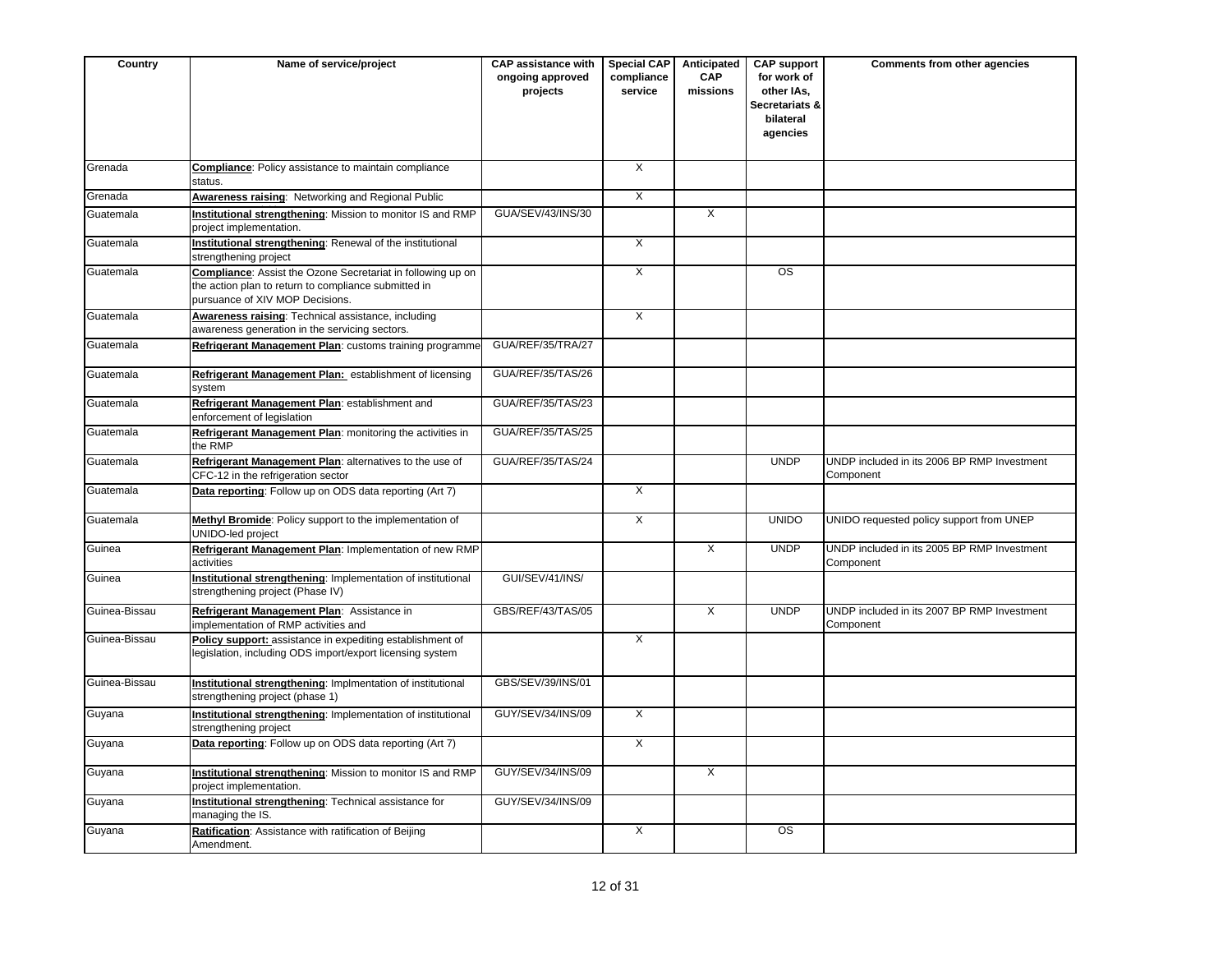| Country  | Name of service/project                                                                                                                                              | <b>CAP assistance with</b><br>ongoing approved<br>projects | <b>Special CAP</b><br>compliance<br>service | Anticipated<br><b>CAP</b><br>missions | <b>CAP support</b><br>for work of<br>other IAs,<br>Secretariats &<br>bilateral<br>agencies | Comments from other agencies                             |
|----------|----------------------------------------------------------------------------------------------------------------------------------------------------------------------|------------------------------------------------------------|---------------------------------------------|---------------------------------------|--------------------------------------------------------------------------------------------|----------------------------------------------------------|
| Guyana   | <b>Awareness raising: Networking and Regional Public</b>                                                                                                             |                                                            | $\overline{X}$                              |                                       |                                                                                            |                                                          |
| Guyana   | Networking: Encourage participation in Network meetings<br>and sharing experiences with other network countries.                                                     |                                                            | $\overline{X}$                              |                                       |                                                                                            |                                                          |
| Guyana   | Halon management: Technical assistance for the<br>implementation of English-speaking Caribbean regional halon<br>management plan                                     | LAC/HAL/26/TAS/28                                          |                                             |                                       | Canada                                                                                     |                                                          |
| Guyana   | Policy support: assistance in expediting establishment of<br>legislation, including ODS import/export licensing system                                               |                                                            | X                                           |                                       |                                                                                            |                                                          |
| Guyana   | Refrigerant Management Plan: assistance for<br>implementation of additional activities in the RMP                                                                    | GUY/REF/35/TAS/10                                          |                                             |                                       |                                                                                            |                                                          |
| Haiti    | Policy support: Assistance with developing a licensing<br>system and strengthening country consultation process on<br>possible illegal trade with bordering country. |                                                            | X                                           |                                       |                                                                                            |                                                          |
| Haiti    | Policy support: Mission for encouraging political sector to<br>approve and implement ODS legislation.                                                                |                                                            | X                                           | $\overline{X}$                        |                                                                                            |                                                          |
| Haiti    | Institutional strengthening: Mission to monitor IS and RMP<br>project implementation.                                                                                | <b>HAI/SEV/43/INS/08</b>                                   |                                             | X                                     |                                                                                            |                                                          |
| Haiti    | Institutional strengthening: Implementation of institutional<br>strengthening project                                                                                | <b>HAI/SEV/43/INS/08</b>                                   |                                             |                                       |                                                                                            |                                                          |
| Haiti    | Data reporting: Assistance with ODS data reporting as per<br>40 ExCom and follow up to Article 7 report                                                              |                                                            | $\overline{\mathsf{x}}$                     |                                       |                                                                                            |                                                          |
| Haiti    | Compliance: Policy assistance to maintain compliance<br>status.                                                                                                      |                                                            | $\overline{X}$                              |                                       |                                                                                            |                                                          |
| Haiti    | Ratification: Assistance with ratification of Beijing<br>Amendment.                                                                                                  |                                                            | $\overline{X}$                              |                                       | $\overline{\text{os}}$                                                                     |                                                          |
| Haiti    | Awareness raising: Networking and Regional Public<br>Awareness activities.                                                                                           |                                                            | X                                           |                                       |                                                                                            |                                                          |
| Haiti    | Refrigerant Management Plan: train the technicians on<br>good practices in refrigeration                                                                             | HAI/REF/39/TRA/05                                          |                                             |                                       | <b>UNDP</b>                                                                                | UNDP included in its 2007 BP RMP Investment<br>Component |
| Haiti    | Refrigerant Management Plan: training for customs officers                                                                                                           | HAI/REF/39/TRA/07                                          |                                             |                                       |                                                                                            |                                                          |
| Haiti    | <b>CTC/TCA:</b> Technical assistance for TCA phase out using<br>programmatic budget line resources                                                                   |                                                            | $\overline{\mathsf{x}}$                     |                                       |                                                                                            |                                                          |
| Honduras | Institutional strengthening: Mission to monitor IS and RMP<br>project implementation.                                                                                | HON/SEV/40/INS/11                                          |                                             | $\overline{X}$                        |                                                                                            |                                                          |
| Honduras | Institutional strengthening: Implementation of institutional<br>strengthening project                                                                                | HON/SEV/40/INS/11                                          |                                             |                                       |                                                                                            |                                                          |
| Honduras | Compliance: Assist the Ozone Secretariat in following up of<br>the Action Plan to return to compliance (when required by<br>MOP).                                    |                                                            | X                                           |                                       | $\overline{\text{OS}}$                                                                     |                                                          |
| Honduras | Ratification: Assistance with ratification of Montreal and<br>Beijing Amendments.                                                                                    |                                                            | X                                           |                                       | $\overline{\text{os}}$                                                                     |                                                          |
| Honduras | Awareness raising: Networking and Regional Public                                                                                                                    |                                                            | $\overline{X}$                              |                                       |                                                                                            |                                                          |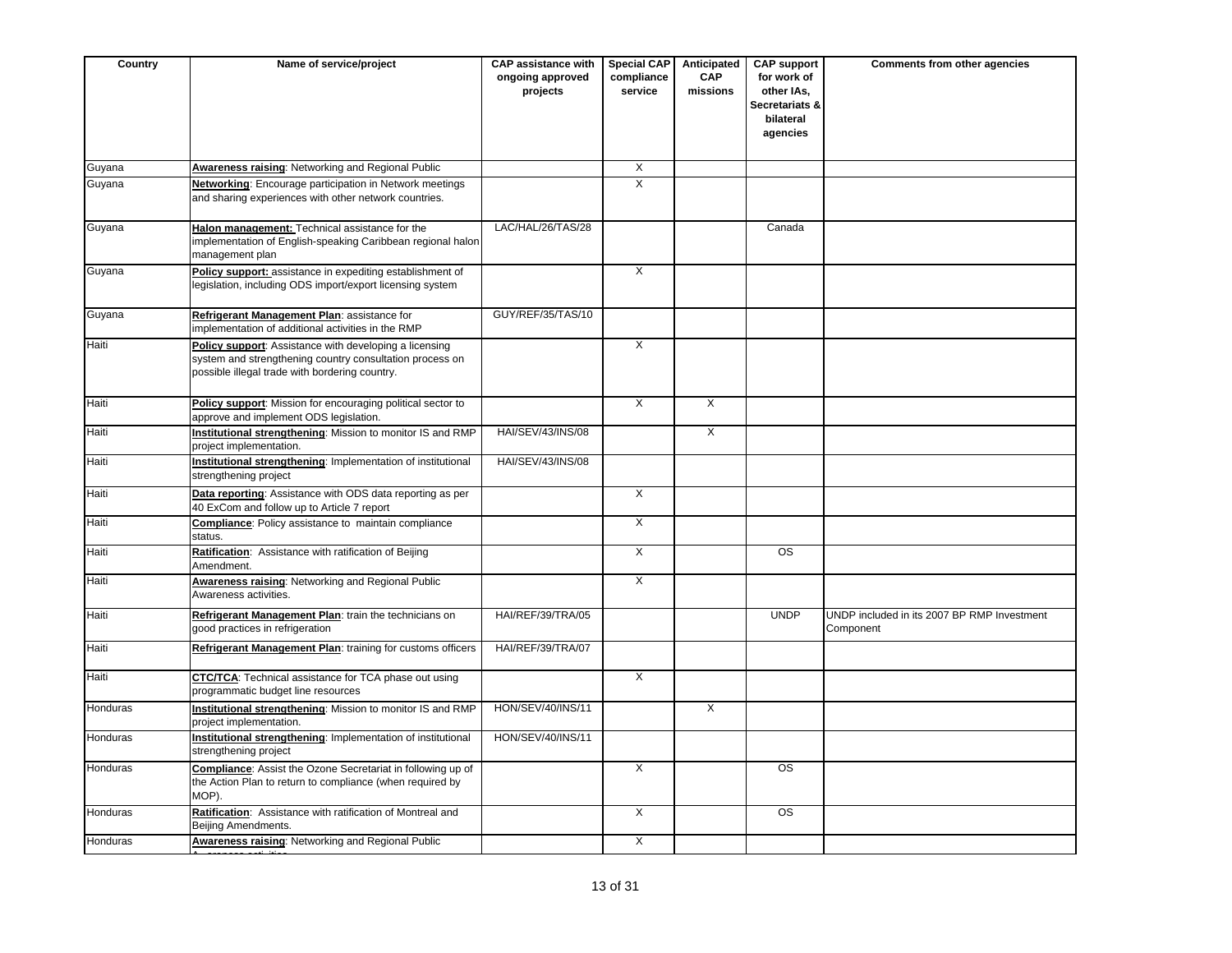| Country         | Name of service/project                                                                                                    | <b>CAP assistance with</b><br>ongoing approved<br>projects | <b>Special CAP</b><br>compliance<br>service | Anticipated<br>CAP<br>missions | <b>CAP</b> support<br>for work of<br>other IAs.<br><b>Secretariats &amp;</b><br>bilateral<br>agencies | <b>Comments from other agencies</b>                      |
|-----------------|----------------------------------------------------------------------------------------------------------------------------|------------------------------------------------------------|---------------------------------------------|--------------------------------|-------------------------------------------------------------------------------------------------------|----------------------------------------------------------|
| Honduras        | Data reporting: Follow up on ODS data reporting (Art 7)                                                                    |                                                            | X                                           |                                |                                                                                                       |                                                          |
| Honduras        | Refrigerant Management Plan: Implementation of RMP<br>(Phase II)                                                           | HON/REF/44/TAS/18                                          |                                             |                                | <b>UNDP</b>                                                                                           | UNDP included in its 2007 BP RMP Investment<br>Component |
| <b>Honduras</b> | Methyl Bromide: Policy support to the implementation of<br>UNIDO-led project                                               |                                                            | X                                           |                                | <b>UNIDO</b>                                                                                          | UNIDO requested policy support from UNEP                 |
| India           | Awareness raising: Technical assistance, including<br>awareness generation in the servicing sectors                        |                                                            | X                                           | Χ                              | UNDP,<br>Germany and Nat.Plan<br>Switzerland                                                          | Coordination with UNDP, which is IA for IS &             |
| India           | <b>Capacity building:</b> Implementation the policy training<br>strategy and annual review mission to Bangkok              |                                                            | X                                           | X                              | <b>UNDP</b>                                                                                           | Coordination with UNDP, which is IA for IS &<br>Nat.Plan |
| India           | Networking: Facilitate capacity building of Bhutan under<br>south-south cooperation                                        |                                                            | X                                           |                                |                                                                                                       |                                                          |
| Indonesia       | Policy support: Assistance to facilitate the establishment of<br>reliable ODS licensing system (if request by the country) |                                                            | X                                           |                                | <b>UNDP</b>                                                                                           | Coordination with UNDP, which is IA for IS &<br>Nat.Plan |
| Iran            | Policy support: Implement the policy component of the<br>approved CFC NPP being coordinated by GTZ                         |                                                            | X                                           | X                              | GTZ, UNDP                                                                                             | Coordination with UNDP, which is IA for IS &<br>Nat.Plan |
| Iran            | Refrigerant Management Plan: Participation in the custom<br>training workshop organized jointly by Iran and UNIDO          |                                                            |                                             | X                              | <b>UNIDO</b>                                                                                          |                                                          |
| Iran            | Expert support: Participation in initiation mission for the<br><b>Enforcement Unit</b>                                     |                                                            | X                                           | X                              |                                                                                                       |                                                          |
| Iran            | Networking: Follow up on the recommendations of the<br>Teheran dialogue                                                    |                                                            | $\overline{X}$                              |                                |                                                                                                       |                                                          |
| Iran            | Country Programme: Finalization of country programme<br>update                                                             | IRA/SEV/36/CPG/145                                         |                                             |                                |                                                                                                       |                                                          |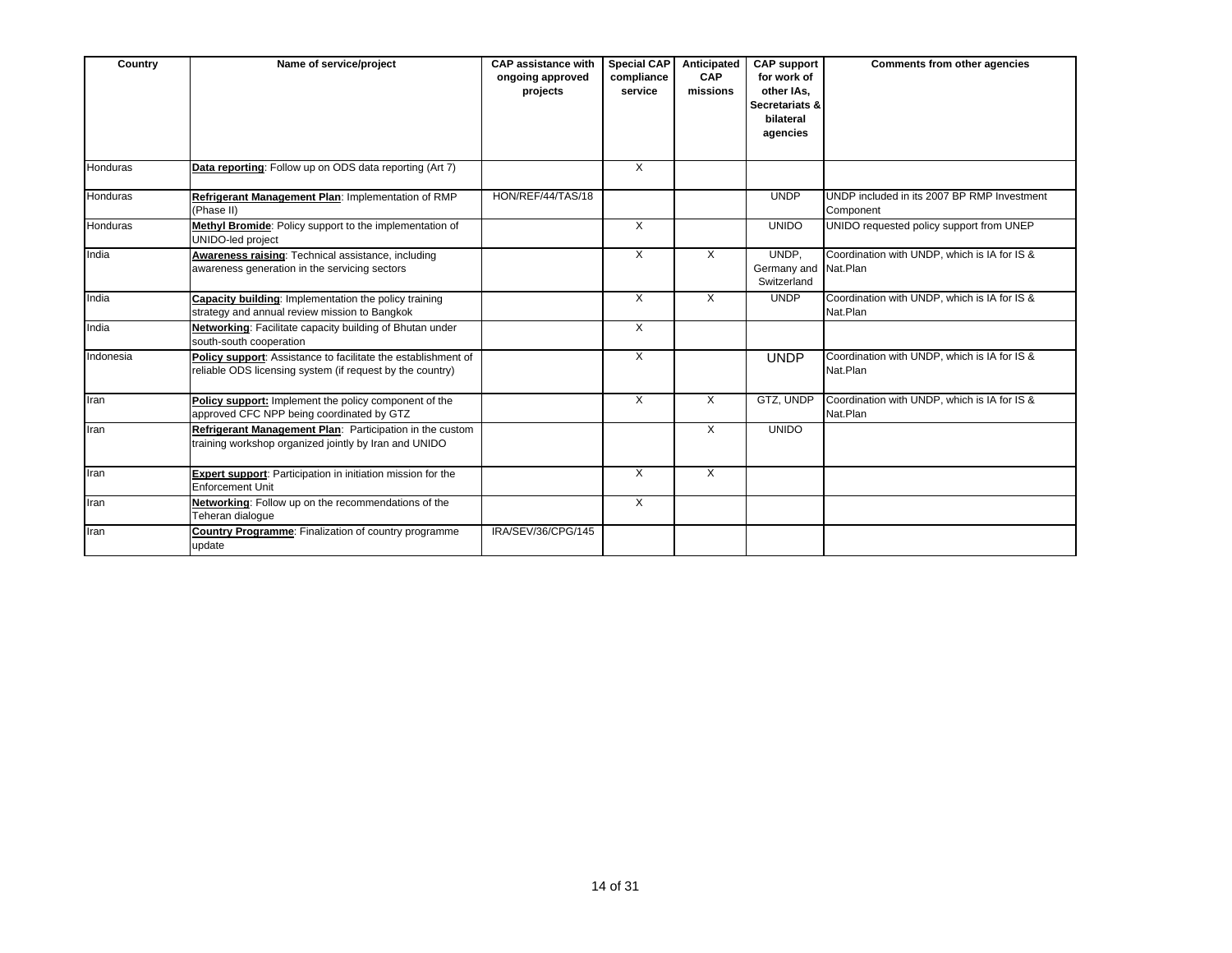| Country          | Name of service/project                                                                                                                                                     | <b>CAP assistance with</b><br>ongoing approved<br>projects | <b>Special CAP</b><br>compliance<br>service | Anticipated<br><b>CAP</b><br>missions | <b>CAP support</b><br>for work of<br>other IAs,<br>Secretariats &<br>bilateral<br>agencies | Comments from other agencies                                                                                                                                                                                                                                                                                                                                                                                                                                                                                                                                                                                                                          |
|------------------|-----------------------------------------------------------------------------------------------------------------------------------------------------------------------------|------------------------------------------------------------|---------------------------------------------|---------------------------------------|--------------------------------------------------------------------------------------------|-------------------------------------------------------------------------------------------------------------------------------------------------------------------------------------------------------------------------------------------------------------------------------------------------------------------------------------------------------------------------------------------------------------------------------------------------------------------------------------------------------------------------------------------------------------------------------------------------------------------------------------------------------|
| Iraq (non-Party) | Ratification: Assistance with ratification of the Ozone<br>Treaties and amendments                                                                                          |                                                            | $\times$                                    |                                       | $\overline{\text{os}}$                                                                     |                                                                                                                                                                                                                                                                                                                                                                                                                                                                                                                                                                                                                                                       |
| Iraq (non-Party) | <b>Country Programme:</b> Assistance with preparation of Country<br>Programme.                                                                                              |                                                            | $\overline{X}$                              |                                       |                                                                                            |                                                                                                                                                                                                                                                                                                                                                                                                                                                                                                                                                                                                                                                       |
| Iraq (non-Party) | Institutional strengthening: Assistance with establishment<br>of NOU                                                                                                        |                                                            | $\overline{X}$                              |                                       |                                                                                            |                                                                                                                                                                                                                                                                                                                                                                                                                                                                                                                                                                                                                                                       |
| Jamaica          | <b>Awareness raising: Networking and Regional Public</b><br>Awareness activities.                                                                                           |                                                            | $\overline{X}$                              |                                       |                                                                                            |                                                                                                                                                                                                                                                                                                                                                                                                                                                                                                                                                                                                                                                       |
| Jamaica          | Data reporting: Follow up on ODS data reporting (Art 7)                                                                                                                     |                                                            | X                                           |                                       |                                                                                            |                                                                                                                                                                                                                                                                                                                                                                                                                                                                                                                                                                                                                                                       |
| Jamaica          | Institutional strengthening: Implementation of institutional<br>strengthening project                                                                                       | JAM/SEV/40/INS/19                                          |                                             |                                       |                                                                                            |                                                                                                                                                                                                                                                                                                                                                                                                                                                                                                                                                                                                                                                       |
| Jamaica          | Halon management: Technical assistance for the<br>implementation of English-speaking Caribbean regional halon<br>management plan                                            | LAC/HAL/26/TAS/28                                          |                                             |                                       | Canada                                                                                     |                                                                                                                                                                                                                                                                                                                                                                                                                                                                                                                                                                                                                                                       |
| Jordan           | Data reporting: Follow-up on Article 7 reporting and CP<br>progress reporting                                                                                               |                                                            | X                                           |                                       |                                                                                            |                                                                                                                                                                                                                                                                                                                                                                                                                                                                                                                                                                                                                                                       |
| Jordan           | Halon Management: In coordination with the World Bank,<br>assist in providing technical support in implementing national<br>Halon management plan                           |                                                            | $\overline{X}$                              | $\overline{X}$                        | <b>WB</b>                                                                                  | 1) WB is not aware of Government's interest to work<br>on these issues under the CAP program. 2) What<br>type of support will be provided by CAP in addition to<br>what is already being done by the Bank? UNEP<br>response: CAP provided assistance at country's<br>request in 2004. Country informed CAP that it will<br>continue requesting its techncial support                                                                                                                                                                                                                                                                                  |
| Jordan           | Refrigerant Management Plan: In coordination with the<br>UNIDO & WB, follow-up and assist in providing technical<br>support for RMP phase II and MAC project implementation |                                                            | $\overline{\mathsf{x}}$                     | $\overline{\mathsf{x}}$               |                                                                                            | WB and UNIDO WB: What additional support will be provided?<br>UNEP response: CAP provided assistance at<br>country's request in 2004 for determining the<br>optimum technical specifications suitable for the<br>small workshops under the MAC project as well as<br>providing the country with potential international<br>training institutes to support the MAC training<br>programme. Country informed CAP that it will<br>continue requesting its techncial support during<br>implementation.<br>UNIDO: UNEP Assistance to<br>country in coordination with UNIDO on policy issues<br>to update environment law regarding ODSs would be<br>useful. |
| Jordan           | Networking: Coordinate with Jordan to organize the 2005<br>Main ODS Meeting and Thematic meeting on Chillers                                                                |                                                            | $\overline{\mathsf{x}}$                     | $\overline{X}$                        |                                                                                            |                                                                                                                                                                                                                                                                                                                                                                                                                                                                                                                                                                                                                                                       |
| Kenya            | Policy support: Assistance in implementation and<br>enforcement of ODS regulations                                                                                          | KEN/SEV/37/TAS/29                                          |                                             |                                       | <b>UNDP</b>                                                                                | Coordination with UNDP, which is IA for IS, Solvents<br>& MB                                                                                                                                                                                                                                                                                                                                                                                                                                                                                                                                                                                          |
| Kiribati         | Data reporting: Follow up on data reporting                                                                                                                                 |                                                            | $\overline{X}$                              |                                       |                                                                                            |                                                                                                                                                                                                                                                                                                                                                                                                                                                                                                                                                                                                                                                       |
| Kiribati         | Refrigerant Management Plan: Implementation of<br>refrigeration technicians and customs training (via SPREP)                                                                |                                                            | X                                           |                                       |                                                                                            |                                                                                                                                                                                                                                                                                                                                                                                                                                                                                                                                                                                                                                                       |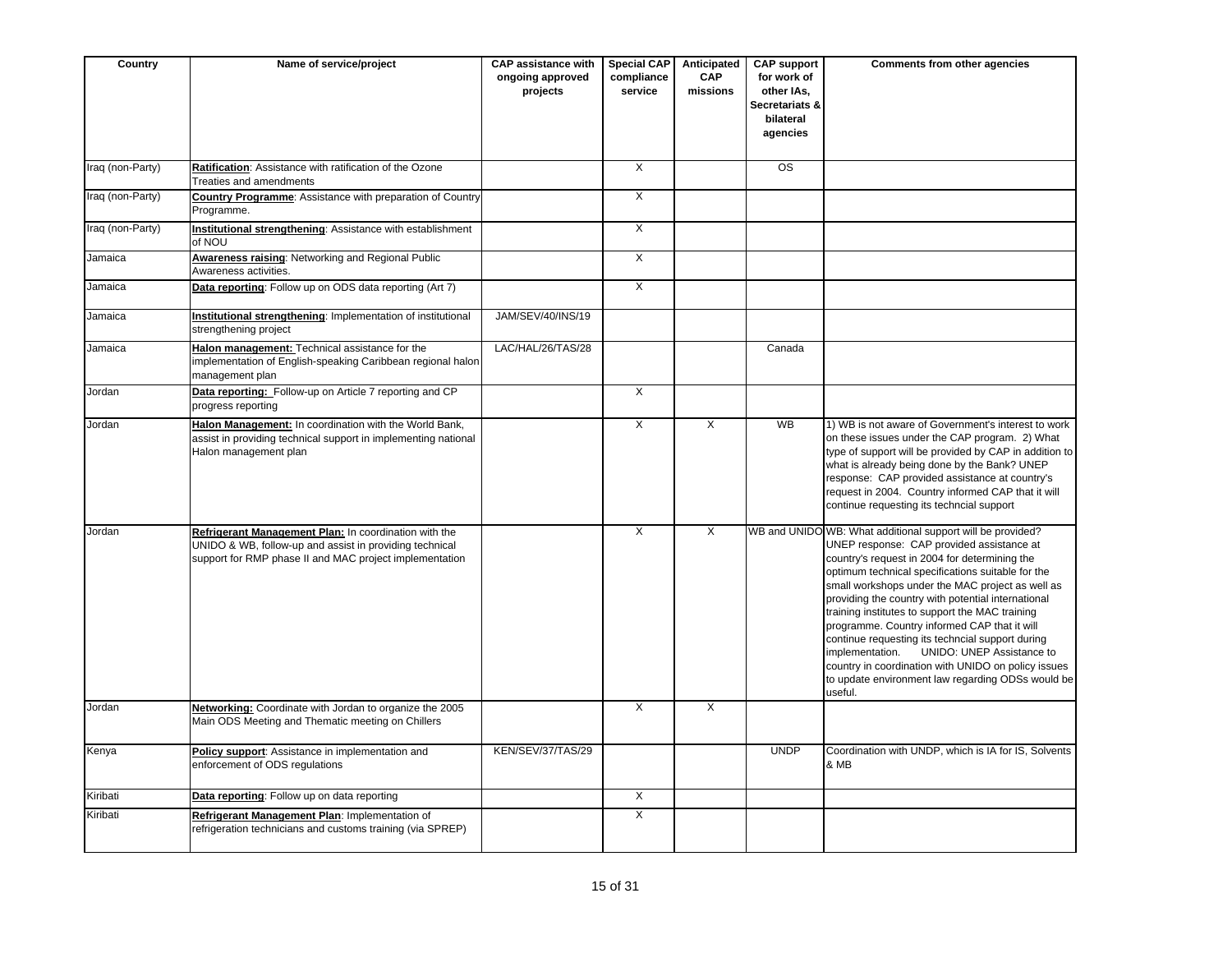| Country         | Name of service/project                                                                                                                                                                                  | <b>CAP assistance with</b><br>ongoing approved<br>projects    | <b>Special CAP</b><br>compliance<br>service | Anticipated<br><b>CAP</b><br>missions | <b>CAP support</b><br>for work of<br>other IAs,<br>Secretariats &<br>bilateral<br>agencies | Comments from other agencies                                                                         |
|-----------------|----------------------------------------------------------------------------------------------------------------------------------------------------------------------------------------------------------|---------------------------------------------------------------|---------------------------------------------|---------------------------------------|--------------------------------------------------------------------------------------------|------------------------------------------------------------------------------------------------------|
| Kiribati        | Policy support: Development of policy instruments (via<br>SPREP)                                                                                                                                         |                                                               | $\overline{X}$                              |                                       |                                                                                            |                                                                                                      |
| Kiribati        | Refrigerant Management Plan: Pacific Island Country<br><b>Regional Strategy</b>                                                                                                                          | ASP/SEV/36/TAS/45,<br>ASP/SEV/36/TAS/46,<br>ASP/SEV/36/TAS/47 |                                             |                                       |                                                                                            |                                                                                                      |
| Kiribati        | Institutional strengthening: Establishment of a National<br><b>Compliance Centre</b>                                                                                                                     | KIR/SEV/36/INS/04                                             |                                             |                                       |                                                                                            |                                                                                                      |
| Korea DPR       | Institutional strengthening: Technical assistance to<br>manage IS                                                                                                                                        | DRK/SEV/41/INS/31                                             |                                             |                                       |                                                                                            |                                                                                                      |
| Korea DPR       | <b>Compliance:</b> Participate in monitoring mission to report as<br>per Decision 40/45                                                                                                                  |                                                               | $\times$                                    | X                                     |                                                                                            |                                                                                                      |
| Korea, DPR      | Refrigerant Management Plan: Develop and implement<br>Phase II of the RMP with UNIDO                                                                                                                     |                                                               | $\overline{X}$                              |                                       | <b>UNIDO</b>                                                                               |                                                                                                      |
| Korea, DPR      | Refrigerant Management Plan: Monitoring the activities in<br>the refrigeration servicing subsector                                                                                                       | DRK/REF/40/TAS/25                                             |                                             |                                       |                                                                                            |                                                                                                      |
| Korea, DPR      | Policy support: Assistance for the development of a<br>licensing system and training of customs officers                                                                                                 | DRK/REF/40/INV/28                                             |                                             |                                       |                                                                                            |                                                                                                      |
| Korea, Republic | Networking: Encourage participation in Network meetings<br>and sharing experiences with other network countries                                                                                          |                                                               | $\overline{X}$                              |                                       |                                                                                            |                                                                                                      |
| Korea, Republic | Compliance: Initiate dialogue on consumption increases in<br>CTC and CFC in 2003                                                                                                                         |                                                               | X                                           |                                       |                                                                                            |                                                                                                      |
| Kuwait          | Policy support: Assistance in prioritizing the ODS aspects in<br>the national Environment legislation (under update) to ensure<br>proper coverage of ODS monitor and control.                            |                                                               | X                                           |                                       |                                                                                            |                                                                                                      |
| Kuwait          | Ratification: Continue close cooperation to assist in<br>ratification of Beijing amendment                                                                                                               |                                                               | $\overline{X}$                              |                                       | $\overline{\text{os}}$                                                                     |                                                                                                      |
| Kuwait          | Data reporting: Follow-up on Article 7 reporting and CP<br>progress reporting                                                                                                                            |                                                               | $\overline{X}$                              |                                       |                                                                                            |                                                                                                      |
| Kuwait          | Halon Management: Explore means of regional cooperation<br>in managing Halon stocks in West Asia.                                                                                                        |                                                               | $\overline{X}$                              | $\overline{X}$                        | <b>UNIDO</b>                                                                               | UNIDO has the request for a halon banking project in<br>Kuwait, coordinate the activitiy with UNIDO. |
| Kuwait          | Institutional strengthening: Provide necessary policy and<br>technical support to the ODS Officer and her assistants to<br>implement ISP.                                                                | KUW/SEV/37/INS/02                                             |                                             | $\overline{\mathsf{x}}$               |                                                                                            |                                                                                                      |
| Kuwait          | Refrigerant Management Plan: Completion of training<br>program of customs officers in monitoring of ODS                                                                                                  | KUW/REF/37/TRA/03                                             |                                             | $\times$                              |                                                                                            |                                                                                                      |
| Kuwait          | Refrigerant Management Plan: Start-up phase I & II of<br>training programme on good refrigerant management<br>practices as well as organize a workshop on hydrocarbon<br>(HC) refrigerants safe handling | KUW/REF/37/TRA/04                                             |                                             | X                                     |                                                                                            |                                                                                                      |
| Kuwait          | Refrigerant Management Plan: Start-up implementation of<br>monitoring RMP activties in coordination with UNIDO for<br>monitoring R&R project                                                             | KUW/REF/37/TAS/06                                             |                                             | X                                     | <b>UNIDO</b>                                                                               |                                                                                                      |
| Kyrgyzstan      | Refrigerant Management Plan: training of customs officers<br>and personnel involved in the monitoring of ODS/equipment                                                                                   | KYR/REF/37/TRA/03                                             |                                             | X                                     |                                                                                            |                                                                                                      |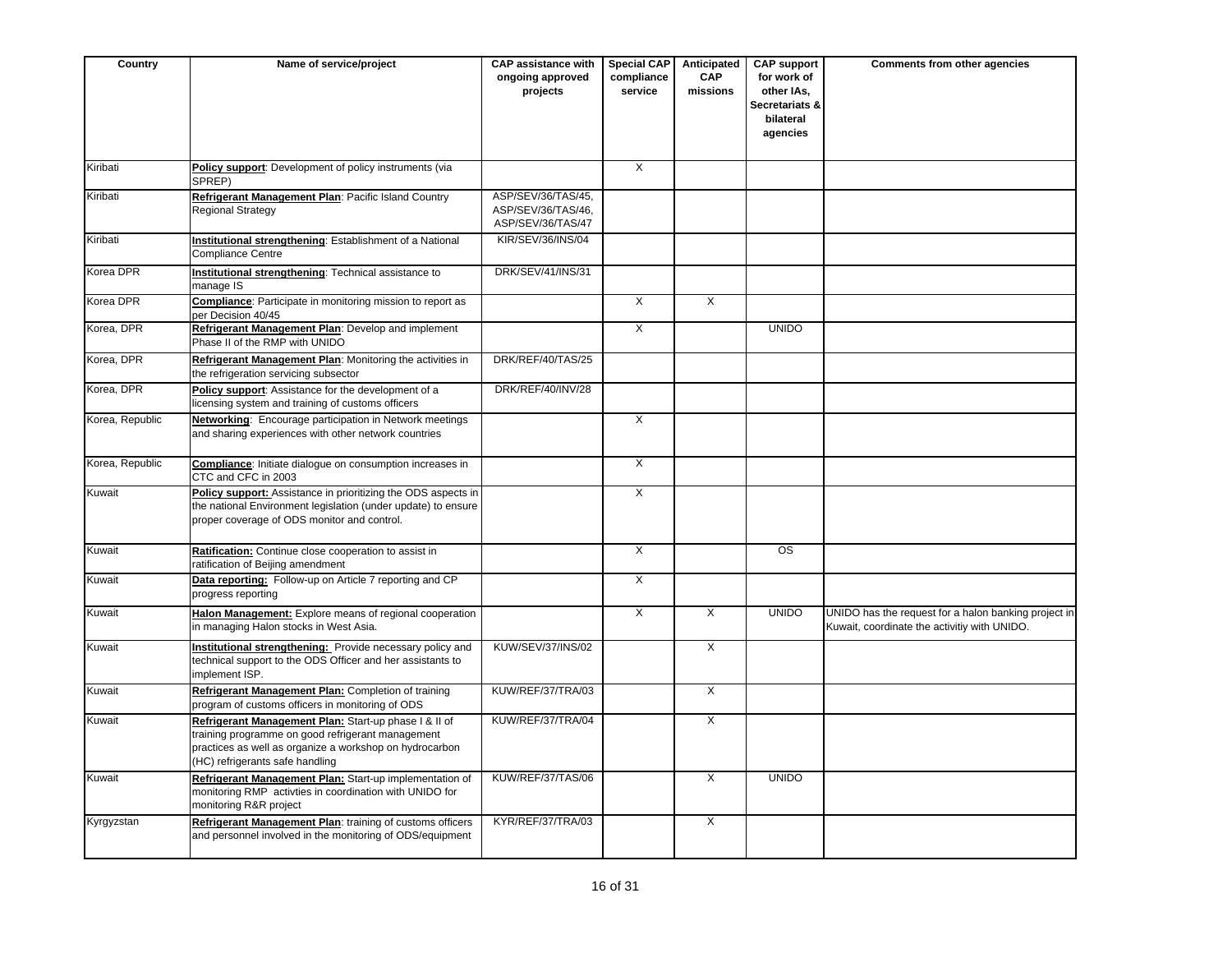| Country    | Name of service/project                                                                                                                                                    | <b>CAP assistance with</b><br>ongoing approved<br>projects | <b>Special CAP</b><br>compliance<br>service | Anticipated<br><b>CAP</b><br>missions | <b>CAP support</b><br>for work of<br>other IAs,<br>Secretariats &<br>bilateral<br>agencies | Comments from other agencies                             |
|------------|----------------------------------------------------------------------------------------------------------------------------------------------------------------------------|------------------------------------------------------------|---------------------------------------------|---------------------------------------|--------------------------------------------------------------------------------------------|----------------------------------------------------------|
| Kyrgyzstan | Refrigerant Management Plan: training of refrigeration<br>technicians                                                                                                      | KYR/REF/37/TRA/06                                          |                                             | $\overline{\mathsf{x}}$               |                                                                                            |                                                          |
| Kyrgyzstan | Institutional strengthening: Technical assistance for<br>managing the IS                                                                                                   | KYR/SEV/37/INS/05                                          |                                             |                                       |                                                                                            |                                                          |
| Kyrgyzstan | Refrigerant Management Plan: Support to the<br>establishment of training centres for refrigeration technicians                                                             |                                                            | $\mathsf{X}$                                |                                       |                                                                                            | UNDP included in its 2006 BP RMP Investment<br>Component |
| Kyrgyzstan | Refrigerant Management Plan: Joint mission with UNDP to<br>support the implementation of national projects                                                                 |                                                            | $\overline{X}$                              | $\overline{X}$                        | <b>UNDP</b>                                                                                |                                                          |
| Kyrgyzstan | Awareness raising: Assistance in developing national<br>awareness raising campaigns                                                                                        |                                                            | $\overline{X}$                              |                                       |                                                                                            |                                                          |
| Kyrgyzstan | Policy support: Assistance in developing national ODS<br>legislation                                                                                                       |                                                            | $\overline{X}$                              |                                       |                                                                                            |                                                          |
| Kyrgyzstan | <b>Compliance:</b> Assistance in clarification of non-compliance<br>procedures                                                                                             |                                                            | $\overline{X}$                              |                                       |                                                                                            |                                                          |
| Kyrgyzstan | Awareness raising: Advice on the organisation of                                                                                                                           |                                                            | X                                           |                                       |                                                                                            |                                                          |
| Kyrgyzstan | Information support: Provision of case studies and<br>information from the region                                                                                          |                                                            | X                                           |                                       |                                                                                            |                                                          |
| Kyrgyzstan | Networking: Facilitation of cooperation between NOUs and<br>customs authorities of Kyrgyzstan, China and other countries<br>of the region                                  |                                                            | $\overline{X}$                              | $\overline{X}$                        |                                                                                            |                                                          |
| Kyrgyzstan | Methyl bromide: Organisation of a field visit and expert<br>exchange on methyl bromide issues                                                                              |                                                            | $\overline{X}$                              |                                       | <b>UNDP</b>                                                                                |                                                          |
| Lao PDR    | Refrigerant Management Plan: Monitor implementation of<br>RMP (France)                                                                                                     |                                                            |                                             | $\overline{X}$                        | France                                                                                     |                                                          |
| Lao PDR    | <b>Institutional strengthening: Renewal of institutional</b><br>strengthening project (phase 2)                                                                            | LAO/SEV/43/INS/12                                          |                                             | $\overline{X}$                        |                                                                                            |                                                          |
| Lebanon    | Policy support: Follow-up with NOU in the issuance of the<br>ODS legislation and its enforcement.                                                                          |                                                            | $\overline{X}$                              |                                       | <b>UNDP</b>                                                                                | Coordination with UNDP, which is IA for IS &<br>Nat.Plan |
| Lebanon    | Ratification: Follow up with NOU on Beijing amendment<br>ratification                                                                                                      |                                                            | $\times$                                    |                                       | OS, UNDP                                                                                   | Coordination with UNDP, which is IA for IS &<br>Nat.Plan |
| Lebanon    | Data reporting: Follow up on Article 7 reporting and CP<br>reporting. Continue follow-up and support to country for the<br>case of Lebanon's MeBr baseline change request. |                                                            | $\overline{X}$                              |                                       | <b>UNDP</b>                                                                                | Coordination with UNDO to avoid overlap                  |
| Lebanon    | Halon Management: Coordination with GTZ, national<br>stakeholders and MFS in expediting the operation of the<br>regional Halon Bank                                        |                                                            | $\mathsf{X}$                                | X                                     | GTZ and MFS                                                                                |                                                          |
| Lesotho    | Institutional strengthening: Implmentation of institutional<br>strengthening project (phase 2)                                                                             | LES/SEV/29/INS/06                                          |                                             |                                       |                                                                                            |                                                          |
| Lesotho    | Halon Management: Assistance in halons phase-out                                                                                                                           |                                                            | $\overline{\mathsf{x}}$                     | $\overline{X}$                        | GTZ                                                                                        |                                                          |
| Lesotho    | Ratification: Assistance in ratification of all Amendments                                                                                                                 |                                                            | $\overline{X}$                              | $\overline{X}$                        | OS                                                                                         |                                                          |
| Liberia    | Refrigerant Management Plan: Provide guidance and<br>assistance in the implementation of CP/RMP                                                                            | LIR/REF/41/TAS/                                            |                                             | $\overline{X}$                        | <b>GTZ</b>                                                                                 |                                                          |
| Liberia    | Refrigerant Management Plan: RMP Refrigeration training                                                                                                                    | LIR/REF/41/TAS/                                            |                                             | $\times$                              |                                                                                            |                                                          |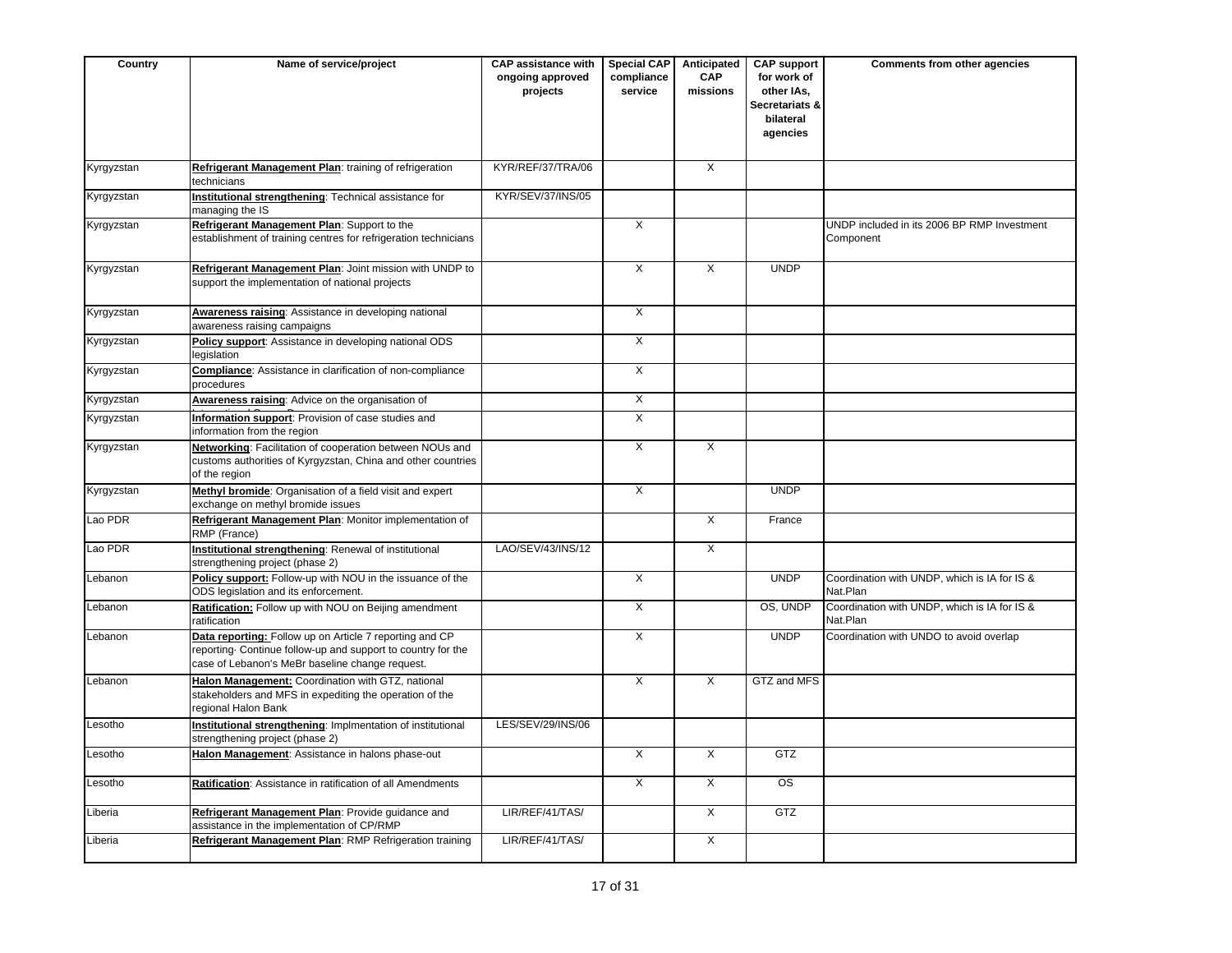| Country                   | Name of service/project                                                                                                                             | <b>CAP assistance with</b><br>ongoing approved<br>projects | <b>Special CAP</b><br>compliance<br>service | Anticipated<br><b>CAP</b><br>missions | <b>CAP support</b><br>for work of<br>other IAs,<br>Secretariats &<br>bilateral<br>agencies | Comments from other agencies                             |
|---------------------------|-----------------------------------------------------------------------------------------------------------------------------------------------------|------------------------------------------------------------|---------------------------------------------|---------------------------------------|--------------------------------------------------------------------------------------------|----------------------------------------------------------|
| Liberia                   | Institutional strengthening: Provide guidance on IS Phase                                                                                           | LIR/SEV/41/INS/02                                          |                                             |                                       |                                                                                            |                                                          |
| Libyan Arab<br>Jamahiriya | Networking: Encourage to participate fully in Network<br>activities.                                                                                |                                                            | $\overline{X}$                              |                                       | <b>UNIDO</b>                                                                               |                                                          |
| Libyan Arab<br>Jamahiriya | Policy support: Involve Regional Director in soliciting<br>political support.                                                                       |                                                            | X                                           | X                                     |                                                                                            |                                                          |
| Macedonia                 | Information support: Provision of case studies and<br>information from the region                                                                   |                                                            | X                                           |                                       |                                                                                            |                                                          |
| Macedonia                 | Networking: Assistance in establishing cooperation with<br>countries of the region                                                                  |                                                            | X                                           |                                       |                                                                                            |                                                          |
| Macedonia                 | Refrigerant Management Plan: Assistance in organising a<br>Sub-regional Workshop on RMP Implementation in the<br><b>Balkans</b>                     |                                                            | $\overline{X}$                              | $\overline{\mathsf{x}}$               | <b>UNIDO</b>                                                                               |                                                          |
| Madagascar                | Institutional strengthening: Implementation of institutional<br>strengthening project (phase 2)                                                     | MAG/SEV/43/INS/06                                          |                                             |                                       |                                                                                            |                                                          |
| Madagascar                | Refrigerant Management Plan: Assistance to prepare RMP<br>update in co-operation with Government of France                                          |                                                            |                                             | X                                     | France                                                                                     |                                                          |
| Madagascar                | Refrigerant Management Plan: Implementation of new RMP<br>activities                                                                                |                                                            |                                             | X                                     | France                                                                                     |                                                          |
| Madagascar                | Policy support: Technical Assistance for developing ODS                                                                                             |                                                            | X                                           |                                       |                                                                                            |                                                          |
| Malawi                    | Policy support: Assistance in the enforcement of the existing<br><b>ODS</b> regulations                                                             |                                                            | $\overline{X}$                              | X                                     |                                                                                            |                                                          |
| Malawi                    | Institutional strengthening: Guidance in implementation of<br>IS Phase 4                                                                            | MLW/SEV/41/INS/                                            |                                             |                                       |                                                                                            |                                                          |
| Malaysia                  | Methyl bromide: Provide policy assistance for the<br>implementation of the joint UNDP/UNEP project to phase out<br>remaining uses of MB in Malaysia |                                                            | $\mathsf{X}$                                | X                                     | <b>UNDP</b>                                                                                |                                                          |
| Maldives                  | Institutional strengthening: Technical assistance for<br>managing the IS                                                                            | MDV/SEV/37/INS/04                                          | $\overline{\mathsf{x}}$                     |                                       |                                                                                            |                                                          |
| Maldives                  | <b>Compliance:</b> Assist Ozone Secretariat in following up on the<br>action plan submitted in pursuance of MOP Decisions XIV/16<br>and XIV/26      |                                                            | $\overline{X}$                              |                                       |                                                                                            |                                                          |
| <b>Maldives</b>           | Networking: Organise small group network meeting on SIDS                                                                                            |                                                            | $\overline{X}$                              | $\overline{X}$                        | <b>MFS</b>                                                                                 |                                                          |
| Maldives                  | Refrigerant Management Plan: training programme for<br>refrigeration service technicians                                                            | MDV/REF/38/TRA/07                                          |                                             |                                       | <b>UNDP</b>                                                                                | UNDP included in its 2006 BP RMP Investment<br>Component |
| Maldives                  | Refrigerant Management Plan: training of customs officials<br>and the Ozone Unit staff                                                              | MDV/REF/38/TRA/08                                          | $\overline{X}$                              |                                       |                                                                                            |                                                          |
| <b>Maldives</b>           | Refrigerant Management Plan: monitoring and review                                                                                                  | MDV/REF/38/TAS/06                                          |                                             |                                       |                                                                                            |                                                          |
| Mali                      | Refrigerant Management Plan: Implementation of new RMP<br>activities                                                                                |                                                            |                                             | X                                     | <b>UNDP</b>                                                                                | UNDP included in its 2005 BP RMP Investment<br>Component |
| Marshall Islands          | Data reporting: Follow up on data reporting                                                                                                         |                                                            | Χ                                           |                                       |                                                                                            |                                                          |
| Marshall Islands          | Refrigerant Management Plan: implementation of<br>technicians and customs training                                                                  |                                                            | X                                           |                                       |                                                                                            |                                                          |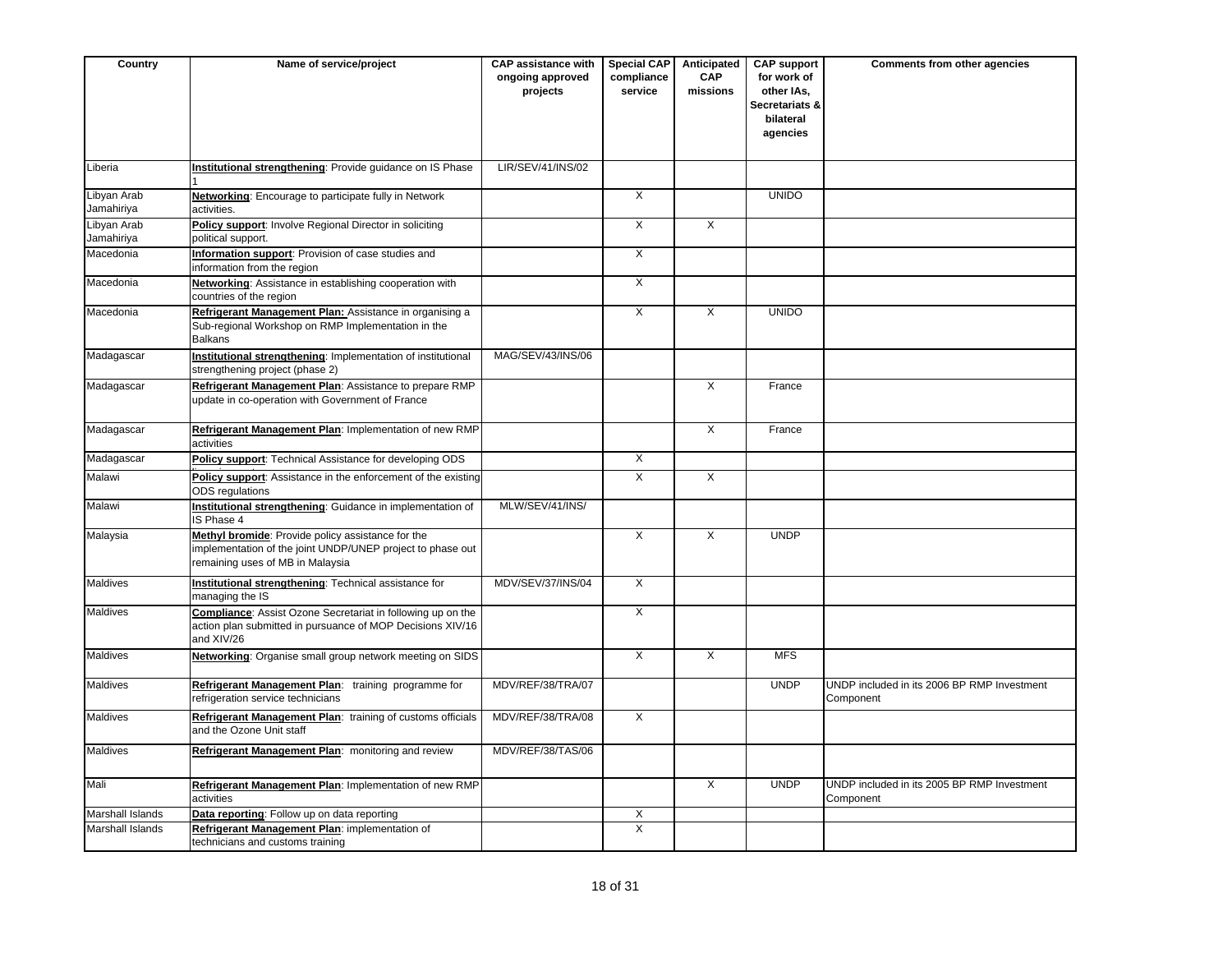| Country                 | Name of service/project                                                                       | <b>CAP assistance with</b><br>ongoing approved<br>projects    | Special CAP<br>compliance<br>service | Anticipated<br><b>CAP</b><br>missions | <b>CAP support</b><br>for work of<br>other IAs,<br>Secretariats &<br>bilateral<br>agencies | Comments from other agencies                             |
|-------------------------|-----------------------------------------------------------------------------------------------|---------------------------------------------------------------|--------------------------------------|---------------------------------------|--------------------------------------------------------------------------------------------|----------------------------------------------------------|
| <b>Marshall Islands</b> | Policy support: development of policy instruments (via<br>SPREP)                              |                                                               | $\overline{X}$                       |                                       |                                                                                            |                                                          |
| <b>Marshall Islands</b> | Compliance: assistance with implementation of 15th MOP<br>Decision XV/16                      |                                                               | $\overline{X}$                       |                                       |                                                                                            |                                                          |
| Marshall Islands        | Refrigerant Management Plan: Pacific Island Country<br><b>Regional Strategy</b>               | ASP/SEV/36/TAS/45,<br>ASP/SEV/36/TAS/46,<br>ASP/SEV/36/TAS/47 |                                      |                                       |                                                                                            |                                                          |
| Marshall Islands        | Institutional strengthening: Establishment of a National<br><b>Compliance Centre</b>          | MAS/SEV/36/INS/03                                             |                                      |                                       |                                                                                            |                                                          |
| Marshall Islands        | <b>CTC/TCA:</b> Technical assistance to identify TCA consumption<br>and verify reported data  |                                                               | X                                    |                                       |                                                                                            |                                                          |
| Mauritania              | Refrigerant Management Plan: RMP customs                                                      | MAU/REF/41/TAS/                                               |                                      | X                                     |                                                                                            |                                                          |
| Mauritania              | Refrigerant Management Plan: RMP refrigeration                                                | MAU/REF/41/TRA/                                               |                                      | X                                     | <b>UNDP</b>                                                                                | UNDP included in its 2006 BP RMP Investment<br>Component |
| Mauritania              | Refrigerant Management Plan: RMP monitoring                                                   | MAU/REF/41/TAS/                                               |                                      |                                       | <b>UNDP</b>                                                                                | UNDP included in its 2006 BP RMP Investment<br>Component |
| <b>Mauritius</b>        | Refrigerant Management Plan: Advise country on terminal<br>phase out plan                     |                                                               | $\overline{X}$                       |                                       | GTZ                                                                                        |                                                          |
| Mexico                  | Data reporting: Follow up on ODS data reporting (Art 7)                                       |                                                               | $\overline{X}$                       |                                       |                                                                                            |                                                          |
| Mexico                  | Awareness raising: Networking and Regional Public<br>Awareness activities                     |                                                               | $\overline{X}$                       |                                       |                                                                                            |                                                          |
| Mexico                  | Methyl Bromide: Policy support to the implementation of<br>UNIDO-led project                  |                                                               | $\overline{X}$                       |                                       | <b>UNIDO</b>                                                                               | UNIDO requested policy support from UNEP                 |
| Micronesia              | Data reporting: Follow up on data reporting                                                   |                                                               | X                                    |                                       |                                                                                            |                                                          |
| Micronesia              | Refrigerant Management Plan: implementation of<br>technicians and customs training            |                                                               | $\overline{X}$                       |                                       |                                                                                            |                                                          |
| Micronesia              | Policy support: development of policy instruments (via<br>SPREP)                              |                                                               | X                                    |                                       |                                                                                            |                                                          |
| Micronesia              | Compliance: assistance with implementation of 15th MOP<br>Decision XV/16                      |                                                               | $\overline{X}$                       |                                       |                                                                                            |                                                          |
| Micronesia              | Refrigerant Management Plan: Pacific Island Country<br><b>Regional Strategy</b>               | ASP/SEV/36/TAS/45,<br>ASP/SEV/36/TAS/46.<br>ASP/SEV/36/TAS/47 |                                      |                                       |                                                                                            |                                                          |
| Micronesia              | Institutional strengthening: Establishment of a National<br><b>Compliance Centre</b>          | FSM/SEV/36/INS/03                                             |                                      |                                       |                                                                                            |                                                          |
| Moldova                 | <b>Institutional strengthening:</b> Renewal of institutional<br>strengthening project         | MOL/SEV/36/INS/07                                             |                                      |                                       |                                                                                            |                                                          |
| Moldova                 | Information support: Provision of case studies and<br>information from the region             |                                                               | $\overline{X}$                       |                                       |                                                                                            |                                                          |
| Moldova                 | Methyl bromide: Organisation of a field visit and expert<br>exchange on methyl bromide issues |                                                               | X                                    |                                       |                                                                                            |                                                          |
| Moldova                 | Networking: Assistance in establishing cooperation with<br>neigbouring countries              |                                                               | X                                    |                                       |                                                                                            |                                                          |
| Moldova                 | Awareness raising: Assistance in developing national<br>awareness raising campaigns           |                                                               | $\overline{X}$                       |                                       |                                                                                            |                                                          |
| Moldova                 | Awareness raising: Advice on the organisation of<br>International Ozone Day                   |                                                               | X                                    |                                       |                                                                                            |                                                          |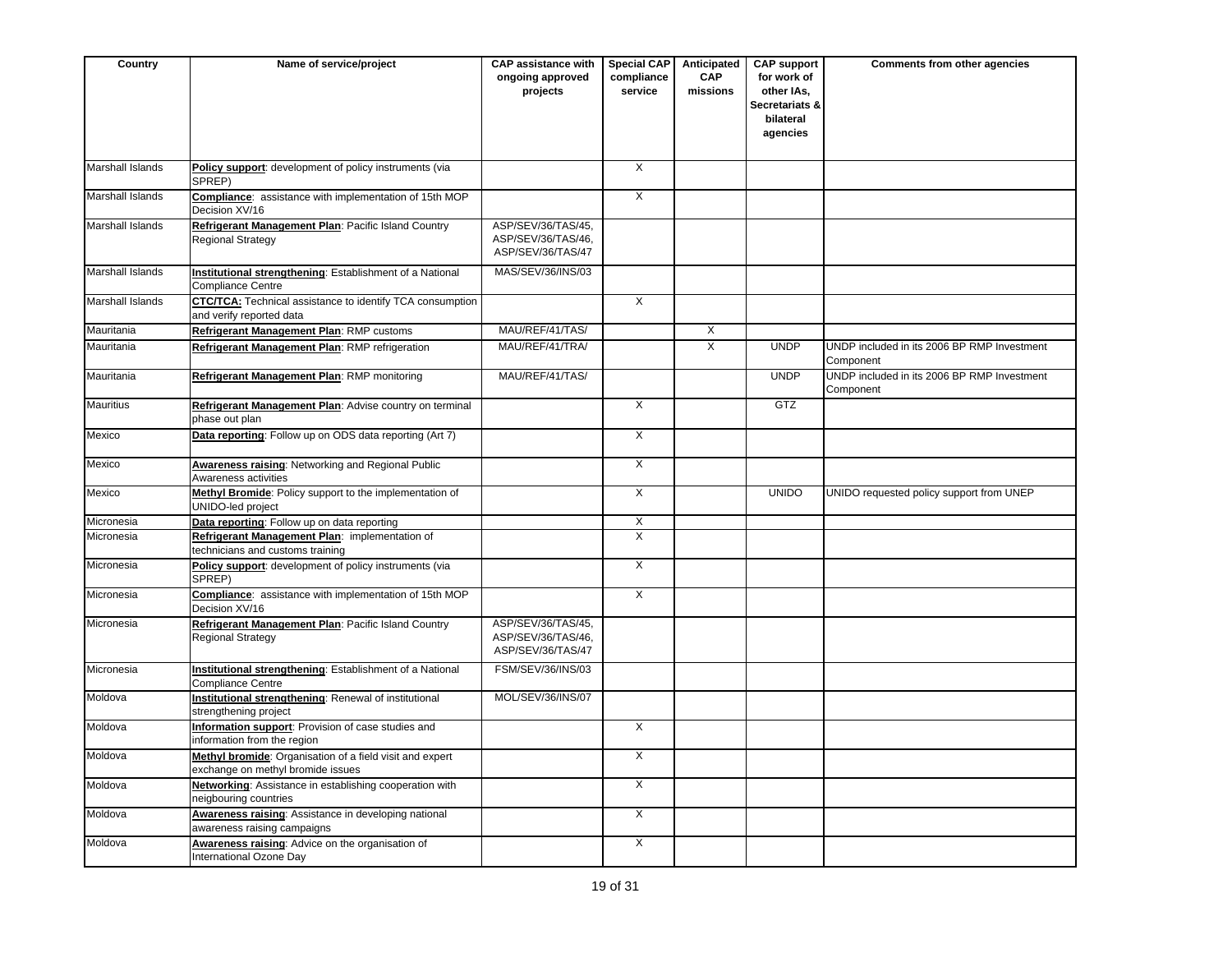| Country    | Name of service/project                                                                                                                                       | <b>CAP assistance with</b><br>ongoing approved<br>projects | <b>Special CAP</b><br>compliance<br>service | Anticipated<br><b>CAP</b><br>missions | <b>CAP support</b><br>for work of<br>other IAs,<br>Secretariats &<br>bilateral<br>agencies | Comments from other agencies                             |
|------------|---------------------------------------------------------------------------------------------------------------------------------------------------------------|------------------------------------------------------------|---------------------------------------------|---------------------------------------|--------------------------------------------------------------------------------------------|----------------------------------------------------------|
| Mongolia   | Policy support: Assistance with developing a quota system<br>and strengthening country consultation process on illegal<br>trade with the Japan bilateral      |                                                            | X                                           |                                       | Japan and<br><b>UNDP</b>                                                                   |                                                          |
| Mongolia   | Refrigerant Management Plan: Review results of RMP<br>implementation and assist Japan to prepare RMP Update                                                   |                                                            | X                                           | X                                     | Japan and<br><b>UNDP</b>                                                                   |                                                          |
| Mongolia   | Institutional strengthening: Technical assistance for<br>managing the IS                                                                                      |                                                            | $\overline{X}$                              | $\overline{X}$                        |                                                                                            |                                                          |
| Morocco    | Methyl Bromide: Policy support to the implementation of<br>UNIDO-led project                                                                                  |                                                            | $\overline{X}$                              |                                       | <b>UNIDO</b>                                                                               | UNIDO requested policy support from UNEP                 |
| Morocco    | <b>CTC/TCA:</b> Technical assistance to comply with CTC phase                                                                                                 |                                                            | X                                           |                                       |                                                                                            |                                                          |
| Mozambique | Methyl bromide: Assist country on MBr survey                                                                                                                  |                                                            | $\overline{X}$                              | $\overline{X}$                        | <b>UNDP</b>                                                                                | UNEP will coordinate with UNDP to avoid duplication      |
| Mozambique | Institutional strengthening: Guidance on implementation of<br>IS Phase 3                                                                                      | MOZ/SEV/41/INS/                                            |                                             |                                       |                                                                                            |                                                          |
| Myanmar    | Policy support: High-level mission                                                                                                                            |                                                            | X                                           | X                                     |                                                                                            |                                                          |
| Myanmar    | Policy support: Assistance with the implementation of a<br>licensing system                                                                                   |                                                            |                                             | $\overline{\mathsf{x}}$               |                                                                                            |                                                          |
| Myanmar    | Refrigerant Management Plan: Organise TTT for<br>technicians                                                                                                  |                                                            |                                             | $\overline{X}$                        | <b>UNIDO</b>                                                                               | UNIDO is assisting UNEP on the R&R component.            |
| Myanmar    | Refrigerant Management Plan: Organise TTT for customs<br>officers                                                                                             |                                                            |                                             | $\overline{X}$                        |                                                                                            |                                                          |
| Namibia    | Policy support: Assist NOU in enforcing ODS regulations in<br>Cooperation with SACU and SADC                                                                  |                                                            | X                                           | X                                     | GTZ                                                                                        |                                                          |
| Namibia    | Institutional strengthening: Guide implementation of IS<br>Phase 3                                                                                            | NAM/SEV/41/INS/                                            |                                             |                                       |                                                                                            |                                                          |
| Nauru      | Data reporting: Follow up on data reporting                                                                                                                   |                                                            | $\overline{\mathsf{x}}$                     |                                       |                                                                                            |                                                          |
| Nauru      | Refrigerant Management Plan: implementation of<br>technicians and customs training                                                                            |                                                            |                                             |                                       |                                                                                            |                                                          |
| Nauru      | Policy support: Technical Assistance for developing ODS<br>icensing system                                                                                    |                                                            | $\overline{X}$                              |                                       |                                                                                            |                                                          |
| Nauru      | Institutional strengthening: Establishment of a National<br><b>Compliance Centre</b>                                                                          |                                                            |                                             |                                       |                                                                                            |                                                          |
| Nauru      | <b>NCAP:</b> Assistance with implementation of National<br>Compliance Action Plan (via SPREP and NZ)                                                          |                                                            | $\overline{X}$                              |                                       |                                                                                            |                                                          |
| Nepal      | Policy support: Assist in strengthening the licensing<br>system implementation                                                                                |                                                            | $\overline{X}$                              |                                       |                                                                                            |                                                          |
| Nepal      | <b>Compliance:</b> Continue close support to ensure that<br>compliance status of the country is maintained and action<br>plan on compliance fully implemented |                                                            | X                                           |                                       | <b>OS</b>                                                                                  |                                                          |
| Nepal      | Refrigerant Management Plan: Implement RMP update                                                                                                             | NEP/REF/44/TAS/15                                          |                                             | $\overline{\mathsf{x}}$               | <b>UNDP</b>                                                                                | UNDP included in its 2007 BP RMP Investment<br>Component |
| Nepal      | Institutional strengthening: Technical assistance for<br>institutional strengthening project (Phase 3)                                                        | NEP/SEV/37/INS/11                                          |                                             | X                                     |                                                                                            |                                                          |
| Nepal      | CTC/TCA: Support to maintain zero level of consumption of<br><b>CTC</b>                                                                                       |                                                            |                                             |                                       |                                                                                            |                                                          |
| Nicaragua  | Data reporting: Follow up on ODS data reporting (Art 7)                                                                                                       |                                                            | $\overline{X}$                              |                                       |                                                                                            |                                                          |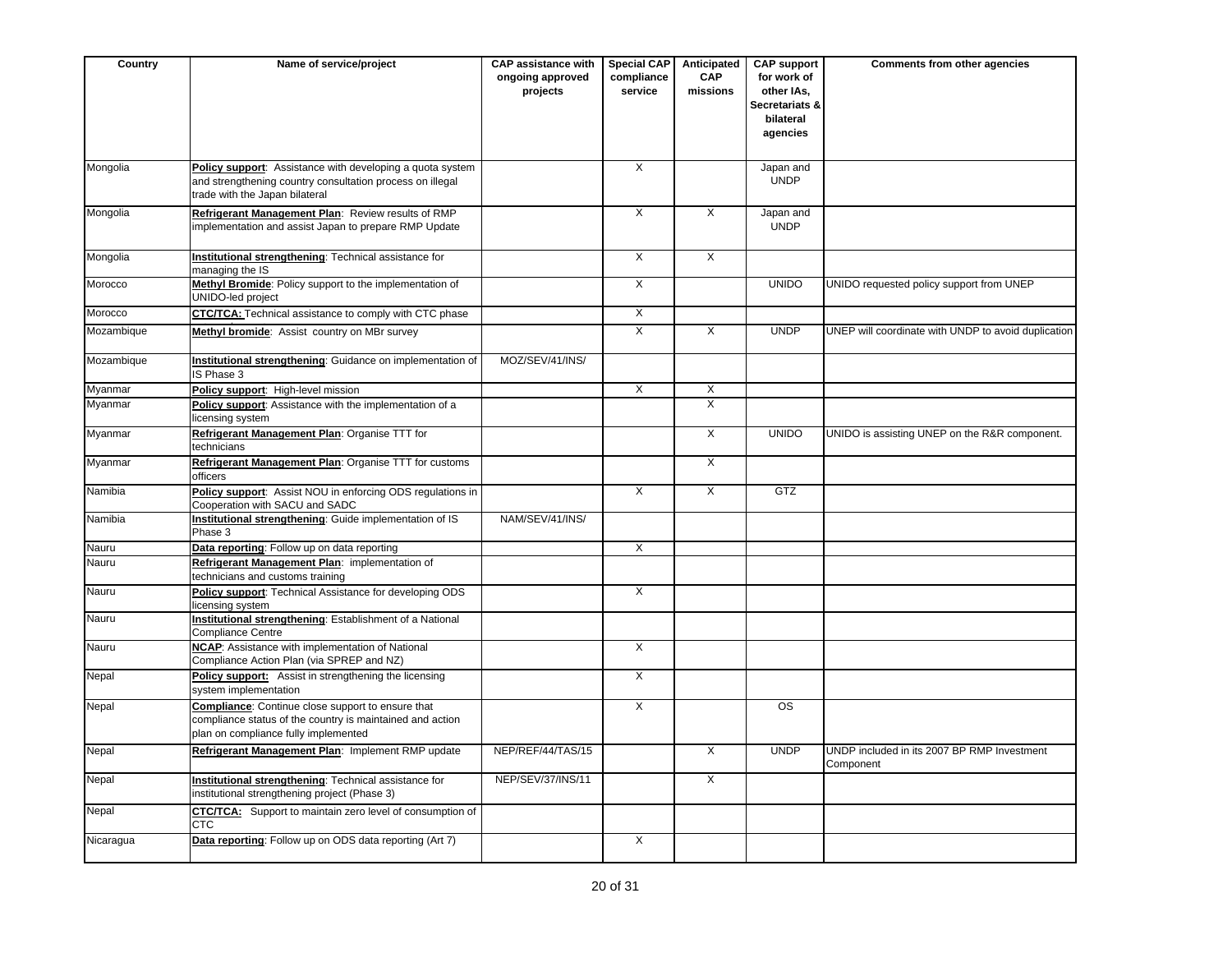| Country   | Name of service/project                                                                                                                                                                              | <b>CAP assistance with</b><br>ongoing approved<br>projects | <b>Special CAP</b><br>compliance<br>service | Anticipated<br><b>CAP</b><br>missions | <b>CAP support</b><br>for work of<br>other IAs,<br>Secretariats &<br>bilateral<br>agencies | Comments from other agencies                                  |
|-----------|------------------------------------------------------------------------------------------------------------------------------------------------------------------------------------------------------|------------------------------------------------------------|---------------------------------------------|---------------------------------------|--------------------------------------------------------------------------------------------|---------------------------------------------------------------|
| Nicaragua | Institutional strengthening: Mission to monitor IS and RMP<br>project implementation.                                                                                                                | NIC/SEV/39/INS/08                                          |                                             | $\overline{X}$                        |                                                                                            |                                                               |
| Nicaragua | Institutional strengthening: Implementation of institutional<br>strengthening project (phase 3)                                                                                                      | NIC/SEV/39/INS/08                                          |                                             |                                       |                                                                                            |                                                               |
| Nicaragua | Methyl bromide: Policy assistance to maintain zero level of<br>MB consumption                                                                                                                        |                                                            | $\overline{X}$                              | $\overline{X}$                        |                                                                                            |                                                               |
| Nicaragua | Ratification: Assistance with ratification of Montreal and<br>Beijing Amendments.                                                                                                                    |                                                            | $\overline{X}$                              |                                       | $\overline{\text{os}}$                                                                     |                                                               |
| Nicaragua | Refrigerant Management Plan: Technical assistance and<br>follow up for implementation of the RMP Phase II                                                                                            |                                                            | $\pmb{\mathsf{x}}$                          |                                       | <b>UNDP</b>                                                                                | UNDP included in its 2005 BPRMP Investment<br>Component       |
| Nicaragua | Awareness raising: Technical assistance, including<br>awareness generation in the servicing sectors.                                                                                                 |                                                            | X                                           |                                       |                                                                                            |                                                               |
| Niger     | Refrigerant Management Plan: Implementation of RMP<br>activities                                                                                                                                     |                                                            | X                                           | X                                     |                                                                                            |                                                               |
| Niger     | Institutional strengthening: Implementation of institutional<br>strengthening project (Phase IV)                                                                                                     | NER/SEV/41/INS/                                            |                                             |                                       |                                                                                            |                                                               |
| Nigeria   | Awareness raising: Assistance in developing and<br>implementing national awareness strategy for ODS phase out                                                                                        |                                                            | X                                           | X                                     | Japan                                                                                      | Coordination with UNDP, which is IA for IS &<br>Nat.Plan      |
| Niue      | NCAP: Assistance with implementation of National<br>Compliance Action Plan (via SPREP and NZ)                                                                                                        |                                                            | $\times$                                    |                                       | New Zealand                                                                                |                                                               |
| Niue      | Policy support: Technical Assistance for developing ODS<br>licensing system                                                                                                                          |                                                            | $\overline{X}$                              |                                       |                                                                                            |                                                               |
| Niue      | Data reporting: Assistance in Article 7 reporting                                                                                                                                                    |                                                            | X                                           |                                       |                                                                                            |                                                               |
| Oman      | Policy support: Follow-up on implementation progress of<br>the MOU for legislation signed end of 2003. Close<br>cooperation with NOU to review and finalize the proposed<br>legislation for enacted. | OMA/SEV/37/TAS/07                                          |                                             | $\overline{\mathsf{x}}$               |                                                                                            |                                                               |
| Oman      | Data reporting: Follow-up in reviewing and submission of<br>Article 7 reporting and CP reporting.                                                                                                    |                                                            | $\overline{X}$                              |                                       |                                                                                            |                                                               |
| Oman      | <b>CTC/TCA:</b> Support to return to compliance with regard to the<br>small consumption of CTC/TCA.                                                                                                  |                                                            | $\overline{X}$                              | $\overline{X}$                        |                                                                                            |                                                               |
| Oman      | Refrigerant Management Plan: Provide support to customs<br>particularly concerning update and refreshing of customs<br>training in cooperation with UNIDO                                            |                                                            | X                                           | $\overline{\mathsf{x}}$               | <b>UNIDO</b>                                                                               | UNEP should coordinate with UNIDO on possible<br>cooperation. |
| Oman      | Refrigerant Management Plan: Follow-up progress in<br>implementation, in coordination with UNIDO and provide<br>technical support when necessary                                                     |                                                            | X                                           |                                       | <b>UNIDO</b>                                                                               |                                                               |
| Oman      | Halon Management: Follow-up on progress in preparation of<br>the National Halon Bank in coordination with the World Bank.<br>Hold technical awareness seminars for stakeholders by<br>sectors        |                                                            | X                                           |                                       | <b>WB</b>                                                                                  | WB welcomes support from UNEP                                 |
| Pakistan  | Networking: Communicate with Pakistan to provide an<br>identifier and assistance to Afghanistan for capacity buidling                                                                                |                                                            | $\overline{\mathsf{x}}$                     |                                       |                                                                                            |                                                               |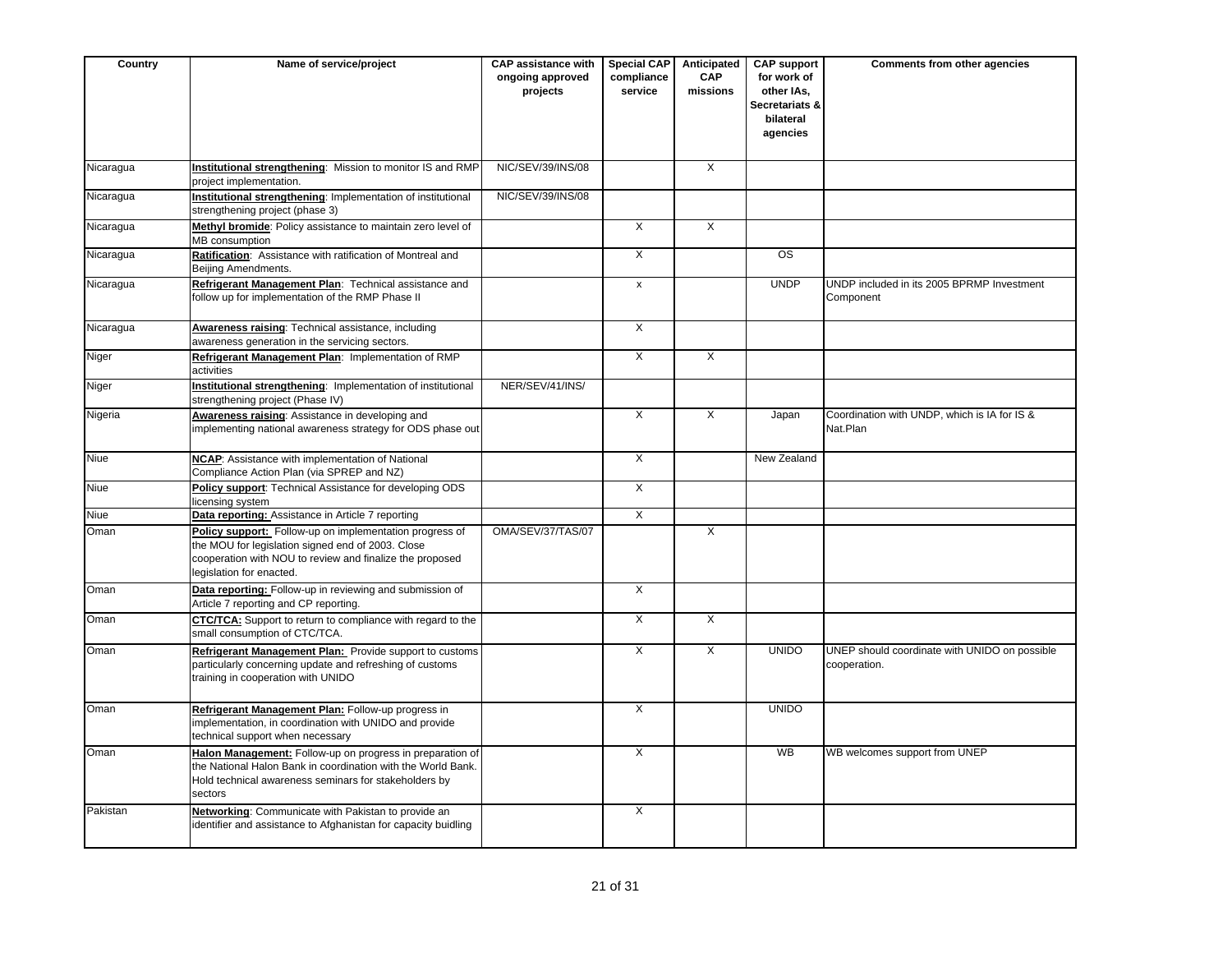| Country          | Name of service/project                                                                                                                 | <b>CAP assistance with</b><br>ongoing approved<br>projects    | <b>Special CAP</b><br>compliance<br>service | Anticipated<br><b>CAP</b><br>missions | <b>CAP support</b><br>for work of<br>other IAs,<br>Secretariats &<br>bilateral<br>agencies | Comments from other agencies                                                                                                                                                                                                              |
|------------------|-----------------------------------------------------------------------------------------------------------------------------------------|---------------------------------------------------------------|---------------------------------------------|---------------------------------------|--------------------------------------------------------------------------------------------|-------------------------------------------------------------------------------------------------------------------------------------------------------------------------------------------------------------------------------------------|
| Pakistan         | Awareness raising: Provide technical guidance for the<br>development of Pakistan's national IEC strategy                                |                                                               | $\overline{X}$                              |                                       |                                                                                            |                                                                                                                                                                                                                                           |
| Pakistan         | Expert support: Organise industry delegation visit on the<br>solvent sector                                                             |                                                               | $\overline{X}$                              | $\overline{\mathsf{x}}$               | <b>WB</b>                                                                                  | UNIDO, UNDP, WB: Objective and expected outcomes of the activity<br>are needed before comments can be provided.<br>UNEP response: Concept note and approach sent<br>by country Nov 2004. UNEP will continue<br>coordinating with all IAs. |
| Palau            | Data reporting: Follow up on data reporting                                                                                             |                                                               | X                                           |                                       |                                                                                            |                                                                                                                                                                                                                                           |
| Palau            | Refrigerant Management Plan: implementation of<br>technicians and customs training                                                      |                                                               | $\overline{\mathsf{x}}$                     |                                       |                                                                                            |                                                                                                                                                                                                                                           |
| Palau            | Policy support: development of policy instruments (via<br>SPREP)                                                                        |                                                               | X                                           |                                       |                                                                                            |                                                                                                                                                                                                                                           |
| Palau            | Refrigerant Management Plan: Pacific Island Country<br><b>Regional Strategy</b>                                                         | ASP/SEV/36/TAS/45,<br>ASP/SEV/36/TAS/46,<br>ASP/SEV/36/TAS/47 |                                             |                                       |                                                                                            |                                                                                                                                                                                                                                           |
| Palau            | Institutional strengthening: Establishment of a National<br><b>Compliance Centre</b>                                                    | TTR/SEV/36/INS/03                                             |                                             |                                       |                                                                                            |                                                                                                                                                                                                                                           |
| Panama           | Institutional strengthening: Mission to monitor IS and<br>TPMP project implementation.                                                  | PAN/SEV/38/INS/17                                             |                                             | $\overline{\mathsf{x}}$               |                                                                                            |                                                                                                                                                                                                                                           |
| Panama           | Institutional strengthening: Implementation of institutional<br>strengthening (phase 3)                                                 | PAN/SEV/38/INS/17                                             |                                             |                                       |                                                                                            |                                                                                                                                                                                                                                           |
| Panama           | Refrigerant Management Plan: Technical assistance and<br>follow up for implementation of the RMP Phase II                               | PAN/PHA/44/TAS/23                                             |                                             |                                       | <b>UNDP</b>                                                                                | Coordination with UNDP, which is IA for Nat.Plan                                                                                                                                                                                          |
| Panama           | <b>Awareness raising: Networking and Regional Public</b><br>Awareness activities                                                        |                                                               | $\overline{X}$                              |                                       |                                                                                            |                                                                                                                                                                                                                                           |
| Panama           | Data reporting: Follow up on ODS data reporting (Art 7)                                                                                 |                                                               | $\overline{X}$                              |                                       |                                                                                            |                                                                                                                                                                                                                                           |
| Papua New Guinea | Methyl bromide: Support GTZ in methyl bromide issues if<br>required                                                                     |                                                               | $\overline{X}$                              |                                       | <b>GTZ</b>                                                                                 |                                                                                                                                                                                                                                           |
| Paraguay         | Policy support: Technical assistance to review/revise ODS<br>legislation and measures to control imports, in coordination<br>with UNDP. |                                                               | $\overline{X}$                              |                                       | <b>UNDP</b>                                                                                |                                                                                                                                                                                                                                           |
| Paraguay         | Policy support: Mission to provide policy support for<br>Montreal Protocol implementation and particularly IS project                   |                                                               | X                                           | $\overline{\mathsf{x}}$               |                                                                                            |                                                                                                                                                                                                                                           |
| Paraguay         | Ratification: Assistance with ratification of Beijing<br>Amendment.                                                                     |                                                               | $\times$                                    |                                       | OS                                                                                         |                                                                                                                                                                                                                                           |
| Paraguay         | Refrigerant Management Plan: Assistance for monitoring<br>results of RMP implementation.                                                |                                                               | X                                           |                                       | <b>UNDP</b>                                                                                | UNDP included in its 2006 BP RMP Investment<br>Component                                                                                                                                                                                  |
| Paraguay         | Data reporting: Follow up on ODS data reporting (Art 7)                                                                                 |                                                               | X                                           |                                       |                                                                                            |                                                                                                                                                                                                                                           |
| Paraguay         | Awareness raising: Networking and Regional Public<br>Awareness activities.                                                              |                                                               | $\overline{X}$                              |                                       |                                                                                            |                                                                                                                                                                                                                                           |
| Paraguay         | Institutional strengthening: Implementation of institutional<br>strengthening project (phase 3)                                         | PAR/SEV/39/INS/13                                             |                                             |                                       |                                                                                            |                                                                                                                                                                                                                                           |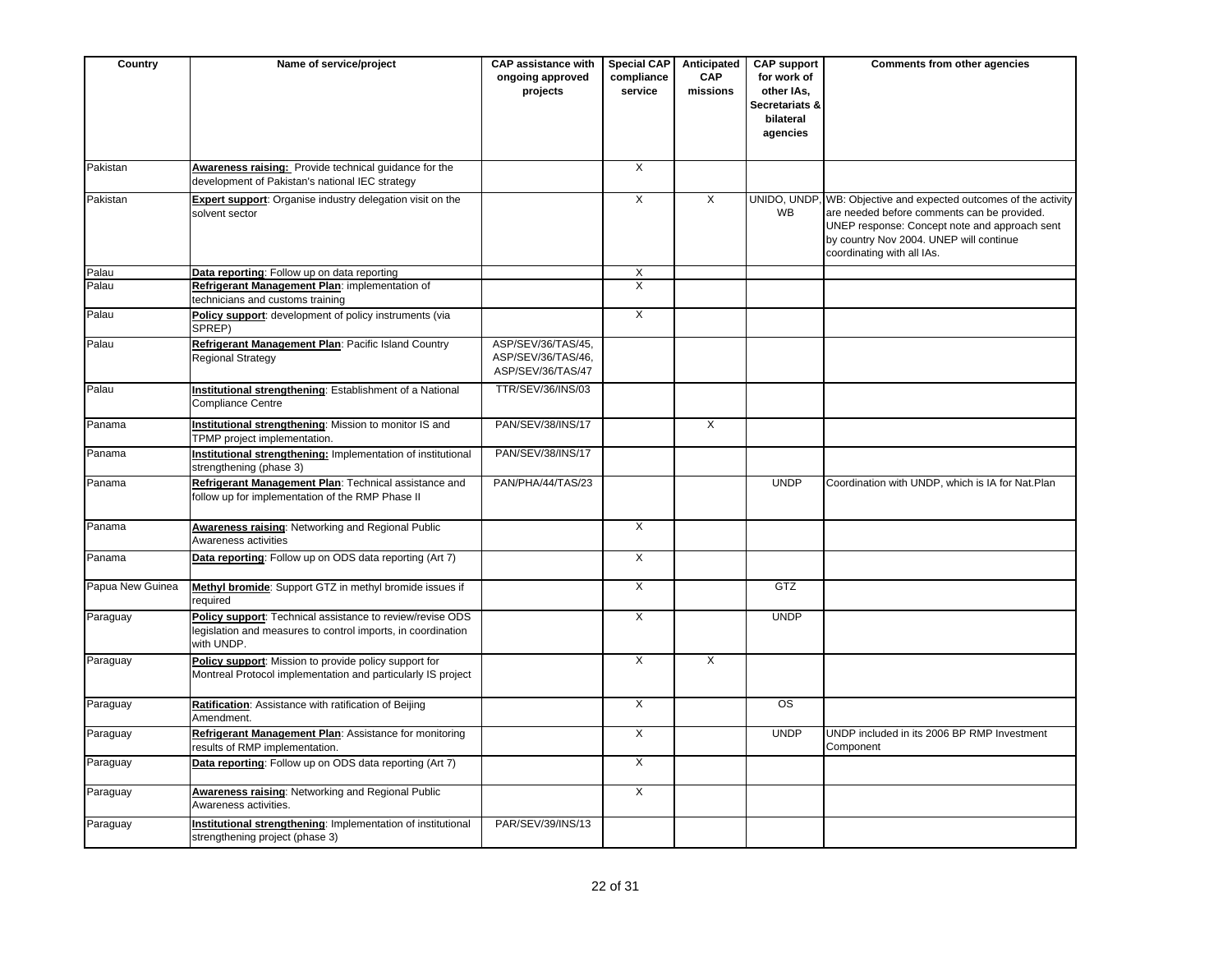| Country     | Name of service/project                                                                                                                                                                        | <b>CAP</b> assistance with<br>ongoing approved<br>projects | <b>Special CAP</b><br>compliance<br>service | Anticipated<br><b>CAP</b><br>missions | <b>CAP support</b><br>for work of<br>other IAs,<br>Secretariats &<br>bilateral<br>agencies | Comments from other agencies                                                                                                                                                                                                                  |
|-------------|------------------------------------------------------------------------------------------------------------------------------------------------------------------------------------------------|------------------------------------------------------------|---------------------------------------------|---------------------------------------|--------------------------------------------------------------------------------------------|-----------------------------------------------------------------------------------------------------------------------------------------------------------------------------------------------------------------------------------------------|
| Peru        | Data reporting: Follow up on ODS data reporting (Art 7)                                                                                                                                        |                                                            | $\overline{X}$                              |                                       |                                                                                            |                                                                                                                                                                                                                                               |
| Peru        | Institutional strengthening: Mission to monitor IS and RMP<br>project implementation.                                                                                                          |                                                            | X                                           | X                                     |                                                                                            |                                                                                                                                                                                                                                               |
| Peru        | Ratification: Assistance with ratification of Montreal and<br>Beijing Amendments.                                                                                                              |                                                            | X                                           |                                       |                                                                                            |                                                                                                                                                                                                                                               |
| Peru        | Refrigerant Management Plan: Technical assistance and<br>follow up for implementation of the RMP Phase II                                                                                      | PER/REF/43/TAS/34                                          |                                             |                                       | <b>UNDP</b>                                                                                | UNDP included in its 2007 BP RMP Investment<br>Component                                                                                                                                                                                      |
| Peru        | Methyl bromide: Policy assistance to maintain zero level of<br><b>MB</b> consumption                                                                                                           |                                                            | $\overline{X}$                              | $\overline{X}$                        |                                                                                            |                                                                                                                                                                                                                                               |
| Peru        | Institutional strengthening: Implementation of institutional<br>strengthening project (Phase 3)                                                                                                | PER/SEV/37/INS/31                                          |                                             |                                       |                                                                                            |                                                                                                                                                                                                                                               |
| Peru        | <b>CTC/TCA:</b> Technical assistance for CTC phase out using<br>programmatic budget line resources                                                                                             |                                                            | $\overline{X}$                              |                                       |                                                                                            |                                                                                                                                                                                                                                               |
| Philippines | Methyl bromide: Support to implementation of policy<br>component in the sector phase out strategy for methyl<br>bromide                                                                        |                                                            | X                                           | X                                     | <b>WB</b>                                                                                  | What type of support will be provided by CAP in<br>addition to what is already being done by the Bank?<br>UNEP response: Country endorsement letter<br>provided to UNEP and WB. Details of UNEP<br>involvment provided to the WB on 31-1-2005 |
| Qatar       | Policy support: Support and follow-up with country in<br>preparing and enacting ODS legislation including Licensing<br>and Quota system with accordance to decision XV/41<br>requirements      |                                                            | X                                           | X                                     |                                                                                            |                                                                                                                                                                                                                                               |
| Qatar       | Ratification: Continue close cooperation with GCC<br>Secretariat & other relevant organisations to ratify Montreal<br>and Beijing amendments                                                   |                                                            | X                                           |                                       | <b>OS</b>                                                                                  |                                                                                                                                                                                                                                               |
| Qatar       | <b>Compliance:</b> Close support in maintaining the compliance<br>status that country managed to return to it in 2004.                                                                         |                                                            | X                                           |                                       |                                                                                            |                                                                                                                                                                                                                                               |
| Qatar       | Awareness raising: Maintain the high-level political<br>awareness for decision makers                                                                                                          |                                                            | $\overline{\mathsf{x}}$                     |                                       |                                                                                            |                                                                                                                                                                                                                                               |
| Qatar       | Capacity building: Provide necessary policy and technical<br>support to the ODS Officer and his assistants                                                                                     |                                                            | X                                           |                                       |                                                                                            |                                                                                                                                                                                                                                               |
| Qatar       | Halon Management: Coordination with GTZ, national<br>stakeholders and MFS in expediting the operation of the<br>regional Halon Bank.<br>Organize national seminar for Halon main stakeholders. |                                                            | $\overline{X}$                              | $\overline{X}$                        | GTZ and MFS                                                                                |                                                                                                                                                                                                                                               |
| Qatar       | Refrigerant Management Plan: In coordination with<br>UNIDO, support in reviewing national survey for RAC sector<br>consumption. Organize national seminar for RAC main<br>stakeholders         |                                                            | $\overline{X}$                              | $\overline{X}$                        | <b>UNIDO</b>                                                                               | UNEP should coordinate with UNIDO the<br>organization of the RAC seminar.                                                                                                                                                                     |
| Romania     | Awareness raising: Assistance in developing national<br>awareness raising campaigns                                                                                                            |                                                            | $\mathsf{X}$                                |                                       |                                                                                            |                                                                                                                                                                                                                                               |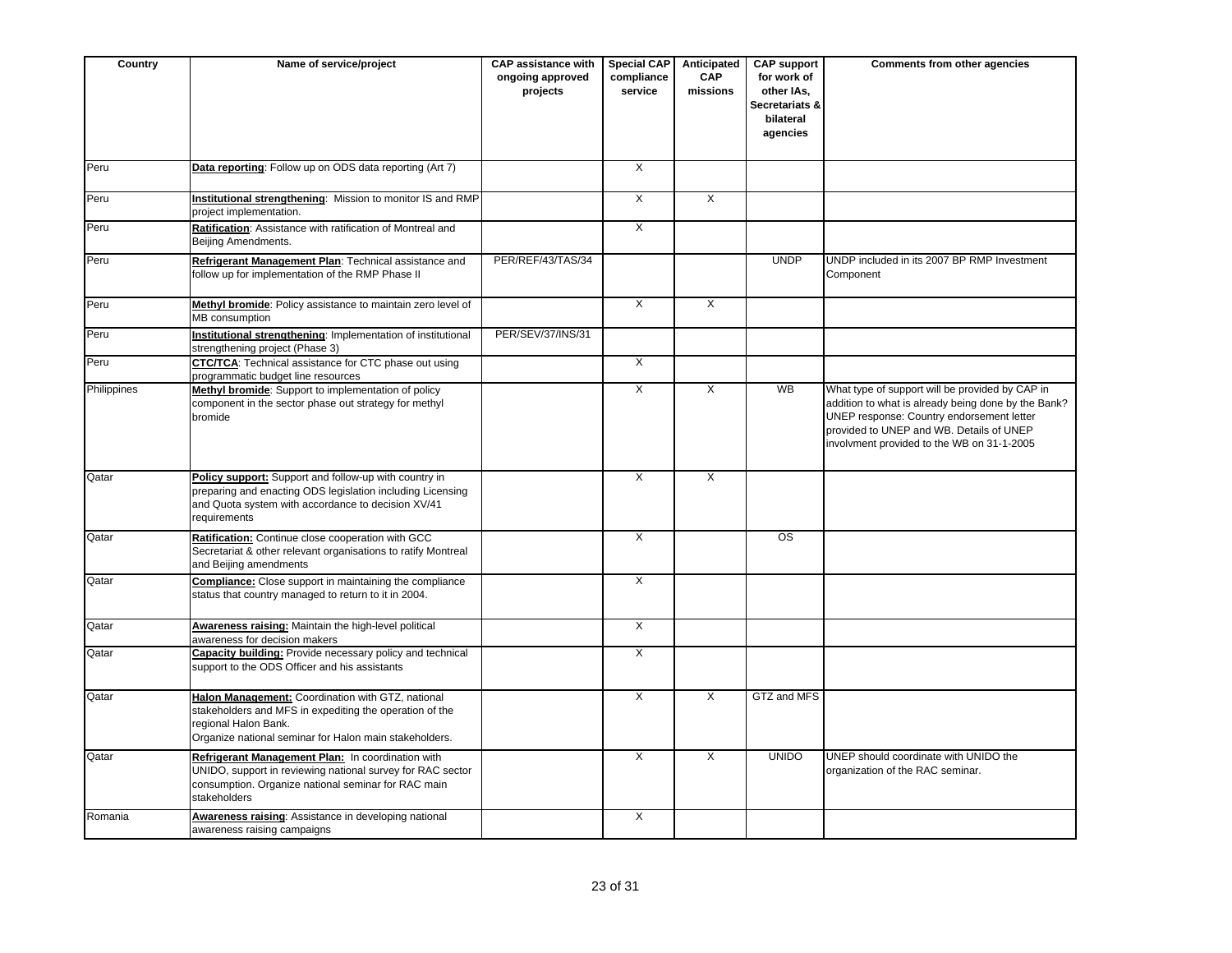| Country             | Name of service/project                                                                                                                                 | <b>CAP assistance with</b><br>ongoing approved<br>projects | <b>Special CAP</b><br>compliance<br>service | Anticipated<br><b>CAP</b><br>missions | <b>CAP support</b><br>for work of<br>other IAs,<br>Secretariats &<br>bilateral<br>agencies | Comments from other agencies                             |
|---------------------|---------------------------------------------------------------------------------------------------------------------------------------------------------|------------------------------------------------------------|---------------------------------------------|---------------------------------------|--------------------------------------------------------------------------------------------|----------------------------------------------------------|
| Romania             | Methyl bromide: Expert exchange with countries of the<br>region on methyl bromide issues                                                                |                                                            | $\overline{X}$                              |                                       | <b>UNIDO</b>                                                                               |                                                          |
| Romania             | Methyl Bromide: Policy support to the implementation of<br>UNIDO-led project                                                                            |                                                            | $\overline{X}$                              |                                       | <b>UNIDO</b>                                                                               | UNIDO requested policy support from UNEP                 |
| Romania             | Policy support: High-level mission to raise political support<br>to the implementation of the Montreal Protocol                                         |                                                            | $\overline{X}$                              | $\overline{X}$                        | <b>UNIDO</b>                                                                               |                                                          |
| Romania             | Information support: Provision of case studies and<br>information from the region                                                                       |                                                            | $\overline{X}$                              |                                       |                                                                                            |                                                          |
| Romania             | <b>Networking:</b> Assistance in organisation of Main Network<br>Meeting                                                                                |                                                            | X                                           |                                       |                                                                                            |                                                          |
| Rwanda              | Policy support: Technical Assistance for developing ODS<br>licensing system                                                                             |                                                            | $\overline{X}$                              |                                       |                                                                                            |                                                          |
| Rwanda              | Institutional strengthening: Implementation of institutional<br>strengthening project (Phase I)                                                         | RWA/SEV/41/INS/                                            |                                             |                                       |                                                                                            |                                                          |
| Rwanda              | Refrigerant Management Plan: Assistance in<br>implementation of newly approve CP/RMP in order to comply<br>with phase out schedule as soon as possible. | RWA/REF/41/TAS/09                                          |                                             | $\times$                              | <b>UNDP</b>                                                                                | UNDP included in its 2006 BP RMP Investment<br>Component |
| Rwanda              | Refrigerant Management Plan: RMP refrigeration                                                                                                          | RWA/REF/41/TRA/                                            |                                             | X                                     |                                                                                            |                                                          |
| Rwanda              | Refrigerant Management Plan: RMP customs                                                                                                                | RWA/REF/41/TAS/                                            |                                             | X                                     |                                                                                            |                                                          |
| Rwanda              | Refrigerant Management Plan: RMP monitoring                                                                                                             | RWA/REF/41/TAS/                                            |                                             |                                       |                                                                                            |                                                          |
| Saint Kitts & Nevis | Institutional strengthening: Mission to monitor IS and RMP<br>project implementation.                                                                   | STK/SEV/42/INS/05                                          |                                             | $\overline{X}$                        |                                                                                            |                                                          |
| Saint Kitts & Nevis | Institutional strengthening: Technical assistance for<br>managing the IS.                                                                               | STK/SEV/42/INS/05                                          |                                             |                                       |                                                                                            |                                                          |
| Saint Kitts & Nevis | Institutional strengthening: Technical assistance for<br>preparation of IS renewal                                                                      |                                                            | $\overline{X}$                              |                                       |                                                                                            |                                                          |
| Saint Kitts & Nevis | <b>Compliance:</b> Policy Assistance to maintain compliance<br>status.                                                                                  |                                                            | $\overline{X}$                              |                                       |                                                                                            |                                                          |
| Saint Kitts & Nevis | Ratification: Assistance with ratification of Beijing<br>Amendment.                                                                                     |                                                            | $\overline{X}$                              |                                       | <b>OS</b>                                                                                  |                                                          |
| Saint Kitts & Nevis | Refrigerant Management Plan: Assistance for RMP update<br>and monitoring results of RMP implementation.                                                 |                                                            | X                                           |                                       | Canada                                                                                     |                                                          |
| Saint Kitts & Nevis | Refrigerant Management Plan: Technical assistance and<br>follow up for implementation of the RMP Phase II (when<br>approved).                           |                                                            | $\mathsf{X}$                                |                                       |                                                                                            |                                                          |
| Saint Kitts & Nevis | <b>Awareness raising: Networking and Regional Public</b><br>Awareness activities.                                                                       |                                                            | $\overline{X}$                              |                                       |                                                                                            |                                                          |
| Saint Kitts & Nevis | Data reporting: Follow up on ODS data reporting (Art 7)                                                                                                 |                                                            | $\overline{X}$                              |                                       |                                                                                            |                                                          |
| Saint Lucia         | Data reporting: Follow up on ODS data reporting (Art 7)                                                                                                 |                                                            | $\overline{X}$                              |                                       |                                                                                            |                                                          |
| Saint Lucia         | Awareness raising: Networking and Regional Public<br>Awareness activities.                                                                              |                                                            | $\overline{X}$                              |                                       |                                                                                            |                                                          |
| Saint Lucia         | Institutional strengthening: Implementtion of IS project                                                                                                | STL/SEV/43/INS/09                                          |                                             |                                       |                                                                                            |                                                          |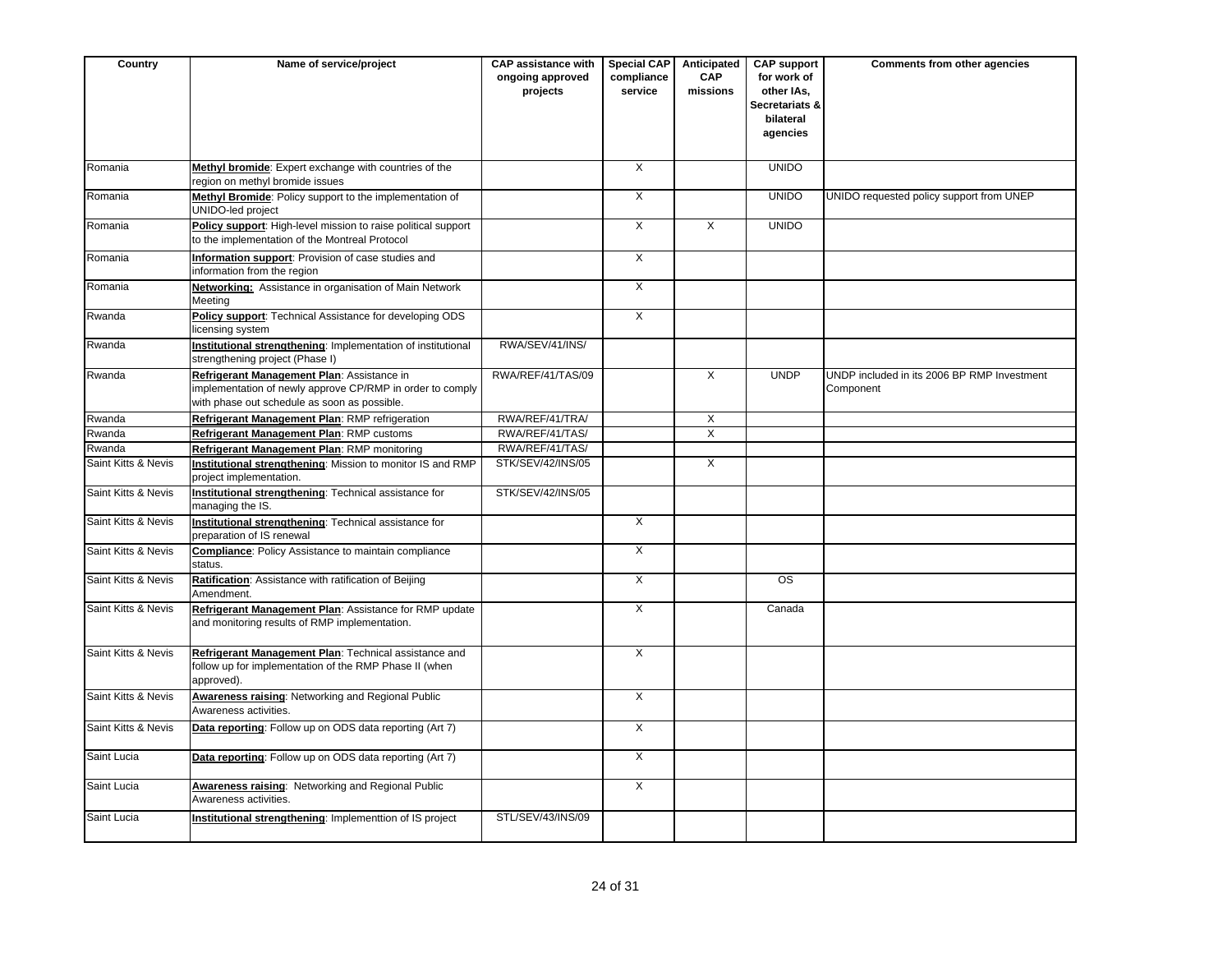| Country                           | Name of service/project                                                                                                                                                                                                    | <b>CAP assistance with</b><br>ongoing approved<br>projects | <b>Special CAP</b><br>compliance<br>service | Anticipated<br><b>CAP</b><br>missions | <b>CAP support</b><br>for work of<br>other IAs,<br>Secretariats &<br>bilateral<br>agencies | Comments from other agencies                                                                                                                               |
|-----------------------------------|----------------------------------------------------------------------------------------------------------------------------------------------------------------------------------------------------------------------------|------------------------------------------------------------|---------------------------------------------|---------------------------------------|--------------------------------------------------------------------------------------------|------------------------------------------------------------------------------------------------------------------------------------------------------------|
| Saint Vincent & the<br>Grenadines | Refrigerant Management Plan: Mission for the promotion of<br>Good Practices in Refrigeration Servicing and for assistance<br>in the formulation of a Refrigeration Industry Association.                                   |                                                            | $\overline{X}$                              | X                                     |                                                                                            |                                                                                                                                                            |
| Saint Vincent & the<br>Grenadines | Policy support: Assistance with implementing the newly<br>established licensing system.                                                                                                                                    |                                                            | $\overline{X}$                              |                                       |                                                                                            |                                                                                                                                                            |
| Saint Vincent & the<br>Grenadines | Compliance: Policy assistance to achieve and maintain<br>compliance status.                                                                                                                                                |                                                            | $\overline{X}$                              |                                       |                                                                                            |                                                                                                                                                            |
| Saint Vincent & the<br>Grenadines | Institutional strengthening: Technical assistance and<br>training for managing the IS.                                                                                                                                     |                                                            | $\overline{X}$                              |                                       |                                                                                            |                                                                                                                                                            |
| Saint Vincent & the<br>Grenadines | Ratification: Assistance with ratification of Montreal and<br>Beijing Amendments.                                                                                                                                          |                                                            | X                                           |                                       | <b>OS</b>                                                                                  |                                                                                                                                                            |
| Saint Vincent & the<br>Grenadines | Refrigerant Management Plan: Assistance for RMP update<br>and monitoring results of RMP implementation.                                                                                                                    |                                                            | X                                           |                                       |                                                                                            |                                                                                                                                                            |
| Saint Vincent & the<br>Grenadines | Refrigerant Management Plan: Technical assistance and<br>follow up for RMP Phase II (when approved).                                                                                                                       |                                                            | X                                           |                                       |                                                                                            |                                                                                                                                                            |
| Saint Vincent & the<br>Grenadines | Awareness raising: Networking and Regional Public<br>Awareness activities.                                                                                                                                                 |                                                            | X                                           |                                       |                                                                                            |                                                                                                                                                            |
| Saint Vincent & the<br>Grenadines | Data reporting: Follow up on ODS data reporting (Art 7)                                                                                                                                                                    |                                                            | $\overline{X}$                              |                                       |                                                                                            |                                                                                                                                                            |
| Sao Tome and<br>Principe          | Refrigerant Management Plan: Advice and assistance to<br>NOU to speed up the implementation of CP/RMP in order to<br>meet the freeze requirements.                                                                         |                                                            | X                                           | X                                     | <b>UNDP</b>                                                                                | UNEP's assistance to focus on legislation in order to<br>making CFC/alternative prices "similar". UNDP<br>included in its 2007 BP RMP Investment Component |
| Sao Tome and<br>Principe          | Institutional strengthening: Assist the country in organising<br>the National Ozone Unit                                                                                                                                   | STP/SEV/38/INS/02                                          |                                             | $\overline{X}$                        |                                                                                            |                                                                                                                                                            |
| Saudi Arabia                      | Policy support: Follow-up with NOU to introduce Ministerial<br>Orders to accommodate future MP obligations when required.<br>Development and review of a Unified ODS regulation for GCC<br>countries through the Saudi NOU |                                                            | X                                           | X                                     |                                                                                            |                                                                                                                                                            |
| Saudi Arabia                      | Ratification: Continue close cooperation with GCC<br>Secretariat & other relevant organizations to ratify Montreal<br>and Beijing amendments                                                                               |                                                            | $\overline{\mathsf{x}}$                     |                                       | $\overline{\text{OS}}$                                                                     |                                                                                                                                                            |
| Saudi Arabia                      | Data reporting: Close support in reviewing & submitting<br>Article 7 reporting.                                                                                                                                            |                                                            | X                                           |                                       |                                                                                            |                                                                                                                                                            |
| Saudi Arabia                      | Expert support: Provide support to NOU & GCC Secretariat<br>to implement the sub-regional Action Plan for promotion using<br>HC in Refrigeration Sector. Review national strategy for RAC<br>servicing sector              |                                                            | X                                           |                                       |                                                                                            |                                                                                                                                                            |
| Saudi Arabia                      | Halon Management: Assess requirements for Halon<br>management                                                                                                                                                              |                                                            | X                                           |                                       |                                                                                            |                                                                                                                                                            |
| Senegal                           | Institutional strengthening: Implementation of institutional<br>strengthening project (Phase V)                                                                                                                            | SEN/SEV/41/INS/                                            |                                             |                                       |                                                                                            |                                                                                                                                                            |
| Serbia and<br>Montenegro          | Data reporting: Assistance in Article 7 data reporting                                                                                                                                                                     |                                                            | X                                           |                                       |                                                                                            |                                                                                                                                                            |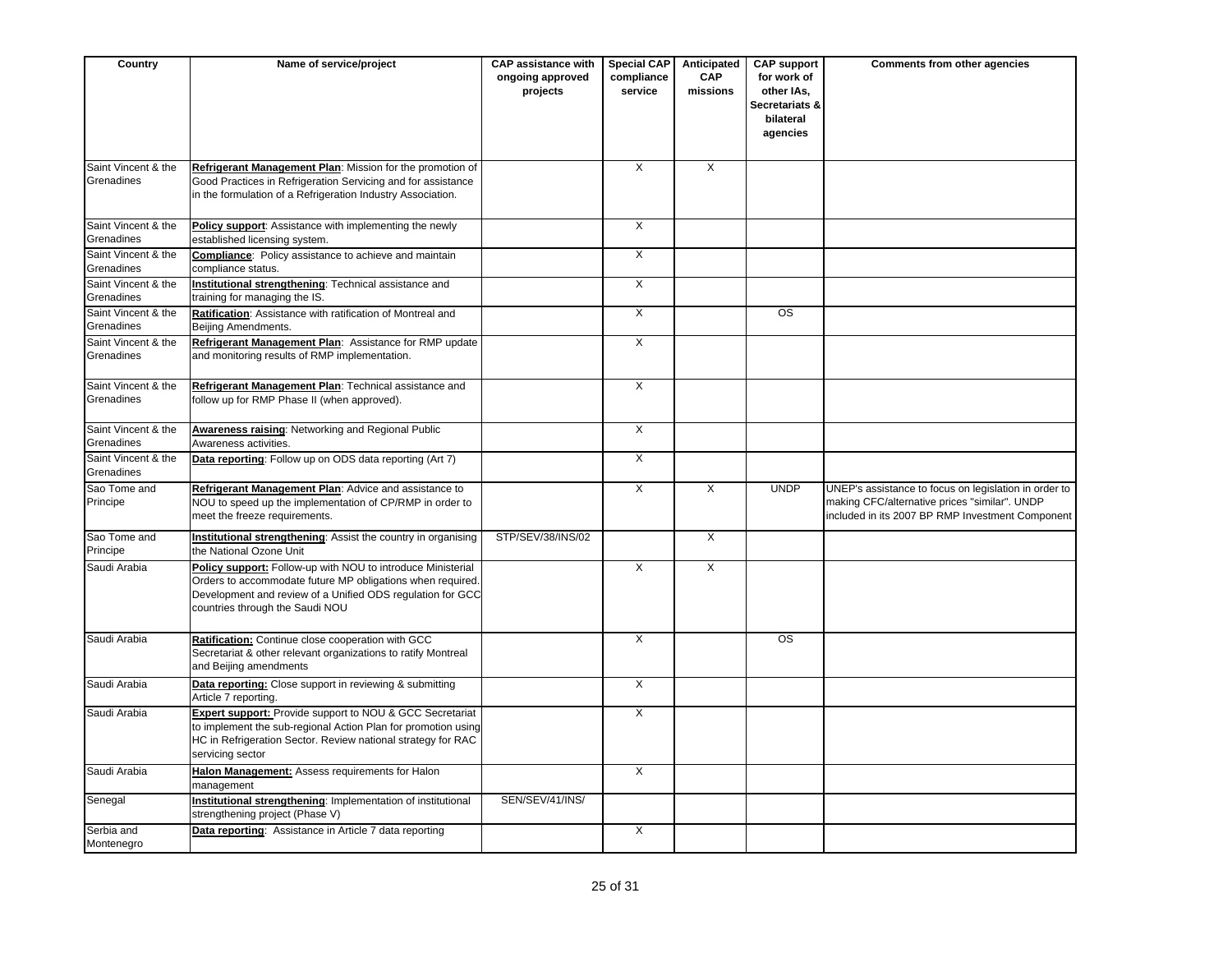| Country                  | Name of service/project                                                                                                           | <b>CAP</b> assistance with<br>ongoing approved<br>projects    | <b>Special CAP</b><br>compliance<br>service | Anticipated<br><b>CAP</b><br>missions | <b>CAP support</b><br>for work of<br>other IAs,<br>Secretariats &<br>bilateral<br>agencies | Comments from other agencies                                                                                                                               |
|--------------------------|-----------------------------------------------------------------------------------------------------------------------------------|---------------------------------------------------------------|---------------------------------------------|---------------------------------------|--------------------------------------------------------------------------------------------|------------------------------------------------------------------------------------------------------------------------------------------------------------|
| Serbia and               | Awareness raising: Assistance in developing national                                                                              |                                                               | $\overline{X}$                              |                                       |                                                                                            |                                                                                                                                                            |
| Montenegro               | awareness raising campaigns                                                                                                       |                                                               |                                             |                                       |                                                                                            |                                                                                                                                                            |
| Serbia and<br>Montenegro | Policy support: Assistance in developing legislation and<br>icensing system                                                       |                                                               | $\overline{X}$                              |                                       |                                                                                            |                                                                                                                                                            |
| Serbia and               | Compliance: Assistance in clarification of non-compliance                                                                         |                                                               | X                                           |                                       |                                                                                            |                                                                                                                                                            |
| Montenegro               | procedures                                                                                                                        |                                                               |                                             |                                       |                                                                                            |                                                                                                                                                            |
| Serbia and               | Policy support: High-level mission to raise political support                                                                     |                                                               | $\overline{X}$                              | $\overline{X}$                        | <b>UNIDO</b>                                                                               |                                                                                                                                                            |
| Montenegro               | to the implementation of the Montreal Protocol                                                                                    |                                                               |                                             |                                       |                                                                                            |                                                                                                                                                            |
| Serbia and<br>Montenegro | Halon Management: Assistance in establishing cooperation<br>with countries of the region, especially on halon phase out<br>issues |                                                               | $\overline{X}$                              |                                       | <b>UNIDO</b>                                                                               |                                                                                                                                                            |
| Serbia and<br>Montenegro | Information support: Provision of case studies and<br>information from the region                                                 |                                                               | $\overline{X}$                              |                                       |                                                                                            |                                                                                                                                                            |
| Seychelles               | Compliance: Guide country on maintaining compliance                                                                               |                                                               | X                                           |                                       | <b>GTZ</b>                                                                                 |                                                                                                                                                            |
| Sierra Leone             | Institutional strengthening: Guidance on implementation of<br>IS Phase 1                                                          | SIL/SEV/41/INS/                                               |                                             | $\overline{X}$                        |                                                                                            |                                                                                                                                                            |
| Sierra Leone             | Policy support: Technical Assistance for developing ODS<br>icensing system                                                        |                                                               | $\mathsf{X}$                                |                                       |                                                                                            |                                                                                                                                                            |
| Sierra Leone             | Refrigerant Management Plan: Provide guidance on<br>implementation of CP/RMP                                                      | SIL/REF/41/TAS/09                                             |                                             |                                       | <b>UNDP</b>                                                                                |                                                                                                                                                            |
| Sierra Leone             | Refrigerant Management Plan: RMP refrigeration                                                                                    | SIL/REF/41/TRA/                                               | $\overline{X}$                              | $\overline{X}$                        | <b>UNDP</b>                                                                                | UNEP's assistance to focus on legislation in order to<br>making CFC/alternative prices "similar". UNDP<br>included in its 2006 BP RMP Investment Component |
| Sierra Leone             | Refrigerant Management Plan: RMP monitoring                                                                                       | SIL/REF/41/TAS/                                               |                                             |                                       |                                                                                            |                                                                                                                                                            |
| Sierra Leone             | CTC/TCA: Technical assistance to comply with CTC phase<br>out requirements                                                        |                                                               | $\overline{X}$                              |                                       |                                                                                            |                                                                                                                                                            |
| Solomon Islands          | Data reporting: Follow up on data reporting                                                                                       |                                                               | X                                           |                                       |                                                                                            |                                                                                                                                                            |
| Solomon Islands          | Refrigerant Management Plan: implementation of<br>technicians and customs training (via SPREP)                                    |                                                               | $\overline{X}$                              |                                       |                                                                                            |                                                                                                                                                            |
| Solomon Islands          | Policy support: development of policy instruments (via<br>SPREP)                                                                  |                                                               | $\overline{X}$                              |                                       |                                                                                            |                                                                                                                                                            |
| Solomon Islands          | Refrigerant Management Plan: Pacific Island Country<br>Regional Strategy                                                          | ASP/SEV/36/TAS/45,<br>ASP/SEV/36/TAS/46,<br>ASP/SEV/36/TAS/47 |                                             |                                       |                                                                                            |                                                                                                                                                            |
| Solomon Islands          | Institutional strengthening: Establishment of a National<br><b>Compliance Centre</b>                                              | SOI/SEV/36/INS/03                                             |                                             |                                       |                                                                                            |                                                                                                                                                            |
| Somalia                  | Policy support: Technical Assistance for developing ODS<br>licensing system                                                       |                                                               | $\overline{X}$                              |                                       |                                                                                            |                                                                                                                                                            |
| Somalia                  | Awareness raising: Provide guidance to NOU on public<br>awareness activities and training                                         |                                                               | X                                           |                                       | <b>UNDP</b>                                                                                |                                                                                                                                                            |
| Somalia                  | Refrigerant Management Plan: Provide guidance on<br>implementation of RMP once approved                                           |                                                               | $\overline{X}$                              |                                       |                                                                                            | UNDP included in its 2006 BP RMP Investment<br>Component                                                                                                   |
| Somalia                  | Halon management: Preparation of a halon management<br>plan                                                                       |                                                               | X                                           |                                       |                                                                                            |                                                                                                                                                            |
| South Africa             | Policy support:: Support in ODS control activities in<br>cooperation with SACU                                                    |                                                               | $\overline{X}$                              | $\overline{X}$                        |                                                                                            |                                                                                                                                                            |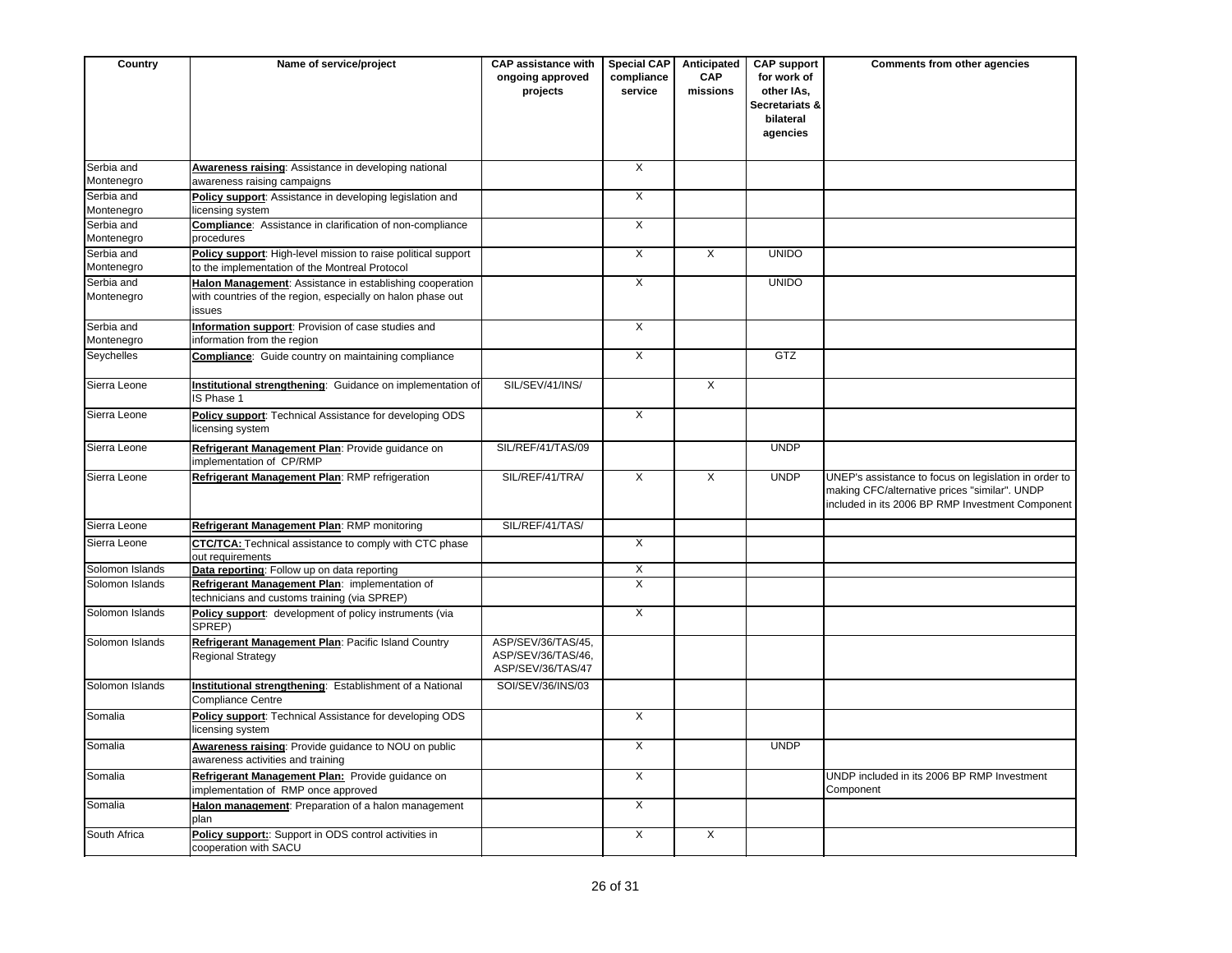| Country                         | Name of service/project                                                                                                                                                                                                 | <b>CAP assistance with</b><br>ongoing approved<br>projects | <b>Special CAP</b><br>compliance<br>service | Anticipated<br><b>CAP</b><br>missions | <b>CAP support</b><br>for work of<br>other IAs,<br>Secretariats &<br>bilateral<br>agencies | <b>Comments from other agencies</b>                      |
|---------------------------------|-------------------------------------------------------------------------------------------------------------------------------------------------------------------------------------------------------------------------|------------------------------------------------------------|---------------------------------------------|---------------------------------------|--------------------------------------------------------------------------------------------|----------------------------------------------------------|
| Sri Lanka                       | NCAP: Assistance in implementing the NCAP with Japan and<br>UNDP, including setting up the enforcement unit on illegal<br>trade                                                                                         |                                                            | X                                           |                                       | UNDP and<br>Japan                                                                          | Coordination with UNDP as IA for NCAP                    |
| Sri Lanka                       | Methyl bromide: Policy advice to support the<br>implementation of the UNDP project on methyl bromide                                                                                                                    |                                                            | $\overline{X}$                              | $\overline{X}$                        | <b>UNDP</b>                                                                                |                                                          |
| Sudan                           | Networking: Assistance to improve communication with<br>other network members and IAs by strengthening the NOU.                                                                                                         |                                                            | X                                           | X                                     | UNIDO, GTZ                                                                                 |                                                          |
| Sudan                           | CTC/TCA: Technical assistance to comply with CTC phase<br>out requirements                                                                                                                                              |                                                            | $\overline{\mathsf{x}}$                     |                                       |                                                                                            |                                                          |
| Suriname                        | Institutional strengthening: Technical assistance for<br>managing and implementing the IS                                                                                                                               | SUR/SEV/41/INS/03                                          |                                             |                                       |                                                                                            |                                                          |
| Suriname                        | Institutional strengthening: Mission to monitor IS and RMP<br>project implementation                                                                                                                                    | SUR/SEV/41/INS/03                                          |                                             | X                                     |                                                                                            |                                                          |
| Suriname                        | Data reporting: Follow up on ODS data reporting (Art 7)                                                                                                                                                                 |                                                            | X                                           |                                       |                                                                                            |                                                          |
| Suriname                        | Refrigerant Management Plan: Assistance in the<br>formulation of a refrigeration industry association.                                                                                                                  |                                                            | X                                           |                                       | <b>UNDP</b>                                                                                | UNDP included in its 2007 BP RMP Investment<br>Component |
| Suriname                        | Awareness raising: Networking and Regional Public<br>Awareness activities.                                                                                                                                              |                                                            | $\times$                                    |                                       |                                                                                            |                                                          |
| Suriname                        | Policy support: Assistance in setting up regulatory<br>framework                                                                                                                                                        |                                                            | $\overline{\mathsf{x}}$                     |                                       |                                                                                            |                                                          |
| Suriname                        | Refrigerant Management Plan: RMP customs                                                                                                                                                                                | SUR/REF/41/TRA/05                                          |                                             |                                       |                                                                                            |                                                          |
| Suriname                        | Refrigerant Management Plan: RMP refrigeration                                                                                                                                                                          | SUR/REF/41/TRA/06                                          |                                             |                                       | <b>UNIDO</b>                                                                               |                                                          |
| Swaziland                       | Ratification: Advise country on the ratification process of all<br>amendments to the Montreal Protocol                                                                                                                  |                                                            | X                                           | X                                     | <b>OS</b>                                                                                  |                                                          |
| Swaziland                       | Institutional strengthening: Guide implementation of IS<br>Phase 3                                                                                                                                                      | SWA/SEV/41/INS/                                            |                                             | X                                     |                                                                                            |                                                          |
| Syria                           | Data reporting: Follow-up in Article 7 and other reporting.                                                                                                                                                             |                                                            | X                                           |                                       |                                                                                            |                                                          |
| Syria                           | Refrigerant Management Plan: Expedite implementation of<br>RMP remaining activities (starting phase II of customs<br>training and finalizing phase II of refrigeration training)<br>through close cooperation with NOU. | SYR/REF/29/TRA/47<br>SYR/REF/29/TRA/49                     |                                             | X                                     |                                                                                            |                                                          |
| Syria                           | Halon Management: In coordination with GTZ, experience<br>exchange in implementation of National Halon Bank among<br>countries in WA.                                                                                   |                                                            | X                                           | X                                     | GTZ                                                                                        |                                                          |
| Tanzania, United<br>Republic of | Policy support: Assistance in establishment of import control<br>system and ODS regulations                                                                                                                             |                                                            | $\overline{X}$                              |                                       | GTZ                                                                                        |                                                          |
| Tanzania, United<br>Republic of | <b>Institutional strengthening:</b> Guide implementation of IS<br>Phase 2                                                                                                                                               | UR1/SEV/20/INS/07                                          |                                             | X                                     |                                                                                            |                                                          |
| Thailand                        | Capacity building: Assist the country in ensuring full<br>implementation of the Customs Training component under<br>the NCPP                                                                                            |                                                            | X                                           |                                       | <b>WB</b>                                                                                  |                                                          |
| Thailand                        | Methyl bromide: Technical Assistance on non-compliance<br>with methyl bromide                                                                                                                                           |                                                            | X                                           |                                       |                                                                                            |                                                          |
| Togo                            | Refrigerant Management Plan: training of refrigeration                                                                                                                                                                  | TOG/REF/38/TRA/08                                          |                                             | X                                     |                                                                                            | UNIDO, UNDP Inv. Component                               |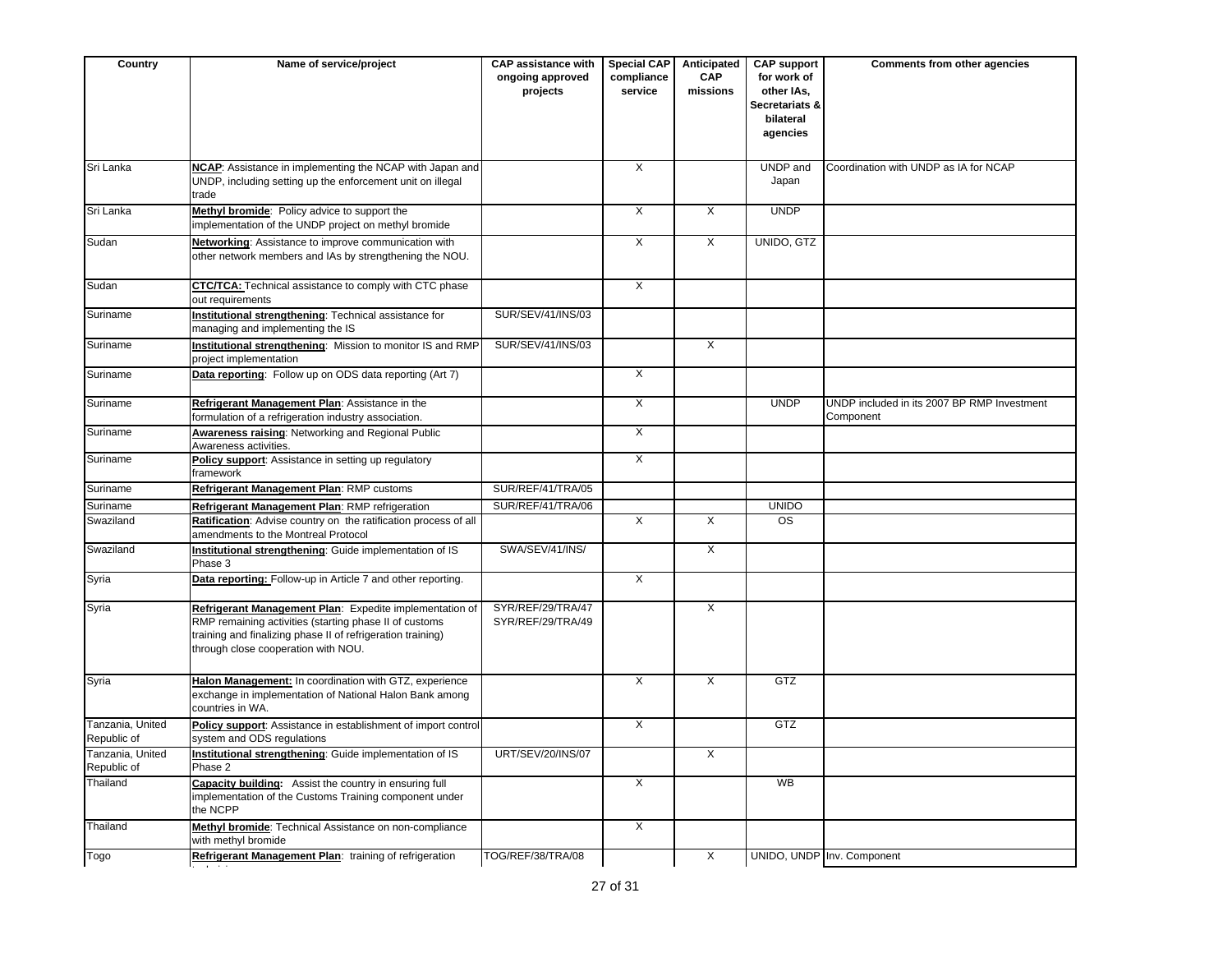| Country | Name of service/project                                                                                     | <b>CAP assistance with</b><br>ongoing approved<br>projects | <b>Special CAP</b><br>compliance<br>service | Anticipated<br><b>CAP</b><br>missions | <b>CAP support</b><br>for work of<br>other IAs,<br>Secretariats &<br>bilateral<br>agencies | Comments from other agencies                             |
|---------|-------------------------------------------------------------------------------------------------------------|------------------------------------------------------------|---------------------------------------------|---------------------------------------|--------------------------------------------------------------------------------------------|----------------------------------------------------------|
|         | technicians                                                                                                 |                                                            |                                             |                                       |                                                                                            | UNDP included in its 2006 BP RMP Investment<br>Component |
| Togo    | Refrigerant Management Plan: training of customs officers,<br>Follow-up on completion of training programme | TOG/REF/38/TRA/09                                          |                                             |                                       |                                                                                            |                                                          |
| Togo    | Institutional strengthening: Implementation of institutional<br>strengthening project (Phase 2)             | TOG/SEV/37/INS/05                                          |                                             |                                       |                                                                                            |                                                          |
| Tonga   | Institutional strengthening: Establishment of a National<br><b>Compliance Centre</b>                        | TON/SEV/36/INS/02                                          |                                             |                                       |                                                                                            |                                                          |
| Tonga   | Data reporting: Follow up on data reporting                                                                 |                                                            | X                                           |                                       |                                                                                            |                                                          |
| Tonga   | Refrigerant Management Plan: implementation of<br>technicians and customs training                          |                                                            | $\checkmark$<br>v                           |                                       |                                                                                            |                                                          |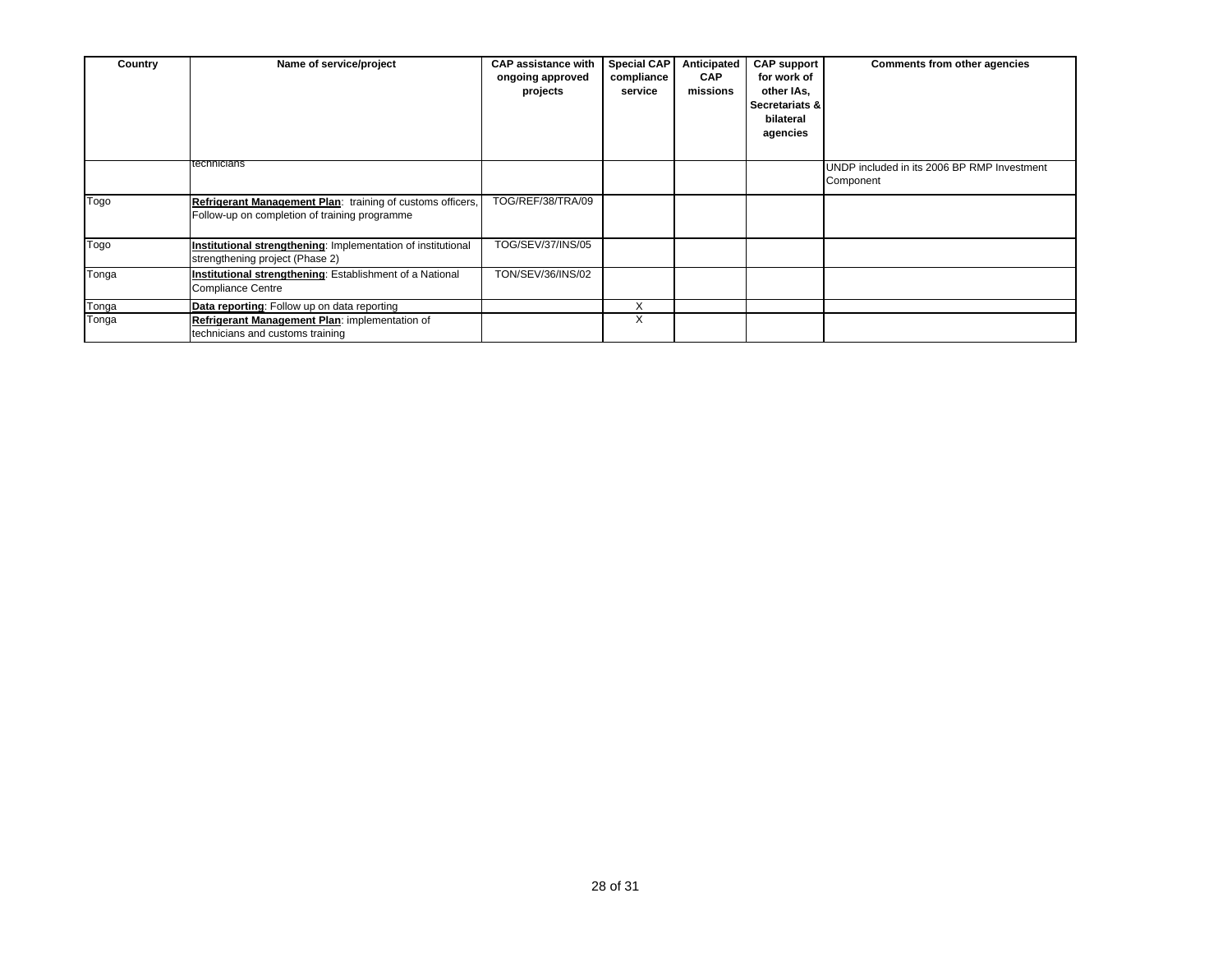| Country           | Name of service/project                                                                                                          | <b>CAP assistance with</b><br>ongoing approved<br>projects    | <b>Special CAP</b><br>compliance<br>service | Anticipated<br><b>CAP</b><br>missions | <b>CAP support</b><br>for work of<br>other IAs,<br>Secretariats &<br>bilateral<br>agencies | Comments from other agencies                   |
|-------------------|----------------------------------------------------------------------------------------------------------------------------------|---------------------------------------------------------------|---------------------------------------------|---------------------------------------|--------------------------------------------------------------------------------------------|------------------------------------------------|
| Tonga             | Policy support: development of policy instruments (via<br>SPREP)                                                                 |                                                               | $\overline{X}$                              |                                       |                                                                                            |                                                |
| Tonga             | Refrigerant Management Plan: Pacific Island Country<br>Regional Strategy                                                         | ASP/SEV/36/TAS/45,<br>ASP/SEV/36/TAS/46,<br>ASP/SEV/36/TAS/47 |                                             |                                       |                                                                                            |                                                |
| Trinidad & Tobago | Data reporting: Follow up on ODS data reporting (Art 7)                                                                          |                                                               | $\overline{X}$                              |                                       | <b>UNDP</b>                                                                                | Coordination with UNDP as IA for IS & Nat.Plan |
| Trinidad & Tobago | CTC/TCA: Technical assistance for CTC phase out using<br>programmatic budget line resources                                      |                                                               | X                                           |                                       |                                                                                            |                                                |
| Trinidad & Tobago | Halon management: Technical assistance for the<br>implementation of English-speaking Caribbean regional halon<br>management plan | LAC/HAL/26/TAS/28                                             |                                             |                                       | Canada                                                                                     |                                                |
| Trinidad & Tobago | <b>Awareness raising: Networking and Regional Public</b><br>Awareness activities.                                                |                                                               | $\mathsf{X}$                                |                                       | <b>UNDP</b>                                                                                | Coordination with UNDP as IA for IS & Nat.Plan |
| Tunisia           | Methyl bromide: Assistance in identification of alternatives to<br>methyl bromide                                                |                                                               | X                                           |                                       | <b>UNIDO</b>                                                                               |                                                |
| Tunisia           | Networking: Encourage NOU to continue participation in<br>network activities and share experiences                               |                                                               | $\overline{X}$                              |                                       |                                                                                            |                                                |
| Turkey            | Networking: Encourage NOU to continue participation in<br>network activities and share experiences                               |                                                               | $\overline{X}$                              |                                       |                                                                                            |                                                |
| Tuvalu            | Data reporting: Follow up on data reporting                                                                                      |                                                               | $\overline{X}$                              |                                       |                                                                                            |                                                |
| Tuvalu            | Refrigerant Management Plan: implementation of<br>technicians and customs training                                               |                                                               | $\mathsf{X}$                                |                                       |                                                                                            |                                                |
| Tuvalu            | Policy support: development of policy instruments (via<br>SPREP)                                                                 |                                                               | X                                           |                                       |                                                                                            |                                                |
| Tuvalu            | Refrigerant Management Plan: Pacific Island Country<br>Regional Strategy                                                         | ASP/SEV/36/TAS/45,<br>ASP/SEV/36/TAS/46,<br>ASP/SEV/36/TAS/47 |                                             |                                       |                                                                                            |                                                |
| Tuvalu            | Institutional strengthening: Establishment of a National<br><b>Compliance Centre</b>                                             | TUV/SEV/36/INS/03                                             |                                             |                                       |                                                                                            |                                                |
| Turkmenistan      | Networking: Encourage full participation in networking<br>activities                                                             |                                                               | $\times$                                    |                                       |                                                                                            |                                                |
| Turkmenistan      | Information support: Provision of case studies and<br>information from the region                                                |                                                               | X                                           |                                       |                                                                                            |                                                |
| Uganda            | Institutional strengthening: Guide implementation of IS<br>Project                                                               | <b>UGA/SEV/13/INS/02</b>                                      |                                             | $\overline{X}$                        |                                                                                            |                                                |
| Uganda            | Policy support: Assistance in the implementation and<br>enforcement of existing ODS regulations                                  |                                                               | $\overline{X}$                              |                                       |                                                                                            |                                                |
| Uganda            | Ratification: Assistance in ratification of Beijing Amendment                                                                    |                                                               | X                                           |                                       | $\overline{\text{os}}$                                                                     |                                                |
| Uganda            | Methyl Bromide: Policy support to the implementation of<br>UNIDO-led project                                                     |                                                               | $\overline{X}$                              |                                       | <b>UNIDO</b>                                                                               | UNIDO requested policy support from UNEP       |
| Uganda            | CTC/TCA: Technical assistance to comply with CTC phase<br>out requirements                                                       |                                                               | X                                           |                                       |                                                                                            |                                                |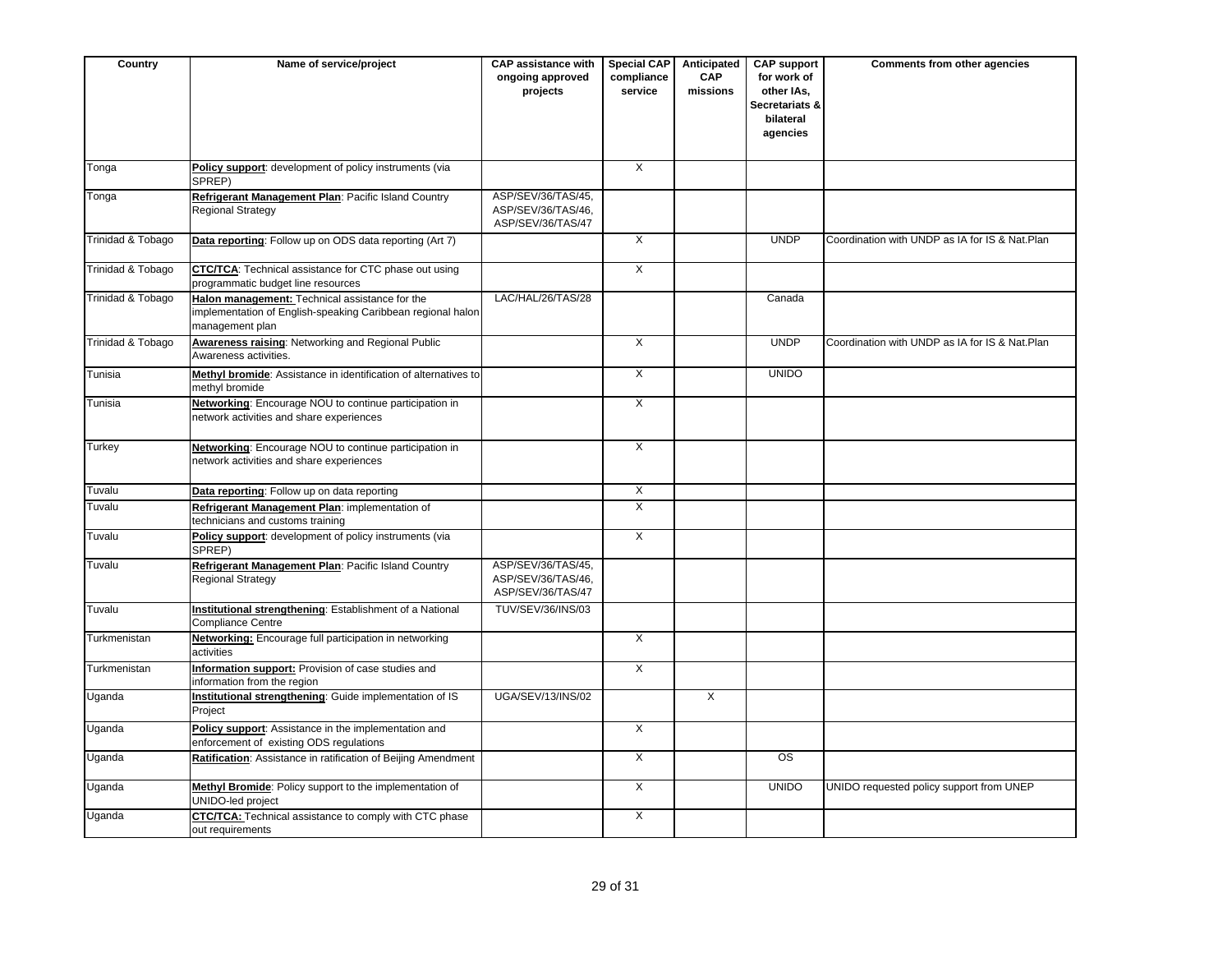| Country              | Name of service/project                                                                                                                                                                                                                                         | <b>CAP assistance with</b><br>ongoing approved<br>projects    | <b>Special CAP</b><br>compliance<br>service | Anticipated<br><b>CAP</b><br>missions | <b>CAP support</b><br>for work of<br>other IAs,<br>Secretariats &<br>bilateral<br>agencies | <b>Comments from other agencies</b> |
|----------------------|-----------------------------------------------------------------------------------------------------------------------------------------------------------------------------------------------------------------------------------------------------------------|---------------------------------------------------------------|---------------------------------------------|---------------------------------------|--------------------------------------------------------------------------------------------|-------------------------------------|
|                      | United Arab Emirates Policy support: Follow-up with NOU in implementation of<br>ODS legislation. Provide necessary policy and technical<br>support to the NOU.<br>Support to the national training program for customs<br>authorities to montor and control ODS |                                                               | $\overline{X}$                              | $\overline{X}$                        |                                                                                            |                                     |
|                      | United Arab Emirates Ratification: Continue close cooperation with GCC<br>Secretariat & other relevant organisations to encourage<br>country to ratify all MP amendments                                                                                        |                                                               | $\overline{X}$                              |                                       |                                                                                            |                                     |
|                      | United Arab Emirates Data reporting: Follow-up in Article 7 reporting                                                                                                                                                                                           |                                                               | $\times$                                    |                                       |                                                                                            |                                     |
|                      | United Arab Emirates Halon Management: Assistance for assessing requirements<br>for Halon management.                                                                                                                                                           |                                                               | $\overline{X}$                              | $\overline{X}$                        |                                                                                            |                                     |
| Uruguay              | Data reporting: Follow up on ODS data reporting (Art 7)                                                                                                                                                                                                         |                                                               | X                                           |                                       | <b>UNDP</b>                                                                                | Coordination with UNDP as IA for IS |
| Uruguay              | <b>Compliance:</b> Policy assistance to maintain compliance<br>status.                                                                                                                                                                                          |                                                               | $\overline{X}$                              |                                       | <b>UNDP</b>                                                                                | Coordination with UNDP as IA for IS |
| Vanuatu              | Data reporting: Follow up on data reporting                                                                                                                                                                                                                     |                                                               | X                                           |                                       |                                                                                            |                                     |
| Vanuatu              | Refrigerant Management Plan: implementation of<br>technicians and customs training                                                                                                                                                                              |                                                               | $\overline{X}$                              |                                       |                                                                                            |                                     |
| Vanuatu              | Policy support: development of policy instruments (via<br>SPREP)                                                                                                                                                                                                |                                                               | $\overline{\mathsf{x}}$                     |                                       |                                                                                            |                                     |
| Vanuatu              | Refrigerant Management Plan: Pacific Island Country<br>Regional Strategy                                                                                                                                                                                        | ASP/SEV/36/TAS/45,<br>ASP/SEV/36/TAS/46,<br>ASP/SEV/36/TAS/47 |                                             |                                       |                                                                                            |                                     |
| Vanuatu              | Institutional strengthening: Establishment of a National<br><b>Compliance Centre</b>                                                                                                                                                                            | VAN/SEV/36/INS/03                                             |                                             |                                       |                                                                                            |                                     |
| Venezuela            | <b>CTC/TCA:</b> Technical assistance for TCA phase out using<br>programmatic budget line resources                                                                                                                                                              |                                                               | $\overline{X}$                              |                                       |                                                                                            |                                     |
| Venezuela            | Ratification: Assistance with ratification of Beijing<br>Amendment.                                                                                                                                                                                             |                                                               | $\times$                                    |                                       | OS, UNDP                                                                                   | Coordination with UNDP as IA for IS |
| Venezuela            | Policy support: Policy assistance to prevent ODS illegal<br>trade                                                                                                                                                                                               |                                                               | $\overline{X}$                              |                                       | <b>UNDP</b>                                                                                | Coordination with UNDP as IA for IS |
| Venezuela            | Awareness raising: Networking and Regional Public<br>Awareness activities.                                                                                                                                                                                      |                                                               | $\overline{X}$                              |                                       | <b>UNDP</b>                                                                                | Coordination with UNDP as IA for IS |
| Venezuela            | Data reporting: Follow up on ODS data reporting (Art 7)                                                                                                                                                                                                         |                                                               | X                                           |                                       | <b>UNDP</b>                                                                                | Coordination with UNDP as IA for IS |
| Vietnam              | Policy support: Assistance on development of ODS import<br>quota system                                                                                                                                                                                         |                                                               | $\overline{X}$                              | $\overline{X}$                        |                                                                                            |                                     |
| Vietnam              | Institutional strengthening: Renewal of institutional<br>strengthening project                                                                                                                                                                                  | <b>VIE/SEV/40/INS/42</b>                                      |                                             | $\overline{X}$                        |                                                                                            |                                     |
| <b>Western Samoa</b> | Policy support: Assistance on development of ODS<br>licensing system                                                                                                                                                                                            |                                                               | $\overline{X}$                              |                                       |                                                                                            |                                     |
| Western Samoa        | Institutional strengthening: Renewal of institutional<br>strengthening project                                                                                                                                                                                  | SAM/SEV/39/INS/06                                             |                                             |                                       |                                                                                            |                                     |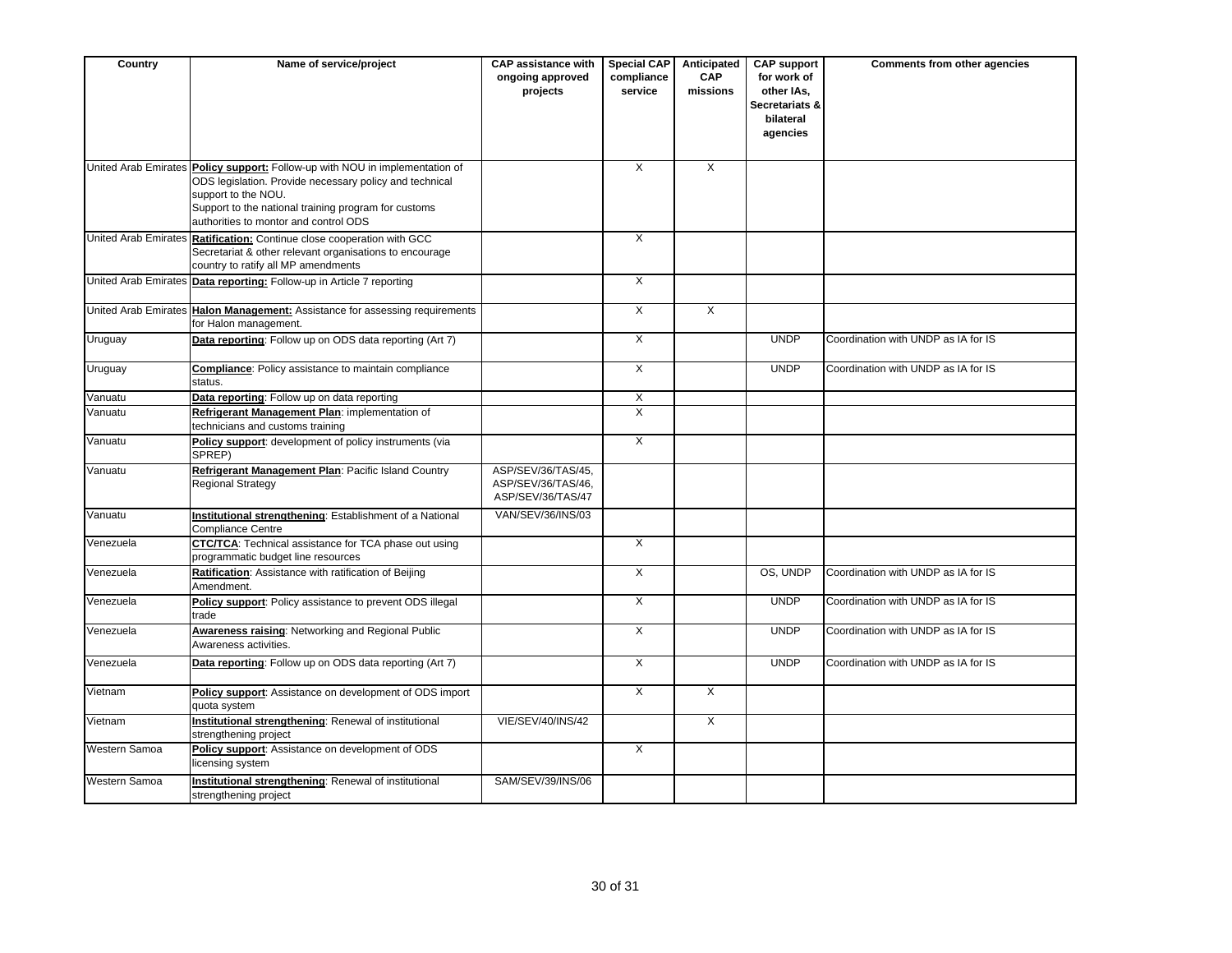| Country  | Name of service/project                                                                                                                         | <b>CAP assistance with</b><br>ongoing approved<br>projects | <b>Special CAP</b><br>compliance<br>service | Anticipated<br><b>CAP</b><br>missions | <b>CAP support</b><br>for work of<br>other IAs.<br>Secretariats &<br>bilateral<br>agencies | Comments from other agencies                             |
|----------|-------------------------------------------------------------------------------------------------------------------------------------------------|------------------------------------------------------------|---------------------------------------------|---------------------------------------|--------------------------------------------------------------------------------------------|----------------------------------------------------------|
| Yemen    | Policy support: Continue providing technical and policy<br>support in the enactment of the ODS legislation under MOU<br>signed with country     |                                                            | $\overline{X}$                              | X                                     |                                                                                            |                                                          |
| Yemen    | Ratification: continue assistance for Beijing amendment<br>ratification                                                                         |                                                            | $\overline{X}$                              |                                       | <b>OS</b>                                                                                  |                                                          |
| Yemen    | Data reporting: Support and Follow-up on change of ODS<br>baseline request. Follow-up on submitting A7data reporting<br>and CP progress reports |                                                            | X                                           | $\mathsf{X}$                          |                                                                                            |                                                          |
| Yemen    | Halon Management: In coordination with GTZ, national<br>stakeholders and MFS in expediting the operation of the<br>regional Halon Bank          |                                                            | $\mathsf{X}$                                | $\times$                              | GTZ and MFS                                                                                |                                                          |
| Yemen    | Refrigerant Management Plan: training programme on<br>good practices in refrigeration                                                           | YEM/REF/37/TRA/17                                          |                                             | $\mathsf{X}$                          |                                                                                            | UNDP included in its 2006 BP RMP Investment<br>Component |
| Yemen    | Refrigerant Management Plan: training programme for<br>customs officers                                                                         | YEM/REF/37/TRA/18                                          |                                             | X                                     |                                                                                            |                                                          |
| Yemen    | Refrigerant Management Plan: establishment of<br>regulations and legislation                                                                    | YEM/REF/37/TAS/16                                          |                                             |                                       |                                                                                            |                                                          |
| Yemen    | Refrigerant Management Plan: monitoring the activities in<br>the RMP                                                                            | YEM/REF/37/TAS/19                                          |                                             | $\times$                              | <b>UNDP</b>                                                                                |                                                          |
| Yemen    | Institutional strengthening: Provide necessary policy and<br>technical support to the ODS Officer and assistants to<br>implement phase III      | YEM/SEV/41/INS/                                            |                                             |                                       |                                                                                            |                                                          |
| Yemen    | CTC/TCA: Technical assistance to comply with CTC<br>phase out requirements                                                                      |                                                            | $\overline{X}$                              |                                       |                                                                                            |                                                          |
| Zambia   | Policy support: Assist NOU in enforcement process of<br>licensing system                                                                        |                                                            | $\overline{X}$                              |                                       |                                                                                            |                                                          |
| Zambia   | Ratification: Assist with ratification of Amendments to<br>Montreal Protocol (Copenhagen, Montreal, Beijing)                                    |                                                            | $\overline{X}$                              | $\overline{X}$                        | OS                                                                                         |                                                          |
| Zimbabwe | Ratification: Assistance in ratification of Montreal and<br><b>Beijing Amendments</b>                                                           |                                                            | X                                           |                                       | OS                                                                                         |                                                          |
| Zimbabwe | Methyl Bromide: Policy support to the implementation of<br>UNIDO-led project                                                                    |                                                            | X                                           |                                       | <b>UNIDO</b>                                                                               | UNIDO requested policy support from UNEP                 |
| Zimbabwe | Policy support: Assist in enforcement of ODS licensing and<br>quota systems                                                                     |                                                            | $\overline{X}$                              | $\overline{X}$                        |                                                                                            |                                                          |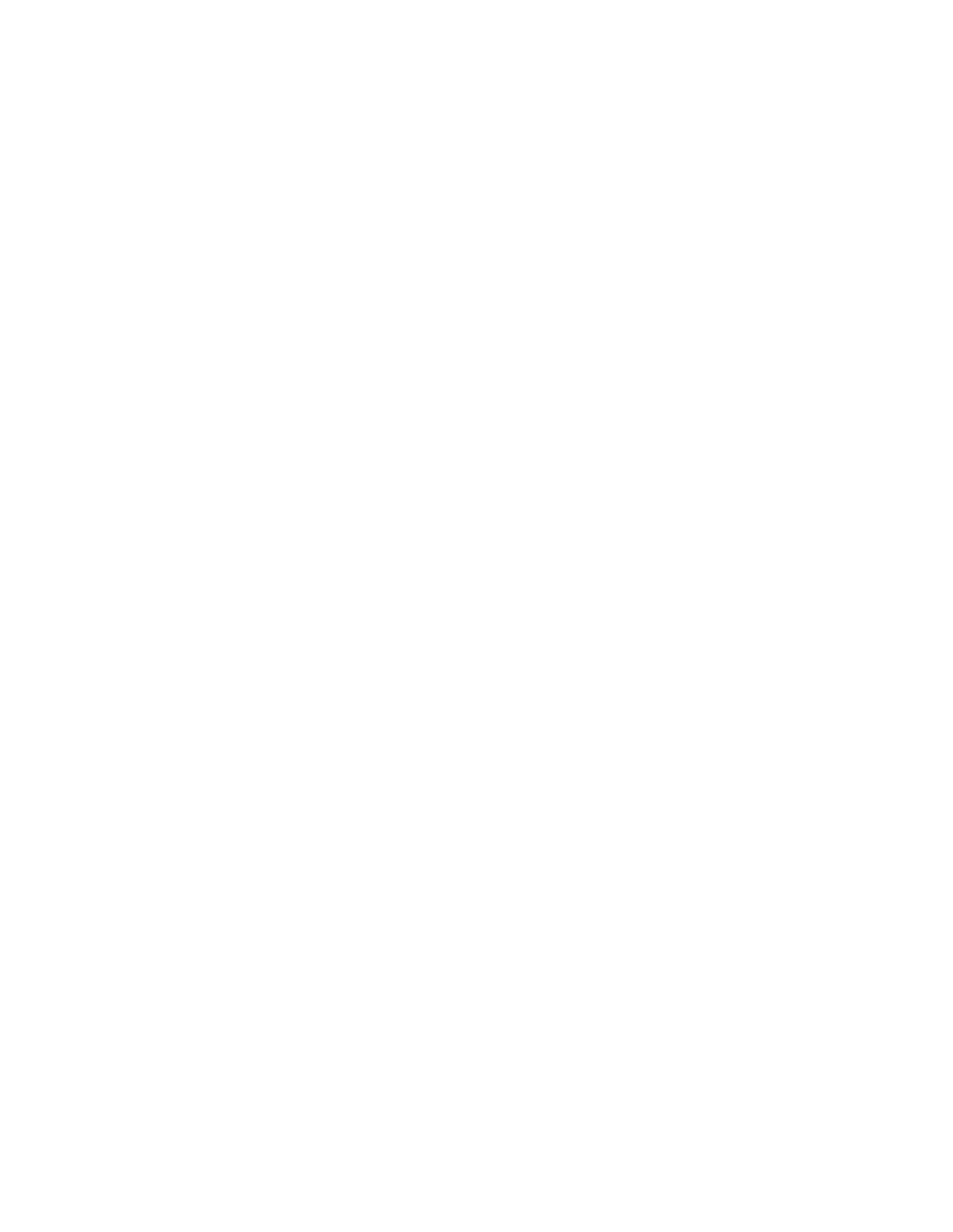| <b>Annex II</b> |  |
|-----------------|--|
|                 |  |

| Inventory code                                                                   | Title                                                                                                        | Country               |                      | Agency LVC /                         | Type                       |                      | Chemi Sector / Sub-Sector                                                                           | Value PSC % Value  |                | ODP in Value             | PSC % Value |                      |      | ODP in Value PSC % Value |     |                     | ODP in Value |                      | ODP   | Approved          | Approved          | Approved          | Approved               | Approved Approved / Individual / Planned |         |            |                    |
|----------------------------------------------------------------------------------|--------------------------------------------------------------------------------------------------------------|-----------------------|----------------------|--------------------------------------|----------------------------|----------------------|-----------------------------------------------------------------------------------------------------|--------------------|----------------|--------------------------|-------------|----------------------|------|--------------------------|-----|---------------------|--------------|----------------------|-------|-------------------|-------------------|-------------------|------------------------|------------------------------------------|---------|------------|--------------------|
|                                                                                  |                                                                                                              |                       |                      | Non-LVC                              |                            | cal /                |                                                                                                     | <b><i>IUSS</i></b> | <b>IUSS</b>    | <b>RUSS</b><br>2005      |             | <b>TUSS</b>          | 2006 | <b>IUSS</b>              |     | <b>AUSS</b>         | 2007         | <b><i>IUSS</i></b>   | after | <b>ODP</b>        | ODP               | ODP               | ODP                    | Multi-Year                               | Planned | Multi-Year | date of            |
|                                                                                  |                                                                                                              |                       |                      | / NDR                                |                            | <b>Subst</b><br>ance |                                                                                                     | 1.000)<br>2005     | 1.000)<br>2005 | 1.000)<br>2006           |             | 1.000)<br>2006 incl. |      | 1.000)<br>2007           |     | 1,000<br>2007 incl. |              | 1.000)<br>after 2007 | 2007  | phaseout<br>2005/ | phaseout<br>2006/ | phaseout<br>2007/ | phaseout<br>after 2007 | (Yes/<br>Blank)                          |         |            | compl. as<br>ber   |
|                                                                                  |                                                                                                              |                       |                      |                                      |                            |                      |                                                                                                     |                    | incl.          |                          |             | <b>PSC</b>           |      |                          |     | PSC                 |              | incl. PSC            |       | project           | project           | project           |                        |                                          |         |            | proposal           |
|                                                                                  |                                                                                                              |                       |                      |                                      |                            |                      |                                                                                                     |                    | PSC            |                          |             |                      |      |                          |     |                     |              |                      |       | ompletion         | completion        | completion        |                        |                                          |         |            |                    |
|                                                                                  |                                                                                                              |                       |                      |                                      |                            |                      |                                                                                                     |                    |                | <b>APPROVED PROJECTS</b> |             |                      |      |                          |     |                     |              |                      |       |                   |                   |                   |                        |                                          |         |            |                    |
| AFG/SEV/43/CPG/02                                                                | Preparation of the country programme/RMP project                                                             | Afghanistan           | UNEP IVC             |                                      | CPG                        |                      | ODS Several Country Programme / country survey                                                      |                    |                |                          |             |                      |      |                          |     |                     |              |                      |       |                   |                   |                   |                        |                                          |         |            | Mar-0              |
| ALB/SEV/30/CPG/01                                                                | Albania CP preparation (NCAP)                                                                                | Albania               | UNEP LVC             |                                      | CPG/RMP<br><b>RMP</b>      |                      | ODS Several Country Programme / country survey                                                      |                    |                |                          |             |                      |      |                          |     |                     |              |                      |       |                   |                   |                   |                        |                                          |         |            | $Jun-0$            |
| ALB/PHA/39/TRA/06<br>ALB/PHA/39/TRA/07                                           | Albania TPP customs<br>Albania TPP refrigeration                                                             | Albania<br>Albania    | UNEP IVC             | UNEP LVC                             | RMP                        |                      | CFC Refrigeration Training programme / workshop<br>CFC Refrigeration Training programme / workshop  |                    |                |                          |             |                      |      |                          |     |                     |              |                      |       |                   |                   |                   |                        |                                          |         |            | Apr-0<br>$Dec-0$   |
| ARG/REF/32/TRA/114 Argentina customs                                             |                                                                                                              | Argentina             |                      | UNEP Non-LVC TRA                     |                            |                      | CFC Refrigeration Technical assistance / suppor                                                     |                    |                |                          |             |                      |      |                          |     |                     |              |                      |       |                   |                   |                   |                        |                                          |         |            | Feb-0              |
| ARG/SEV/30/TAS/104                                                               | Argentina policy - design and implementation of an                                                           | Argentina             | UNEP                 | Non-LVC TAS                          |                            | REF                  | Refrigeration Technical assistance / support                                                        |                    |                |                          |             |                      |      |                          |     |                     |              |                      |       |                   |                   |                   |                        |                                          |         |            | Nov-0              |
| ARG/REF/32/115/TRA                                                               | ODS import/export licensing system for Argentina                                                             |                       |                      |                                      |                            |                      |                                                                                                     |                    |                |                          |             |                      |      |                          |     |                     |              |                      |       |                   |                   |                   |                        |                                          |         |            | $Dec-03$           |
|                                                                                  | Argentina refrigeration (Phase III)<br>Bahamas customs                                                       | Argentina<br>Bahamas  |                      | UNEP Non-LVC TRA<br>UNEP LVC         | RMP                        |                      | CFC Refrigeration Technical assistance / support<br>CFC Refrigeration Training programme / workshop |                    |                |                          |             |                      |      |                          |     |                     |              |                      |       |                   |                   |                   |                        |                                          |         |            | Feb-98             |
| BHA/REF/23/TRA/04<br>BGD/REF/29/TRA/08                                           | Bangladesh customs                                                                                           | angladesh             | <b>JNEP</b>          | Non-LVC RMP                          |                            |                      | CFC Refrigeration Training programme / workshop                                                     |                    |                |                          |             |                      |      |                          |     |                     |              |                      |       |                   |                   |                   |                        |                                          |         |            | $Dec-0$            |
| BGD/REF/29/TRA/11                                                                | Bangladesh refrigeration                                                                                     | Bangladesh            |                      | UNEP Non-LVC RMP                     |                            |                      | CFC Refrigeration Training programme / workshop                                                     |                    |                |                          |             |                      |      |                          |     |                     |              |                      |       |                   |                   |                   |                        |                                          |         |            | Dec-0              |
| BGD/PHA/42/TAS/<br>BAR/REF/30/PRP/06                                             | National ODS phase-out plan                                                                                  | Bangladesh            |                      | UNEP Non-LVC TAS                     |                            |                      | ODS Phaseout plan                                                                                   | 13%<br>126         | 142            |                          | 30I<br>13%  |                      |      | 30I                      | 13% |                     |              |                      |       |                   |                   |                   |                        | Yes                                      |         |            | Apr-05             |
|                                                                                  | Barbados RMP preparation                                                                                     | arbados               | UNEP                 | LVC                                  | 'RF                        | CFC                  | Refrigeration Refrigerant Management Plan<br>(development)                                          |                    |                |                          |             |                      |      |                          |     |                     |              |                      |       |                   |                   |                   |                        |                                          |         |            | Apr-0              |
| BAR/REF/43/TAS/10                                                                | Implementation of the RMP: import-export licensing                                                           | Barbados              | UNEP                 | <b>LVC</b>                           | RMP                        |                      | CFC Refrigeration Training programme / workshop                                                     |                    |                |                          |             |                      |      |                          |     |                     |              |                      |       |                   |                   |                   |                        |                                          |         |            | Dec-06             |
|                                                                                  | system and establishment of refrigeration and air-                                                           |                       |                      |                                      |                            |                      |                                                                                                     |                    |                |                          |             |                      |      |                          |     |                     |              |                      |       |                   |                   |                   |                        |                                          |         |            |                    |
|                                                                                  | conditioning association                                                                                     |                       |                      |                                      | PRF                        |                      |                                                                                                     |                    |                |                          |             |                      |      |                          |     |                     |              |                      |       |                   |                   |                   |                        |                                          |         |            |                    |
| BZE/REF/41/PRP/08                                                                | Belize RMP update preparation                                                                                | lelize                | <b>UNEP</b>          | <b>LVC</b>                           |                            | CFC                  | Refrigeration Refrigerant Management Plan<br>(development)                                          |                    |                |                          |             |                      |      |                          |     |                     |              |                      |       |                   |                   |                   |                        |                                          |         |            | Dec-04             |
| BZE/REF/44/TAS/14                                                                | Belize RMP implementation: monitoring                                                                        | Belize                | UNEP                 | <b>LVC</b>                           | <b>RMP</b>                 |                      | CFC Refrigeration Training programme / workshop                                                     |                    |                |                          |             |                      |      |                          |     |                     |              |                      |       |                   |                   |                   |                        |                                          |         |            | Dec-0              |
| BZE/REF/44/TAS/13                                                                | Belize RMP implementation: prevention of illegal trade Belize                                                |                       | UNEP LVC             |                                      | RMP                        |                      | CFC Refrigeration Training programme / workshop                                                     |                    |                |                          |             |                      |      |                          |     |                     |              |                      |       |                   |                   |                   |                        |                                          |         |            | Dec-0              |
| BZE/REF/44/INV/11                                                                | Belize RMP implementation: certification of                                                                  | Belize                | UNEP                 | <b>LVC</b>                           | <b>RMP</b>                 |                      | CFC Refrigeration Training programme / workshop                                                     |                    |                |                          |             |                      |      |                          |     |                     |              |                      |       |                   |                   |                   |                        |                                          |         |            | $Dec-0$            |
|                                                                                  | refrigeration technicians                                                                                    |                       |                      |                                      |                            |                      |                                                                                                     |                    |                |                          |             |                      |      |                          |     |                     |              |                      |       |                   |                   |                   |                        |                                          |         |            |                    |
| BHU/SEV/43/CPG/01                                                                | Preparation of the country programme/RMP project                                                             | Bhutan                | UNEP                 | LVC                                  | PRP                        | CFC                  | Refrigeration Refrigerant Management Plan                                                           |                    |                |                          |             |                      |      |                          |     |                     |              |                      |       |                   |                   |                   |                        |                                          |         |            | $Jul-06$           |
| BRU/REF/30/PRP/03                                                                | Brunei RMP preparation                                                                                       | Brunei                | UNEP                 | LVC                                  | PRP                        | CFC                  | (development)<br>Refrigeration Refrigerant Management Plan                                          |                    |                |                          |             |                      |      |                          |     |                     |              |                      |       |                   |                   |                   |                        |                                          |         |            | Apr-00             |
|                                                                                  |                                                                                                              |                       |                      |                                      |                            |                      | (development)                                                                                       |                    |                |                          |             |                      |      |                          |     |                     |              |                      |       |                   |                   |                   |                        |                                          |         |            |                    |
| BRU/REF/44/TRA/08<br>BRU/REF/44/TRA/07                                           | Brunei RMP - customs training                                                                                | Brunei                | <b>UNEP</b>          | LVC                                  | <b>RMF</b>                 |                      | Refrigeration training programme / workshop                                                         |                    |                |                          |             |                      |      |                          |     |                     |              |                      |       |                   |                   |                   |                        |                                          |         |            | Dec-06             |
|                                                                                  | Brunei RMP - refrigeration training                                                                          | Brunei                | <b>UNFP</b>          | II VC                                | <b>RMP</b><br>RMP          |                      | CFC Refrigeration training programme / workshop                                                     |                    |                |                          |             |                      |      |                          |     |                     |              |                      |       |                   |                   |                   |                        |                                          |         |            | Dec-0              |
| BRU/REF/44/TAS/09<br>BDI/REF/41/TRA/14                                           | Brunei RMP - monitoring<br>Burundi customs (RMP update)                                                      | Brunei<br>Burundi     | UNEP LVC<br>UNEP     | <b>LVC</b>                           | RMP                        |                      | CFC Refrigeration training programme / workshop                                                     |                    |                |                          |             |                      |      |                          |     |                     |              |                      |       |                   |                   |                   |                        |                                          |         |            | Dec-06<br>Dec-0    |
|                                                                                  | Burundi refrigeration (RMP update)                                                                           | Burundi               | UNEP LVC             |                                      | RMP                        |                      | CFC Refrigeration training programme / workshop<br>CFC Refrigeration training programme / workshop  |                    |                |                          |             |                      |      |                          |     |                     |              |                      |       |                   |                   |                   |                        |                                          |         |            | $Jun-0$            |
| BDI/REF/41/TRA/15<br>CBI/REF/44/TRA/05                                           | Cape Verde RMP - refrigeration training                                                                      | Cape Verde            | UNEP LVC             |                                      | RMP                        |                      | CFC Refrigeration Training programme / workshop                                                     |                    |                |                          |             |                      |      |                          |     |                     |              |                      |       |                   |                   |                   |                        |                                          |         |            | Dec-06             |
| CBI/REF/44/TAS/06                                                                | Cane Verde RMP - monitoring                                                                                  | Cape Verde            | UNEP IVC             |                                      | RMP                        |                      | CFC Refrigeration Training programme / workshop                                                     |                    |                |                          |             |                      |      |                          |     |                     |              |                      |       |                   |                   |                   |                        |                                          |         |            | Dec-0              |
| CBI/REF/44/TRA/07                                                                | Cape Verde RMP - customs training                                                                            | Cape Verde            | UNEP LVC             |                                      | RMP                        |                      | CFC Refrigeration Training programme / workshop                                                     |                    |                |                          |             |                      |      |                          |     |                     |              |                      |       |                   |                   |                   |                        |                                          |         |            | Dec-06             |
| KAM/REF/41/TRA/07                                                                | Cambodia customs                                                                                             | Cambodia              | UNEP LVC             |                                      | <b>TAS</b>                 |                      | ODS Refrigeration technical assistance / support                                                    |                    |                |                          |             |                      |      |                          |     |                     |              |                      |       |                   |                   |                   |                        |                                          |         |            | Dec-05             |
| KAM/REF/41/TAS/08<br>KAM/SEV/35/TAS/01                                           | Cambodia monitoring                                                                                          | Cambodia              | UNEP LVC             |                                      | <b>TAS</b>                 |                      | ODS Refrigeration technical assistance / support                                                    |                    |                |                          |             |                      |      |                          |     |                     |              |                      |       |                   |                   |                   |                        |                                          |         |            | $Dec-06$           |
|                                                                                  | Cambodia National Phaseout Strategy preparation<br>(NCAP)                                                    | Cambodia              | UNEP                 | LVC                                  | CPG/RMP                    |                      | ODS Several Country Programme / country survey                                                      |                    |                |                          |             |                      |      |                          |     |                     |              |                      |       |                   |                   |                   |                        |                                          |         |            | Aug-03             |
| KAM/REF/41/TRA/06<br>CMR/FUM/34/TAS/15                                           | Cambodia refrigeration                                                                                       | Cambodia              | UNEP LVC             |                                      | TAS<br>TAS                 |                      | ODS Refrigeration technical assistance / suppor                                                     |                    |                |                          |             |                      |      |                          |     |                     |              |                      |       |                   |                   |                   |                        |                                          |         |            | Dec-05             |
|                                                                                  | Cameroon methyl bromide - enhancing the capability                                                           | Cameroon              | UNEP                 | <b>LVC</b>                           |                            | <b>MB</b>            | Fumigants Technical assistance / suppor                                                             |                    |                |                          |             |                      |      |                          |     |                     |              |                      |       |                   |                   |                   |                        |                                          |         |            | $Jul-0$            |
|                                                                                  | of local agricultural organizations and non-<br>governmental organizations in methyl bromide                 |                       |                      |                                      |                            |                      |                                                                                                     |                    |                |                          |             |                      |      |                          |     |                     |              |                      |       |                   |                   |                   |                        |                                          |         |            |                    |
|                                                                                  | communication                                                                                                |                       |                      |                                      |                            |                      |                                                                                                     |                    |                |                          |             |                      |      |                          |     |                     |              |                      |       |                   |                   |                   |                        |                                          |         |            |                    |
| CMR/SEV/37/TAS/17                                                                | Cameroon policy and technical assistance (10000 from Cameroon                                                |                       | UNEP                 | <b>LVC</b>                           | <b>TAS</b>                 |                      | CFC Refrigeration Technical assistance / support                                                    |                    |                |                          |             |                      |      |                          |     |                     |              |                      |       |                   |                   |                   |                        |                                          |         |            | Aug-03             |
|                                                                                  | CAP)                                                                                                         |                       |                      |                                      |                            |                      |                                                                                                     |                    |                |                          |             |                      |      |                          |     |                     |              |                      |       |                   |                   |                   |                        |                                          |         |            |                    |
| CBI/SEV/35/TAS/01                                                                | Cape Verde National Phaseout Strategy preparation<br>(NCAP)                                                  | Cape Verde            | <b>UNEP</b>          | <b>LVC</b>                           | CPG/RMP                    |                      | ODS Several Country Programme / country survey                                                      |                    |                |                          |             |                      |      |                          |     |                     |              |                      |       |                   |                   |                   |                        |                                          |         |            | Aug-03             |
| CHI/REF/35/TAS/148                                                               | Chile awareness - end-users and public awareness                                                             | Chile                 | UNEP                 | Non-LVC                              | RMP                        | CFC                  | Refrigeration Training programme / workshop                                                         |                    |                |                          |             |                      |      |                          |     |                     |              |                      |       | 5.950             |                   |                   |                        |                                          |         |            | Dec-05             |
|                                                                                  | programme                                                                                                    |                       |                      |                                      |                            |                      |                                                                                                     |                    |                |                          |             |                      |      |                          |     |                     |              |                      |       |                   |                   |                   |                        |                                          |         |            |                    |
| CHI/REF/35/TAS/149                                                               | Chile monitoring - monitoring, evaluation and reporting Chile                                                |                       | <b>UNFP</b>          |                                      | Non-LVC RMP                | CEC.                 | Refrigeration Training programme / workshop                                                         |                    |                |                          |             |                      |      |                          |     |                     |              |                      |       | 4 2 9 8           |                   |                   |                        |                                          |         |            | Dec-05             |
| CHI/REF/35/TAS/146                                                               | of the activities in the RMP<br>Chile policy - enabling a control and regulatory network Chile               |                       | <b>UNFP</b>          |                                      | Non-LVC RMP                | CFC.                 | Refrigeration Training programme / workshop                                                         |                    |                |                          |             |                      |      |                          |     |                     |              |                      |       |                   |                   |                   |                        |                                          |         |            | Sep-02             |
|                                                                                  |                                                                                                              |                       |                      |                                      |                            |                      |                                                                                                     |                    |                |                          |             |                      |      |                          |     |                     |              |                      |       |                   |                   |                   |                        |                                          |         |            |                    |
| CPR/FUM/35/TAS/381                                                               | China awareness raising workshop to support                                                                  | China                 | UNEP                 |                                      | Non-LVC TAS                | M <sub>B</sub>       | Several Technical assistance / support                                                              |                    |                |                          |             |                      |      |                          |     |                     |              |                      |       |                   |                   |                   |                        |                                          |         |            | Dec-02             |
|                                                                                  | ratification of the Copenhagen Amendment                                                                     |                       | <b>UNFP</b>          |                                      |                            |                      |                                                                                                     |                    |                |                          |             |                      |      |                          |     |                     |              |                      |       |                   |                   |                   |                        |                                          |         |            |                    |
| CPR/SEV/37/TRA/392<br>CPR/FUM/35/TAS/382                                         | China policy training for local authorities 2. Tranche<br>China techno-economic evaluation of methyl bromide | China<br>China        | UNEP                 |                                      | Non-LVC TRA<br>Non-LVC TAS | MВ                   | CFC Refrigeration Training programme / workshop<br>Fumigants Technical assistance / support         |                    |                |                          |             |                      |      |                          |     |                     |              |                      |       |                   |                   |                   |                        |                                          |         |            | Aug-03<br>Dec-02   |
|                                                                                  | alternatives                                                                                                 |                       |                      |                                      |                            |                      |                                                                                                     |                    |                |                          |             |                      |      |                          |     |                     |              |                      |       |                   |                   |                   |                        |                                          |         |            |                    |
| CPR/SEV/43/TRA/413                                                               | China policy training for local authorities 3. tranche                                                       | China                 | UNEP                 |                                      | Non-LVC TRA                | CFC.                 | Refrigeration Training programme / workshop                                                         |                    |                |                          |             |                      |      |                          |     |                     |              |                      |       |                   |                   | 27,686            |                        |                                          |         |            | Dec-07             |
|                                                                                  | approval                                                                                                     |                       |                      |                                      |                            |                      |                                                                                                     |                    |                |                          |             |                      |      |                          |     |                     |              |                      |       |                   |                   |                   |                        |                                          |         |            |                    |
| COL/REF/17/TRA/18<br>COI/REF/35/TAS/06                                           | Colombia refrigeration                                                                                       | Colombia<br>Comoros   | <b>UNEP</b>          | Non-LVC TRA<br>UNEP LVC              | RMP                        |                      | CFC Refrigeration Training programme / workshop<br>CFC Refrigeration Training programme / workshop  |                    |                |                          |             |                      |      |                          |     |                     |              |                      |       |                   |                   |                   |                        |                                          |         |            | $Jul-96$<br>Dec-05 |
| COI/REF/35/TRA/08                                                                | Comoros assessment of the end-users subsector<br>Comoros customs                                             | omoros                | UNEP                 | <b>LVC</b>                           | RMP                        |                      | CFC Refrigeration Training programme / workshop                                                     |                    |                |                          |             |                      |      |                          |     |                     |              |                      |       |                   |                   |                   |                        |                                          |         |            | Jul-02             |
|                                                                                  | Comoros monitoring                                                                                           | Comoros               | UNEP LVC             |                                      | RMP                        |                      | CFC Refrigeration Training programme / workshop                                                     |                    |                |                          |             |                      |      |                          |     |                     |              |                      |       |                   |                   |                   |                        |                                          |         |            |                    |
| COI/REF/35/TAS/05<br>COI/REF/35/TRA/07<br>PRC/REF/32/TRA/09<br>PRC/REF/32/TAS/07 | Comoros refrigeration                                                                                        | Comoros               | UNEP LVC             |                                      | RMP<br>RMP                 |                      | CFC Refrigeration Training programme / workshop                                                     |                    |                |                          |             |                      |      |                          |     |                     |              |                      |       |                   |                   |                   |                        |                                          |         |            | Dec-05<br>Jul-02   |
|                                                                                  | Congo Brazzaville custom:<br>Congo Brazzaville information-sharing                                           | Congo<br>Congo        | UNEP LVC<br>UNEP LVC |                                      | <b>RMP</b>                 |                      | CFC Refrigeration Training programme / workshop<br>CFC Refrigeration Training programme / workshop  |                    |                |                          |             |                      |      |                          |     |                     |              |                      |       |                   |                   |                   |                        |                                          |         |            | Dec-0<br>Jan-0.    |
| DRC/REF/41/TRA/18<br>DRC/REF/41/TAS/17                                           | Congo DR customs                                                                                             | Congo DR              |                      | UNEP Non-LVC RMP                     |                            |                      | CFC Refrigeration Training programme / workshop                                                     |                    |                |                          |             |                      |      |                          |     |                     |              |                      |       |                   |                   |                   |                        |                                          |         |            |                    |
|                                                                                  | Congo DR monitoring                                                                                          | Congo DR              |                      | UNEP Non-LVC RMP                     |                            |                      | CFC Refrigeration Training programme / workshop                                                     |                    |                |                          |             |                      |      |                          |     |                     |              |                      |       |                   |                   |                   |                        |                                          |         |            | Dec-04<br>Dec-06   |
| DRC/REF/41/TRA/15<br>DRC/REF/32/TAS/03                                           | Congo DR refrigeration<br>Congo DR RMP preparation                                                           | Congo DR<br>Congo DR  |                      | UNEP Non-LVC RMP<br>UNEP Non-LVC PRP |                            |                      | CFC Refrigeration Training programme / workshop<br>CFC Refrigeration Refrigerant Management Plan    |                    |                |                          |             |                      |      |                          |     |                     |              |                      |       |                   |                   |                   |                        |                                          |         |            | Oct-0<br>$Jan-0$   |
| CKI/REF/44/TAS/03                                                                | Cook Islands: Implementation of the PIC strategy:                                                            | Cook Islands          | UNEP                 | LVC                                  | <b>RMP</b>                 |                      | ODS Refrigeration training programme / workshop                                                     |                    |                |                          |             |                      |      |                          |     |                     |              |                      |       |                   |                   |                   |                        |                                          |         |            | $Dec-0$            |
|                                                                                  | assistance for enforcing ODS regulations and training                                                        |                       |                      |                                      |                            |                      |                                                                                                     |                    |                |                          |             |                      |      |                          |     |                     |              |                      |       |                   |                   |                   |                        |                                          |         |            |                    |
| CKI/REF/44/TAS/01                                                                | programme for customs officers                                                                               |                       |                      |                                      |                            |                      |                                                                                                     |                    |                |                          |             |                      |      |                          |     |                     |              |                      |       |                   |                   |                   |                        |                                          |         |            |                    |
|                                                                                  | Cook Islands: Implementation of the PIC strategy:<br>training programme for refrigeration technicians        | Cook Islands UNEP LVC |                      |                                      | <b>RMP</b>                 |                      | ODS Refrigeration training programme / workshop                                                     |                    |                |                          |             |                      |      |                          |     |                     |              |                      |       |                   |                   |                   |                        |                                          |         |            | Dec-06             |
|                                                                                  | including MAC recovery and recycling equipment                                                               |                       |                      |                                      |                            |                      |                                                                                                     |                    |                |                          |             |                      |      |                          |     |                     |              |                      |       |                   |                   |                   |                        |                                          |         |            |                    |
| DJI/REF/37/TRA/04                                                                | Djibouti customs                                                                                             | Djibouti              | UNEP LVC             |                                      | <b>RMP</b>                 |                      | CFC Refrigeration Training programme / workshop                                                     |                    |                |                          |             |                      |      |                          |     |                     |              |                      |       |                   |                   |                   |                        |                                          |         |            | Aug-0              |
| DJI/REF/37/INV/05                                                                | Djibouti refrigeration                                                                                       | Djibouti              | UNEP LVC             |                                      | RMP                        |                      | CFC Refrigeration Training programme / workshop                                                     |                    |                |                          |             |                      |      |                          |     |                     |              |                      |       |                   |                   |                   |                        |                                          |         |            | Aug-03             |
| DMI/REF/26/TRA/02<br>DMI/REF/26/TRA/03                                           | Dominica customs                                                                                             | Dominica<br>Dominica  | UNEP LVC<br>UNEP LVC |                                      | RMP<br>RMP                 |                      | CFC Refrigeration Training programme / workshop<br>CFC Refrigeration Training programme / workshop  |                    |                |                          |             |                      |      |                          |     |                     |              |                      |       |                   |                   |                   |                        |                                          |         |            | Nov-0<br>Nov-00    |
| DMI/REF/44/PRP/07                                                                | Dominica refrigeration<br>Dominica RMP update preparation                                                    | Dominica              | <b>UNFP</b>          | ll vc                                | PRP                        |                      | CFC Refrigeration Refrigerant Management Plan                                                       |                    |                |                          |             |                      |      |                          |     |                     |              |                      |       |                   |                   |                   |                        |                                          |         |            | Mar-0              |
|                                                                                  |                                                                                                              |                       |                      |                                      |                            |                      | (development)                                                                                       |                    |                |                          |             |                      |      |                          |     |                     |              |                      |       |                   |                   |                   |                        |                                          |         |            |                    |
| DOM/SEV/37/TAS/31                                                                | Dominican Republic policy and technical assistance                                                           | Dominican             | UNEP                 | Non-LVC TAS                          |                            |                      | CFC Refrigeration technical assistance / support                                                    |                    |                |                          |             |                      |      |                          |     |                     |              |                      |       |                   |                   |                   |                        |                                          |         |            | Aug-03             |
| ETH/REF/30/TRA/09                                                                | (10000 from CAP)                                                                                             | Republic              | UNEP                 |                                      |                            |                      |                                                                                                     |                    |                |                          |             |                      |      |                          |     |                     |              |                      |       |                   |                   |                   |                        |                                          |         |            |                    |
|                                                                                  | Ethiopia recovery and recycling<br>Fiji customs                                                              | Ethiopia              | UNEP LVC             | LVC                                  | <b>RMP</b><br>RMP          |                      | CFC Refrigeration Training programme / workshop<br>CFC Refrigeration Training programme / workshop  |                    |                |                          |             |                      |      |                          |     |                     |              |                      |       |                   |                   |                   |                        |                                          |         |            | Jun-03             |
| FIJ/REF/29/TRA/07<br>GAB/REF/26/TRA/05                                           | Gabon customs                                                                                                | Gabon                 | INEP                 | <b>LVC</b>                           | RMP                        |                      | CFC Refrigeration Training programme / workshop                                                     |                    |                |                          |             |                      |      |                          |     |                     |              |                      |       |                   |                   |                   |                        |                                          |         |            | $Jun-01$<br>May-00 |
| GAB/REF/41/TRA/12                                                                | Gabon customs (RMP update)                                                                                   | Gabon                 | <b>UNEP</b>          | <b>LVC</b>                           | RMP                        |                      | CFC Refrigeration Training programme / workshop                                                     |                    |                |                          |             |                      |      |                          |     |                     |              |                      |       |                   |                   |                   |                        |                                          |         |            | Dec-04             |
| GAB/REF/41/TRA/13                                                                | Gabon refrigeration (RMP update)                                                                             | Gabon                 | UNEP LVC             |                                      | RMP                        |                      | CFC Refrigeration Training programme / workshop                                                     |                    |                |                          |             |                      |      |                          |     |                     |              |                      |       |                   |                   |                   |                        |                                          |         |            | Jul-05             |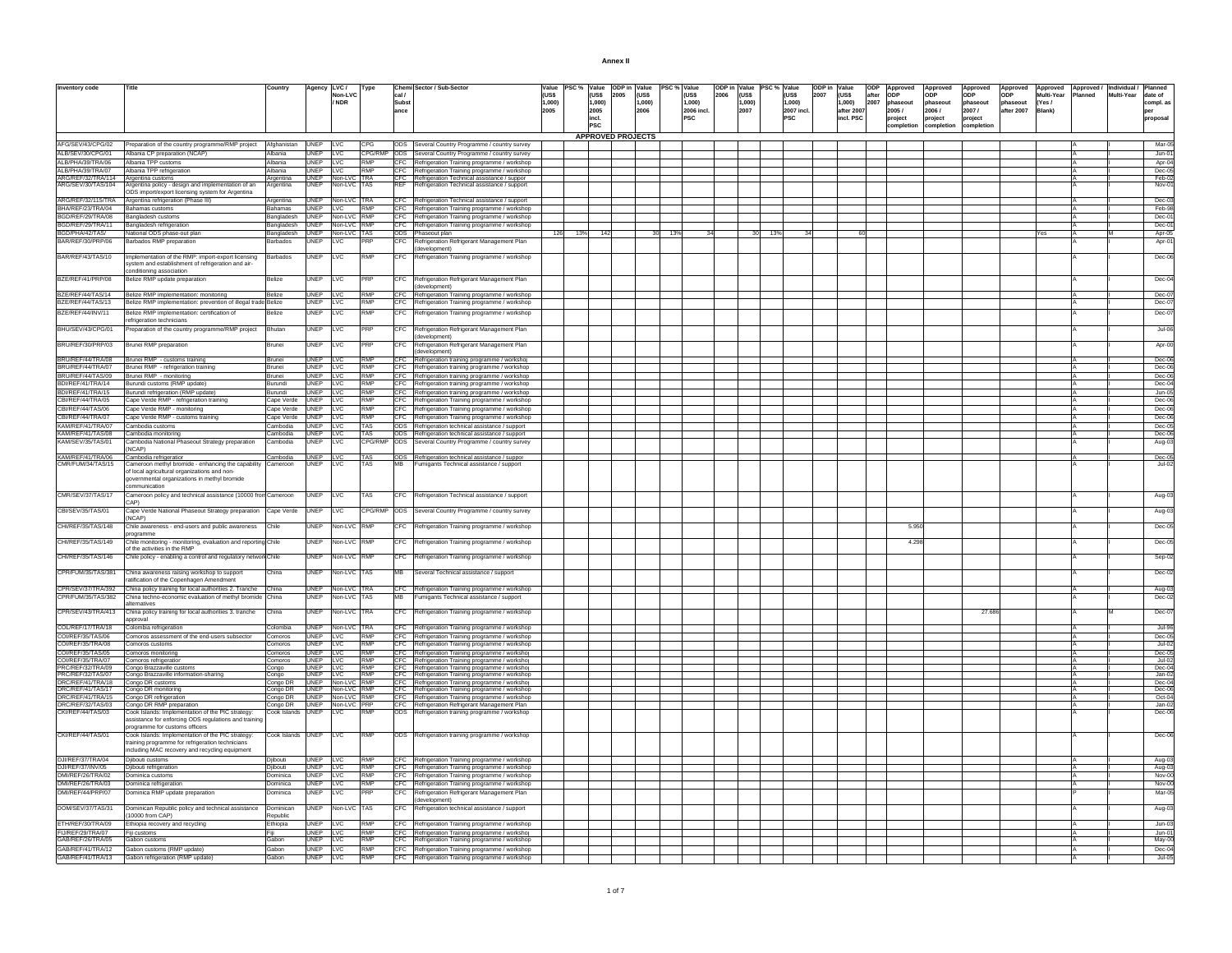| Annex II |  |
|----------|--|
|          |  |

| Inventory code                                              |                                                                                                                                           | Country                         |                        | Agency LVC /<br>Non-LVC   | Type              | Chemi Sector / Sub-Sector                                                                                                                         | Value<br><b>IUSS</b> |     | <b>(USS</b> | PSC % Value ODP in Value<br>2005 | <b>lruss</b> | PSC % Value | (US\$      | ODP in Value PSC % Value<br><b>I</b> russ |           | (US\$          | ODP in Value<br>(US\$ | <b>ODP</b>    | Approved<br>Approved<br>lopp | Approved               | Approved               | Approved            | Approved / Individual / |            | <b>Planned</b>       |
|-------------------------------------------------------------|-------------------------------------------------------------------------------------------------------------------------------------------|---------------------------------|------------------------|---------------------------|-------------------|---------------------------------------------------------------------------------------------------------------------------------------------------|----------------------|-----|-------------|----------------------------------|--------------|-------------|------------|-------------------------------------------|-----------|----------------|-----------------------|---------------|------------------------------|------------------------|------------------------|---------------------|-------------------------|------------|----------------------|
|                                                             |                                                                                                                                           |                                 |                        | / NDR                     |                   | cal /<br><b>Subst</b>                                                                                                                             | 1.000)               |     | 1.000)      |                                  | 1.000)       |             | 1.000)     | 2006<br>1.000)                            |           | 2007<br>1.000) | 1.000)                | after<br>2007 | ODP<br>phaseout<br>phaseout  | <b>ODP</b><br>phaseout | <b>ODP</b><br>phaseout | Multi-Year<br>(Yes/ | Planned                 | Multi-Year | date of<br>compl. as |
|                                                             |                                                                                                                                           |                                 |                        |                           |                   | ance                                                                                                                                              | 2005                 |     | 2005        |                                  | 2006         |             | 2006 incl. | 2007                                      |           | 2007 incl.     | after 2007            |               | 2005/<br>2006/               | 2007/                  | after 2007             | Blank)              |                         |            | ner                  |
|                                                             |                                                                                                                                           |                                 |                        |                           |                   |                                                                                                                                                   |                      |     | incl.       |                                  |              |             | <b>PSC</b> |                                           |           | <b>PSC</b>     | incl. PSC             |               | project<br>project           | project                |                        |                     |                         |            | proposal             |
|                                                             |                                                                                                                                           |                                 |                        |                           |                   |                                                                                                                                                   |                      |     | PSC         |                                  |              |             |            |                                           |           |                |                       |               | completion<br>completion     | completion             |                        |                     |                         |            |                      |
| GEO/REF/23/TRA/02 Georgia customs<br>GEO/REF/35/TRA/12      |                                                                                                                                           | Georgia                         | UNEP LVC               | LVC                       | RMP<br><b>RMP</b> | CFC Refrigeration Training programme / workshop                                                                                                   |                      |     |             |                                  |              |             |            |                                           |           |                |                       |               |                              |                        |                        |                     |                         |            | Feb-98               |
|                                                             | Georgia RMP update - refrigeration (update by UNDP) Georgia                                                                               |                                 | UNEP                   |                           |                   | CFC Refrigeration Training programme / workshop                                                                                                   |                      |     |             |                                  |              |             |            |                                           |           |                |                       |               |                              |                        |                        |                     |                         |            | $Jan-03$             |
| GHA/REF/32/TRA/13                                           | Ghana customs                                                                                                                             | Ghana                           | UNEP LVC               |                           | RMP               | CFC Refrigeration Training programme / workshop                                                                                                   |                      |     |             |                                  |              |             |            |                                           |           |                |                       |               |                              |                        |                        |                     |                         |            | Jan-02               |
|                                                             | GLO/SEV/39/TAS/247 Global awareness raising at regional level 2003<br>GLO/SEV/32/TAS/224 Global awareness raising at regional level and S | Global                          |                        | UNEP Global               | <b>TAS</b>        | ODS Several Technical assistance / support                                                                                                        |                      |     |             |                                  |              |             |            |                                           |           |                |                       |               |                              |                        |                        |                     |                         |            | Apr-04               |
|                                                             | Global awareness raising at regional level and South                                                                                      | <b>Global</b>                   | <b>JNEP</b>            | Global                    | TAS               | ODS<br>Several Information Exchange                                                                                                               |                      |     |             |                                  |              |             |            |                                           |           |                |                       |               |                              |                        |                        |                     |                         |            | Dec-0                |
|                                                             | South assistance (2001)<br>Global CAP 2004 work programme                                                                                 | Global                          |                        | UNEP Global               |                   | ODS Several Technical assistance / suppor                                                                                                         |                      |     |             |                                  |              |             |            |                                           |           |                |                       |               |                              |                        |                        |                     |                         |            | $Dec-04$             |
| GLO/SEV/41/TAS/252<br>GLO/SEV/29/TAS/198                    | Global complement for translation and printing of four Global                                                                             |                                 | UNEP                   | Global                    | <b>TAS</b>        | ODS<br>Several Information Exchange                                                                                                               |                      |     |             |                                  |              |             |            |                                           |           |                |                       |               |                              |                        |                        |                     |                         |            | Dec-0                |
|                                                             | guidelines and training modules into Arabic, Chinese,                                                                                     |                                 |                        |                           |                   |                                                                                                                                                   |                      |     |             |                                  |              |             |            |                                           |           |                |                       |               |                              |                        |                        |                     |                         |            |                      |
| GLO/ARS/39/TAS/246                                          | French and Spanish                                                                                                                        |                                 | UNEP                   | Global                    | TAS               | ODS Several Document / video / diskette                                                                                                           |                      |     |             |                                  |              |             |            |                                           |           |                |                       |               |                              |                        |                        |                     |                         |            | Dec-03               |
|                                                             | Global develop guidance to promote safety in aerosol Global<br>conversions                                                                |                                 |                        |                           |                   |                                                                                                                                                   |                      |     |             |                                  |              |             |            |                                           |           |                |                       |               |                              |                        |                        |                     |                         |            |                      |
| GLO/SEV/34/TAS/232                                          | Global development of tracking system for ODS and Global                                                                                  |                                 | <b>UNFP</b>            | Global                    | <b>TAS</b>        | ODS Several Information Exchange                                                                                                                  |                      |     |             |                                  |              |             |            |                                           |           |                |                       |               |                              |                        |                        |                     |                         |            | Dec-02               |
|                                                             | ODS-based equipment                                                                                                                       |                                 |                        |                           |                   |                                                                                                                                                   |                      |     |             |                                  |              |             |            |                                           |           |                |                       |               |                              |                        |                        |                     |                         |            |                      |
| GLO/SEV/21/TAS/130                                          | Global handbook on the practical use of policy<br><b>struments</b>                                                                        | Global                          | UNEP                   | Global                    | TAS               | ODS Several Information Exchange                                                                                                                  |                      |     |             |                                  |              |             |            |                                           |           |                |                       |               |                              |                        |                        |                     |                         |            | Dec-9                |
| GLO/SEV/19/TAS/106                                          | Global inventory and assessment of environmentally Global                                                                                 |                                 | UNEP                   | Global                    | <b>TAS</b>        | ODS Several Information Exchange                                                                                                                  |                      |     |             |                                  |              |             |            |                                           |           |                |                       |               |                              |                        |                        |                     |                         |            | Aug-96               |
|                                                             | sound and economically viable technologies and know                                                                                       |                                 |                        |                           |                   |                                                                                                                                                   |                      |     |             |                                  |              |             |            |                                           |           |                |                       |               |                              |                        |                        |                     |                         |            |                      |
|                                                             | how conducive to phase out of ODS                                                                                                         |                                 |                        |                           |                   |                                                                                                                                                   |                      |     |             |                                  |              |             |            |                                           |           |                |                       |               |                              |                        |                        |                     |                         |            |                      |
| GLO/SEV/30/TAS/210                                          | Global materials to educate children on ozone layer<br>rotection                                                                          | Global                          | UNEP                   | Global                    | <b>TAS</b>        | ODS Several Information Exchange                                                                                                                  |                      |     |             |                                  |              |             |            |                                           |           |                |                       |               |                              |                        |                        |                     |                         |            | Mar-0                |
| GLO/SEV/39/TAS/248                                          | Global reprinting / updating of existing publications                                                                                     | Global                          | <b>UNFP</b>            | Global                    | <b>TAS</b>        | ODS Several Document / video / diskette                                                                                                           |                      |     |             |                                  |              |             |            |                                           |           |                |                       |               |                              |                        |                        |                     |                         |            | Mar-O                |
|                                                             | 2003 and Russian version of Newsletter (CAP                                                                                               |                                 |                        |                           |                   |                                                                                                                                                   |                      |     |             |                                  |              |             |            |                                           |           |                |                       |               |                              |                        |                        |                     |                         |            |                      |
|                                                             | complement at 8% PSC)                                                                                                                     |                                 |                        |                           |                   |                                                                                                                                                   |                      |     |             |                                  |              |             |            |                                           |           |                |                       |               |                              |                        |                        |                     |                         |            |                      |
| GLO/SEV/34/TAS/230                                          | Global study on development of ODS phase-out<br>strategy for SMEs                                                                         | <b>Global</b>                   | UNEP                   | Global                    | TAS               | ODS Several Information Exchange                                                                                                                  |                      |     |             |                                  |              |             |            |                                           |           |                |                       |               |                              |                        |                        |                     |                         |            | $Dec-0$              |
| GLO/SEV/19/TAS/112                                          | Global training module on management of ODS phase-Global                                                                                  |                                 | UNEP                   | Global                    | TAS               | ODS Several Information Exchange                                                                                                                  |                      |     |             |                                  |              |             |            |                                           |           |                |                       |               |                              |                        |                        |                     |                         |            | Dec-9                |
|                                                             | out in SMEs                                                                                                                               |                                 |                        |                           |                   |                                                                                                                                                   |                      |     |             |                                  |              |             |            |                                           |           |                |                       |               |                              |                        |                        |                     |                         |            |                      |
| GLO/SEV/16/TAS/76                                           | Global update Technology Sourcebooks and quality                                                                                          | <b>Global</b>                   | UNEP                   | Global                    | TAS               | ODS<br>Several Information Exchange                                                                                                               |                      |     |             |                                  |              |             |            |                                           |           |                |                       |               |                              |                        |                        |                     |                         |            | Mar-9                |
| GLO/SEV/44/TAS/260                                          | review updated material<br>Global CAP 2005 work programme                                                                                 |                                 | UNEP                   |                           | <b>ITAS</b>       | ODS Several Technical assistance / support                                                                                                        |                      |     |             |                                  |              |             |            |                                           |           |                |                       |               |                              |                        |                        |                     |                         |            | $Dec-0$              |
| GRN/REF/30/TRA/04                                           | Grenada customs                                                                                                                           | Global<br>Grenada               | UNEP LVC               | Global                    | <b>RMP</b>        | CFC Refrigeration Training programme / workshop                                                                                                   |                      |     |             |                                  |              |             |            |                                           |           |                |                       |               |                              |                        |                        |                     |                         |            | Oct-01               |
| GRN/REF/30/TRA/03                                           | Grenada refrigeration                                                                                                                     | Grenada                         | UNEP LVC               |                           | RMP               | CFC Refrigeration Training programme / workshop                                                                                                   |                      |     |             |                                  |              |             |            |                                           |           |                |                       |               |                              |                        |                        |                     |                         |            | Oct-00               |
| GUA/REF/35/TAS/24                                           | Guatemala alternatives to the use of CFC-12                                                                                               | Guatemala                       | UNEP                   | <b>LVC</b>                | RMP               | CFC Refrigeration Training programme / workshop                                                                                                   |                      |     |             |                                  |              |             |            |                                           |           |                |                       |               |                              |                        |                        |                     |                         |            | Dec-07               |
| GUA/REF/35/TRA/27                                           | Guatemala customs                                                                                                                         | Guatemala                       | UNEP LVC               |                           | RMP               | CFC Refrigeration Training programme / workshop                                                                                                   |                      |     |             |                                  |              |             |            |                                           |           |                |                       |               |                              |                        |                        |                     |                         |            | $Dec-07$             |
| GUA/REF/35/TAS/23                                           | Guatemala establishment of licensing systen                                                                                               | Guatemala                       | UNEP                   | LVC                       | <b>RMP</b>        | CFC Refrigeration Training programme / workshop                                                                                                   |                      |     |             |                                  |              |             |            |                                           |           |                |                       |               |                              |                        |                        |                     |                         |            | Dec-07               |
| GUA/REF/35/TAS/26                                           | Guatemala legislation<br>Guatemala monitorino                                                                                             | Guatemala<br><b>Rightermala</b> | UNEP IVC<br>UNEP II VC |                           | RMP<br>RMP        | CFC Refrigeration Training programme / workshop                                                                                                   |                      |     |             |                                  |              |             |            |                                           |           |                |                       |               |                              |                        |                        |                     |                         |            | $Dec-0$<br>$Dec-0$   |
| GUA/REF/35/TAS/25<br>GBS/SEV/39/PRP/03<br>GBS/REF/43/TAS/05 | Guinea Bissau CP/RMP preparation                                                                                                          | Guinea Bissau                   | UNEP LVC               |                           | CPG/RMP           | CFC Refrigeration Training programme / workshop<br>ODS Several Country Programme / country surver                                                 |                      |     |             |                                  |              |             |            |                                           |           |                |                       |               |                              |                        |                        |                     |                         |            | Apr-0                |
|                                                             | Implementation of the RMP: monitoring                                                                                                     | <b>Suinea Bissa</b>             | UNEP                   |                           | <b>RMP</b>        | <b>CFC</b><br>Refrigeration Training programme / workshop                                                                                         |                      |     |             |                                  |              |             |            |                                           |           |                |                       |               |                              |                        |                        |                     |                         |            | $Jul-0$              |
| GBS/REF/43/TRA/08                                           | Implementation of the RMP: training for refrigeration                                                                                     | Guinea Bissau UNEP              |                        | <b>LVC</b>                | RMP               | CFC Refrigeration Training programme / workshop                                                                                                   |                      |     |             |                                  |              |             |            |                                           |           |                |                       |               |                              |                        |                        |                     |                         |            | $Jul-06$             |
| GBS/REF/43/TRA/06<br>GUI/REF/30/TRA/06                      | Implementation of the RMP: customs<br>Guinea customs                                                                                      | <b>Guinea Bissar</b><br>Guinea  | UNEP LVC<br>UNEP LVC   |                           | RMP<br><b>RMP</b> | CFC Refrigeration Training programme / workshop                                                                                                   |                      |     |             |                                  |              |             |            |                                           |           |                |                       |               |                              |                        |                        |                     |                         |            | $Jul-06$             |
| GUI/REF/39/PRP/09                                           | Guinea RMP update preparation                                                                                                             | Guinea                          | UNEP                   | LVC                       | PRP               | CFC Refrigeration Training programme / workshop<br>Refrigeration Refrigerant Management Plan<br>CFC                                               |                      |     |             |                                  |              |             |            |                                           |           |                |                       |               |                              |                        |                        |                     |                         |            | Apr-01<br>Apr-0      |
|                                                             |                                                                                                                                           |                                 |                        |                           |                   | (development)                                                                                                                                     |                      |     |             |                                  |              |             |            |                                           |           |                |                       |               |                              |                        |                        |                     |                         |            |                      |
| GUY/REF/23/TRA/07                                           | Guyana customs                                                                                                                            | Guyana                          | UNEP LVC               |                           | RMF<br>RMP        | CFC Refrigeration Training programme / workshop                                                                                                   |                      |     |             |                                  |              |             |            |                                           |           |                |                       |               |                              |                        |                        |                     |                         |            | Dec-07               |
| GUY/REF/35/TAS/10<br>HAI/SEV/32/CPG/01                      | Guyana RMP update - implementation of non-<br>Haiti CP preparation (NCAP)                                                                 | Guyana<br>Haiti                 | UNEP LVC<br>UNEP LVC   |                           | CPG/RMP           | CFC Refrigeration Training programme / workshop                                                                                                   |                      |     |             |                                  |              |             |            |                                           |           |                |                       |               |                              |                        |                        |                     |                         |            | $Dec-07$<br>Apr-02   |
| HAI/REF/39/TRA/07<br>HAI/REF/39TRA/05                       | Haiti customs                                                                                                                             | Haiti                           |                        |                           | RMP               | ODS Several Country Programme / country surver                                                                                                    |                      |     |             |                                  |              |             |            |                                           |           |                |                       |               |                              |                        |                        |                     |                         |            |                      |
|                                                             | Haiti refrigeration                                                                                                                       | Hait                            | UNEP LVC               |                           | RMP               | CFC Refrigeration Training programme / workshop<br>CFC Refrigeration Training programme / workshop<br>Refrigeration Training programme / workshop |                      |     |             |                                  |              |             |            |                                           |           |                |                       |               |                              |                        |                        |                     |                         |            | Apr-04<br>Apr-04     |
| HON/REF/41/PRP/12                                           | Honduras RMP update preparation                                                                                                           | Honduras                        | UNEP                   | LVC                       | PRP               | CFC Refrigeration Refrigerant Management Plan<br>(development)                                                                                    |                      |     |             |                                  |              |             |            |                                           |           |                |                       |               |                              |                        |                        |                     |                         |            | Dec-04               |
| HON/REF/44/TAS/17                                           | Honduras Implementation of the RMP: programme for Honduras                                                                                |                                 | UNEP                   | LVC                       | <b>RMP</b>        | CFC<br>Refrigeration Training programme / workshop                                                                                                |                      |     |             |                                  |              |             |            |                                           |           |                |                       |               |                              |                        |                        |                     |                         |            | Dec-07               |
|                                                             | prevention of illegal ODS trade                                                                                                           |                                 |                        |                           |                   |                                                                                                                                                   |                      |     |             |                                  |              |             |            |                                           |           |                |                       |               |                              |                        |                        |                     |                         |            |                      |
| HON/REF/44/TAS/18                                           | Honduras Implementation of the RMP: programme for Honduras                                                                                |                                 | UNEP                   | <b>LVC</b>                | RMP               | CFC<br>Refrigeration Training programme / workshop                                                                                                |                      |     |             |                                  |              |             |            |                                           |           |                |                       |               |                              |                        |                        |                     |                         |            | Dec-07               |
| HON/REF/44/TRA/16                                           | ermanent monitoring of the RMP<br>Honduras Implementation of the RMP: programme for Honduras                                              |                                 | UNEP                   | <b>LVC</b>                | RMP               |                                                                                                                                                   |                      |     |             |                                  |              |             |            |                                           |           |                |                       |               |                              |                        |                        |                     |                         |            | $Dec-0$              |
|                                                             | certification and licensing of refrigeration technicians                                                                                  |                                 |                        |                           |                   | CFC Refrigeration Training programme / workshop                                                                                                   |                      |     |             |                                  |              |             |            |                                           |           |                |                       |               |                              |                        |                        |                     |                         |            |                      |
|                                                             |                                                                                                                                           |                                 |                        |                           |                   |                                                                                                                                                   |                      |     |             |                                  |              |             |            |                                           |           |                |                       |               |                              |                        |                        |                     |                         |            |                      |
| IND/SEV/30/TAS/253                                          | India development of policy and customs training                                                                                          |                                 | UNEP                   | Non-LVC TAS               |                   | <b>REF</b><br>Refrigeration Technical assistance / support                                                                                        |                      |     |             |                                  |              |             |            |                                           |           |                |                       |               |                              |                        |                        |                     |                         |            | $Jun-01$             |
| IND/SOL/35/TAS/343                                          | strategies                                                                                                                                |                                 | UNEP                   | Non-LVC TAS               |                   |                                                                                                                                                   |                      |     |             |                                  |              |             |            |                                           |           |                |                       |               |                              |                        |                        |                     |                         |            |                      |
|                                                             | India overall strategy for the solvent sector to support<br>the phaseout of ODS in SMEs                                                   | ndia                            |                        |                           |                   | Solvents Technical assistance / support<br>SOL                                                                                                    |                      |     |             |                                  |              |             |            |                                           |           |                |                       |               |                              |                        |                        |                     |                         |            | Dec-03               |
| IND/REF/44/INV/382                                          | National CFC consumption phase-out plan focussing India                                                                                   |                                 | UNEP                   | Non-LVC TRA               |                   | CFC<br>Refrigeration training programme / workshop                                                                                                | 85                   | 13% |             | 96 10.800                        | 85           | 13%         |            | 96 10.800                                 | 85<br>13% | 10.800         |                       | 37 4.100      |                              |                        |                        |                     |                         |            | Dec-05               |
|                                                             | on the refrigeration service sector                                                                                                       |                                 |                        | UNEP Non-LVC CPG          |                   |                                                                                                                                                   |                      |     |             |                                  |              |             |            |                                           |           |                |                       |               |                              |                        |                        |                     |                         |            |                      |
| IRA/SEV/36/CPG/145<br>IRA/PHA/41/TAS/161                    | Iran CP update (NCAP)<br>Iran implementation of non-investment component of                                                               | Iran                            | <b>UNFP</b>            | Non-LVC TAS               |                   | CFC Several Country Programme / country survey<br>CFC.<br>Refrigeration technical assistance / support                                            |                      |     |             |                                  |              |             |            |                                           |           |                |                       |               |                              | 11.57                  |                        |                     |                         |            | Apr-03<br>Dec-0      |
|                                                             | <b>NCAP</b>                                                                                                                               |                                 |                        |                           |                   |                                                                                                                                                   |                      |     |             |                                  |              |             |            |                                           |           |                |                       |               |                              |                        |                        |                     |                         |            |                      |
| KEN/SEV/37/TAS/29                                           | Kenya policy and technical assistance (10000 from                                                                                         | Kenya                           | UNEP                   | <b>LVC</b>                | <b>TAS</b>        | CFC Refrigeration Technical assistance / support                                                                                                  |                      |     |             |                                  |              |             |            |                                           |           |                |                       |               |                              |                        |                        |                     |                         |            | Aug-03               |
|                                                             | CAP)<br>Korea DR customs                                                                                                                  | Korea DR                        |                        | UNEP Non-LVC              | RMP               |                                                                                                                                                   |                      |     |             |                                  |              |             |            |                                           |           |                |                       |               |                              | 4.13                   |                        |                     |                         |            |                      |
| DRK/REF/40/INV/28<br>DRK/REF/40/TAS/25                      | Korea DR monitoring                                                                                                                       | Korea DR                        | UNEP                   | Non-LVC RMP               |                   | CFC Refrigeration training programme / workshor<br>CFC Refrigeration training programme / workshop                                                |                      |     |             |                                  |              |             |            |                                           |           |                |                       |               |                              | 0.827                  |                        |                     |                         |            | $Jul-06$<br>Jul-06   |
| DRK/REF/40/TRA/27                                           | Korea DR refrigeration                                                                                                                    | Korea DR                        | <b>UNFP</b>            | Non-LVC RMP               |                   | CFC Refrigeration training programme / workshop                                                                                                   |                      |     |             |                                  |              |             |            |                                           |           |                |                       |               |                              | 5785                   |                        |                     |                         |            | $Jul-06$             |
| KUW/REF/37/TRA/03                                           | Kuwait customs                                                                                                                            | Kuwait                          |                        | UNEP Non-LVC RMP          |                   | CFC Refrigeration Training programme / workshop                                                                                                   |                      |     |             |                                  |              |             |            |                                           |           |                |                       |               |                              |                        |                        |                     |                         |            | $Jan-04$             |
| KUW/REF/37/TAS/06                                           | Kuwait monitoring                                                                                                                         | Kuwait                          | UNEP                   | Non-LVC RMP               |                   | CFC Refrigeration Training programme / workshop                                                                                                   |                      |     |             |                                  |              |             |            |                                           |           |                |                       |               | 2.231                        |                        |                        |                     |                         |            | Aug-05               |
| KUW/REF/37/TRA/04<br>KYR/REF/37/TRA/03                      | Kuwait refrigeration<br>Kyrgyzstan customs                                                                                                | Kuwait<br>Kyrgyzstan            | <b>UNEP</b><br>UNEP    | Non-LVC RMP<br><b>LVC</b> | RMP               | CFC Refrigeration Training programme / workshop                                                                                                   |                      |     |             |                                  |              |             |            |                                           |           |                |                       |               |                              |                        |                        |                     |                         |            | Aug-0                |
| KYR/REF/37/TRA/06                                           | Kyrgyzstan refrigeration                                                                                                                  | Kyrgyzstan                      | UNEP LVC               |                           | RMP               | CFC Refrigeration Training programme / workshop<br>CFC Refrigeration Training programme / workshop                                                |                      |     |             |                                  |              |             |            |                                           |           |                |                       |               |                              |                        |                        |                     |                         |            | Aug-04<br>Aug-03     |
| LAO/REF/34/TAS/07<br>LIR/SEV/27/CPG/01                      | Lao monitoring                                                                                                                            | Lao                             | JNEP LVC               |                           | RMP               | CFC Refrigeration Training programme / workshop                                                                                                   |                      |     |             |                                  |              |             |            |                                           |           |                |                       |               |                              |                        |                        |                     |                         |            | Aug-03               |
|                                                             | Liberia CP preparation (NCAP)                                                                                                             | I iheria                        | <b>UNEP</b>            | II VC                     | CPG/RMP           | ODS Several Country Programme / country survey                                                                                                    |                      |     |             |                                  |              |             |            |                                           |           |                |                       |               |                              |                        |                        |                     |                         |            | $Jul-0$              |
| LIR/REF/41/TRA/07                                           | Liberia customs                                                                                                                           | Liberia                         | UNEP                   | <b>LVC</b>                | <b>RMP</b><br>RMP | CFC Refrigeration Training programme / workshop                                                                                                   |                      |     |             |                                  |              |             |            |                                           |           |                |                       |               |                              |                        |                        |                     |                         |            | Dec-04               |
| MAG/REF/44/PRP/08<br>MDV/REF/38/TRA/08                      | Madagascar RMP update preparation<br>Maldives customs                                                                                     | Madagascar<br>Maldives          | UNEP<br><b>UNFP</b>    | <b>LVC</b><br><b>LVC</b>  | RMP               | ODS Refrigeration training programme / workshop                                                                                                   |                      |     |             |                                  |              |             |            |                                           |           |                |                       |               |                              |                        |                        |                     |                         |            | Dec-05               |
| MDV/REF/38/TAS/06                                           | Maldives monitoring                                                                                                                       | Maldives                        | UNEP                   | <b>LVC</b>                | <b>RMP</b>        | CFC Refrigeration Training programme / workshop<br>CFC Refrigeration Training programme / workshop                                                |                      |     |             |                                  |              |             |            |                                           |           |                |                       |               |                              |                        |                        |                     |                         |            | May-05<br>May-05     |
| MDV/REF/38/TRA/07                                           | Maldives refrigeration                                                                                                                    | Maldives                        | UNEP LVC               |                           | <b>RMP</b>        | CFC Refrigeration Training programme / workshop                                                                                                   |                      |     |             |                                  |              |             |            |                                           |           |                |                       |               |                              |                        |                        |                     |                         |            | May-05               |
|                                                             | Mali RMP update preparation                                                                                                               | Mali                            | UNEP                   | <b>LVC</b>                | PRP               | CFC<br>Refrigeration Refrigerant Management Plan                                                                                                  |                      |     |             |                                  |              |             |            |                                           |           |                |                       |               |                              |                        |                        |                     |                         |            | Jul-05               |
|                                                             |                                                                                                                                           |                                 |                        |                           | RMF               | (development)                                                                                                                                     |                      |     |             |                                  |              |             |            |                                           |           |                |                       |               |                              |                        |                        |                     |                         |            |                      |
| MAU/REF/41/TRA/09<br>MAU/REF/41/TAS/13                      | Mauritania customs<br>Mauritania monitoring                                                                                               | Mauritania<br>Mauritania        | UNEP LVC               | <b>LVC</b>                | RMP               | CFC Refrigeration Training programme / workshop<br>CFC Refrigeration Training programme / workshop                                                |                      |     |             |                                  |              |             |            |                                           |           |                |                       |               |                              |                        |                        |                     |                         |            | Dec-04<br>Dec-06     |
| MAU/REF/41/TRA/10                                           | Mauritania refrigeration                                                                                                                  | Mauritania                      | <b>UNFP</b>            | II VC                     | RMP               | CFC Refrigeration Training programme / workshop                                                                                                   |                      |     |             |                                  |              |             |            |                                           |           |                |                       |               |                              |                        |                        |                     |                         |            | $Jul-05$             |
| MAU/REF/33/TAS/06                                           | Mauritania RMP preparation                                                                                                                | Mauritania                      | UNEP                   | <b>LVC</b>                | PRP               | CFC Refrigeration Refrigerant Management Plan                                                                                                     |                      |     |             |                                  |              |             |            |                                           |           |                |                       |               |                              |                        |                        |                     |                         |            | Apr-02               |
|                                                             |                                                                                                                                           |                                 |                        |                           |                   |                                                                                                                                                   |                      |     |             |                                  |              |             |            |                                           |           |                |                       |               |                              |                        |                        |                     |                         |            |                      |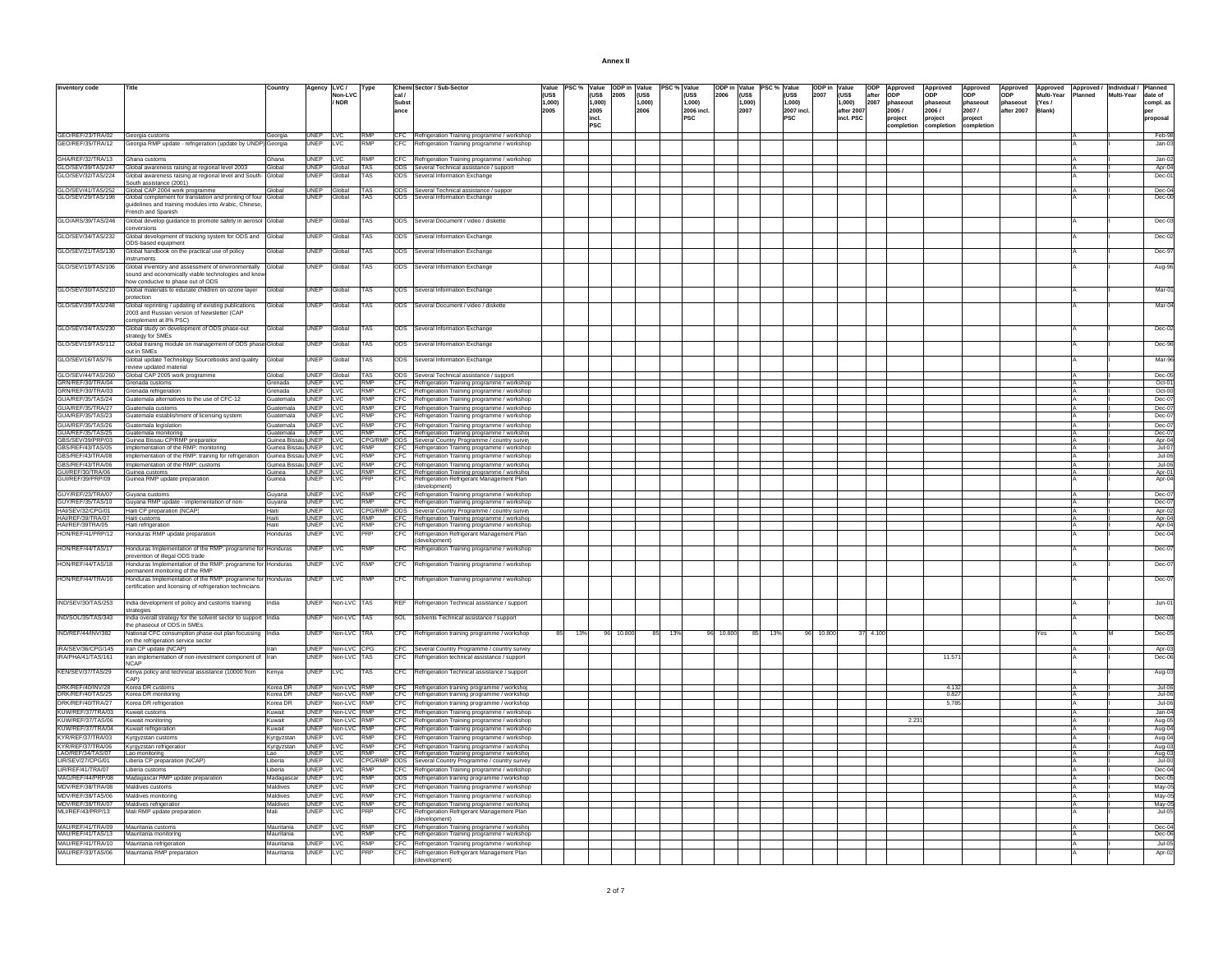| MOL/REF/25/TRA/04 Moldova customs<br>Moldova<br>UNEP LVC<br><b>RMP</b><br>CFC Refrigeration Training programme / workshop<br>MOL/REF/25/TRA/03 Moldova refrigeration<br>Moldova<br>UNEP LVC<br>RMP<br>CFC Refrigeration Training programme / workshop<br>MOL/REF/44/TAS/11<br>Moldova Implementation of the RMP: monitoring the<br>Moldova<br>UNEP<br>RMP<br>LVC<br>CFC.<br>activities in the RMP<br>MOR/REF/27/PRP/32<br>Morocco RMP preparation<br>UNEP<br>CFC<br><b>Jon-LVC</b><br>Aorocco<br>development)<br>MYA/REF/29/PRP/03<br>Myanmar RMP preparation<br>UNEP<br>Myanmar<br>LVC<br>PRF<br>CFC<br>(development)<br>NAU/REF/44/TAS/01<br>Nauru Implementation of the PIC strategy: assistance<br>UNEP<br>LVC<br>ODS Refrigeration training programme / workshop<br>Nauru<br>RMF<br>for enforcing ODS regulations and training programm<br>for customs officers | Refrigeration Training programme / workshop<br>Refrigeration Refrigerant Management Plan<br>Refrigeration Refrigerant Management Plan |           |     |  |     | Aug-99<br>Aug-99<br>Dec-06<br>Apr-00<br>Dec-00 |
|----------------------------------------------------------------------------------------------------------------------------------------------------------------------------------------------------------------------------------------------------------------------------------------------------------------------------------------------------------------------------------------------------------------------------------------------------------------------------------------------------------------------------------------------------------------------------------------------------------------------------------------------------------------------------------------------------------------------------------------------------------------------------------------------------------------------------------------------------------------------|---------------------------------------------------------------------------------------------------------------------------------------|-----------|-----|--|-----|------------------------------------------------|
|                                                                                                                                                                                                                                                                                                                                                                                                                                                                                                                                                                                                                                                                                                                                                                                                                                                                      |                                                                                                                                       |           |     |  |     |                                                |
|                                                                                                                                                                                                                                                                                                                                                                                                                                                                                                                                                                                                                                                                                                                                                                                                                                                                      |                                                                                                                                       |           |     |  |     |                                                |
|                                                                                                                                                                                                                                                                                                                                                                                                                                                                                                                                                                                                                                                                                                                                                                                                                                                                      |                                                                                                                                       |           |     |  |     |                                                |
|                                                                                                                                                                                                                                                                                                                                                                                                                                                                                                                                                                                                                                                                                                                                                                                                                                                                      |                                                                                                                                       |           |     |  |     |                                                |
|                                                                                                                                                                                                                                                                                                                                                                                                                                                                                                                                                                                                                                                                                                                                                                                                                                                                      |                                                                                                                                       |           |     |  |     |                                                |
|                                                                                                                                                                                                                                                                                                                                                                                                                                                                                                                                                                                                                                                                                                                                                                                                                                                                      |                                                                                                                                       |           |     |  |     | Dec-06                                         |
|                                                                                                                                                                                                                                                                                                                                                                                                                                                                                                                                                                                                                                                                                                                                                                                                                                                                      |                                                                                                                                       |           |     |  |     |                                                |
| NAU/REF/44/TAS/03<br><b>RMP</b><br>Nauru Implementation of the PIC strategy: training<br>UNEP<br><b>LVC</b><br>ODS Refrigeration training programme / workshop<br>Nauru<br>programme for refrigeration technicians including MAC<br>recovery and recycling equipment                                                                                                                                                                                                                                                                                                                                                                                                                                                                                                                                                                                                 |                                                                                                                                       |           |     |  |     | Dec-06                                         |
| NEP/REF/28/TRA/10<br>Nepal customs<br>UNEP<br><b>LVC</b><br><b>RMP</b><br>CFC Refrigeration Training programme / workshop<br>Nepal                                                                                                                                                                                                                                                                                                                                                                                                                                                                                                                                                                                                                                                                                                                                   |                                                                                                                                       |           |     |  |     | Aug-01                                         |
| <b>RMP</b><br>NEP/REF/28/TRA/09<br>UNEP LVC<br>CFC Refrigeration Training programme / workshop<br>Nepal refrigeration<br>Nepal                                                                                                                                                                                                                                                                                                                                                                                                                                                                                                                                                                                                                                                                                                                                       |                                                                                                                                       |           |     |  |     | Feb-01                                         |
| NEP/REF/44/TAS/15<br>Nepal RMP update - assistance to remain in<br>UNEP<br><b>LVC</b><br><b>RMP</b><br>CFC<br>Refrigeration Training programme / workshop<br>Nepal<br>ompliance with the Montreal Protoco                                                                                                                                                                                                                                                                                                                                                                                                                                                                                                                                                                                                                                                            |                                                                                                                                       |           |     |  |     | Dec-07                                         |
| NIC/REF/41/PRP/09<br>CFC<br>Vicaragua RMP update preparation<br>UNEP<br>LVC<br>RF<br>licaragua                                                                                                                                                                                                                                                                                                                                                                                                                                                                                                                                                                                                                                                                                                                                                                       | Refrigeration Refrigerant Management Plan                                                                                             |           |     |  |     | Dec-04                                         |
| (development)<br>NER/REF/27/TAS/05<br>RMP<br>UNEP<br><b>LVC</b><br>CFC Refrigeration Training programme / workshop<br>Niger customs<br>Niger                                                                                                                                                                                                                                                                                                                                                                                                                                                                                                                                                                                                                                                                                                                         |                                                                                                                                       |           |     |  |     | Oct-00                                         |
| <b>RMP</b><br>NFR/RFF/42/TAS/15<br><b>UNFP</b><br>Implementation of the RMP update: monitoring<br>Niger<br>LVC                                                                                                                                                                                                                                                                                                                                                                                                                                                                                                                                                                                                                                                                                                                                                       | Refrigeration Training programme / workshop                                                                                           |           |     |  |     | Apr-06                                         |
| NER/REF/42/TRA/14<br>Implementation of the RMP update: train the trainer<br>UNEP<br><b>LVC</b><br><b>RMP</b><br>liger<br>programme for refrigeration service technicians                                                                                                                                                                                                                                                                                                                                                                                                                                                                                                                                                                                                                                                                                             | Refrigeration Training programme / workshop                                                                                           |           |     |  |     | Oct-05                                         |
| NER/REF/42/TRA/13<br>Implementation of the RMP update: training for<br>UNEP<br>LVC<br>RMP<br>Niger                                                                                                                                                                                                                                                                                                                                                                                                                                                                                                                                                                                                                                                                                                                                                                   | efrigeration Training programme / workshop                                                                                            |           |     |  |     | Oct-05                                         |
| ustoms<br>NER/SEV/37/TAS/11<br>Niger policy and technical assistance (10000 from<br>UNEP<br>TAS<br><b>LVC</b><br>CFC<br>lige                                                                                                                                                                                                                                                                                                                                                                                                                                                                                                                                                                                                                                                                                                                                         | Refrigeration Technical assistance / support                                                                                          |           |     |  |     | Aug-03                                         |
| CAP)<br>NIR/FUM/34/TAS/90<br>UNEP<br>Non-LVC TAS<br>MB<br>Nigeria methyl bromide - enhancing the capability of<br>Fumigants Technical assistance / support<br>Nigeria                                                                                                                                                                                                                                                                                                                                                                                                                                                                                                                                                                                                                                                                                                |                                                                                                                                       |           |     |  |     | $Jul-02$                                       |
| local agricultural organizations and non-governmental<br>organizations in methyl bromide communication                                                                                                                                                                                                                                                                                                                                                                                                                                                                                                                                                                                                                                                                                                                                                               |                                                                                                                                       |           |     |  |     |                                                |
| NIU/REF/44/TAS/02<br>Niue Implementation of the PIC strategy: training<br>UNEP LVC<br><b>RMP</b><br>ODS Refrigeration training programme / workshop<br>Niue<br>programme for refrigeration technicians including MAC<br>ecovery and recycling equipment                                                                                                                                                                                                                                                                                                                                                                                                                                                                                                                                                                                                              |                                                                                                                                       |           |     |  |     | Dec-06                                         |
| NIU/REF/44/TRA/03<br>Niue Implementation of the PIC strategy: assistance fo Niue<br><b>UNEP</b><br>LVC<br>RMP<br>ODS Refrigeration training programme / workshop<br>enforcing ODS regulations and training programme for<br>customs officers                                                                                                                                                                                                                                                                                                                                                                                                                                                                                                                                                                                                                         |                                                                                                                                       |           |     |  |     | Dec-06                                         |
| OMA/SEV/37/TAS/07<br><b>UNEP</b><br>TAS<br>Oman policy and technical assistance (10000 from<br><b>LVC</b><br>CFC.<br>Oman<br>CAP)                                                                                                                                                                                                                                                                                                                                                                                                                                                                                                                                                                                                                                                                                                                                    | Refrigeration technical assistance / support                                                                                          |           |     |  |     | Aug-03                                         |
| PAN/REF/29/TAS/14<br><b>UNFP</b><br>Non-LVC RMP<br>CFC Refrigeration Training programme / workshop<br>Panama monitoring and legislation<br>Panama                                                                                                                                                                                                                                                                                                                                                                                                                                                                                                                                                                                                                                                                                                                    |                                                                                                                                       |           |     |  |     | $Dec-02$                                       |
| PAN/REF/29/TRA/13<br>Panama refrigeration<br>Panama<br>UNEP Non-LVC RMP<br>CFC Refrigeration Training programme / workshop                                                                                                                                                                                                                                                                                                                                                                                                                                                                                                                                                                                                                                                                                                                                           |                                                                                                                                       |           |     |  |     | Dec-02                                         |
| PAN/REF/40/PRP/19<br>UNEP<br>PRP<br>Panama RMP update preparation<br>Non-LVC<br>CFC<br>anama<br>(development)                                                                                                                                                                                                                                                                                                                                                                                                                                                                                                                                                                                                                                                                                                                                                        | Refrigeration Refrigerant Management Plan                                                                                             |           |     |  |     | $Jul-04$                                       |
| PAN/PHA/44/TAS/23<br>Panama National phase-out plan for Annex A (Group I) Panama<br>UNEP<br>CFC Refrigeration Training programme / workshop<br>Non-LVC                                                                                                                                                                                                                                                                                                                                                                                                                                                                                                                                                                                                                                                                                                               | 13%<br>22                                                                                                                             | 13%<br>25 | 13% |  | Yes | Dec-05                                         |
| PNG/REF/21/PRP/03<br>Papua New Guinea RMP preparation<br>Panua New<br><b>UNEP</b><br>li vc<br>PRP<br>CFC Refrigeration Refrigerant Management Plan<br>Guinea<br>(development)                                                                                                                                                                                                                                                                                                                                                                                                                                                                                                                                                                                                                                                                                        |                                                                                                                                       |           |     |  |     | Sep-97                                         |
| PAR/REF/32/TAS/06 Paraguay customs<br>UNEP IVC<br>CFC Refrigeration Training programme / workshop<br>RMP<br>Paraguay                                                                                                                                                                                                                                                                                                                                                                                                                                                                                                                                                                                                                                                                                                                                                 |                                                                                                                                       |           |     |  |     | Dec-01                                         |
| PAR/REF/32/TAS/10 Paraguay policy<br>Paraguay<br><b>LINEP IVC</b><br><b>RMP</b><br>CFC Refrigeration Training programme / workshop<br><b>RMP</b>                                                                                                                                                                                                                                                                                                                                                                                                                                                                                                                                                                                                                                                                                                                     |                                                                                                                                       |           |     |  |     | Sep-01                                         |
| PAR/REE/32/TRA/07<br>Paraguay refrigeration<br>Paraguay<br>UNEP LVC<br>CFC Refrigeration Training programme / workshop<br>PER/REF/27/TRA/23<br>Peru customs<br>UNEP LVC<br><b>RMP</b><br>CFC Refrigeration Training programme / workshop<br>Peru                                                                                                                                                                                                                                                                                                                                                                                                                                                                                                                                                                                                                     |                                                                                                                                       |           |     |  |     | Dec-04                                         |
| CFC Refrigeration Training programme / workshop<br>PER/REF/21/TRA/21<br>UNEP LVC<br><b>RMP</b><br>Peru<br>Peru refrigeration                                                                                                                                                                                                                                                                                                                                                                                                                                                                                                                                                                                                                                                                                                                                         |                                                                                                                                       |           |     |  |     | Dec-02<br>Feb-99                               |
| PER/REF/37/PRP/32<br><b>UNEP</b><br>PRP<br>Peru RMP update preparation<br>CFC Refrigeration Refrigerant Management Plan<br>Peru<br>LVC                                                                                                                                                                                                                                                                                                                                                                                                                                                                                                                                                                                                                                                                                                                               |                                                                                                                                       |           |     |  |     | Aug-03                                         |
| (development)<br>PER/REF/43/TAS/34<br>UNEP<br>Implementation of the RMP update: monitoring<br>LVC<br><b>RMP</b><br>CFC<br>eru                                                                                                                                                                                                                                                                                                                                                                                                                                                                                                                                                                                                                                                                                                                                        | Refrigeration Refrigerant Management Plan                                                                                             |           |     |  |     | Dec-07                                         |
| (development)<br>PER/REF/43/TAS/35<br>Implementation of the RMP update: refrigeration<br>UNEP<br><b>RMP</b><br>LVC<br>CFC<br>Peru                                                                                                                                                                                                                                                                                                                                                                                                                                                                                                                                                                                                                                                                                                                                    | Refrigeration Refrigerant Management Plan                                                                                             |           |     |  |     | Dec-07                                         |
| echnicians certification and licensing system<br>development)<br>PER/REF/43/TAS/36<br>Implementation of the RMP update: technical<br>UNEP<br>RMF<br>CFC<br>LVC<br>eru                                                                                                                                                                                                                                                                                                                                                                                                                                                                                                                                                                                                                                                                                                | Refrigeration Refrigerant Management Plan                                                                                             |           |     |  |     | Dec-07                                         |
| ssistance for prevention of illegal CFC trade<br>(development)<br>PHI/REF/35/TRA/66<br><b>UNEP</b><br>Philippines customs<br>Philippines<br>Non-LVC TRA<br>CFC Refrigeration Training programme / workshop                                                                                                                                                                                                                                                                                                                                                                                                                                                                                                                                                                                                                                                           |                                                                                                                                       |           |     |  |     | $Jan-04$                                       |
| AFR/SEV/32/TAS/28<br><b>UNEP</b><br>TAS<br><b>CFC</b><br><b>Region AFR</b><br>Regional harmonization of legislative and regulatory<br>Regional<br>nechanisms to improve monitoring and control of ODS<br>consumption in French-speaking African countries                                                                                                                                                                                                                                                                                                                                                                                                                                                                                                                                                                                                            | Refrigeration Technical assistance / support                                                                                          |           |     |  |     | $Jun-02$                                       |
| EUR/SEV/39/TAS/05<br>Regional Network for 11 Article 5 Parties in Eastern<br>Region EUR UNEP<br>Regional TAS<br>ODS Several Networks                                                                                                                                                                                                                                                                                                                                                                                                                                                                                                                                                                                                                                                                                                                                 |                                                                                                                                       |           |     |  |     | Dec-03                                         |
| Europe / Central Asia (second half 2003<br>ASP/SEV/36/TAS/47<br>Regional PIC assistance and monitoring<br>Region ASP UNEP Regional TAS<br>CFC Refrigeration Technical assistance / support                                                                                                                                                                                                                                                                                                                                                                                                                                                                                                                                                                                                                                                                           |                                                                                                                                       |           |     |  |     | Dec-05                                         |
| ASP/SEV/36/TAS/45<br>ASP/SEV/36/TAS/46<br>Regional PIC assistance to countries not includer.<br>Region ASP UNEP Regional TAS<br>CFC Refrigeration Technical assistance / suppor                                                                                                                                                                                                                                                                                                                                                                                                                                                                                                                                                                                                                                                                                      |                                                                                                                                       |           |     |  |     | Apr-05                                         |
| Regional PIC policy assistance and regulations<br>Region ASP UNEP<br>Regional<br><b>TAS</b><br>CFC Refrigeration Technical assistance / support<br>ASP/SEV/36/TAS/44                                                                                                                                                                                                                                                                                                                                                                                                                                                                                                                                                                                                                                                                                                 |                                                                                                                                       |           |     |  |     | $Oct-02$<br>Apr-02                             |
| Regional PIC three thematic meetings<br>Region ASP UNEP Regional TAS<br>CFC Refrigeration Technical assistance / support<br>ASP/SEV/44/TAS/51<br>mplementation of the PIC strategy: technical<br>egion ASP<br>UNEP<br><b>TAS</b><br>CFC Refrigeration Technical assistance / support<br>Regional                                                                                                                                                                                                                                                                                                                                                                                                                                                                                                                                                                     |                                                                                                                                       |           |     |  |     | Dec-06                                         |
| assistance to countries and monitoring the<br>mplementation of the strategy<br>ASP/HAL/30/TRA/38<br><b>UNEP</b><br>Regional TRA<br>Regional workshop for halon banking management                                                                                                                                                                                                                                                                                                                                                                                                                                                                                                                                                                                                                                                                                    |                                                                                                                                       |           |     |  |     | Oct-01                                         |
| Region ASP<br>HAL Halon Training programme / workshop<br>plan in West Asia countries: Bahrain, Lebanon, Qatar<br>and Yemen<br>AFR/FUM/34/TRA/28<br><b>UNEP</b><br>Regional TRA<br><b>MB</b>                                                                                                                                                                                                                                                                                                                                                                                                                                                                                                                                                                                                                                                                          |                                                                                                                                       |           |     |  |     | $Jul-02$                                       |
| Regional workshop on the experiences of use of methy Region AFR<br>bromide alternatives evaluated under the Multilateral<br>Fund<br><b>UNEP</b><br>RMP                                                                                                                                                                                                                                                                                                                                                                                                                                                                                                                                                                                                                                                                                                               | Fumigants Training programme / workshop                                                                                               |           |     |  |     |                                                |
| RWA/REF/41/TRA/07<br>Rwanda customs<br><b>LVC</b><br>CFC Refrigeration Training programme / workshop<br>Rwanda<br>CPG/RMP<br>RWA/SEV/35/TAS/01<br><b>UNEP</b><br>ODS<br>Rwanda National Phaseout Strategy preparation<br>Rwanda<br><b>LVC</b><br>(NCAP)                                                                                                                                                                                                                                                                                                                                                                                                                                                                                                                                                                                                              | Several Country Programme / country survey                                                                                            |           |     |  |     | Dec-04<br>Aug-03                               |
| RMP<br>RWA/REF/41/TAS/09 Rwanda monitoring<br>RWA/REF/41/TRA/06 Rwanda refrigeration<br>Rwanda<br>LINEP IVC<br>CFC Refrigeration Training programme / workshop                                                                                                                                                                                                                                                                                                                                                                                                                                                                                                                                                                                                                                                                                                       |                                                                                                                                       |           |     |  |     | Dec-06                                         |
| RMP<br>UNEP LVC<br>CFC Refrigeration Training programme / workshop<br>Rwanda<br>STK/REF/44/PRP/07<br>PRP<br>Saint Kitts and Nevis RMP update preparation<br>Saint Kitts and UNEP<br>ODS<br><b>LVC</b>                                                                                                                                                                                                                                                                                                                                                                                                                                                                                                                                                                                                                                                                |                                                                                                                                       |           |     |  |     | $Dec-04$<br>Dec-05                             |
|                                                                                                                                                                                                                                                                                                                                                                                                                                                                                                                                                                                                                                                                                                                                                                                                                                                                      | Refrigeration training programme / workshop                                                                                           |           |     |  |     |                                                |
| STP/SEV/36/CPG/01<br>Sao Tome & Principe CP/RMP preparation (NCAP)<br><b>UNEP</b><br>CPG/RMP<br>ODS Several Country Programme / country survey<br>Sao Tome &<br>LVC<br>Principe                                                                                                                                                                                                                                                                                                                                                                                                                                                                                                                                                                                                                                                                                      |                                                                                                                                       |           |     |  |     | Apr-03                                         |
| STP/REF/44/TAS/06<br><b>UNEP</b><br><b>RMP</b><br><b>CFC</b><br>Sao Tome & Principe Implementation of the RMP:<br>Sao Tome &<br><b>LVC</b><br>assistance for development of a licensing system<br>Principe<br>STP/REF/44/TAS/09<br><b>RMP</b><br>Sao Tome & Principe Implementation of the RMP:<br>Sao Tome &<br>UNEP<br>LVC<br>CFC Refrigeration Training programme / workshop<br>monitoring the activities in the RMP<br>Principe                                                                                                                                                                                                                                                                                                                                                                                                                                  | Refrigeration Training programme / workshop                                                                                           |           |     |  |     | Jun-05<br>Dec-07                               |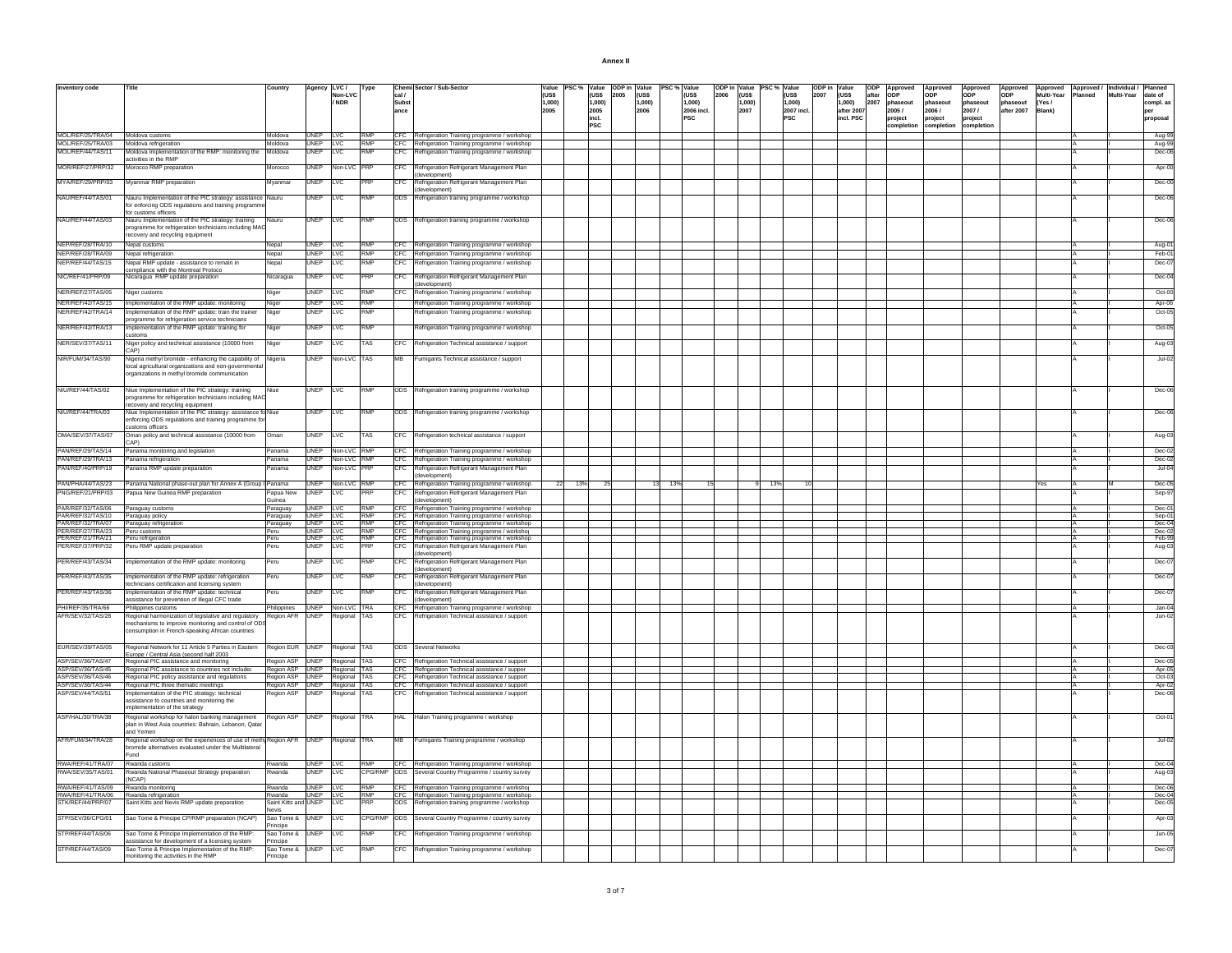| <b>Inventory code</b>                  | Title                                                                           | Country                        | Agency LVC /         |                                      | Type                     |                      | Chemi Sector / Sub-Sector                                                                          | Value          | PSC % Value | ODP in Value                   |                 |              | PSC % Value         | ODP in Value |                | PSC % Value |                    | ODP in Value |                      | lopp  | Approved          | Approved          | Approved          | Approved        | Approved        | Approved / | Individual / | Planned              |
|----------------------------------------|---------------------------------------------------------------------------------|--------------------------------|----------------------|--------------------------------------|--------------------------|----------------------|----------------------------------------------------------------------------------------------------|----------------|-------------|--------------------------------|-----------------|--------------|---------------------|--------------|----------------|-------------|--------------------|--------------|----------------------|-------|-------------------|-------------------|-------------------|-----------------|-----------------|------------|--------------|----------------------|
|                                        |                                                                                 |                                |                      | Non-LVC<br>/ NDR                     |                          | cal /                |                                                                                                    | (US\$          |             | (US\$<br>2005                  | (US\$           |              | (US\$               | 2006         | (US\$          |             | (US\$              | 2007         | $($ US\$             | after | ODP               | ODP               | ODP               | ODP<br>phaseout | Multi-Year      | Planned    | Multi-Year   | date of              |
|                                        |                                                                                 |                                |                      |                                      |                          | <b>Subst</b><br>ance |                                                                                                    | 1,000)<br>2005 |             | 1,000)<br>2005                 | 1,000<br>2006   |              | 1,000<br>2006 incl. |              | 1,000)<br>2007 |             | 1,000)<br>2007 inc |              | 1,000)<br>after 2007 | 2007  | phaseout<br>2005/ | phaseout<br>2006/ | phaseout<br>2007/ | after 2007      | (Yes/<br>Blank) |            |              | compl. as<br>per     |
|                                        |                                                                                 |                                |                      |                                      |                          |                      |                                                                                                    |                |             | incl.                          |                 |              | PSC                 |              |                |             | PSC                |              | incl. PSC            |       | project           | project           | project           |                 |                 |            |              | proposal             |
|                                        |                                                                                 |                                |                      |                                      |                          |                      |                                                                                                    |                |             | <b>PSC</b>                     |                 |              |                     |              |                |             |                    |              |                      |       | completion        | completion        | :ompletio         |                 |                 |            |              |                      |
| STP/REF/44/TRA/07                      | Sao Tome & Principe Implementation of the RMP:                                  | Sao Tome & UNEP                |                      | <b>LVC</b>                           | <b>RMP</b>               |                      | CFC Refrigeration Training programme / workshop                                                    |                |             |                                |                 |              |                     |              |                |             |                    |              |                      |       |                   |                   |                   |                 |                 |            |              | $Dec-05$             |
|                                        | raining programme for custom officers                                           | Principe<br>Sao Tome &         |                      |                                      |                          |                      |                                                                                                    |                |             |                                |                 |              |                     |              |                |             |                    |              |                      |       |                   |                   |                   |                 |                 |            |              |                      |
| STP/REF/44/TRA/08                      | Sao Tome & Principe Implementation of the RMP:                                  |                                | UNEP                 | LVC                                  | RMP                      | CFC                  | Refrigeration Training programme / workshop                                                        |                |             |                                |                 |              |                     |              |                |             |                    |              |                      |       |                   |                   |                   |                 |                 |            |              | Dec-06               |
|                                        | training programme for refrigeration service techniciar                         | rincipe                        |                      |                                      |                          |                      |                                                                                                    |                |             |                                |                 |              |                     |              |                |             |                    |              |                      |       |                   |                   |                   |                 |                 |            |              |                      |
| SEN/FUM/34/TAS/17                      | Senegal methyl bromide - enhancing the capability of Senegal                    |                                | <b>UNEP</b>          | <b>LVC</b>                           | <b>TAS</b>               | <b>MB</b>            | Fumigants Technical assistance / support                                                           |                |             |                                |                 |              |                     |              |                |             |                    |              |                      |       |                   |                   |                   |                 |                 |            |              | $Jul-02$             |
|                                        | local agricultural organizations and non-governmental                           |                                |                      |                                      |                          |                      |                                                                                                    |                |             |                                |                 |              |                     |              |                |             |                    |              |                      |       |                   |                   |                   |                 |                 |            |              |                      |
|                                        | organizations in methyl bromide communication                                   |                                |                      |                                      |                          |                      |                                                                                                    |                |             |                                |                 |              |                     |              |                |             |                    |              |                      |       |                   |                   |                   |                 |                 |            |              |                      |
|                                        |                                                                                 |                                |                      |                                      |                          |                      |                                                                                                    |                |             |                                |                 |              |                     |              |                |             |                    |              |                      |       |                   |                   |                   |                 |                 |            |              |                      |
| SIL/REF/41/TRA/08                      | Sierra Leone customs                                                            | Sierra Leone UNEP LVC          |                      |                                      | RMP                      |                      | CFC Refrigeration Training programme / workshop                                                    |                |             |                                |                 |              |                     |              |                |             |                    |              |                      |       |                   |                   |                   |                 |                 |            |              | Dec-05               |
| SIL/REF/41/TAS/09                      | Sierra Leone monitoring                                                         | Sierra Leone UNEP LVC          |                      |                                      | RMP                      |                      | CFC Refrigeration Training programme / workshop                                                    |                |             |                                |                 |              |                     |              |                |             |                    |              |                      |       |                   |                   |                   |                 |                 |            |              | Dec-06               |
| SIL/SEV/35/TAS/01                      | Sierra Leone National Phaseout Strategy preparation Sierra Leone UNEP<br>(NCAP) |                                |                      | LVC                                  | CPG/RM                   |                      | ODS Several Country Programme / country survey                                                     |                |             |                                |                 |              |                     |              |                |             |                    |              |                      |       |                   |                   |                   |                 |                 |            |              | Aug-02               |
| SIL/REF/41/TRA/04                      | Sierra Leone refrigeration                                                      | Sierra Leone UNEP LVC          |                      |                                      | <b>RMP</b>               |                      | CFC Refrigeration Training programme / workshop                                                    |                |             |                                |                 |              |                     |              |                |             |                    |              |                      |       |                   |                   |                   |                 |                 |            |              | Dec-06               |
| SOM/SEV/35/TAS/01                      | Somalia National Phaseout Strategy preparation                                  | Somalia                        | <b>UNEP</b>          | LVC                                  | CPG/RMP                  |                      | ODS Several Country Programme / country survey                                                     |                |             |                                |                 |              |                     |              |                |             |                    |              |                      |       |                   |                   |                   |                 |                 |            |              | Aug-02               |
|                                        | (NCAP)                                                                          |                                |                      |                                      |                          |                      |                                                                                                    |                |             |                                |                 |              |                     |              |                |             |                    |              |                      |       |                   |                   |                   |                 |                 |            |              |                      |
| SRL/REF/32/TRA/16                      | Sri Lanka customs                                                               | Sri Lanka                      | <b>UNEP</b>          | Non-LVC RMP                          |                          |                      | CFC Refrigeration Training programme / workshop                                                    |                |             |                                |                 |              |                     |              |                |             |                    |              |                      |       |                   |                   |                   |                 |                 |            |              | $Jan-03$             |
| SRL/REF/32/TRA/17                      | Sri Lanka refrigeration                                                         | Sri Lanka                      | <b>UNEP</b>          | Non-LVC                              | <b>RMP</b>               | CFC                  | Refrigeration Training programme / workshop                                                        |                |             |                                |                 |              |                     |              |                |             |                    |              |                      |       |                   |                   |                   |                 |                 |            |              | Dec-03               |
|                                        |                                                                                 |                                |                      |                                      |                          |                      |                                                                                                    |                |             |                                |                 |              |                     |              |                |             |                    |              |                      |       |                   |                   |                   |                 |                 |            |              |                      |
| SRL/PHA/43/TAS/24                      | Sri Lanka National compliance action plan: halon bank Sri Lanka<br>anagement    |                                | UNEP                 | Non-LVC TAS                          |                          |                      | ODS Refrigeration technical assistance / support                                                   |                |             |                                |                 |              |                     |              |                |             |                    |              |                      |       |                   |                   |                   |                 |                 |            |              | Dec-09               |
| SRL/PHA/43/TRA/23                      | Sri Lanka National compliance action plan:                                      | Sri Lanka                      | <b>UNEF</b>          | Non-LVC TAS                          |                          | <b>ODS</b>           | Refrigeration technical assistance / support                                                       |                |             |                                |                 |              |                     |              |                |             |                    |              |                      |       |                   |                   |                   |                 |                 |            |              | Dec-09               |
|                                        | enhancement of national capacity to monitor trade ar                            |                                |                      |                                      |                          |                      |                                                                                                    |                |             |                                |                 |              |                     |              |                |             |                    |              |                      |       |                   |                   |                   |                 |                 |            |              |                      |
|                                        | prevent illegal trade of ODS                                                    |                                |                      |                                      |                          |                      |                                                                                                    |                |             |                                |                 |              |                     |              |                |             |                    |              |                      |       |                   |                   |                   |                 |                 |            |              |                      |
| SRL/PHA/43/TRA/25                      | Sri Lanka National compliance action plan: extension                            | Sri Lanka                      | <b>UNEP</b>          | Non-LVC TAS                          |                          |                      | ODS Refrigeration technical assistance / support                                                   |                |             |                                |                 |              |                     |              |                |             |                    |              |                      |       |                   |                   | 14,430            |                 |                 |            |              | $Dec-07$             |
|                                        | training of the established refrigeration technicians                           |                                |                      |                                      |                          |                      |                                                                                                    |                |             |                                |                 |              |                     |              |                |             |                    |              |                      |       |                   |                   |                   |                 |                 |            |              |                      |
|                                        |                                                                                 |                                |                      |                                      |                          |                      |                                                                                                    |                |             |                                |                 |              |                     |              |                |             |                    |              |                      |       |                   |                   |                   |                 |                 |            |              |                      |
| STV/REF/25/TRA/03                      | St Vincent & the Grenadines customs                                             | St Vincent & UNEP              |                      | LVC                                  | RMP                      | CFC.                 | Refrigeration Training programme / workshop                                                        |                |             |                                |                 |              |                     |              |                |             |                    |              |                      |       |                   |                   |                   |                 |                 |            |              | Feb-00               |
|                                        |                                                                                 | Grenadine                      |                      |                                      |                          |                      |                                                                                                    |                |             |                                |                 |              |                     |              |                |             |                    |              |                      |       |                   |                   |                   |                 |                 |            |              |                      |
| STV/REF/44/PRP/08                      | St Vincent and the Grenadines RMP update                                        | St Vincent &                   | <b>UNEP</b>          | <b>LVC</b>                           | PRP                      |                      | CFC Refrigeration Refrigerant Management Plan                                                      |                |             |                                |                 |              |                     |              |                |             |                    |              |                      |       |                   |                   |                   |                 |                 |            |              | Dec-05               |
|                                        | preparation                                                                     |                                |                      |                                      |                          |                      | (development)                                                                                      |                |             |                                |                 |              |                     |              |                |             |                    |              |                      |       |                   |                   |                   |                 |                 |            |              |                      |
|                                        |                                                                                 | Grenadines                     |                      |                                      |                          |                      |                                                                                                    |                |             |                                |                 |              |                     |              |                |             |                    |              |                      |       |                   |                   |                   |                 |                 |            |              |                      |
| SUR/REF/41/TRA/05                      | Suriname customs                                                                | Suriname                       | UNEP LVC             |                                      | <b>RMP</b>               |                      | CFC Refrigeration Training programme / workshop                                                    |                |             |                                |                 |              |                     |              |                |             |                    |              |                      |       |                   |                   |                   |                 |                 |            |              | Dec-04               |
| SUR/REF/41/TRA/06                      | Suriname refrigeration                                                          | Suriname                       | UNEP LVC             |                                      | RMP                      |                      | CFC Refrigeration Training programme / workshop                                                    |                |             |                                |                 |              |                     |              |                |             |                    |              |                      |       |                   |                   |                   |                 |                 |            |              | Jul-05               |
| SUR/REF/41/TAS/04                      | Suriname regulations                                                            | Suriname                       | UNEP LVC             |                                      | <b>RMP</b>               |                      | CFC Refrigeration Training programme / workshop                                                    |                |             |                                |                 |              |                     |              |                |             |                    |              |                      |       |                   |                   |                   |                 |                 |            |              | Dec-04               |
| SYR/REF/29/TRA/47                      | Syria customs                                                                   | Syria                          |                      | UNEP Non-LVC RMP                     |                          |                      | CFC Refrigeration Training programme / workshop                                                    |                |             |                                |                 |              |                     |              |                |             |                    |              |                      |       |                   |                   |                   |                 |                 |            |              | $Jun-01$             |
| SYR/REF/29/TRA/49                      | Syria refrigeration                                                             | Syria                          |                      | UNEP Non-LVC RMP                     | <b>RMP</b>               |                      | CFC Refrigeration Training programme / workshop                                                    |                |             |                                |                 |              |                     |              |                |             |                    |              |                      |       |                   |                   |                   |                 |                 |            |              | Dec-02               |
| TOG/REF/38/TRA/09<br>TOG/REF/38/TRA/08 | Togo customs                                                                    | Togo                           | UNEP LVC<br>UNEP LVC |                                      | RMP                      |                      | CFC Refrigeration Training programme / workshop<br>CFC Refrigeration Training programme / workshop |                |             |                                |                 |              |                     |              |                |             |                    |              |                      |       |                   |                   |                   |                 |                 |            |              | May-04<br>May-04     |
| URU/REE/34/TAS/36                      | Togo refrigeration<br>Uruguay refrigeration                                     | Togo<br>Uruguay                | UNEP IVC             |                                      | RMP                      |                      | CFC Refrigeration Training programme / workshop                                                    |                |             |                                |                 |              |                     |              |                |             |                    |              |                      |       |                   |                   |                   |                 |                 |            |              | Aug-02               |
| VEN/REE/34/TRA/92                      | Venezuela customs                                                               | Venezuela                      |                      | UNEP Non-LVC TRA                     |                          |                      | CFC Refrigeration Training programme / workshop                                                    |                |             |                                |                 |              |                     |              |                |             |                    |              |                      |       |                   |                   |                   |                 |                 |            |              | $Dec-03$             |
| VEN/SEV/34/TAS/90                      | Venezuela policy - review of ODS license system and Venezuela                   |                                | <b>UNEP</b>          | Non-LVC TAS                          |                          | CFC.                 | Refrigeration Technical assistance / support                                                       |                |             |                                |                 |              |                     |              |                |             |                    |              |                      |       |                   |                   |                   |                 |                 |            |              | Dec-02               |
|                                        | Decree 3220 related to control of these substances                              |                                |                      |                                      |                          |                      |                                                                                                    |                |             |                                |                 |              |                     |              |                |             |                    |              |                      |       |                   |                   |                   |                 |                 |            |              |                      |
| <b>VIE/REF/34/TAS/33</b>               |                                                                                 |                                |                      |                                      |                          |                      |                                                                                                    |                |             |                                |                 |              |                     |              |                |             |                    |              |                      |       |                   |                   |                   |                 |                 |            |              |                      |
| VIE/REF/34/TRA/36                      | Vietnam policy and regulations<br>Vietnam refrigeration                         | Vietnam<br>Vietnam             |                      | UNEP Non-LVC RMP<br>UNEP Non-LVC RMP |                          |                      | CFC Refrigeration Training programme / workshop<br>CFC Refrigeration Training programme / workshop |                |             |                                |                 |              |                     |              |                |             |                    |              |                      |       |                   |                   |                   |                 |                 |            |              | Oct-01<br>Aug-03     |
| SAM/REF/32/TRA/03                      | Western Samoa customs                                                           | Western                        | UNEP LVC             |                                      | <b>RMP</b>               |                      | CFC Refrigeration Training programme / workshor                                                    |                |             |                                |                 |              |                     |              |                |             |                    |              |                      |       |                   |                   |                   |                 |                 |            |              | $Jun-01$             |
| YEM/REF/37/TRA/18                      | Yemen customs                                                                   | Yemen                          |                      | UNEP Non-LVC RMP                     |                          |                      | CFC Refrigeration Training programme / workshop                                                    |                |             |                                |                 |              |                     |              |                |             |                    |              |                      |       |                   |                   |                   |                 |                 |            |              | Aug-04               |
| YEM/REF/37/TAS/19                      | Yemen monitoring                                                                | Yemen                          |                      | UNEP Non-LVC RMP                     |                          |                      | CFC Refrigeration Training programme / workshop                                                    |                |             |                                |                 |              |                     |              |                |             |                    |              |                      |       | 4.773             |                   |                   |                 |                 |            |              | Aug-05               |
| YEM/REF/37/TAS/16                      | Yemen policy and legislation                                                    | Yemen                          |                      | UNEP Non-LVC RMP                     |                          |                      | CFC Refrigeration Training programme / workshop                                                    |                |             |                                |                 |              |                     |              |                |             |                    |              |                      |       |                   |                   |                   |                 |                 |            |              | Jan-04               |
| YEM/REF/37/TRA/17                      | Yemen refrigeration                                                             | Yemen                          |                      | UNEP Non-LVC RMP                     |                          |                      | CFC Refrigeration Training programme / workshop                                                    |                |             |                                |                 |              |                     |              |                |             |                    |              |                      |       | 15.661            |                   |                   |                 |                 |            |              | Aug-05               |
| Planned                                | Albania IS renewal                                                              | Alhania                        | UNEP IVC             |                                      | <b>INS</b>               |                      | CFC Institutional Strengthening                                                                    | 108            | - 0%        | <b>PLANNED PROJECTS</b><br>108 |                 |              |                     |              | 108            | - 0%        | 108                |              |                      |       |                   |                   |                   |                 |                 |            |              | Dec-06               |
| Planned                                | Algeria IS renewal                                                              | Algeria                        |                      | UNEP Non-LVC INS                     |                          |                      | CFC Institutional Strengthening                                                                    | 257            | 0%          | 257 21.240                     |                 |              |                     |              | 257            | 0%          |                    | 257 21.240   |                      |       |                   |                   |                   |                 |                 |            |              | Jun-07               |
| Planned                                | Antigua & Barbuda IS renewal                                                    | Antigua &                      | <b>UNEP</b>          | LVC                                  | <b>INS</b>               | <b>CFC</b>           | Institutional Strengthening                                                                        |                |             |                                | 60              | n°           |                     |              |                |             |                    |              |                      |       |                   |                   |                   |                 |                 |            |              | Mar-08               |
|                                        |                                                                                 | Barbuda                        |                      |                                      |                          |                      |                                                                                                    |                |             |                                |                 |              |                     |              |                |             |                    |              |                      |       |                   |                   |                   |                 |                 |            |              |                      |
| Planned                                | Bahamas IS renewal                                                              | Bahamas                        | UNEP LVC             |                                      | <b>INS</b>               |                      | CFC Institutional Strengthening                                                                    | 60             | 0%          | 60                             |                 |              |                     |              | 60             | 0%          | 60                 |              |                      |       |                   |                   |                   |                 |                 |            |              | Mar-07               |
| Planned                                | Bahrain IS renewal                                                              | Bahrain                        | UNEP LVC             |                                      | INS                      |                      | CFC Institutional Strengthening                                                                    | 57             | 0%          | 57<br>59                       |                 |              |                     |              | -57            | 0%          |                    |              |                      |       |                   |                   |                   |                 |                 |            |              | Dec-07<br>Mar-06     |
| Planned<br>Planned                     | Barbados IS renewal (one year)<br>Belize IS renewal                             | Barbados<br>Belize             | UNEP LVC<br>UNEP LVC |                                      | <b>INS</b><br><b>INS</b> |                      | CFC Institutional Strengthening<br>CFC Institutional Strengthening                                 | 59<br>78       | 0%<br>0%    | 78                             | 117             | 0%           | 117                 |              |                | $\sqrt{0}$  |                    |              |                      |       |                   |                   |                   |                 |                 |            |              | Jul-07               |
| Planned                                | Benin IS renewal                                                                | Benin                          | UNEP LVC             |                                      | <b>INS</b>               |                      | CFC Institutional Strengthening                                                                    | 90             | 0%          | 90                             |                 |              |                     |              | 90             | 0%          |                    |              |                      |       |                   |                   |                   |                 |                 |            |              | $Jul-07$             |
| Planned                                | Bolivia IS renewal                                                              | Bolivia                        | UNEP LVC             |                                      | <b>INS</b>               |                      | CFC Institutional Strengthening                                                                    | 79             | 0%          | 79                             |                 |              |                     |              |                | 0%          |                    |              |                      |       |                   |                   |                   |                 |                 |            |              | Dec-07               |
| Planned                                | Botswana IS renewa                                                              | Botswana                       | UNEP LVC             |                                      | INS                      |                      | CFC Institutional Strengthening                                                                    | 79             | 0%          | 79                             |                 |              |                     |              |                | 0%          |                    |              |                      |       |                   |                   |                   |                 |                 |            |              | Dec-07               |
| Planned                                | Brunei IS renewal                                                               | Brunei                         | UNEP LVC             |                                      | <b>INS</b>               |                      | CFC Institutional Strengthening                                                                    |                |             |                                |                 | 70<br>0%     |                     |              |                |             |                    |              |                      |       |                   |                   |                   |                 |                 |            |              | Mar-08               |
| Planned<br>Planned                     | Burkina Faso IS renewal<br><b>Burundi IS renewal</b>                            | <b>Burkina Fasc</b><br>Burundi | UNEP IVC<br>UNEP IVC |                                      | <b>INS</b><br><b>INS</b> |                      | CFC Institutional Strengthening                                                                    |                |             |                                | $\frac{73}{58}$ | 0%<br>$-0\%$ | 73<br>58            |              |                |             |                    |              |                      |       |                   |                   |                   |                 |                 |            |              | $Mar-08$<br>$Mar-08$ |
| Planned                                | Cambodia IS renewal                                                             | Cambodia                       | UNEP IVC             |                                      | <b>INS</b>               |                      | CFC Institutional Strengthening<br>CFC Institutional Strengthening                                 | 100            | 0%          | 100                            |                 |              |                     |              | 100            | -0%         | 100                |              |                      |       |                   |                   |                   |                 |                 |            |              | $Dec-07$             |
| Planned                                | Cameroon IS renewal                                                             | Cameroon                       | <b>UNEP</b>          | LVC                                  | <b>INS</b>               | CFC                  | Institutional Strengthening                                                                        | 100            | 0%          | 100                            |                 |              |                     |              | 10             | 0%          | 10                 |              |                      |       |                   |                   |                   |                 |                 |            |              | Dec-07               |
|                                        |                                                                                 |                                |                      |                                      |                          |                      |                                                                                                    |                |             |                                |                 |              |                     |              |                |             |                    |              |                      |       |                   |                   |                   |                 |                 |            |              |                      |
| Planned                                | Cape Verde IS renewal                                                           | Cape Verde UNEP LVC            |                      |                                      | <b>INS</b>               |                      | CFC Institutional Strengthening                                                                    |                |             |                                |                 | 90 0%        | 90                  |              |                |             |                    |              |                      |       |                   |                   |                   |                 |                 |            |              | Mar-08               |
| Planned                                | Central African Republic IS renewal                                             | Central African UNEP           |                      | <b>LVC</b>                           | <b>INS</b>               | CFC.                 | Institutional Strengthening                                                                        | 60             | 0%          | 60                             |                 |              |                     |              | 60             | 0%          |                    |              |                      |       |                   |                   |                   |                 |                 |            |              | Jun-07               |
|                                        |                                                                                 | epublic                        |                      |                                      |                          |                      |                                                                                                    |                |             |                                |                 |              |                     |              |                |             |                    |              |                      |       |                   |                   |                   |                 |                 |            |              |                      |
| Planned                                | Chad IS renewal                                                                 | Chad                           | UNEP LVC             |                                      | <b>INS</b>               |                      | CFC Institutional Strengthening                                                                    |                |             |                                |                 | 60 0%        | 60                  |              |                |             |                    |              |                      |       |                   |                   |                   |                 |                 |            |              | Mar-08               |
| Planned                                | Comoros IS renewal                                                              | Comoros                        | UNEP LVC             |                                      | INS                      |                      | CFC Institutional Strengthening                                                                    | 60             | 0%          | 60                             |                 |              |                     |              | 60             | 0%          | 60                 |              |                      |       |                   |                   |                   |                 |                 |            |              | Mar-07               |
| Planned                                | Congo Brazzaville IS renewal                                                    | Congo                          | UNEP                 | LVC                                  | <b>INS</b>               | CFC                  | Institutional Strengthening                                                                        | 60             | 0%          |                                |                 |              |                     |              | 6              | 09          |                    |              |                      |       |                   |                   |                   |                 |                 |            |              | Mar-07               |
|                                        |                                                                                 | Brazzaville                    |                      |                                      |                          |                      |                                                                                                    |                |             |                                |                 |              |                     |              |                |             |                    |              |                      |       |                   |                   |                   |                 |                 |            |              |                      |
| Planned                                | Congo DR IS renewal                                                             | Congo DR                       |                      | UNEP Non-LVC INS                     |                          |                      | CFC Institutional Strengthening                                                                    | 65             | 0%          | 65 5.372                       |                 |              |                     |              |                | 0%          |                    | 5.372        |                      |       |                   |                   |                   |                 |                 |            |              | $Jun-07$             |
| Planned                                | Cote d'Ivoire IS renewal                                                        | Cote d' Ivoire                 |                      | UNEP LVC                             | INS                      |                      | CFC Institutional Strengthening                                                                    |                |             |                                | 107             | 0%           | 107                 |              |                |             |                    |              |                      |       |                   |                   |                   |                 |                 |            |              | Mar-08               |
| Planned                                | Croatia IS renewal                                                              | Croatia                        | UNEP LVC<br>UNEP LVC |                                      | INS<br><b>INS</b>        |                      | CFC Institutional Strengthening                                                                    | 88<br>60       | 0%<br>0%    | 88                             |                 |              |                     |              | 60             | 0%<br>0%    |                    |              |                      |       |                   |                   |                   |                 |                 |            |              | Dec-07               |
| Planned<br>Planned                     | Djibouti IS renewal<br>Dominica IS renewal                                      | Djibouti<br>Dominica           | UNEP LVC             |                                      | <b>INS</b>               |                      | CFC Institutional Strengthening<br>CFC Institutional Strengthening                                 | 30             | 0% T        | 60<br>30                       |                 |              |                     |              | 60             | - 0%        | 60                 |              |                      |       |                   |                   |                   |                 |                 |            |              | Jun-07<br>$Mar-07$   |
| Planned                                | Dominica RMP update - implementation of non-                                    | Dominica                       | <b>UNFP</b>          | li vc                                | <b>RMP</b>               | CFC.                 | Refrigeration Training programme / workshop                                                        | 18             | 13%         | 20                             |                 |              |                     |              |                |             |                    |              |                      |       |                   |                   |                   |                 |                 |            |              | Dec-07               |
|                                        | investment components                                                           |                                |                      |                                      |                          |                      |                                                                                                    |                |             |                                |                 |              |                     |              |                |             |                    |              |                      |       |                   |                   |                   |                 |                 |            |              |                      |
| Planned                                | Dominican Republic IS renewal                                                   | Dominican                      | <b>UNEP</b>          | Non-LVC INS                          |                          |                      | CFC Institutional Strengthening                                                                    | 134            | 0%          | 134 11.075                     |                 |              |                     |              | 134            | 0%          | 134                | 11.075       |                      |       |                   |                   |                   |                 |                 |            |              | Jul-07               |
|                                        |                                                                                 | Republic                       |                      |                                      |                          |                      |                                                                                                    |                |             |                                |                 |              |                     |              |                |             |                    |              |                      |       |                   |                   |                   |                 |                 |            |              |                      |
| Planned                                | El Salvador IS renewal                                                          | El Salvador                    | UNEP LVC<br>UNEP LVC |                                      | <b>INS</b>               |                      | CFC Institutional Strengthening                                                                    |                |             |                                |                 | 60 0%        | 60                  |              |                |             |                    |              |                      |       |                   |                   |                   |                 |                 |            |              | Mar-08               |
| Planned<br>Planned                     | Ethiopia IS renewal<br>Fiji RMP Update                                          | Ethiopia                       | UNEF                 | LVC                                  | <b>INS</b>               | CFC                  | CFC Institutional Strengthening<br>Refrigeration Refrigerant Management Plan                       | 60<br>20       | 0%<br>13%   | 60                             |                 |              |                     |              | -60            | 0%          |                    |              |                      |       |                   |                   |                   |                 |                 |            |              | Jun-07<br>Dec-05     |
|                                        |                                                                                 |                                |                      |                                      |                          |                      | (development)                                                                                      |                |             |                                |                 |              |                     |              |                |             |                    |              |                      |       |                   |                   |                   |                 |                 |            |              |                      |
| Planned                                | Fiji RMP - implementation of non-investment                                     |                                | <b>UNEP</b>          | LVC                                  | <b>RMP</b>               | ODS                  | Refrigeration training programme / workshop                                                        | 200            | 13%         | 226                            |                 |              |                     |              |                |             |                    |              | 226                  |       |                   |                   |                   |                 |                 |            |              | Dec-06               |
|                                        | components                                                                      |                                |                      |                                      |                          |                      |                                                                                                    |                |             |                                |                 |              |                     |              |                |             |                    |              |                      |       |                   |                   |                   |                 |                 |            |              |                      |
| Planned                                | Fiji IS renewal                                                                 | Fiji                           | UNEP LVC             |                                      | <b>INS</b>               |                      | CFC Institutional Strengthening                                                                    |                |             |                                | 57              | 0%           |                     |              |                |             |                    |              |                      |       |                   |                   |                   |                 |                 |            |              | Mar-08               |
| Planned                                | Fiji MeBr phase out plan preparation                                            | Fiji                           | UNEP LVC             |                                      | <b>PRP</b>               | MB                   | Fumigants technical assistance / support                                                           | 15             | 13%         | 17                             |                 |              |                     |              |                |             |                    |              |                      |       |                   |                   |                   |                 |                 |            |              | Dec-05               |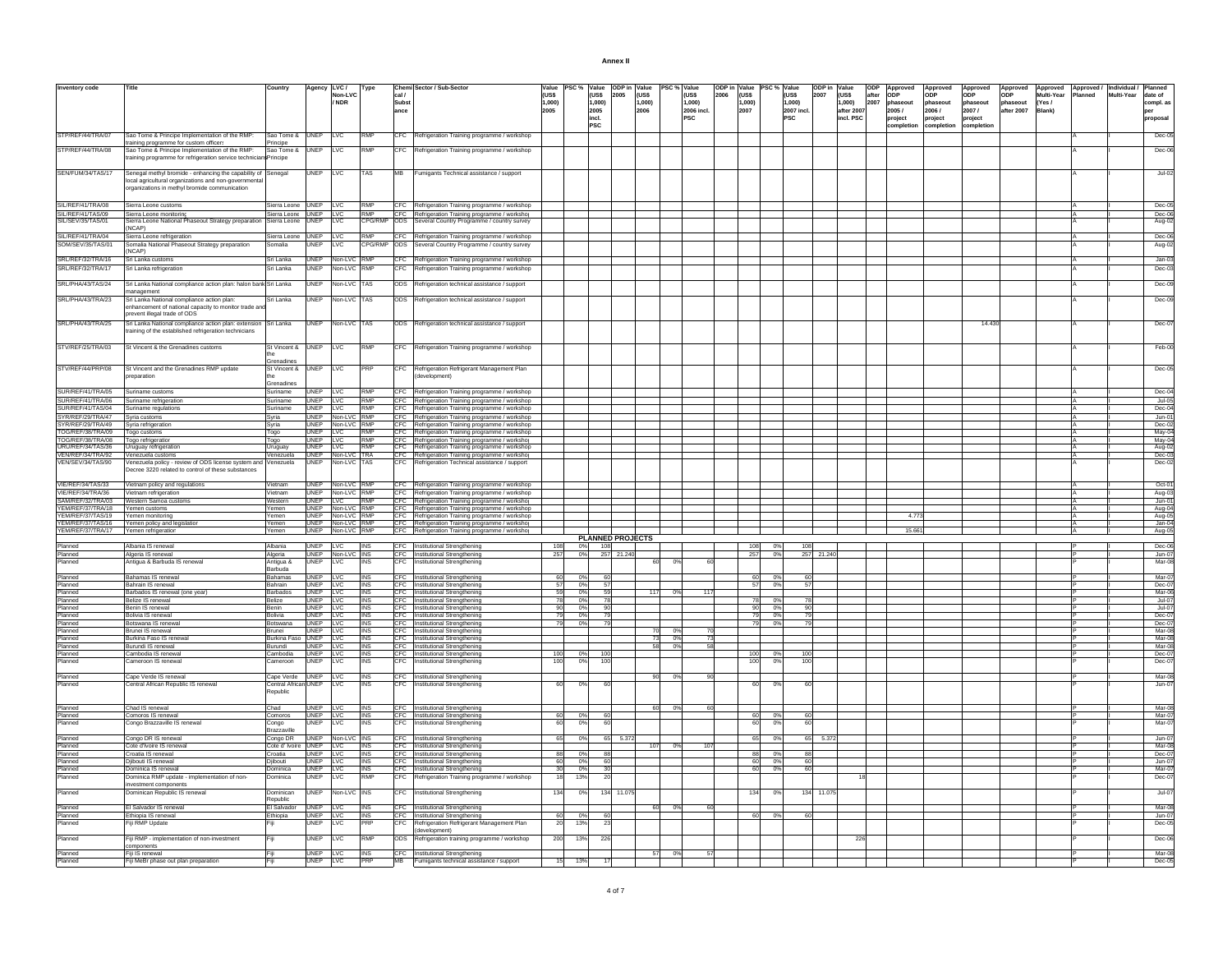| Annex II |  |
|----------|--|
|          |  |

| <b>Inventory code</b> | Title                                                                                              | Country                                    | Agency LVC/             |                   | Type                     |                       | Chemi Sector / Sub-Sector                                                                             | Value           |            | PSC % Value ODP in Value      |                 | PSC % Value |                 |            |                    | ODP in Value PSC % Value | ODP in Value | ODP                             | Approved        | Approved   | Approved              | Approved   |                     | Approved Approved / Individual / Planned |            |                   |
|-----------------------|----------------------------------------------------------------------------------------------------|--------------------------------------------|-------------------------|-------------------|--------------------------|-----------------------|-------------------------------------------------------------------------------------------------------|-----------------|------------|-------------------------------|-----------------|-------------|-----------------|------------|--------------------|--------------------------|--------------|---------------------------------|-----------------|------------|-----------------------|------------|---------------------|------------------------------------------|------------|-------------------|
|                       |                                                                                                    |                                            |                         | Non-LVC<br>/ NDR  |                          | cal /<br><b>Subst</b> |                                                                                                       | (US\$<br>1,000) |            | <b>(USS</b><br>2005<br>1,000) | (US\$<br>1,000) |             | (US\$<br>1,000) | 2006       | $($ US\$<br>1,000) | (US\$<br>1,000)          | 2007         | (US\$<br>after<br>1,000<br>2007 | ODP<br>phaseout | phaseout   | <b>ODP</b><br>phaseou | phaseout   | Multi-Year<br>(Yes/ | Planned                                  | Multi-Year | date of           |
|                       |                                                                                                    |                                            |                         |                   |                          | ance                  |                                                                                                       | 2005            |            | 2005                          | 2006            |             | 2006 incl.      |            | 2007               | 2007 incl.               |              | after 2007                      | 2005/           | 2006/      | 2007/                 | after 2007 | Blank)              |                                          |            | compl. as         |
|                       |                                                                                                    |                                            |                         |                   |                          |                       |                                                                                                       |                 |            | incl.                         |                 |             | <b>PSC</b>      |            |                    | <b>PSC</b>               |              | incl. PSC                       | roject          | roject     | project               |            |                     |                                          |            | proposal          |
|                       |                                                                                                    |                                            |                         |                   |                          |                       |                                                                                                       |                 |            | <b>IPSC</b>                   |                 |             |                 |            |                    |                          |              |                                 | completion      | completion | ompletion             |            |                     |                                          |            |                   |
| Planned               | Gabon IS renewal                                                                                   | Gabon                                      | UNEP LVC                |                   | <b>INS</b>               |                       | CFC Institutional Strengthening                                                                       |                 |            |                               | 40              | 0%          |                 |            |                    |                          |              |                                 |                 |            |                       |            |                     |                                          |            | Mar-0             |
| Planned               | Gambia IS renewal                                                                                  | Gambia                                     | UNEP LVC                |                   | INS                      |                       | CFC Institutional Strengthening                                                                       |                 |            |                               | 60              | 0%          | 60              |            |                    |                          |              |                                 |                 |            |                       |            |                     |                                          |            | Mar-0             |
| Planned<br>Planned    | Georgia IS renewal                                                                                 | Georgia<br>Global                          | UNEP LVC                | UNEP Global       | <b>INS</b><br><b>TAS</b> |                       | CFC Institutional Strengthening<br>ODS Several Technical assistance / suppor                          | 61<br>200       | 0%<br>13%  | 61<br>22(                     |                 |             |                 |            | 61                 | 0%<br>61                 |              |                                 |                 |            |                       |            |                     |                                          |            | Apr-0<br>$Dec-0$  |
| Planned               | Global awareness raising at regional level 200<br>Global CAP 2006 work programme                   | Global                                     |                         | UNEP Global TAS   |                          |                       | ODS Several Technical assistance / support                                                            | 7444            |            | 8% 8040                       |                 |             |                 |            |                    |                          |              |                                 |                 |            |                       |            |                     |                                          |            | Dec-06            |
| Planned               | Global CAP 2007 work programme                                                                     | Global                                     |                         | UNEP Global       | <b>TAS</b>               |                       | ODS Several Technical assistance / support                                                            |                 |            |                               | 7742            | 8%          | 836             |            |                    |                          |              |                                 |                 |            |                       |            |                     |                                          |            | Dec-0             |
| Planned               | Global CAP 2008 work programme                                                                     | Global                                     | UNEP Global             |                   | <b>TAS</b>               |                       | ODS Several Technical assistance / support                                                            |                 |            |                               |                 |             |                 |            | 8051               | 8%<br>8695               |              |                                 |                 |            |                       |            |                     |                                          |            | Dec-0             |
| Planned               | Grenada IS renewal                                                                                 | Grenada                                    | UNEP                    | <b>LVC</b>        | <b>INS</b>               |                       | CFC Institutional Strengthening                                                                       | 26              | 0%         |                               | 60              | 0%          |                 |            |                    |                          |              |                                 |                 |            |                       |            |                     |                                          |            | Dec-0             |
|                       |                                                                                                    |                                            |                         |                   |                          |                       |                                                                                                       |                 |            |                               |                 |             |                 |            |                    |                          |              |                                 |                 |            |                       |            |                     |                                          |            |                   |
| Planned               | Grenada RMP update preparation                                                                     | Grenada                                    | <b>UNEP</b>             | <b>LVC</b>        | PRP                      |                       | CFC Refrigeration Refrigerant Management Plan                                                         | 15              | 13%        |                               |                 |             |                 |            |                    |                          |              |                                 |                 |            |                       |            |                     |                                          |            | Mar-06            |
| Planned               | Grenada RMP update - implementation of non-                                                        | Grenada                                    | UNEP                    | <b>LVC</b>        | <b>RMP</b>               | CFC.                  | (development)                                                                                         | 45              | 13%        |                               |                 |             |                 |            |                    |                          |              |                                 |                 |            |                       |            |                     |                                          |            | Dec-07            |
|                       | nvestment components                                                                               |                                            |                         |                   |                          |                       | Refrigeration Training programme / workshop                                                           |                 |            |                               |                 |             |                 |            |                    |                          |              |                                 |                 |            |                       |            |                     |                                          |            |                   |
| Planned               | Guatemala IS renewal                                                                               | Guatemala                                  | <b>UNEP</b>             | LVC               | <b>INS</b>               |                       | CFC Institutional Strengthening                                                                       | 63              | 0%         |                               | 125             | 0%          | 125             |            |                    |                          |              |                                 |                 |            |                       |            |                     |                                          |            | Mar-08            |
| Planned<br>Planned    | Guinea IS renewal                                                                                  | Guinea                                     | UNEP LVC                |                   | INS                      |                       | CFC Institutional Strengthening                                                                       | 60              | 0%         | 60                            |                 |             |                 |            | 60                 | $0\%$<br>60              |              |                                 |                 |            |                       |            |                     |                                          |            | $Dec-0$           |
|                       | Guinea RMP update - implementation of non-<br>vestment components                                  | Guinea                                     | <b>UNEP</b>             | LVC               | RMF                      |                       | CFC Refrigeration Training programme / workshop                                                       | 120             | 13%        | 13                            |                 |             |                 |            |                    |                          |              |                                 |                 |            |                       |            |                     |                                          |            | Apr-0             |
| Planned               | Guinea Bissau IS renewal                                                                           | Guinea Bissau UNEP                         |                         | LVC               | <b>INS</b>               |                       | CFC Institutional Strengthening                                                                       |                 |            |                               | 60              | 0%          |                 |            |                    |                          |              |                                 |                 |            |                       |            |                     |                                          |            | Mar-08            |
|                       |                                                                                                    |                                            |                         |                   |                          |                       |                                                                                                       |                 |            |                               |                 |             |                 |            |                    |                          |              |                                 |                 |            |                       |            |                     |                                          |            |                   |
| Planned               | Guyana IS renewal                                                                                  | Guyana                                     | <b>UNEP</b>             | LVC               | <b>INS</b>               |                       | CFC Institutional Strengthening                                                                       |                 |            |                               | 60              | 0%          |                 |            |                    |                          |              |                                 |                 |            |                       |            |                     |                                          |            | Mar-08            |
| Planned               | Haiti IS renewal                                                                                   | Haiti                                      | UNEP LVC                |                   | INS                      |                       | CFC Institutional Strengthening                                                                       |                 |            |                               | 100             | 0%          | 100             |            |                    |                          |              |                                 |                 |            |                       |            |                     |                                          |            | Mar-08            |
| Planned<br>Planned    | Honduras IS renewal<br>Jamaica IS renewal                                                          | Honduras<br>Jamaica                        | <b>UNEP</b><br>UNEP LVC | <b>ILVC</b>       | INS<br><b>INS</b>        |                       | CFC Institutional Strengthening<br>CFC Institutional Strengthening                                    | 60<br>60        | 0%<br>0%   | 60                            |                 |             |                 |            | 60<br>60           | 0%<br>60<br>0%<br>60     |              |                                 |                 |            |                       |            |                     |                                          |            | Apr-0<br>Dec-06   |
| Planned               | Kiribati IS renewal                                                                                | Kiribati                                   | UNEP LVC                |                   | IN <sub>S</sub>          |                       | CFC Institutional Strengthening                                                                       | 60              | 0%         | - Rí                          |                 |             |                 |            | 60                 | - 0%<br>60               |              |                                 |                 |            |                       |            |                     |                                          |            | Dec-0             |
| Planned               | Korea DR IS renewal                                                                                | Korea DR                                   |                         | UNEP Non-LVC INS  |                          |                       | CFC Institutional Strengthening                                                                       | 125             | 0%         | 125 10.33                     |                 |             |                 |            | 125                | - 0%                     | 125 10.331   |                                 |                 |            |                       |            |                     |                                          |            | Dec-0             |
| Planned               | Kuwait IS renewal                                                                                  | Kuwait                                     |                         | UNEP Non-LVC INS  |                          |                       | CFC Institutional Strengthening                                                                       | 90              | 0%         | 90<br>7.43                    |                 |             |                 |            | 90                 | $_{0\%}$                 | 90 7.438     |                                 |                 |            |                       |            |                     |                                          |            | $Jun-0$           |
| Planned               | Kyrgyzstan IS renewal                                                                              | Kyrgyzstan                                 | UNEP IVC                |                   | INS                      |                       | CFC Institutional Strengthening                                                                       |                 |            |                               | 115             | - 0%        | 115             |            |                    |                          |              |                                 |                 |            |                       |            |                     |                                          |            | $Dec-0$<br>Mar-08 |
| Planned<br>Planned    | Lao IS renewal<br>Lesotho IS renewal                                                               | Lao<br>Lesotho                             | UNEP LVC<br>UNEP LVC    |                   | <b>INS</b><br>INS        |                       | CFC Institutional Strengthening<br>CFC Institutional Strengthening                                    | 60              | 0%         | 60                            | 50              | 0%          | 50              |            | 60                 | 0%<br>60                 |              |                                 |                 |            |                       |            |                     |                                          |            | Mar-0             |
| Planned               | Liberia IS renewal                                                                                 | l iheria                                   | UNEP LIVC               |                   | INS                      |                       | CFC Institutional Strengthening                                                                       |                 |            |                               | 85              | 0%          |                 |            |                    |                          |              |                                 |                 |            |                       |            |                     |                                          |            | Mar-08            |
| Planned               | Madagascar RMP update - implementation of non-                                                     | Madagascar                                 | <b>UNEP</b>             | LVC               | <b>RMP</b>               |                       | ODS Refrigeration training programme / workshop                                                       | 39              | 13%        |                               |                 |             |                 |            |                    |                          |              |                                 |                 |            |                       |            |                     |                                          |            | $Jun-0$           |
|                       | nvestment components                                                                               |                                            |                         |                   |                          |                       |                                                                                                       |                 |            |                               |                 |             |                 |            |                    |                          |              |                                 |                 |            |                       |            |                     |                                          |            |                   |
| Planned               | Madagascar awareness raising and technical<br>assistance to prevent increasing use of methyl bromi | Madagascar                                 | <b>UNEP</b>             | <b>LVC</b>        | TAS                      | MB                    | Fumigants technical assistance / support                                                              | 50              | 13%        |                               |                 |             |                 |            |                    |                          |              |                                 |                 |            |                       |            |                     |                                          |            | $Jun-07$          |
|                       |                                                                                                    |                                            |                         |                   |                          |                       |                                                                                                       |                 |            |                               |                 |             |                 |            |                    |                          |              |                                 |                 |            |                       |            |                     |                                          |            |                   |
| Planned               | Madagascar IS renewal                                                                              | Madagascar UNEP LVC                        |                         |                   | <b>INS</b>               |                       | CFC Institutional Strengthening                                                                       |                 |            |                               | 60              | 0%          |                 |            |                    |                          |              |                                 |                 |            |                       |            |                     |                                          |            | Mar-08            |
| Planned               | Malawi IS renewal                                                                                  | Malawi                                     | UNEP LVC                |                   | <b>INS</b>               |                       | CFC Institutional Strengthening                                                                       | 60              | 0%         |                               |                 |             |                 |            | 60                 | 0%<br>60                 |              |                                 |                 |            |                       |            |                     |                                          |            | Dec-0             |
| Planned               | Maldives IS renewal                                                                                | Maldives                                   | UNEP LVC                |                   | <b>INS</b>               |                       | CFC Institutional Strengthening                                                                       |                 |            |                               | 60              | 0%          |                 |            |                    |                          |              |                                 |                 |            |                       |            |                     |                                          |            | Mar-08            |
| Planned<br>Planned    | Mali IS renewal<br>Mali RMP update - implementation of non-investment Mali                         | Mali                                       | UNEP LVC<br>UNEP        | <b>LVC</b>        | <b>INS</b><br><b>RMF</b> |                       | CFC Institutional Strengthening                                                                       | 150             | 13%        |                               | 90              | 0%          |                 |            |                    |                          |              |                                 |                 |            |                       |            |                     |                                          |            | Mar-0<br>Mar-0    |
|                       | components                                                                                         |                                            |                         |                   |                          |                       | ODS Refrigeration training programme / workshop                                                       |                 |            |                               |                 |             |                 |            |                    |                          |              |                                 |                 |            |                       |            |                     |                                          |            |                   |
| Planned               | Marshall Islands IS renewal                                                                        | Marshall                                   | <b>UNEP</b>             | <b>LVC</b>        | <b>INS</b>               |                       | CFC Institutional Strengthening                                                                       | 60              | 0%         |                               |                 |             |                 |            | 60                 | O%                       |              |                                 |                 |            |                       |            |                     |                                          |            | Dec-07            |
|                       |                                                                                                    | Islands                                    |                         |                   |                          |                       |                                                                                                       |                 |            |                               |                 |             |                 |            |                    |                          |              |                                 |                 |            |                       |            |                     |                                          |            |                   |
| Planned               | Mauritania IS renewal                                                                              | Mauritania                                 | UNEP LVC                |                   | INS                      |                       | CFC Institutional Strengthening                                                                       | 60              | 0%         | 60                            |                 |             |                 |            | 60                 | 0%<br>60                 |              |                                 |                 |            |                       |            |                     |                                          |            | $Mar-07$          |
| Planned<br>Planned    | Mauritius IS renewal<br>Micronesia IS renewal                                                      | Mauritius<br>Micronesia                    | UNEP IVC<br>UNEP LVC    |                   | INS<br><b>INS</b>        |                       | CFC Institutional Strengthening<br>CFC Institutional Strengthening                                    | 60<br>60        | 0%<br>0%   | 60<br>60                      |                 |             |                 |            | 60<br>60           | 0%<br>60<br>- 0%<br>60   |              |                                 |                 |            |                       |            |                     |                                          |            | Mar-0<br>$Dec-0$  |
| Planned               | Moldova IS renewal                                                                                 | Moldova                                    | LINEP LVC               |                   | <b>INS</b>               |                       | CFC Institutional Strengthening                                                                       |                 |            |                               | 69              | 0%          |                 |            |                    |                          |              |                                 |                 |            |                       |            |                     |                                          |            | .lun-0            |
| Planned               | Mongolia IS renewal                                                                                | Mongolia                                   | <b>UNEP</b>             |                   | INS                      |                       | CFC Institutional Strengthening                                                                       |                 |            |                               | 58              | 0%          |                 |            |                    |                          |              |                                 |                 |            |                       |            |                     |                                          |            | Mar-08            |
| Planned               | Morocco IS renewal                                                                                 | Morocco                                    | <b>UNEP</b>             | Non-LVC INS       |                          |                       | CFC Institutional Strengthening                                                                       |                 |            |                               | 135             | 0%          | 135             | 11.15      |                    |                          |              |                                 |                 |            |                       |            |                     |                                          |            | Mar-08            |
| Planned<br>Planned    | Mozambique IS renewal                                                                              | Mozambique UNEP                            | UNEP LVC                | <b>LVC</b>        | <b>INS</b><br><b>INS</b> |                       | CFC Institutional Strengthening<br>CFC Institutional Strengthening                                    | 70              | 0%         |                               | 60              | 0%          |                 |            | 70                 | 0%                       |              |                                 |                 |            |                       |            |                     |                                          |            | Dec-0<br>Mar-08   |
| Planned               | Myanmar IS renewal<br>Namibia IS renewal                                                           | Myanmar<br>Namibia                         | UNEP LVC                |                   | INS                      |                       | CFC Institutional Strengthening                                                                       | 50              | 0%         | 50                            |                 |             |                 |            | 50                 | 0%<br>50                 |              |                                 |                 |            |                       |            |                     |                                          |            | Dec-07            |
| Planned               | Nepal IS renewal                                                                                   | Nepal                                      | UNEP LVC                |                   | INS                      |                       | CFC Institutional Strengthening                                                                       |                 |            |                               | 54              | 0%          |                 |            |                    |                          |              |                                 |                 |            |                       |            |                     |                                          |            | Mar-08            |
| Planned               | Nicaragua IS renewal                                                                               | Nicaragua                                  | UNEP LVC                |                   | INS                      |                       | CFC Institutional Strengthening                                                                       | 60              | 0%         |                               |                 |             |                 |            | 60                 | 0%<br>60                 |              |                                 |                 |            |                       |            |                     |                                          |            | $Jul-0$           |
| Planned               | Nicaragua RMP update - implementation of non-                                                      | Nicaragua                                  | <b>UNEP</b>             | LVC               | <b>RMF</b>               |                       | CFC Refrigeration Training programme / workshop                                                       | 110             | 13%        |                               |                 |             |                 |            |                    |                          |              |                                 |                 |            |                       |            |                     |                                          |            | Dec-0             |
|                       | investment components                                                                              |                                            |                         |                   |                          |                       |                                                                                                       |                 |            |                               |                 |             |                 |            |                    |                          |              |                                 |                 |            |                       |            |                     |                                          |            |                   |
| Planned<br>Planned    | Niger IS renewal<br>Palau IS renewal                                                               | Niger<br>Palau                             | UNEP LVC<br>UNEP LVC    |                   | <b>INS</b><br>INS        |                       | CFC Institutional Strengthening<br>CFC Institutional Strengthening                                    | 90<br>60        | 0%<br>0%   | 60                            |                 |             |                 |            | 90<br>60           | 0%<br>90<br>0%<br>60     |              |                                 |                 |            |                       |            |                     |                                          |            | Dec-07<br>$Dec-0$ |
| Planned               | Panama IS renewal                                                                                  | Panama                                     |                         | UNEP Non-LVC INS  |                          |                       | CFC Institutional Strengthening                                                                       |                 |            |                               | 150             | 0%          |                 | 150 12.397 |                    |                          |              |                                 |                 |            |                       |            |                     |                                          |            | Mar-08            |
| Planned               | Paraguay IS renewal                                                                                | Paraguay                                   | UNEP LVC                |                   | <b>INS</b>               |                       | CFC Institutional Strengthening                                                                       | 60              | 0%         | 60                            |                 |             |                 |            | 60                 | 0%<br>60                 |              |                                 |                 |            |                       |            |                     |                                          |            | $Jul-0$           |
| Planned               | Peru IS renewal                                                                                    | Peru                                       | UNEP LVC                |                   | <b>INS</b>               |                       | CFC Institutional Strengthening                                                                       |                 |            |                               | 134             | - 0%        | 134             |            |                    |                          |              |                                 |                 |            |                       |            |                     |                                          |            | $Mar-08$          |
| Planned<br>Planned    | NGO Methyl Bromide Communication Programme<br>Sub-regional Project on Harmonisation of Legislative | Region AFR UNEP Regional TAS<br>Region AFR |                         | UNEP Regional TAS |                          |                       | MB Fumigants technical assistance / suppor<br>ODS Refrigeration technical assistance / support        | 180<br>140      | 13%<br>13% | 203                           |                 |             |                 |            |                    |                          |              |                                 |                 |            |                       |            |                     |                                          |            | Mar-0<br>Mar-0    |
|                       | and Regulatory Mechanisms to Improve Monitoring                                                    |                                            |                         |                   |                          |                       |                                                                                                       |                 |            |                               |                 |             |                 |            |                    |                          |              |                                 |                 |            |                       |            |                     |                                          |            |                   |
|                       | and Control of ODS Consumption in English-Speakin                                                  |                                            |                         |                   |                          |                       |                                                                                                       |                 |            |                               |                 |             |                 |            |                    |                          |              |                                 |                 |            |                       |            |                     |                                          |            |                   |
|                       | Africa                                                                                             |                                            |                         |                   |                          |                       |                                                                                                       |                 |            |                               |                 |             |                 |            |                    |                          |              |                                 |                 |            |                       |            |                     |                                          |            |                   |
| Planned<br>Planned    | Rwanda IS renewal                                                                                  | Rwanda<br>Sao Tome and UNEP                | UNEP LVC                | I VC              | $\frac{1}{1}$ INS        | CFC                   | CFC Institutional Strengthening                                                                       | 65              | 0%         |                               | 60              | - 0%        |                 |            | 65                 | 0%                       |              |                                 |                 |            |                       |            |                     |                                          |            | $Dec-0$<br>Mar-0  |
|                       | Sao Tome & Principe IS renewal                                                                     | Principe                                   |                         |                   |                          |                       | Institutional Strengthening                                                                           |                 |            |                               |                 |             |                 |            |                    |                          |              |                                 |                 |            |                       |            |                     |                                          |            |                   |
| Planned               | Senegal IS renewal                                                                                 | Senegal                                    | UNEP LVC                |                   | <b>INS</b>               |                       | CFC Institutional Strengthening                                                                       |                 |            |                               | 150             | 0%          | 150             |            |                    |                          |              |                                 |                 |            |                       |            |                     |                                          |            | $Mar-08$          |
| Planned               | Sevchelles IS renewal                                                                              | Sevchelles                                 | UNEP IVC                |                   | <b>INS</b>               |                       | CFC Institutional Strengthening                                                                       |                 |            |                               | 60              | 0%          | 60              |            |                    |                          |              |                                 |                 |            |                       |            |                     |                                          |            | $Mar-08$          |
| Planned               | Sierra Leone IS renewal                                                                            | Sierra Leone UNEP LVC                      |                         |                   | <b>INS</b><br><b>INS</b> | CFC                   | CFC Institutional Strengthening                                                                       | 86              | 0%         | 86                            |                 |             |                 |            | 86                 | 0%<br>86                 |              |                                 |                 |            |                       |            |                     |                                          |            | Dec-0             |
| Planned               | Solomon Islands IS renewal                                                                         | Solomon<br>Islands                         | UNEP                    | LVC               |                          |                       | Institutional Strengthening                                                                           | 60              | 0%         |                               |                 |             |                 |            |                    | 0%                       |              |                                 |                 |            |                       |            |                     |                                          |            | Dec-0             |
| Planned               | Somalia IS renewal                                                                                 | Somalia                                    | UNEP LVC                |                   | <b>INS</b>               |                       | CFC Institutional Strengthening                                                                       |                 |            |                               | 70              | 0%          |                 |            |                    |                          |              |                                 |                 |            |                       |            |                     |                                          |            | Mar-08            |
| Planned               | Somalia RMP - implementation of non-investment                                                     | Somalia                                    | UNEP                    | <b>LVC</b>        | RMP                      |                       | CFC Refrigeration Training programme / workshop                                                       | 62              | 13%        |                               | 89              | 13%         | 10              |            |                    |                          |              |                                 |                 |            |                       |            |                     |                                          |            | Mar-06            |
|                       | components                                                                                         |                                            |                         |                   |                          |                       |                                                                                                       |                 |            |                               |                 |             |                 |            |                    |                          |              |                                 |                 |            |                       |            |                     |                                          |            |                   |
| Planned               | Saint Kitts and Nevis RMP update - implementation of St Kitts &                                    |                                            | UNEP                    | LVC               | <b>RMP</b>               |                       | ODS Refrigeration training programme / workshop                                                       | 73              | 13%        |                               |                 |             |                 |            |                    |                          |              |                                 |                 |            |                       |            |                     |                                          |            | Dec-06            |
| Planned               | non-investment components<br>St Kitts & Nevis IS renewal                                           | Vevis<br>St Kitts &                        | UNEP                    | LVC               | <b>INS</b>               | CFC                   | Institutional Strengthening                                                                           |                 | 0%         |                               | 60              | 0%          |                 |            |                    |                          |              |                                 |                 |            |                       |            |                     |                                          |            | Mar-06            |
|                       |                                                                                                    | Nevis                                      |                         |                   |                          |                       |                                                                                                       |                 |            |                               |                 |             |                 |            |                    |                          |              |                                 |                 |            |                       |            |                     |                                          |            |                   |
| Planned               | St Lucia IS renewal                                                                                | St Lucia                                   | UNEP LVC                |                   | <b>INS</b>               |                       | CFC Institutional Strengthening                                                                       |                 |            |                               | 60              | 0%          | 60              |            |                    |                          |              |                                 |                 |            |                       |            |                     |                                          |            | $Jun-08$          |
| Planned               | St Vincent & the Grenadines IS renewal                                                             | St Vincent &                               | UNEP LVC                |                   | <b>INS</b>               | CFC                   | Institutional Strengthening                                                                           |                 | 0%         |                               |                 | 0%          |                 |            |                    |                          |              |                                 |                 |            |                       |            |                     |                                          |            | Mar-06            |
|                       |                                                                                                    | Grenadines                                 |                         |                   |                          |                       |                                                                                                       |                 |            |                               |                 |             |                 |            |                    |                          |              |                                 |                 |            |                       |            |                     |                                          |            |                   |
| Planned               | St Vincent & the Grenadines RMP update -                                                           | St Vincent &                               | UNEP LVC                |                   | RMP                      |                       | CFC Refrigeration Training programme / workshop                                                       | 30              | 13%        |                               |                 |             |                 |            |                    |                          |              |                                 |                 |            |                       |            |                     |                                          |            | Dec-07            |
|                       | mplementation of non-investment components                                                         |                                            |                         |                   |                          |                       |                                                                                                       |                 |            |                               |                 |             |                 |            |                    |                          |              |                                 |                 |            |                       |            |                     |                                          |            |                   |
|                       |                                                                                                    | Grenadines                                 |                         |                   |                          |                       |                                                                                                       |                 |            |                               |                 |             |                 |            |                    |                          |              |                                 |                 |            |                       |            |                     |                                          |            |                   |
| Planned               | Sudan IS renewal                                                                                   | Sudan                                      |                         | UNEP Non-LVC INS  |                          |                       | CFC Institutional Strengthening                                                                       |                 |            |                               | 100             | 0%          | 100             | 8.265      |                    |                          |              |                                 |                 |            |                       |            |                     |                                          |            | Mar-08            |
| Planned<br>Planned    | Suriname IS renewal<br>Swaziland IS renewal                                                        | Suriname<br>Swaziland                      | UNEP IVC<br>UNEP LVC    |                   | <b>INS</b><br><b>INS</b> |                       | CFC Institutional Strengthening                                                                       | 60              | 0%         | -60                           | 95              | 0%          | 95              |            | 60L                | $0\%$<br>60              |              |                                 |                 |            |                       |            |                     |                                          |            | $Mar-08$<br>Dec-0 |
| Planned               | Tanzania IS renewal                                                                                | Tanzania                                   | UNEP IVC                |                   | <b>IINS</b>              |                       | CFC Institutional Strengthening<br>CFC Institutional Strengthening                                    |                 |            |                               | 60              | 0%          | 60              |            |                    |                          |              |                                 |                 |            |                       |            |                     |                                          |            | Mar-08            |
| Planned               | Togo IS renewal                                                                                    | Togo                                       | UNEP LIVC               |                   | <b>INS</b>               |                       | CFC Institutional Strengthening                                                                       |                 |            |                               | 61              | 0%          | 61              |            |                    |                          |              |                                 |                 |            |                       |            |                     |                                          |            | Mar-08            |
| Planned<br>Planned    | Tonga IS renewal                                                                                   | Tonga                                      | UNEP LVC                |                   | <b>INS</b>               |                       | CFC Institutional Strengthening<br>CFC Institutional Strengthening<br>CFC Institutional Strengthening | 60              | 0%         | 60                            |                 |             |                 |            | 60                 | 0%<br>60                 |              |                                 |                 |            |                       |            |                     |                                          |            | Dec-0             |
|                       | Tuvalu IS renewal                                                                                  | Tuvalu                                     | UNEP LVC                |                   | <b>TINS</b>              |                       |                                                                                                       | 60              | 0%         | 60                            |                 |             |                 |            | 60                 | 0%<br>60                 |              |                                 |                 |            |                       |            |                     |                                          |            | Dec-07            |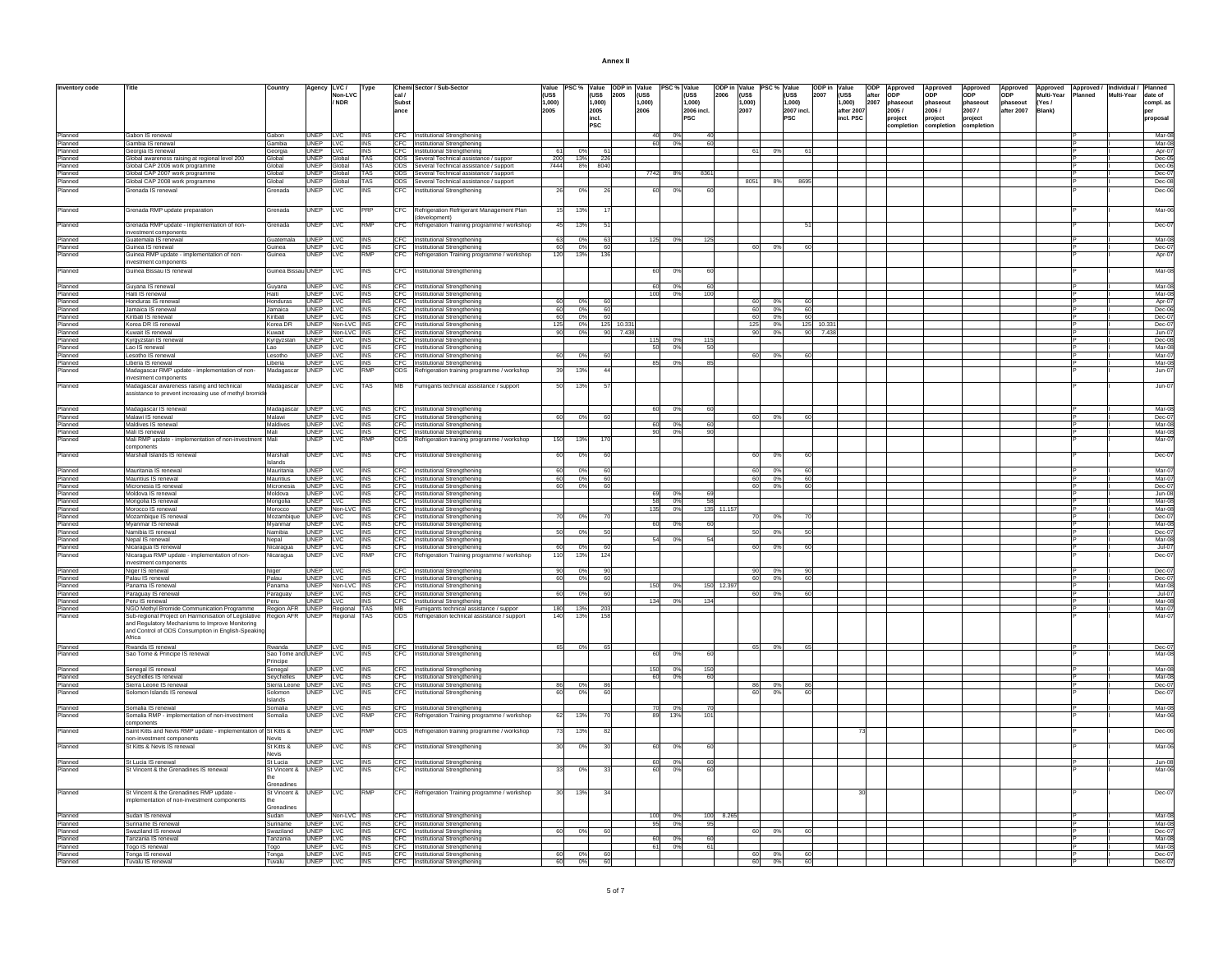| Inventory code                 | Title                                                                                                                                                                           | Country                             |                            | Agency LVC /<br>Non-LVC<br>/ NDR | Type               | cal /<br>Subst<br>lance | Chemi Sector / Sub-Sector                                                                      | <b>CUSS</b><br>1.000)<br>2005 | Value PSC % Value ODP in Value | (US\$ 2005<br>1.000)<br>2005<br>incl.<br><b>PSC</b> | <b><i>ILISS</i></b><br>1.000)<br>2006 | PSC % Value | (US\$<br>1.000)<br>2006 incl.<br><b>PSC</b> | ODP in Value PSC % Value<br>lruss<br>2006<br>1.000)<br>2007 |                        | <b>AUSS</b><br>1.000)<br>2007 incl.<br><b>PSC</b> | ODP in Value<br>2007 | <b><i>ILISS</i></b><br>1.000)<br>after 2007<br>incl. PSC | after ODP | ODP Approved<br>2007 phaseout<br>2005/<br>project<br>completion | Approved<br>ODP<br>phaseout<br>2006/<br>project<br>completion | Approved<br>ODP<br>phaseout<br>2007/<br>project<br>completion | ODP<br>phaseout<br>after 2007 | Multi-Year Planned<br>IYes/<br>Blank) | Approved Approved Approved Individual Planned<br>Multi-Year date of<br>compl. as<br>lper<br>proposal |
|--------------------------------|---------------------------------------------------------------------------------------------------------------------------------------------------------------------------------|-------------------------------------|----------------------------|----------------------------------|--------------------|-------------------------|------------------------------------------------------------------------------------------------|-------------------------------|--------------------------------|-----------------------------------------------------|---------------------------------------|-------------|---------------------------------------------|-------------------------------------------------------------|------------------------|---------------------------------------------------|----------------------|----------------------------------------------------------|-----------|-----------------------------------------------------------------|---------------------------------------------------------------|---------------------------------------------------------------|-------------------------------|---------------------------------------|------------------------------------------------------------------------------------------------------|
| Planned<br>Planned             | Uganda IS renewal<br>Uruguay capacity building of building owners /<br>managers to take informed decisions concerning the<br>replacement of chillers (in cooperation with UNDP) | Uganda<br>Uruguay                   | UNEP LVC<br>UNEP           | LVC                              | <b>INS</b><br>TAS  |                         | CFC Institutional Strengthening<br>ODS Refrigeration Technical assistance / support            | 60<br>150                     | 0%<br>13%                      | 60<br>170                                           |                                       |             |                                             | 60                                                          | 0%                     | -60                                               |                      |                                                          |           |                                                                 |                                                               |                                                               |                               |                                       | Jun-07<br>Dec-07                                                                                     |
| Planned                        | Vanuatu IS renewal<br>Vietnam IS renewal                                                                                                                                        | Vanuatu<br><b>Vietnam</b>           | UNEP LVC                   | UNEP Non-LVC INS                 | <b>INS</b>         |                         | CFC Institutional Strengthening<br>CFC Institutional Strengthening                             | 60<br>120                     | 0%<br>0%                       | -60<br>120 9.918                                    |                                       |             |                                             | 60<br>120                                                   | O <sup>2</sup><br>- 0% | 60<br>120                                         | 9.918                |                                                          |           |                                                                 |                                                               |                                                               |                               |                                       | $Dec-07$<br>$-lul-07$                                                                                |
| r ianned<br>Planned<br>Planned | Western Samoa IS renewal                                                                                                                                                        | Nestern<br>Samoa                    | UNEP                       | <b>LVC</b>                       | <b>INS</b>         |                         | CFC Institutional Strengthening                                                                | 60                            | n                              | 60                                                  |                                       |             |                                             | 60                                                          | 0 <sup>9</sup>         | 61                                                |                      |                                                          |           |                                                                 |                                                               |                                                               |                               |                                       | Mar-07                                                                                               |
| Planned                        | Yemen IS renewal                                                                                                                                                                | Yemen                               |                            | UNEP Non-LVC INS                 |                    |                         | CFC Institutional Strengthening                                                                | 104                           | 0%                             | 104 8.595                                           |                                       |             |                                             | 104                                                         | - 0%                   | 104                                               | 8.595                |                                                          |           |                                                                 |                                                               |                                                               |                               |                                       | $Dec-07$                                                                                             |
| Planned<br>Planned             | Zambia IS renewal<br>Zimbabwe IS renewal                                                                                                                                        | <b>Zamhia</b><br>Zimbabwe           |                            | UNEP LVC<br>UNEP Non-LVC INS     | <b>INS</b>         |                         | CFC Institutional Strengthening<br>CFC Institutional Strengthening                             |                               |                                |                                                     | 66<br>100                             | 0%<br>0%    | 66                                          | 100 8.265                                                   |                        |                                                   |                      |                                                          |           |                                                                 |                                                               |                                                               |                               |                                       | $Mar-08$<br>Mar-08                                                                                   |
| New                            |                                                                                                                                                                                 |                                     |                            |                                  |                    |                         |                                                                                                |                               |                                | <b>NEW PROJECTS</b>                                 |                                       |             |                                             |                                                             |                        |                                                   |                      |                                                          |           |                                                                 |                                                               |                                                               |                               |                                       |                                                                                                      |
| New                            | Afghanistan IS renewal<br>Afghanistan RMP - implementation of non-investment<br>components                                                                                      | Afghanistan UNEP NDR<br>Afghanistan | <b>UNEP</b>                | <b>NDR</b>                       | <b>INS</b><br>RMP  | CFC                     | CFC Institutional Strengthening<br>Refrigeration Training programme / workshop                 | 60<br>200                     | 0%<br>13%                      | 60<br>226                                           |                                       |             |                                             | 60                                                          | 0%                     | 60                                                |                      |                                                          |           |                                                                 |                                                               |                                                               |                               |                                       | $Jul-07$<br>Dec-07                                                                                   |
| New                            | Barbados implementation of TPMP                                                                                                                                                 | Barbados                            | <b>UNEP</b>                | <b>LVC</b>                       | TPMP               |                         | CFC Terminal Phase out Management Plan<br>(implementation)                                     |                               |                                |                                                     |                                       |             |                                             |                                                             | 13%                    |                                                   |                      |                                                          |           |                                                                 |                                                               |                                                               |                               |                                       | $Jul-10$                                                                                             |
| New                            | Benin Preparation of TPMP                                                                                                                                                       | Benin                               | <b>UNEP</b>                | <b>LVC</b>                       | PRP                | CFC.                    | Terminal Phase out Management Plan<br>(development)                                            | 10                            | 13%                            |                                                     |                                       |             |                                             |                                                             |                        |                                                   |                      |                                                          |           |                                                                 |                                                               |                                                               |                               |                                       | Dec-06                                                                                               |
| New                            | Benin implementation of TPMP                                                                                                                                                    | Benin                               | <b>UNEP</b>                | <b>LVC</b>                       | TPMP               | <b>CFC</b>              | Terminal Phase out Management Plan<br>(implementation)                                         |                               |                                |                                                     | 270                                   | 13%         | 305                                         |                                                             |                        |                                                   |                      |                                                          |           |                                                                 |                                                               |                                                               |                               |                                       | $Jul-10$                                                                                             |
| New<br>New                     | Bhutan IS renewal<br>Bhutan RMP - implementation of non-investment                                                                                                              | Bhutan<br>Bhutan                    | UNEP NDR<br><b>UNEP</b>    | <b>NDR</b>                       | <b>INS</b><br>RMP  |                         | CFC Institutional Strengthening<br>CFC Refrigeration Training programme / workshop             | 60<br>170                     | 0%<br>13%                      | 60<br>192                                           |                                       |             |                                             | 60                                                          | 0%                     | 60                                                |                      | 19                                                       |           |                                                                 |                                                               |                                                               |                               |                                       | Jul-07<br>Mar-07                                                                                     |
| New                            | components<br>Brunei Darussalam RMP - implementation of non-                                                                                                                    | <b>Brunei</b>                       | <b>UNEP</b>                |                                  | RMP                |                         |                                                                                                |                               |                                |                                                     |                                       |             |                                             |                                                             |                        | 136                                               |                      |                                                          |           |                                                                 |                                                               |                                                               |                               |                                       | Dec-09                                                                                               |
|                                | investment components                                                                                                                                                           | Darussalam                          |                            | LVC                              |                    |                         | CFC Refrigeration Training programme / workshop                                                |                               |                                |                                                     |                                       |             |                                             | 120                                                         | 13%                    |                                                   |                      |                                                          |           |                                                                 |                                                               |                                                               |                               |                                       |                                                                                                      |
| New                            | Burkina Faso Preparation of TPMP                                                                                                                                                | Burkina Faso UNEP                   |                            | <b>LVC</b>                       | PRP                | CFC                     | Terminal Phase out Management Plan<br>(development)                                            | 10                            | 13%                            |                                                     |                                       |             |                                             |                                                             |                        |                                                   |                      |                                                          |           |                                                                 |                                                               |                                                               |                               |                                       | Dec-06                                                                                               |
| New                            | Burkina Faso implementation of TPMP                                                                                                                                             | Burkina Faso UNEP                   |                            | LVC                              | TPMP               | <b>CFC</b>              | Terminal Phase out Management Plan<br>(development)                                            |                               |                                |                                                     | 230                                   | 13%         | 260                                         |                                                             |                        |                                                   |                      |                                                          |           |                                                                 |                                                               |                                                               |                               |                                       | $Jul-10$                                                                                             |
| New                            | Cambodia RMP - implementation of non-investment<br>components                                                                                                                   | Camhodia                            | <b>UNFP</b>                | I VC.                            | RMP                |                         | CFC Refrigeration Training programme / workshop                                                |                               |                                |                                                     | 235                                   | 13%         | 266                                         |                                                             |                        |                                                   |                      |                                                          |           |                                                                 |                                                               |                                                               |                               |                                       | Dec-08                                                                                               |
| New                            | Cape Verde Preparation of TPMP                                                                                                                                                  | Cape Verde                          | <b>UNEP</b>                | <b>LVC</b>                       | PRP                |                         | CFC Terminal Phase out Management Plan<br>(development)                                        | 10                            | 13%                            |                                                     |                                       |             |                                             |                                                             |                        |                                                   |                      |                                                          |           |                                                                 |                                                               |                                                               |                               |                                       | Dec-06                                                                                               |
| New                            | Cape Verde implementation of TPMP                                                                                                                                               | Cape Verde                          | <b>UNFP</b>                | I VC                             | TPMP               | CFC.                    | Terminal Phase out Management Plan<br>(implementation)                                         |                               |                                |                                                     | 100                                   | 13%         | 113                                         |                                                             |                        |                                                   |                      |                                                          |           |                                                                 |                                                               |                                                               |                               |                                       | $Jul-10$                                                                                             |
| New                            | Chad Preparation of TPMP                                                                                                                                                        | Chad                                | <b>UNEP</b>                | LVC                              | PRP                | CFC.                    | Terminal Phase out Management Plan<br>(development)                                            | 10                            | 13%                            |                                                     |                                       |             |                                             |                                                             |                        |                                                   |                      |                                                          |           |                                                                 |                                                               |                                                               |                               |                                       | Dec-06                                                                                               |
| New                            | Chad implementation of TPMP                                                                                                                                                     | Chad                                | <b>UNEP</b>                | LVC                              | TPMP               |                         | CFC Terminal Phase out Management Plan<br>(implementation)                                     |                               |                                |                                                     | 90                                    | 13%         | 102                                         |                                                             |                        |                                                   |                      |                                                          |           |                                                                 |                                                               |                                                               |                               |                                       | $Jul-10$                                                                                             |
| New                            | Comoros Preparation of TPMP                                                                                                                                                     | Comoros                             | <b>UNEP</b>                | LVC                              | PRP                |                         | CFC Terminal Phase out Management Plan<br>(development)                                        | 10                            | 13%                            |                                                     |                                       |             |                                             |                                                             |                        |                                                   |                      |                                                          |           |                                                                 |                                                               |                                                               |                               |                                       | Dec-06                                                                                               |
| New                            | Comoros implementation of TPMP                                                                                                                                                  | Comoros                             | <b>UNEP</b>                | LVC                              | TPMP               |                         | CFC Terminal Phase out Management Plan<br>(implementation)                                     |                               |                                |                                                     | 138                                   | 13%         | 156                                         |                                                             |                        |                                                   |                      |                                                          |           |                                                                 |                                                               |                                                               |                               |                                       | $Jul-10$                                                                                             |
| New                            | Congo Brazzaville Preparation of TPMP                                                                                                                                           | Congo<br>razzaville                 | <b>UNEP</b>                | <b>LVC</b>                       | PRP                | CFC                     | Terminal Phase out Management Plan<br>(development)                                            | 10                            | 13%                            |                                                     |                                       |             |                                             |                                                             |                        |                                                   |                      |                                                          |           |                                                                 |                                                               |                                                               |                               |                                       | Dec-06                                                                                               |
| New                            | Congo Brazzaville implementation of TPMP                                                                                                                                        | Congo<br>Brazzaville                | UNEP                       | LVC                              | TPMP<br>PRP        | CFC                     | Terminal Phase out Management Plan<br>(implementation)                                         |                               |                                |                                                     | 100                                   | 13%         | 113                                         |                                                             |                        |                                                   |                      |                                                          |           |                                                                 |                                                               |                                                               |                               |                                       | $Jul-10$                                                                                             |
| New<br>New                     | Congo DR Preparation of TPMP                                                                                                                                                    | Congo DR                            | <b>UNEP</b>                | <b>LVC</b>                       |                    | CFC                     | Terminal Phase out Management Plan<br>(development)                                            | 10                            | 13%                            |                                                     |                                       |             |                                             |                                                             |                        |                                                   |                      |                                                          |           |                                                                 |                                                               |                                                               |                               |                                       | Dec-06                                                                                               |
| New                            | Congo DR implementation of TPMP<br>Cook Islands IS renewal                                                                                                                      | Congo DR<br>Cook Islands UNEP NDR   | <b>UNEP</b>                | <b>LVC</b>                       | TPMP<br><b>INS</b> | <b>CFC</b>              | Terminal Phase out Management Plan<br>(implementation)<br>CFC Institutional Strengthening      | 60                            | 0%                             | 60                                                  | 264                                   | 13%         | 298                                         |                                                             | 60 0%                  |                                                   |                      |                                                          |           |                                                                 |                                                               |                                                               |                               |                                       | $Jul-10$<br>Mar-07                                                                                   |
| New                            | Cote d'Ivoire Preparation of TPMP                                                                                                                                               | Cote d'Ivoire                       | <b>UNEP</b>                | <b>LVC</b>                       | PRP                | CFC                     | Terminal Phase out Management Plan<br>(development)                                            | 10                            | 13%                            | 11                                                  |                                       |             |                                             |                                                             |                        |                                                   |                      |                                                          |           |                                                                 |                                                               |                                                               |                               |                                       | $Dec-06$                                                                                             |
| New                            | Cote d'Ivoire implementation of TPMP                                                                                                                                            | Cote d'Ivoire                       | <b>UNEP</b>                | LVC                              | <b>PMP</b>         | CFC                     | Terminal Phase out Management Plan<br>(implementation)                                         |                               |                                |                                                     | 110                                   | 13%         | 124                                         |                                                             |                        |                                                   |                      |                                                          |           |                                                                 |                                                               |                                                               |                               |                                       | $Jul-10$                                                                                             |
| New                            | Djibouti Preparation of TPMP                                                                                                                                                    | Diibouti                            | <b>UNEP</b>                | LVC                              | PRP                |                         | CFC Terminal Phase out Management Plan<br>(development)                                        | 10                            | 13%                            | 11                                                  |                                       |             |                                             |                                                             |                        |                                                   |                      |                                                          |           |                                                                 |                                                               |                                                               |                               |                                       | Dec-06                                                                                               |
| New                            | Djibouti implementation of TPMP                                                                                                                                                 | Diibouti                            | <b>UNEP</b>                | <b>LVC</b>                       | <b>PMP</b>         | <b>CFC</b>              | Terminal Phase out Management Plan<br>(implementation)                                         |                               |                                |                                                     | 140                                   | 13%         | 158                                         |                                                             |                        |                                                   |                      |                                                          |           |                                                                 |                                                               |                                                               |                               |                                       | $Jul-10$                                                                                             |
| New                            | DPR Korea RMP : implementation of non-investment DPR Korea<br>components                                                                                                        |                                     | <b>UNFP</b>                | Non-LVC                          | <b>RMP</b>         |                         | CFC Refrigeration Training programme / workshop                                                | 222                           | 13%                            | 251 18,348                                          |                                       |             |                                             | 390                                                         | 13%                    | 441                                               | 32.23                |                                                          |           |                                                                 |                                                               |                                                               |                               |                                       | $.\n ul-07$                                                                                          |
| New                            | Gabon Preparation of TPMP                                                                                                                                                       | Gabon                               | <b>UNFP</b>                | I VC.                            | PRP                | CEC.                    | Terminal Phase out Management Plan<br>(development)                                            | 10                            | 13%                            |                                                     |                                       |             |                                             |                                                             |                        |                                                   |                      |                                                          |           |                                                                 |                                                               |                                                               |                               |                                       | Dec-06                                                                                               |
| New                            | Gabon implementation of TPMP                                                                                                                                                    | Gabon                               | <b>UNEP</b>                | <b>LVC</b>                       | TPMP               | <b>ICFC</b>             | Terminal Phase out Management Plan<br>(implementation)                                         |                               |                                |                                                     | 100                                   | 13%         | 113                                         |                                                             |                        |                                                   |                      |                                                          |           |                                                                 |                                                               |                                                               |                               |                                       | $Jul-10$                                                                                             |
| New<br>New                     | Developing attractive awareness materials<br>Global awareness raising at regional level 2006                                                                                    | Global<br>Global                    | <b>UNFP</b><br><b>UNEP</b> | Global<br>Global                 | TAS<br><b>TAS</b>  |                         | ODS Several Technical assistance / suppor<br>ODS Several Technical assistance / support        | 125                           | 13%                            | 141                                                 | 125<br>200                            | 13%<br>13%  | 141<br>226                                  |                                                             | 125 13%                | 14'                                               |                      |                                                          |           |                                                                 |                                                               |                                                               |                               |                                       | Mar-07<br>Dec-06                                                                                     |
| New<br>New                     | Global awareness raising at regional level 2007                                                                                                                                 | Global<br>Global                    | <b>UNEP</b>                | UNEP Global TAS<br>Global        | <b>TAS</b>         |                         | ODS Several Technical assistance / support                                                     | 200                           | 13%                            | 226                                                 |                                       |             |                                             |                                                             | 200 13%                | 226                                               |                      |                                                          |           |                                                                 |                                                               |                                                               |                               |                                       | $Dec-07$<br>Mar-07                                                                                   |
| New <sup>-</sup>               | Technical assistance for refrigeration servicing in<br>chillers sector<br>Update of the Customs Training Manual in 6 UN                                                         | Global                              | <b>UNEP</b>                | Global                           | TAS                |                         | ODS Several Technical assistance / support<br>ODS Several Technical assistance / support       | 200                           | 13%                            | 226                                                 |                                       |             |                                             |                                                             |                        |                                                   |                      |                                                          |           |                                                                 |                                                               |                                                               |                               |                                       | Mar-06                                                                                               |
| New                            | languages<br>Guatemala RMP update preparation                                                                                                                                   | Guatemala UNEP LVC                  |                            |                                  | PRP                |                         | CFC Refrigeration Training programme / workshop                                                | 18                            | 13%                            | 20                                                  |                                       |             |                                             |                                                             |                        |                                                   |                      |                                                          |           |                                                                 |                                                               |                                                               |                               |                                       | $Dec-05$                                                                                             |
| New                            | Guatemala RMP update implementation of non-<br>investment components                                                                                                            | Guatemala                           | <b>UNEP</b>                | <b>LVC</b>                       | PRP                | <b>CFC</b>              | Refrigeration Training programme / workshop                                                    |                               |                                |                                                     | 214                                   | 13%         | 242                                         |                                                             |                        |                                                   |                      |                                                          |           |                                                                 |                                                               |                                                               |                               |                                       | Dec-08                                                                                               |
| New                            | Guinea Preparation of TPMP                                                                                                                                                      | Guinea                              | <b>UNEP</b>                | LVC                              | PRP                |                         | CFC Terminal Phase out Management Plan<br>(development)                                        | 10                            | 13%                            | 13%                                                 |                                       |             |                                             |                                                             |                        |                                                   |                      |                                                          |           |                                                                 |                                                               |                                                               |                               |                                       | Dec-06                                                                                               |
| New                            | Guinea implementation of TPMP                                                                                                                                                   | Guinea                              | <b>UNEP</b>                | LVC                              | <b>PMP</b>         | CFC                     | Terminal Phase out Management Plan<br>(implementation)                                         |                               |                                |                                                     | 120                                   | 13%         | 136                                         |                                                             |                        |                                                   |                      |                                                          |           |                                                                 |                                                               |                                                               |                               |                                       | $Jul-10$                                                                                             |
| New                            | Haiti implementation of TPMP                                                                                                                                                    | Haiti                               | UNEP                       | LVC                              | TPMP               | CFC                     | Terminal Phase out Management Plan<br>(implementation)                                         |                               |                                |                                                     |                                       |             |                                             | 95                                                          | 13%                    | $10^{1}$                                          |                      |                                                          |           |                                                                 |                                                               |                                                               |                               |                                       | $Jul-10$                                                                                             |
| New<br>New                     | Haiti halon phase out<br>Honduras implementation of TPMP                                                                                                                        | Haiti<br>Honduras                   | <b>UNEP</b><br>UNEP        | LVC<br><b>LVC</b>                | TAS<br>TPMP        | <b>CFC</b>              | HAL Halon technical assistance/ support<br>Terminal Phase out Management Plan                  |                               | 25 13% 13%                     |                                                     |                                       |             |                                             | 137                                                         | 13%                    | 155                                               |                      |                                                          |           |                                                                 |                                                               |                                                               |                               |                                       | Dec-07<br>$Jul-10$                                                                                   |
| New                            | Kyrgyzstan RMP : update preparation                                                                                                                                             |                                     |                            |                                  | <b>PRP</b>         |                         | (implementation)                                                                               |                               |                                |                                                     |                                       |             |                                             |                                                             |                        |                                                   |                      |                                                          |           |                                                                 |                                                               |                                                               |                               |                                       | $Dec-06$                                                                                             |
| New                            | Kyrgyzstan RMP : implementation of non-investment                                                                                                                               | Kyrgyzstan UNEP LVC<br>Kyrgyzstan   | <b>UNEP</b>                | <b>LVC</b>                       | RMP                | <b>ICFC</b>             | CFC Refrigeration Training programme / workshop<br>Refrigeration Training programme / workshop |                               |                                |                                                     | 30                                    | 13%         |                                             | 150                                                         | 13%                    | 17                                                |                      |                                                          |           |                                                                 |                                                               |                                                               |                               |                                       | Dec-08                                                                                               |
| New                            | components<br>Liberia Preparation of TPMP                                                                                                                                       | Liberia                             | <b>UNEP</b>                | <b>LVC</b>                       | PRP                | CFC                     | Terminal Phase out Management Plan                                                             | 10                            | 13%                            |                                                     |                                       |             |                                             |                                                             |                        |                                                   |                      |                                                          |           |                                                                 |                                                               |                                                               |                               |                                       | Dec-06                                                                                               |
| New                            | Liberia Preparation of TPMP                                                                                                                                                     | Liberia                             | UNEP LVC                   |                                  | TPMP               |                         | (development)<br>CFC Terminal Phase out Management Plan                                        |                               |                                |                                                     |                                       | 150 13%     | 170                                         |                                                             |                        |                                                   |                      |                                                          |           |                                                                 |                                                               |                                                               |                               |                                       | $.$ lul-10                                                                                           |

(implementation)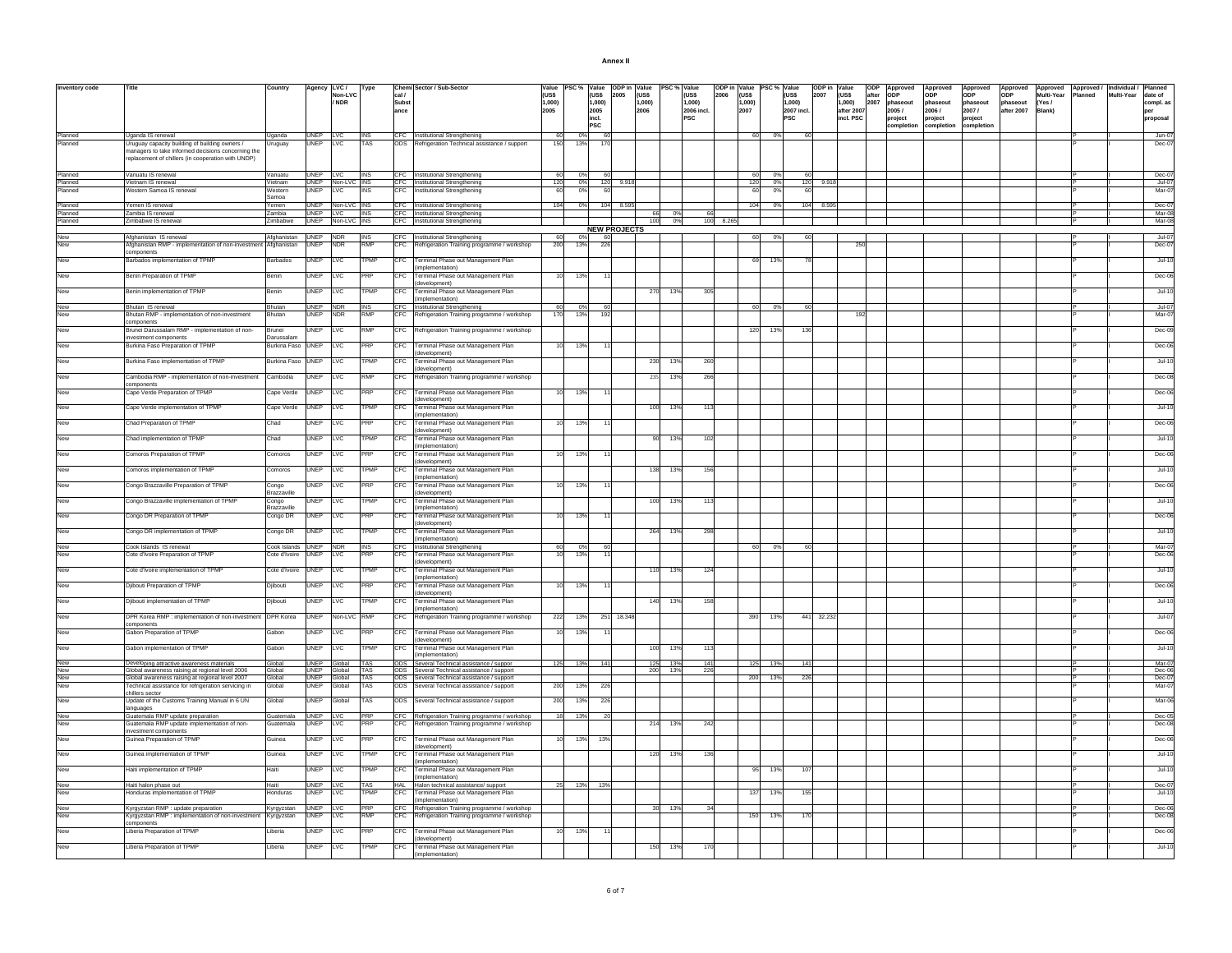| Annex II |  |
|----------|--|
|          |  |

| Inventory code    |                                                                                        | Country                                | Agency      | LVC/         | Type                      |                      | Chemi Sector / Sub-Sector                                                                      | Value           | PSC %                 | Value ODP in Value | PSC % Value |                     |      | ODP in Value PSC % Value |     |                     | ODP in Value<br>ODP         | Approved          | Approved          | Approved          | Approved               | Approved        | Approved / Individual / |            | Planned            |
|-------------------|----------------------------------------------------------------------------------------|----------------------------------------|-------------|--------------|---------------------------|----------------------|------------------------------------------------------------------------------------------------|-----------------|-----------------------|--------------------|-------------|---------------------|------|--------------------------|-----|---------------------|-----------------------------|-------------------|-------------------|-------------------|------------------------|-----------------|-------------------------|------------|--------------------|
|                   |                                                                                        |                                        |             | Non-LVC      |                           | cal /                |                                                                                                | (US\$           | (US\$                 | 2005<br>(US\$      |             | (US\$               | 2006 | (US\$                    |     | (US\$               | 2007<br>(US\$<br>after      | ODP               | <b>ODP</b>        | ODP               | lone                   | Multi-Year      | Planned                 | Multi-Year | date of            |
|                   |                                                                                        |                                        |             | / NDR        |                           | <b>Subst</b><br>ance |                                                                                                | 1,000)<br>2005  | 1,000)<br>2005        | 1,000)<br>2006     |             | 1,000<br>2006 incl. |      | (000,1<br>2007           |     | 1,000<br>2007 incl. | 1,000<br>2007<br>after 2007 | phaseout<br>2005/ | phaseout<br>2006/ | phaseout<br>2007/ | phaseout<br>after 2007 | (Yes/<br>Blank) |                         |            | compl. as          |
|                   |                                                                                        |                                        |             |              |                           |                      |                                                                                                |                 | incl.                 |                    |             | <b>PSC</b>          |      |                          |     | <b>PSC</b>          | incl. PSC                   | project           | project           | project           |                        |                 |                         |            | proposal           |
|                   |                                                                                        |                                        |             |              |                           |                      |                                                                                                |                 | <b>PSC</b>            |                    |             |                     |      |                          |     |                     |                             | completion        | completion        | completion        |                        |                 |                         |            |                    |
| New               | Madagascar Preparation of TPMP                                                         | Madagascar                             | <b>UNEP</b> | LVC          | PRP                       | CFC                  | Terminal Phase out Management Plan                                                             |                 | 13%                   |                    |             |                     |      |                          |     |                     |                             |                   |                   |                   |                        |                 |                         |            | Dec-06             |
|                   |                                                                                        |                                        |             |              |                           |                      | (development)                                                                                  |                 |                       |                    |             |                     |      |                          |     |                     |                             |                   |                   |                   |                        |                 |                         |            |                    |
| New               | Madagascar implementation of TPMP                                                      | Madagascar                             | <b>UNEP</b> | LVC          | <b>TPMP</b>               | CFC.                 | Terminal Phase out Management Plan                                                             |                 |                       |                    | 80<br>13%   | -90                 |      |                          |     |                     |                             |                   |                   |                   |                        |                 |                         |            | Dec-06             |
|                   |                                                                                        |                                        |             |              |                           |                      | implementation)                                                                                |                 |                       |                    |             |                     |      |                          |     |                     |                             |                   |                   |                   |                        |                 |                         |            |                    |
| New               | Maldives RMP: Implementation of non-investment<br>components                           | Maldives                               | <b>UNEP</b> | LVC          | RMP                       |                      | CFC Refrigeration Training programme / workshop                                                |                 |                       |                    | 75<br>13%   | 85                  |      |                          |     |                     |                             |                   |                   |                   |                        |                 |                         |            | Dec-08             |
| New               | Mali Preparation of TPMP                                                               | Mali                                   | <b>UNEP</b> | LVC          | PRP                       | CFC                  | Terminal Phase out Management Plan                                                             |                 | 13%                   |                    |             |                     |      |                          |     |                     |                             |                   |                   |                   |                        |                 |                         |            | Dec-06             |
|                   |                                                                                        |                                        |             |              |                           |                      | development)                                                                                   |                 |                       |                    |             |                     |      |                          |     |                     |                             |                   |                   |                   |                        |                 |                         |            |                    |
| New               | Mali implementation of TPMP                                                            | Mali                                   | <b>UNEP</b> | LVC          | TPMP                      | CFC                  | erminal Phase out Management Plan                                                              |                 |                       |                    | 13%<br>150  | 170                 |      |                          |     |                     |                             |                   |                   |                   |                        |                 |                         |            | $Jul-10$           |
| New               |                                                                                        | Mauritania                             |             |              | PRP                       |                      | implementation)                                                                                |                 |                       |                    |             |                     |      |                          |     |                     |                             |                   |                   |                   |                        |                 |                         |            |                    |
|                   | Mauritania Preparation of TPMP                                                         |                                        | <b>UNEP</b> | LVC          |                           | CFC                  | Terminal Phase out Management Plan<br>development)                                             | -10             | 13%                   |                    |             |                     |      |                          |     |                     |                             |                   |                   |                   |                        |                 |                         |            | Dec-06             |
| New               | Mauritania implementation of TPMP                                                      | Mauritania                             | <b>UNEP</b> | LVC          | <b>TPMP</b>               | CFC                  | erminal Phase out Management Plan                                                              |                 |                       |                    | 150<br>13%  | 170                 |      |                          |     |                     |                             |                   |                   |                   |                        |                 |                         |            | Jul-10             |
|                   |                                                                                        |                                        |             |              |                           |                      | implementation)                                                                                |                 |                       |                    |             |                     |      |                          |     |                     |                             |                   |                   |                   |                        |                 |                         |            |                    |
| New               | Morocco Preparation of TPMP                                                            | Morocco                                | <b>UNEP</b> | Non-LVC PRP  |                           | CFC                  | erminal Phase out Management Plan                                                              |                 | 13%<br>11             |                    |             |                     |      |                          |     |                     |                             |                   |                   |                   |                        |                 |                         |            | Dec-06             |
| New               |                                                                                        |                                        |             | Non-LVC TPMP |                           | CFC                  | development)                                                                                   |                 |                       |                    | 200 13%     | 226                 |      |                          |     |                     |                             |                   |                   |                   |                        |                 |                         |            |                    |
|                   | Morocco Preparation of TPMP                                                            | Morocco                                | <b>UNEP</b> |              |                           |                      | Terminal Phase out Management Plan<br>implementation)                                          |                 |                       |                    |             |                     |      |                          |     |                     |                             |                   |                   |                   |                        |                 |                         |            | Jul-10             |
| New               | Myanmar RMP: Implementation of non-investment                                          | Myanmar                                | <b>UNEP</b> | LVC          | <b>RMP</b>                | CFC                  | Refrigeration Training programme / workshop                                                    | 200             | 13%<br>226            |                    |             |                     |      |                          |     |                     | 256                         |                   |                   |                   |                        |                 |                         |            | Mar-07             |
|                   | components                                                                             |                                        |             |              |                           |                      |                                                                                                |                 |                       |                    |             |                     |      |                          |     |                     |                             |                   |                   |                   |                        |                 |                         |            |                    |
| New               | Nauru IS renewal                                                                       | Nauru                                  | <b>UNEP</b> | <b>LVC</b>   | <b>INS</b>                |                      | CFC Institutional Strengthening                                                                | 60              | 0%<br>60              |                    |             |                     |      | 60                       | 0%  | 60                  |                             |                   |                   |                   |                        |                 |                         |            | Mar-07             |
| New               | Nepal RMP: Implementation of non-investment<br>components                              | Nepal                                  | <b>UNEP</b> | <b>LVC</b>   | <b>RMP</b>                |                      | CFC Refrigeration Training programme / workshop                                                |                 |                       |                    |             |                     |      | 53                       | 13% | 60                  |                             |                   |                   |                   |                        |                 |                         |            | Dec-09             |
| New               | Niger Preparation of TPMP                                                              | Niger                                  | <b>UNEP</b> | <b>LAC</b>   | PRP                       | <b>CFC</b>           | Terminal Phase out Management Plan                                                             | 10              | 13%                   |                    |             |                     |      |                          |     |                     |                             |                   |                   |                   |                        |                 |                         |            | Dec-06             |
|                   |                                                                                        |                                        |             |              |                           |                      | development)                                                                                   |                 |                       |                    |             |                     |      |                          |     |                     |                             |                   |                   |                   |                        |                 |                         |            |                    |
| New               | Niger implementation of TPMP                                                           | Niger                                  | <b>UNEP</b> | <b>LVC</b>   | TPMP                      | CFC.                 | erminal Phase out Management Plan                                                              |                 |                       |                    | 104<br>13%  | 118                 |      |                          |     |                     |                             |                   |                   |                   |                        |                 |                         |            | $Jul-10$           |
|                   |                                                                                        |                                        | <b>UNEP</b> |              |                           | CFC.                 | 'implementation'                                                                               |                 |                       |                    |             |                     |      |                          |     |                     |                             |                   |                   |                   |                        |                 |                         |            | Mar-07             |
| New<br>New        | Niue IS renewal<br>Paraguay RMP update                                                 | Niue<br>Paraguay                       | UNEP LVC    | LVC          | <b>INS</b><br><b>IPRP</b> |                      | Institutional Strengthening<br>CFC Refrigeration Training programme / workshop                 | 60<br>18        | 0%<br>60<br>13%<br>20 |                    |             |                     |      | 60                       | 0%  | 60                  |                             |                   |                   |                   |                        |                 |                         |            | Dec-06             |
| New               | Paraguay RMP: Implementation of non-investment                                         | Paraguay                               | <b>UNEP</b> | <b>LVC</b>   | <b>RMP</b>                |                      | CFC Refrigeration Training programme / workshop                                                |                 |                       |                    | 13%<br>99   | 112                 |      |                          |     |                     |                             |                   |                   |                   |                        |                 |                         |            | $Dec-09$           |
|                   | components                                                                             |                                        |             |              |                           |                      |                                                                                                |                 |                       |                    |             |                     |      |                          |     |                     |                             |                   |                   |                   |                        |                 |                         |            |                    |
| New               | Peru implementation of TPMP                                                            | Peru                                   | UNEP        | LVC          | TPMP                      | CFC                  | Terminal Phase out Management Plan                                                             |                 |                       |                    |             |                     |      | 135                      | 13% | 153                 |                             |                   |                   |                   |                        |                 |                         |            | $Jul-10$           |
| New               | Regional project on awareness raising/communication Region EUR   UNEP   Regional   TAS |                                        |             |              |                           | M <sub>B</sub>       | implementation)<br>Fumigants technical assistance / support                                    | 80              | 13%<br>90             |                    |             |                     |      |                          |     |                     |                             |                   |                   |                   |                        |                 |                         |            | $Jul-07$           |
|                   | to support methyl bromide phase out                                                    |                                        |             |              |                           |                      |                                                                                                |                 |                       |                    |             |                     |      |                          |     |                     |                             |                   |                   |                   |                        |                 |                         |            |                    |
|                   |                                                                                        |                                        |             |              |                           |                      |                                                                                                |                 |                       |                    |             |                     |      |                          |     |                     |                             |                   |                   |                   |                        |                 |                         |            |                    |
|                   | Sub-regional halon bank for the Balkans                                                | Region EUR UNEP Regional TAS           |             |              |                           | HAI                  | Halon technical assistance/ support                                                            | 100             | 13%<br>113            |                    |             |                     |      |                          |     |                     |                             |                   |                   |                   |                        |                 |                         |            | Mar-0              |
| New<br>New<br>New | Regional Support for PICs<br>Rwanda Preparation of TPMP                                | Region PIC UNEP Regional TAS<br>Rwanda | UNEP        | <b>LVC</b>   | PRP                       | CFC                  | ODS Several Technical assistance / suppor<br>Terminal Phase out Management Plan                | 225             | 254<br>13%<br>13%     |                    |             |                     |      |                          |     |                     |                             |                   |                   |                   |                        |                 |                         |            | $Dec-08$<br>Dec-06 |
|                   |                                                                                        |                                        |             |              |                           |                      | development)                                                                                   |                 |                       |                    |             |                     |      |                          |     |                     |                             |                   |                   |                   |                        |                 |                         |            |                    |
| New               | Rwanda implementation of TPMP                                                          | Rwanda                                 | <b>UNEP</b> | LVC          | TPMP                      | CFC                  | Terminal Phase out Management Plan                                                             |                 |                       |                    | 120<br>13%  | 136                 |      |                          |     |                     |                             |                   |                   |                   |                        |                 |                         |            | Jul-10             |
|                   |                                                                                        |                                        |             |              |                           |                      | (implementation)                                                                               |                 |                       |                    |             |                     |      |                          |     |                     |                             |                   |                   |                   |                        |                 |                         |            |                    |
| Nev               | Sao Tome & Principe Preparation of TPMP                                                | Sao Tome &<br>Principe                 | <b>UNEP</b> | LVC          | PRP                       | CFC                  | Terminal Phase out Management Plan<br>(development)                                            |                 | 13%                   |                    |             |                     |      |                          |     |                     |                             |                   |                   |                   |                        |                 |                         |            | Dec-06             |
| New               | Sao Tome & Principe implementation of TPMP                                             | Sao Tome &                             | <b>UNEP</b> | <b>LAC</b>   | <b>TPMP</b>               |                      | Terminal Phase out Management Plan                                                             |                 |                       |                    | 140<br>13%  | 158                 |      |                          |     |                     |                             |                   |                   |                   |                        |                 |                         |            | $Jul-10$           |
|                   |                                                                                        | Principe                               |             |              |                           |                      | (implementation)                                                                               |                 |                       |                    |             |                     |      |                          |     |                     |                             |                   |                   |                   |                        |                 |                         |            |                    |
| Now               | Senegal Preparation of TPMP                                                            | Senegal                                | <b>UNEP</b> | LVC          | PRP                       | CFC                  | Terminal Phase out Management Plan                                                             | 10              | 13%                   |                    |             |                     |      |                          |     |                     |                             |                   |                   |                   |                        |                 |                         |            | Dec-06             |
| New               | Senegal implementation of TPMP                                                         | Senegal                                | <b>UNEP</b> | LVC          | TPMP                      | CFC                  | (development)<br>Terminal Phase out Management Plan                                            |                 |                       |                    | 200 13%     | 226                 |      |                          |     |                     |                             |                   |                   |                   |                        |                 |                         |            | Jul-10             |
|                   |                                                                                        |                                        |             |              |                           |                      | mplementation)                                                                                 |                 |                       |                    |             |                     |      |                          |     |                     |                             |                   |                   |                   |                        |                 |                         |            |                    |
| New               | Sierra Leone Preparation of TPMP                                                       | Sierra Leone UNEP                      |             | LVC          | PRP                       | CFC                  | erminal Phase out Management Plan                                                              | 10 <sup>1</sup> | 13%                   |                    |             |                     |      |                          |     |                     |                             |                   |                   |                   |                        |                 |                         |            | Dec-06             |
|                   |                                                                                        |                                        |             |              |                           |                      | development)                                                                                   |                 |                       |                    |             |                     |      |                          |     |                     |                             |                   |                   |                   |                        |                 |                         |            |                    |
| New               | Sierra Leone implementation of TPMP                                                    | Sierra Leone UNEP                      |             | LVC          | <b>TPMP</b>               | CFC                  | erminal Phase out Management Plan<br>implementation)                                           |                 |                       | 180                | 13%         | 203                 |      |                          |     |                     |                             |                   |                   |                   |                        |                 |                         |            | $Jul-10$           |
| New               | Suriname implementation of TPMP                                                        | Suriname                               | UNEP        | LVC          | TPMP                      | CFC                  | Terminal Phase out Management Plan                                                             |                 |                       |                    |             |                     |      | 69                       | 13% | 78                  |                             |                   |                   |                   |                        |                 |                         |            | $Jul-10$           |
|                   |                                                                                        |                                        |             |              |                           |                      | implementation)                                                                                |                 |                       |                    |             |                     |      |                          |     |                     |                             |                   |                   |                   |                        |                 |                         |            |                    |
| New               | Togo Preparation of TPMP                                                               | Togo                                   | <b>UNEP</b> | LVC          | PRP                       | <b>CFC</b>           | erminal Phase out Management Plan                                                              | 10              | 13%                   |                    |             |                     |      |                          |     |                     |                             |                   |                   |                   |                        |                 |                         |            | Dec-06             |
| New               | Togo Implementation of TPMP                                                            |                                        | <b>UNEP</b> | LVC          | <b>FPMP</b>               | CFC                  | development)<br>Ferminal Phase out Management Plan                                             |                 |                       |                    | 382<br>13%  | 432                 |      |                          |     |                     |                             |                   |                   |                   |                        |                 |                         |            | Jul-10             |
|                   |                                                                                        | Togo                                   |             |              |                           |                      | (implementation)                                                                               |                 |                       |                    |             |                     |      |                          |     |                     |                             |                   |                   |                   |                        |                 |                         |            |                    |
| New               | Turkmenistan IS renewal                                                                | Furkmenistan UNEP                      |             | LVC          | INS                       | CFC                  | nstitutional Strengthening                                                                     | 115             | 0%<br>115             |                    |             |                     |      | 115                      | 0%  | 115                 |                             |                   |                   |                   |                        |                 |                         |            | Mar-06             |
| New               | Turkmenistan CP/RMP update preparation                                                 | Turkmenistan UNEP                      |             | LVC          | PRP                       | ODS                  | Refrigerant Management Plan (development)                                                      | 30              | 13%<br>34             |                    |             |                     |      |                          |     |                     |                             |                   |                   |                   |                        |                 |                         |            | Dec-06             |
| <b>New</b>        | Turkmenistan RMP - implementation of non-                                              | Turkmenistan UNEP                      |             | LVC          | <b>RMP</b>                |                      | CFC Refrigeration Training programme / workshop                                                | 100             | 13%<br>113            |                    |             |                     |      |                          |     |                     |                             |                   |                   |                   |                        |                 |                         |            | Dec-07             |
| New               | investment components<br>Uruguay RMP update                                            |                                        | <b>UNFP</b> | LVC          | PRP                       | CFC.                 |                                                                                                | 18              | 13%<br>20             |                    |             |                     |      |                          |     |                     |                             |                   |                   |                   |                        |                 |                         |            | Dec-06             |
| New               | Uruguay RMP: Implementation of non-investment                                          | Uruguay<br>Uruguay                     | <b>UNEP</b> | <b>LVC</b>   | <b>RMP</b>                |                      | Refrigeration Training programme / workshop<br>CFC Refrigeration Training programme / workshop |                 |                       |                    | 13%<br>58   |                     |      |                          |     |                     |                             |                   |                   |                   |                        |                 |                         |            | Dec-09             |
|                   | components                                                                             |                                        |             |              |                           |                      |                                                                                                |                 |                       |                    |             |                     |      |                          |     |                     |                             |                   |                   |                   |                        |                 |                         |            |                    |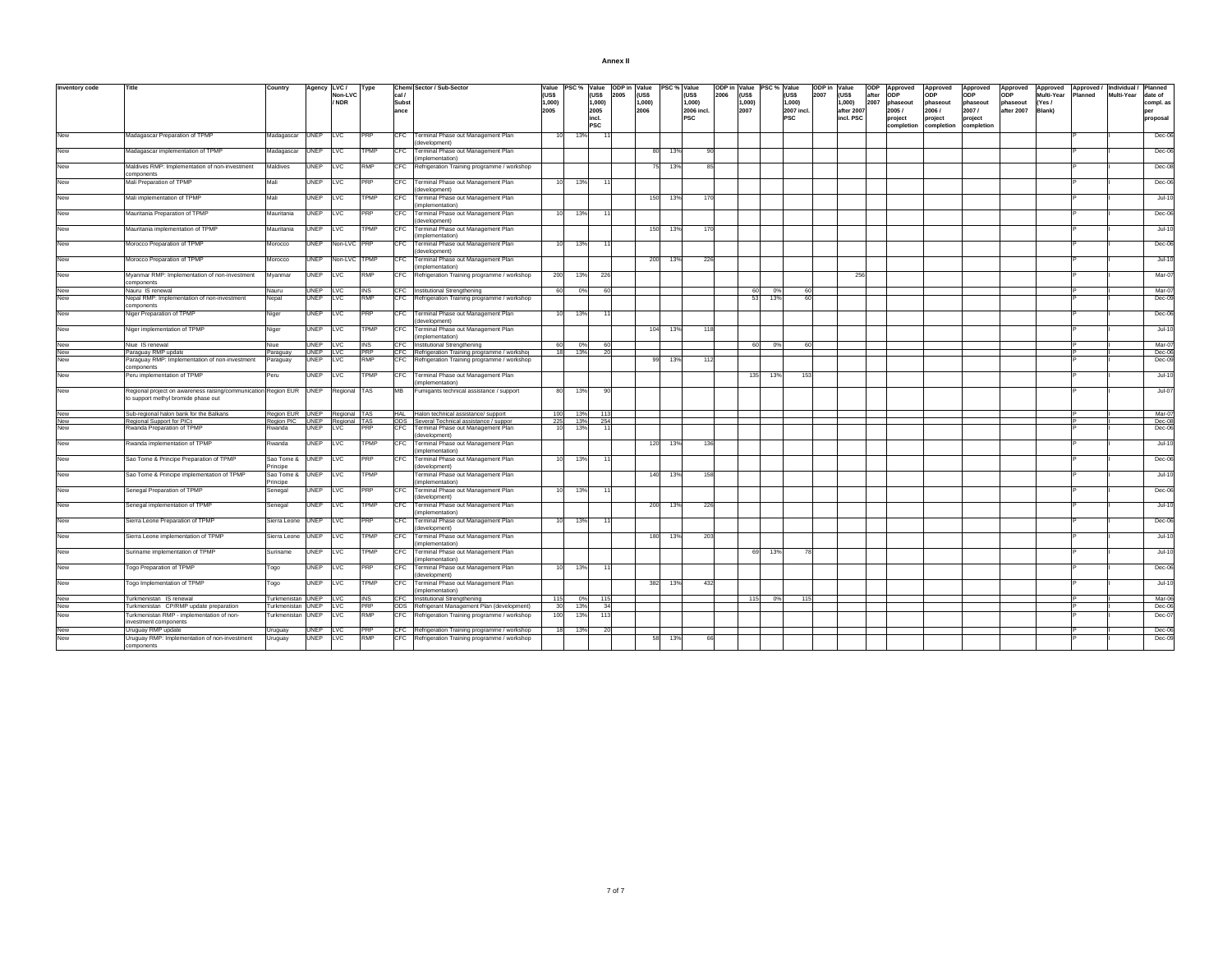## *Annex III*

## **ASSISTANCE TO COUNTRIES IN NON-COMPLIANCE AS PER MOP-16**

## **Bangladesh**

Bangladesh is in potential non-compliance with control measures for methyl chloroform (decision XVI/20).

UNDP and UNEP are assisting the Party implement its National Phase-out Plan, which incorporates technical assistance for the phase-out of ODS solvents and training of customs officers. This plan includes a training workshop for methyl chloroform importers and end-users and the initiation of fiscal measures to encourage the introduction of alternatives.

UNEP is planning a joint mission with UNDP in 2005 to follow up on the action plan and implementation of non-investment component of NCAP.

In addition, UNEP will work with UNIDO to develop a national strategy for CFC phase-out in MDI sector and facilitate South-South cooperation with India on illegal trade issues.

## **Bosnia and Herzegovina**

Bosnia and Herzegovina is in potential non-compliance with control measures for methyl chloroform (decision XVI/20). The Party has also submitted its national action plan to return to compliance with control measures for CFC and methyl bromide (decision XV/30).

UNIDO is the implementing agency for National Phase-Out Plan.

UNEP is planning to assist UNIDO in organizing a joint high-level mission in 2005 to help raise political support for the implementation of the Montreal Protocol.

UNEP will cooperate with UNIDO to support the development of a national licensing system and the implementation of training RMP components. This will be done through the Regional Ozone Network for Europe and Central Asia. A special Contact Group to assist Bosnia and Herzegovina has been established in the framework of this Network. Two meetings of the Contact Group focusing on RMP implementation and ODS legislation will be held in the first quarter of 2005.

UNEP will also assist the Party in organization of a national halon management workshop as requested by the National Ozone Unit.

## **Chile**

The Party is non-compliance for "other" CFCs, methyl chloroform and methyl bromide phase out (decision XVI/22).

The World Bank, Canada, UNDP and UNEP are the implementing agencies of projects in Chile.

UNEP will work with Canada to assist Chile in enabling a control and regulatory network; implementing an end-users and public awareness programme; and monitoring, evaluating and reporting on the activities in RMP.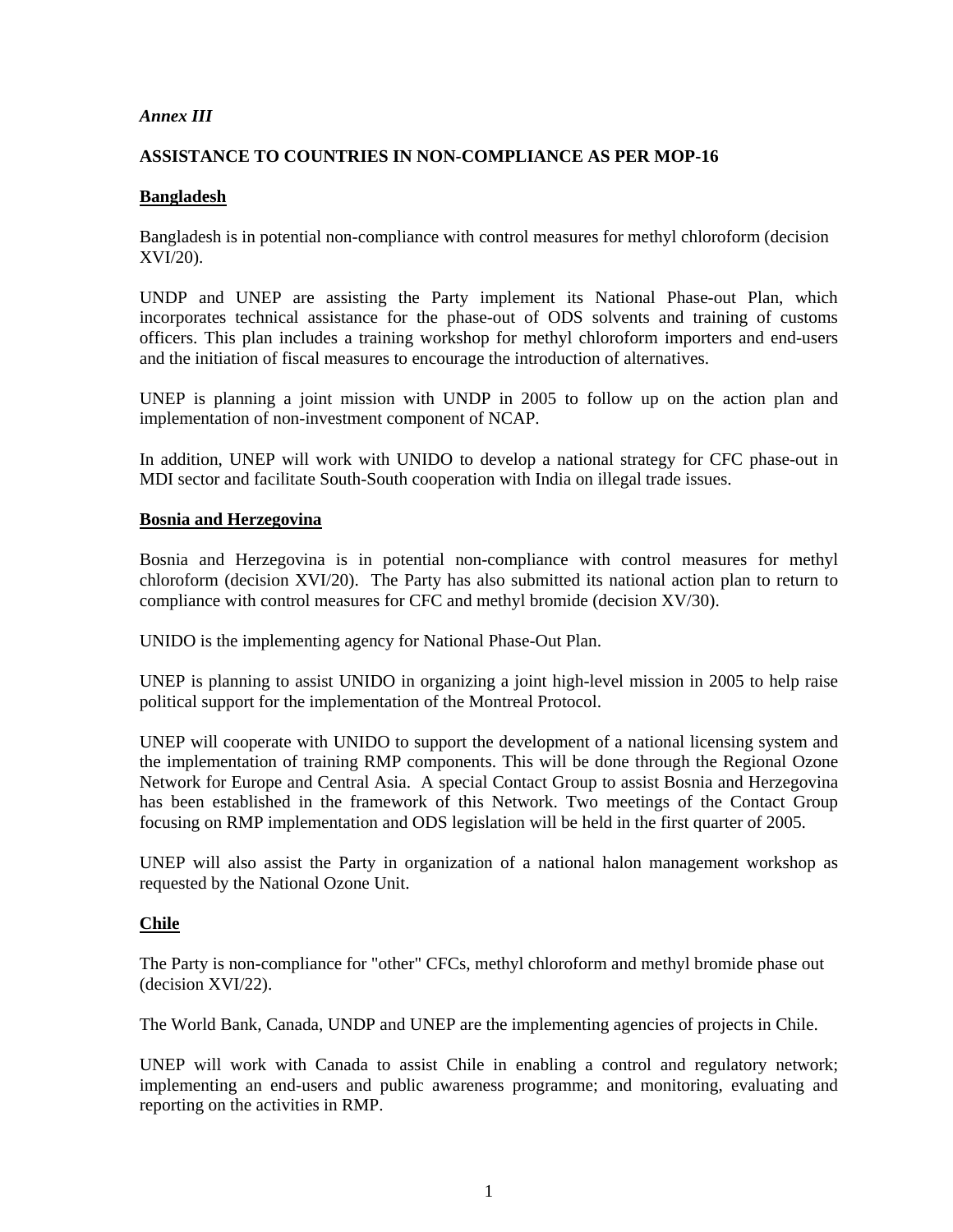UNEP is planning a country visit in 2005 to monitor the RMP project implementation and to access further country's compliance needs.

## **Ecuador**

The Party is in potential non-compliance with control measures for methyl chloroform (decision XVI/20).

The World Bank is the implementing agency of all projects in Ecuador.

UNEP will also continue encouraging Ecuador's participation in LAC Network meetings and sharing of experiences with other Network countries. Jointly with the Ozone Secretariat, an advice will be provided on the ratification of the Montreal and Beijing Amendments.

# **Fiji**

The Party is in non-compliance with control measures for methyl bromide (decision XVI/23).

UNEP is the implementing agency for the Institutional Strengthening project.

UNEP and UNDP will work jointly to assist the Party to develop a National Phase-out Plan for methyl bromide. UNEP will explore the possibility to involve Australia in the implementation of this National Plan given that Australia is a direct trade partner of Fiji.

## **Guinea Bissau**

The Party is in non-compliance with control measures for CFCs (decision XVI/24).

UNEP is the implementing agency for the Institutional Strengthening project. UNEP and UNDP are co-implementing agencies for RMP.

UNEP assisted the Party to prepare draft ODS regulations, including import/export licensing and quota system as specified in the national action plan on compliance. These regulations have been submitted for approval to the Cabinet. Upon approval, UNEP will continue assisting the country in expediting the introduction and enforcement of the licensing and quota system. Guinea Bissau is also a member of UEMOA and a party to the recently adopted sub-regional harmonized ODS regulations.

UNEP in cooperation with UNDP, GTZ, Brazil and Portugal will also facilitate the provision of technical information in the Portuguese language and the experience exchange with other Portuguese-speaking countries.

With ongoing support for the implementation of RMP components and awareness raising activities the Party is likely to be back in compliance with CFC consumption.

## **Iran, Islamic Republic of**

The Party is in potential non-compliance with control measures for methyl chloroform (decision XVI/20).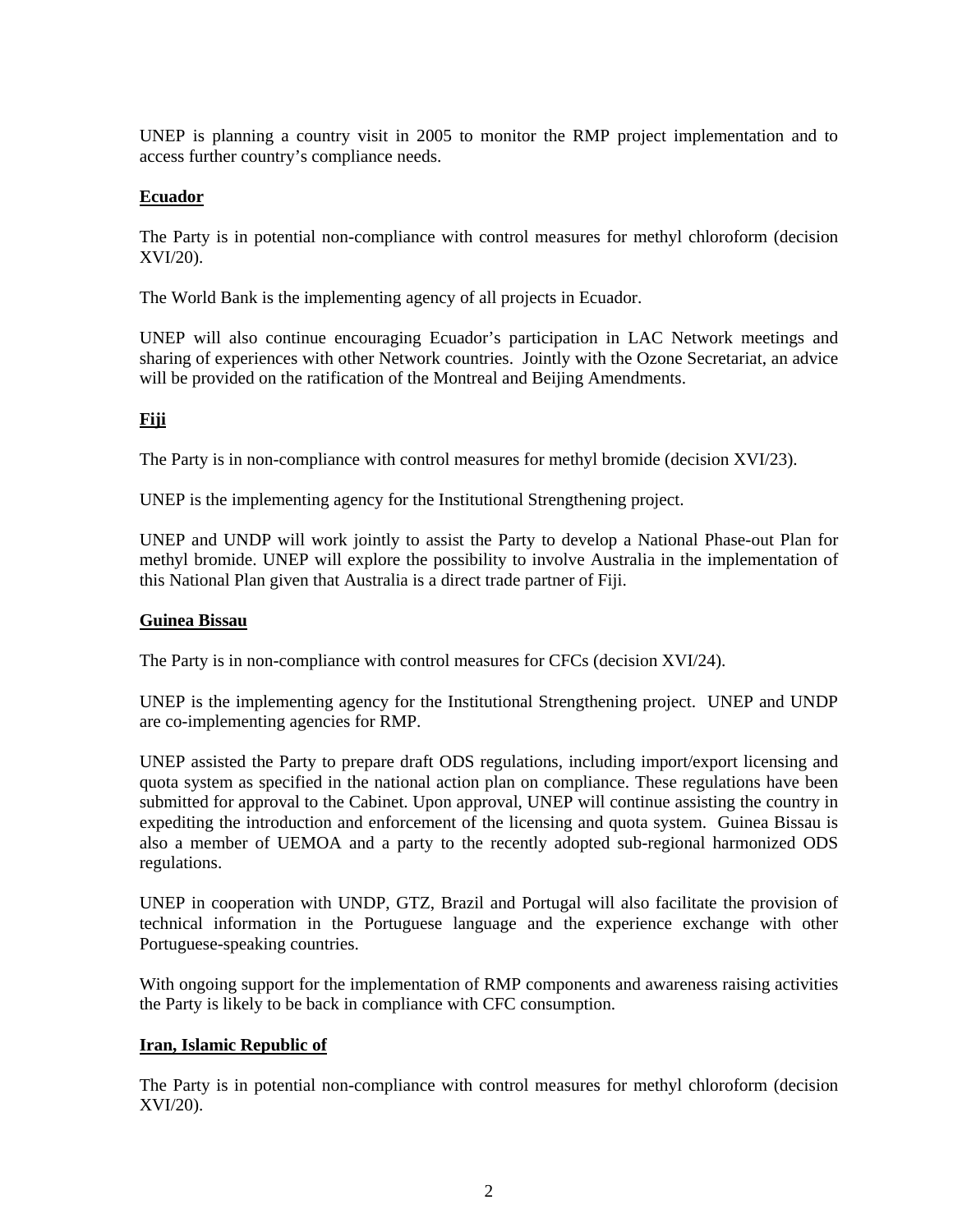UNEP will work with GTZ and UNIDO to assist the country in implementing non-investment components of the National Phase-Out Plan. UNEP will also assist Iran in finalizing the update of its Country Programme.

## **Lesotho**

The Party was declared in non-compliance with control measures for halon and data reporting requirements (decisions XVI/25 and XVI/17). An action plan to return to compliance was submitted to the Implementation Committee and approved by the  $16<sup>th</sup>$  MOP.

UNEP is the implementing agency for the Institutional Strengthening project. After some delays in the implementation, the IS project is now fully operational. The country has recently reported to the Ozone Secretariat Article 7 data for the years 2003 and 2004. The country also submitted progress reports on the implementation of its Country Programme for the years 2001-2004 to the Multilateral Fund Secretariat.

GTZ is the implementing agency for a regional halon banking project being implemented with the participation of Lesotho. UNEP will continue supporting the work of GTZ and provide expert advice on data collection and reporting as well as technical consultation on halon management issues. Latest reported data shows return to compliance for halon consumption (zero halon consumption in 2004).

Jointly with the Ozone Secretariat, an advice will be provided on the ratification of all Amendments to the Montreal Protocol.

## **Libyan Arab Jamahiriya**

The Party is in non-compliance with control measures for halon (decision XVI/26).

UNIDO is the implementing agency for all projects in the country.

UNEP will continue encouraging the country's full participation in the Network of Englishspeaking Africa and sharing of experiences with other Network countries.

UNEP will also assist UNIDO in raising high-level political support for the implementation of the Montreal Protocol through involvement of the UNEP Regional Director for Africa and the AMCEN Secretariat taking advantage of Libya's current chairmanship of AMCEN.

## **Oman**

The Party is in non-compliance with control measures for methyl chloroform (decision XVI/28).

The World Bank, UNEP and UNIDO are the implementing agencies for ODS projects in the country.

As special CAP service, UNEP will provide support to Oman to return to compliance with regard to the small consumption of TCA/CTC.

UNEP will closely cooperate with NOU to review and finalize ODS related legislation.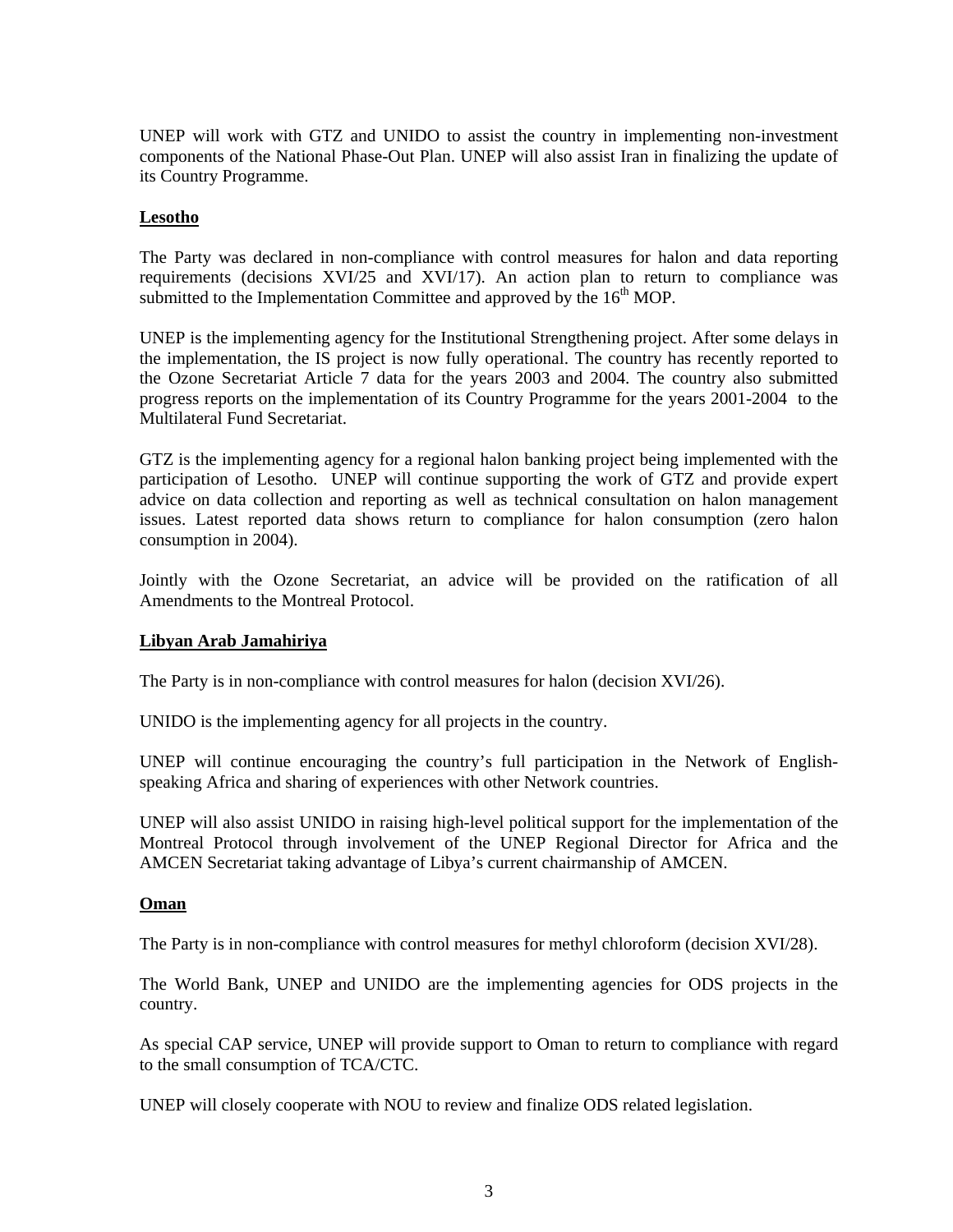Support will be provided to the World Bank to implement a national halon bank project. Possibilities of regional cooperation with Oman Fire Engineering College on halon related issues will be explored.

UNEP will provide support, when necessary, to UNIDO for the implementation of RMP in Oman.

## **Pakistan**

The Party is in non-compliance with control measures for halon (decision XVI/29).

The World Bank, UNDP and UNIDO are implementing agencies for ODS projects in the country.

UNEP will work with the implementing agencies to help organise an industry delegation visit in the solvent sector.

#### **Saint Vincent and the Grenadines**

The Party is in non-compliance with control measures for CFCs (decision XVI/30).

As the implementing agency for the Institutional Strengthening project and RMP, UNEP will assist the country to implement the newly developed licensing system; to establish a Refrigeration Industry Association; and to monitor RMP implementation. UNEP will organize a country visit to promote good practices in refrigeration servicing sector.

Jointly with the Ozone Secretariat, an advice will be provided on the ratification of the Montreal and Beijing Amendments.

#### **Somalia**

The Party is in potential non-compliance with control measures for halon (decision XVI/19).

UNEP is preparing a Country Programme for Somalia. This will include a project on halon management to assist the country to expedite phase-out of halons.

UNDP and UNEP will be the implementing agencies for RMP in Somalia.

UNEP will provide guidance to NOU on public awareness activities and training.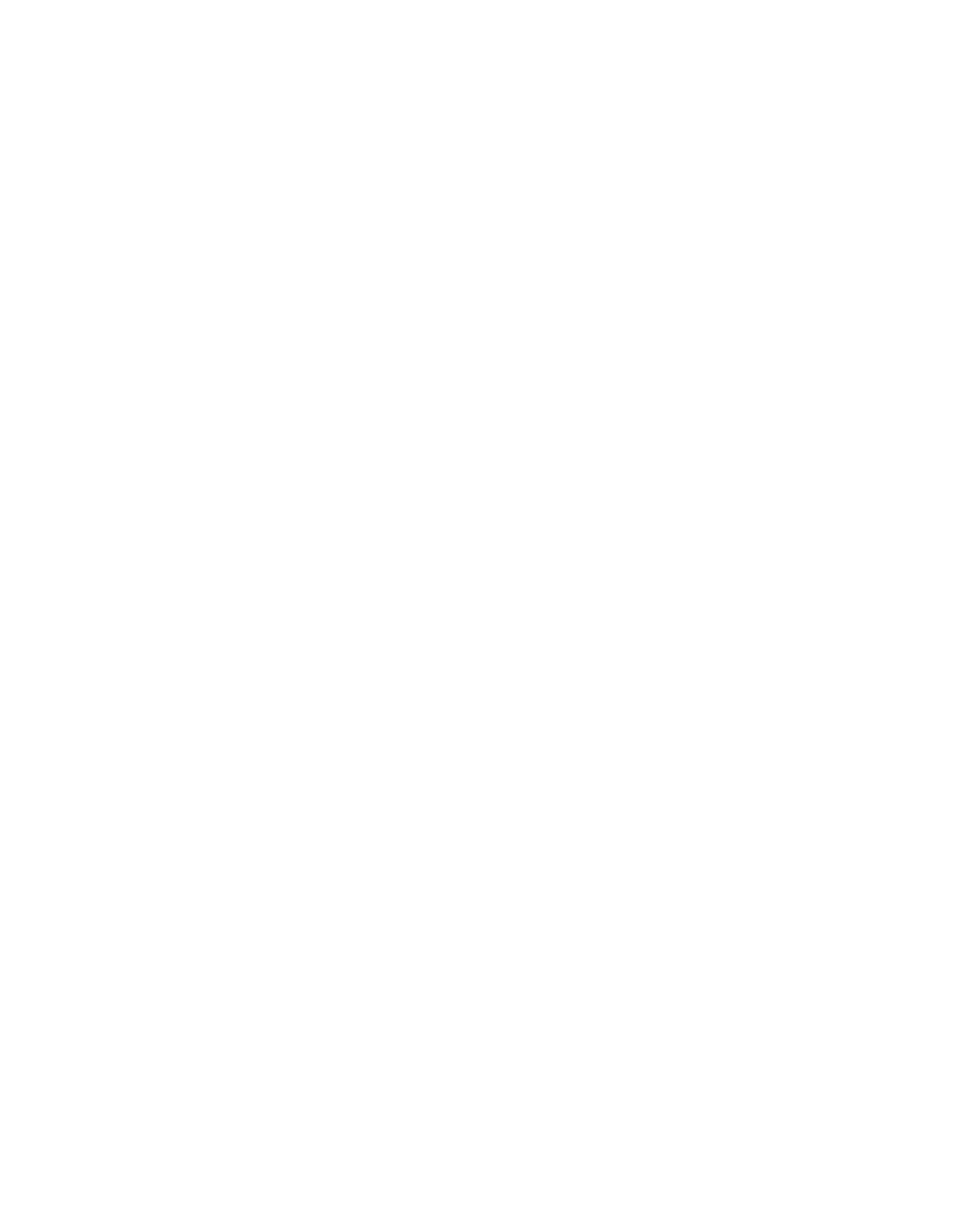## **ANNEX IV: REGIONAL LOGICAL FRAMEWORK ANALYSIS**

### **LOGICAL FRAMEWORK ANALYSIS FOR ROA**

| Objectives                                                                                                                       | Activities                                                                                                                                                                                                                                                                                                                                                                                                                                                                                                                                                                                                                                                      | <b>Expected Results</b>                                                                                                                                                                                | Performance Indicator                                                                                                                                                 | <b>Assumptions/Risks</b>                                                                                                                                                                                                                          |
|----------------------------------------------------------------------------------------------------------------------------------|-----------------------------------------------------------------------------------------------------------------------------------------------------------------------------------------------------------------------------------------------------------------------------------------------------------------------------------------------------------------------------------------------------------------------------------------------------------------------------------------------------------------------------------------------------------------------------------------------------------------------------------------------------------------|--------------------------------------------------------------------------------------------------------------------------------------------------------------------------------------------------------|-----------------------------------------------------------------------------------------------------------------------------------------------------------------------|---------------------------------------------------------------------------------------------------------------------------------------------------------------------------------------------------------------------------------------------------|
| <b>LONG TERM OBJECTIVE FOR AFRICA REGION</b>                                                                                     |                                                                                                                                                                                                                                                                                                                                                                                                                                                                                                                                                                                                                                                                 |                                                                                                                                                                                                        |                                                                                                                                                                       |                                                                                                                                                                                                                                                   |
| Assist countries in the region<br>meet the various levels of<br>freeze and further reductions in<br>ODS consumption.             | Provide countries with regular<br>updates on the various compliance<br>requirements and each country's<br>status towards these requirements.<br>CAP OBJECTIVES FOR THE YEAR 2005 FOR THE AFRICA REGION                                                                                                                                                                                                                                                                                                                                                                                                                                                          | Countries in the Africa region should<br>be in compliance with the phase out<br>requirements as per the schedules set<br>by the Montreal Protocol                                                      | Number of countries in<br>compliance.                                                                                                                                 | Frequent change of ODS Officers in<br>some countries.<br>Import of obsolete equipment from<br>Article 2 countries.                                                                                                                                |
| Assist African countries in<br>enforcing control measures to<br>regulate the import and use of<br>ODS and ODS-based<br>equipment | Review the status of<br>regulations in the Africa<br>region,<br>Facilitate exchange of<br>experience between NOU on<br>development and enforcement<br>of ODS regulations and<br>related policy measures,<br>Produce and circulate a<br>compendium of ODS<br>regulations in the region and<br>update it on a regular basis;<br>Enhance cooperation with<br>regional and sub-regional<br>Organisations in view of<br>encouraging the development<br>and enforcement of<br>harmonised ODS regulations<br>at sub-regional level.<br>Assist countries in<br>implementing training<br>programmes for enforcement<br>officers at national and sub-<br>regional levels. | Specific ODS related regulations<br>in place and mechanisms in place<br>for their enforcement by<br>appropriate government bodies;<br>• Harmonised control measures in<br>place at sub-regional levels | with ODS related<br>regulations being<br>enforced by end of<br>2005;<br>Number of countries<br>involved in<br>harmonised control<br>system at sub-<br>regional level, | Number of countries Resistance to enactment and enforcement<br>of ODS regulation by market forces:<br>Cost of alternatives,<br>l m<br>Cost of non-ODS equipment,<br>International and regional trade<br>I٠<br>agreements,<br>Illegal trade.<br>▎▆ |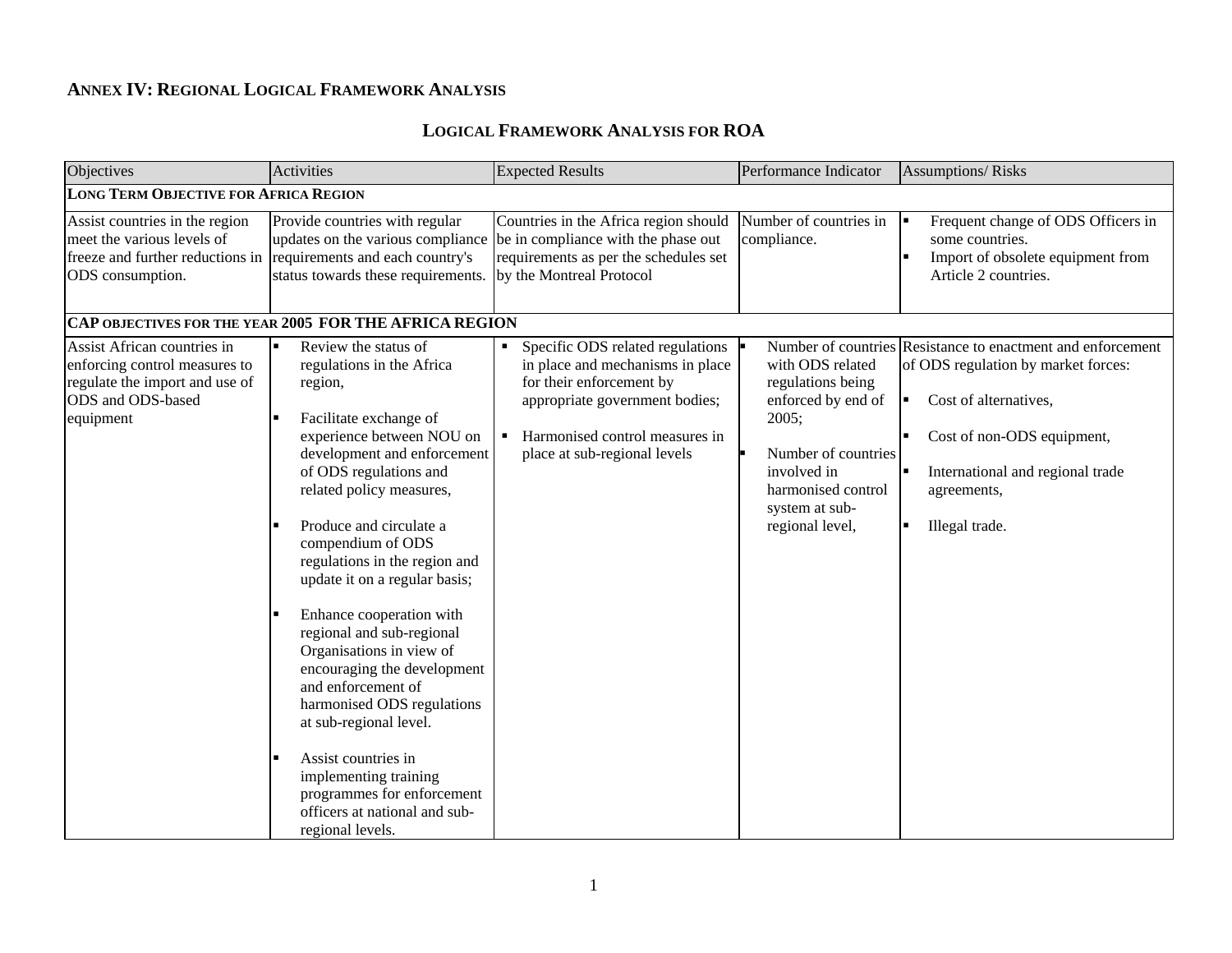| Objectives                                                                                                                                                                        | Activities                                                                                                                                                                                                                                                                                                                                                                                                                                                                                  | <b>Expected Results</b>                                                                                                                                                       | Performance Indicator                                                                                                              | <b>Assumptions/Risks</b>                                                                                   |
|-----------------------------------------------------------------------------------------------------------------------------------------------------------------------------------|---------------------------------------------------------------------------------------------------------------------------------------------------------------------------------------------------------------------------------------------------------------------------------------------------------------------------------------------------------------------------------------------------------------------------------------------------------------------------------------------|-------------------------------------------------------------------------------------------------------------------------------------------------------------------------------|------------------------------------------------------------------------------------------------------------------------------------|------------------------------------------------------------------------------------------------------------|
| Assist countries in non-<br>compliance or in danger of<br>being in non-compliance with<br>setting up mechanisms for<br>compiling reliable data on ODS  <br>import and consumption | Encourage NOU to report<br>$\blacksquare$<br>article 7 data earlier in the<br>year;<br>Review country profile on a<br>regular basis for all countries<br>in the region.;<br>Liaise with NOU and visit<br>countries in non-compliance<br>to discuss reasons of non<br>compliance and ways of<br>returning to compliance;<br>Facilitate south-south<br>п<br>cooperation and assist country<br>Regular liaison with Ozone<br>п<br>Secretariat on data reports<br>from countries in the region. | ODS Consumption data available<br>for all African countries;<br>Countries return to compliance                                                                                | Number of<br>countries in<br>compliance with<br>data reporting,<br>Number of<br>countries in<br>compliance phase-<br>out schedule. | Countries that became parties recently find<br>it difficult to meet compliance requirement<br>immediately. |
| Assist African countries in<br>expediting phase-out activities<br>in line with the compliance<br>requirements.                                                                    | l.<br>Expedite the process for<br>implementation of ongoing<br>RMP training activities<br>(including administrative<br>procedures and scheduling of<br>workshops).<br>Start the process for<br>preparation of TPMP for all<br>countries where UNEP has<br>been the lead implementing<br>agency for the implementation<br>of the RMP or the CP/RMP or<br>and for other parties who<br>make specific request to<br>UNEP for assistance in<br>preparation of the TPMP;                         | All training activities approved in<br>2003 to be completed by end of<br>2005;<br>Phase I of all training activities<br>approved in 2004 to be<br>implemented by end of 2005. | Number technicians,<br>customs officers and<br>enforcement officers<br>trained in 2005.                                            | Limited capacities of newly formed NOU<br>to follow a speedy process.                                      |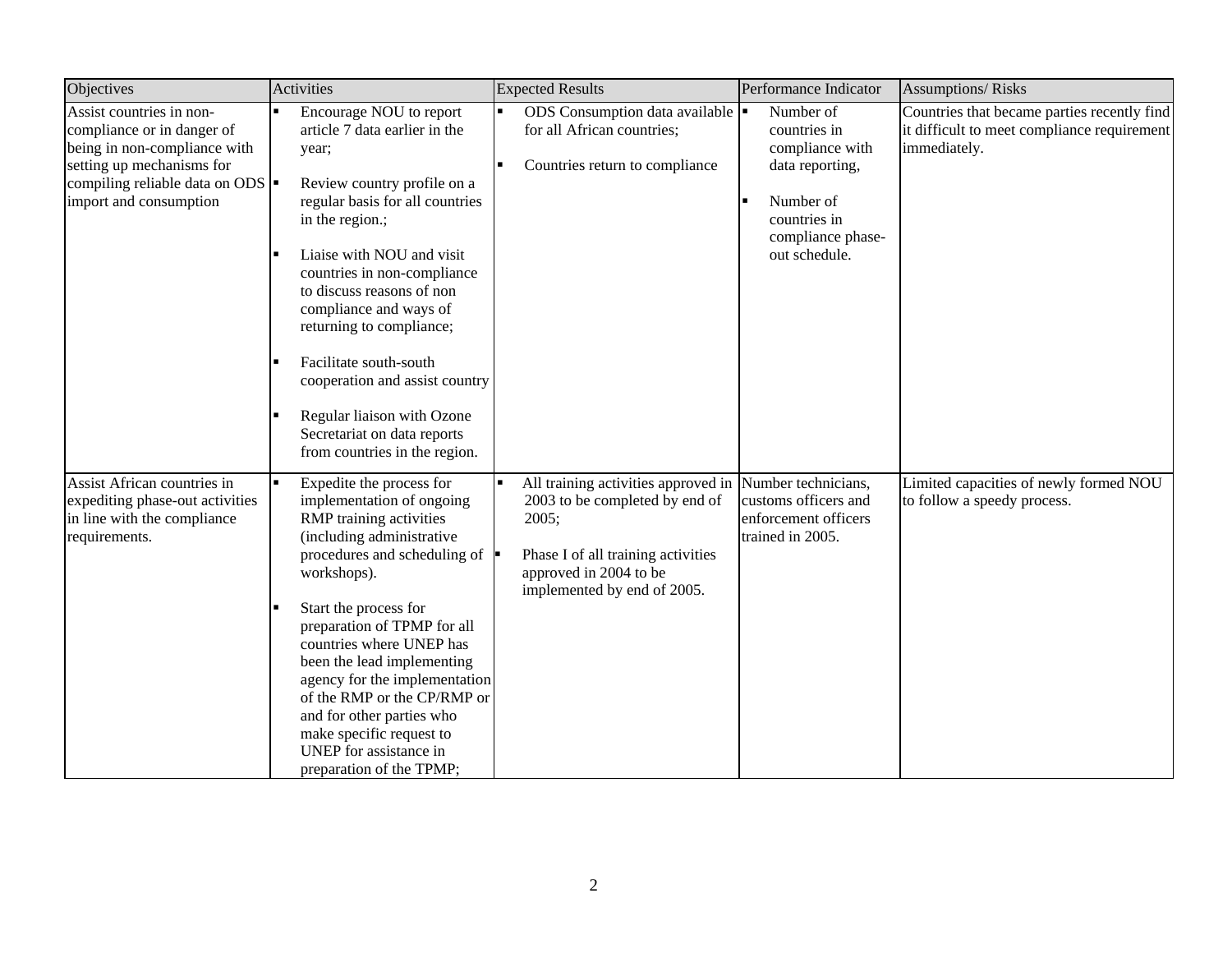| Objectives                                                                                                                                           | Activities                                                                                                                                                                                                                                                                                                                               | <b>Expected Results</b>                                                         | Performance Indicator                                                                         | <b>Assumptions/Risks</b>                                                                          |
|------------------------------------------------------------------------------------------------------------------------------------------------------|------------------------------------------------------------------------------------------------------------------------------------------------------------------------------------------------------------------------------------------------------------------------------------------------------------------------------------------|---------------------------------------------------------------------------------|-----------------------------------------------------------------------------------------------|---------------------------------------------------------------------------------------------------|
| Encourage and assist parties to<br>ratify the various amendments<br>to the Montreal Protocol                                                         | Various fora will be used to<br>sensitize decision-makers,<br>including meetings of the<br>African Ministerial<br>Conference on the<br>Environment (AMCEN), the<br>New Partnership for Africa's<br>Development (NEPAD) and<br><b>UNEP Governing Council.</b><br>Visit to some countries with<br>the support of the Regional<br>Director. | Many African countries would have<br>ratified the amendments to the<br>Protocol | Number of country that<br>ratify amendment to<br><b>Montreal Protocol</b><br>during the year. | Frequent changes in country's<br>administration and lack of follow-up of<br>ratification process. |
| Encourage and assist non-<br>parties to ratify the Vienna<br>Convention the Montreal<br>Protocol and its amendments<br>(Equatorial Guinea, Eritrea). | Various fora will be used to<br>sensitize decision-makers,<br>including AMCEN meetings visit 2005.<br>to the countries with the support of<br>the Regional Director.                                                                                                                                                                     | All remaining African non-Parties to<br>have ratified the protocol by end of    | Number of African<br>countries Parties to the<br>Protocol                                     | Frequent changes in country's<br>administration and lack of follow-up of<br>ratification process. |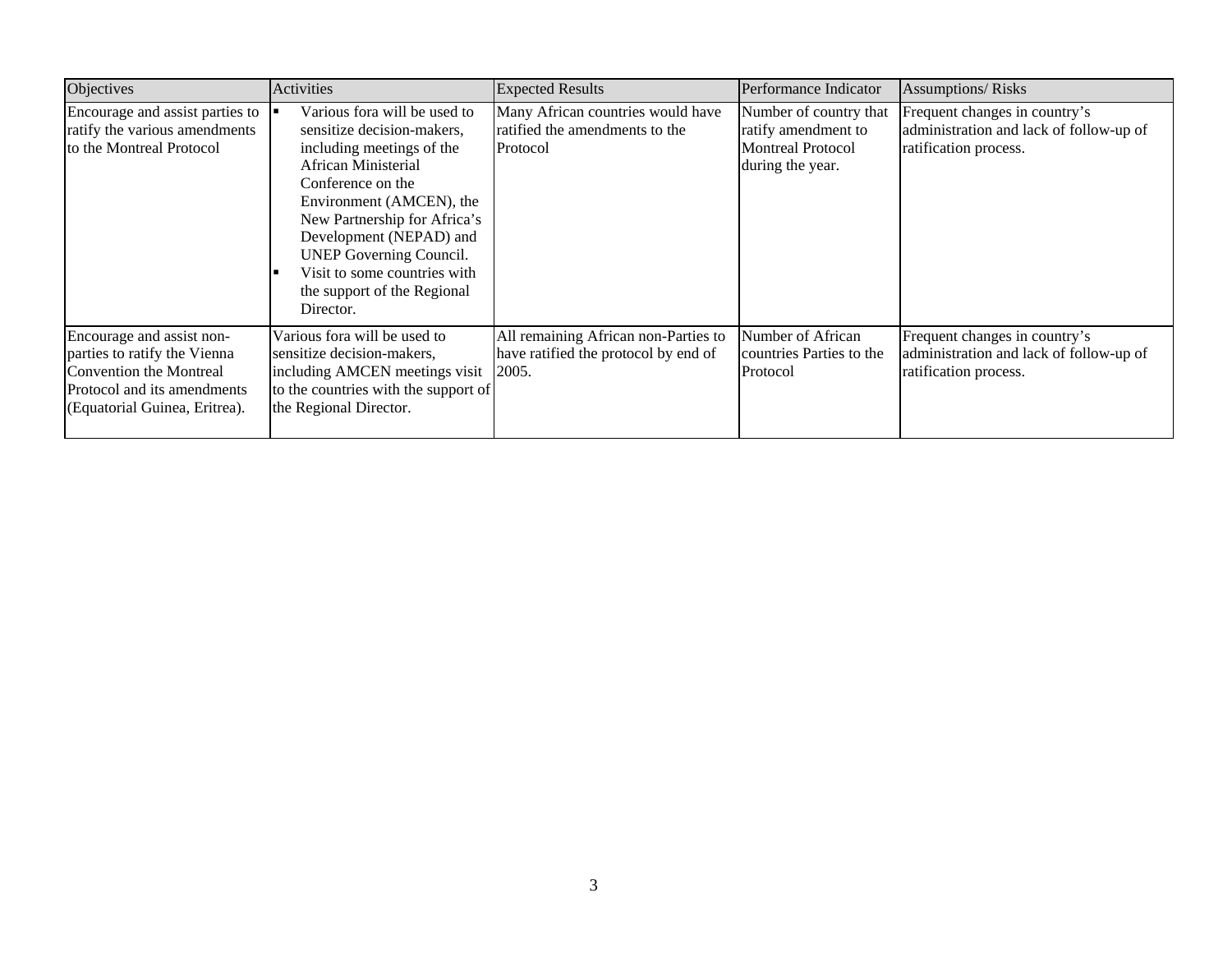|                       | Narrative Summary (NS)                                                                                                                                                                                                                                                                                                                                                                                                                                                                                                                                                                                                                               | Verifiable Indicators (VI)                                                                                                                                                                                                                                                                                                                                                                                                                                                                                                                                                                           | <b>Means of Verification</b><br>(MOV)                                                                                                                   | <b>Important Assumptions</b>                                                                                                                                                                                                                                                                                                                                                                                                                                                 |
|-----------------------|------------------------------------------------------------------------------------------------------------------------------------------------------------------------------------------------------------------------------------------------------------------------------------------------------------------------------------------------------------------------------------------------------------------------------------------------------------------------------------------------------------------------------------------------------------------------------------------------------------------------------------------------------|------------------------------------------------------------------------------------------------------------------------------------------------------------------------------------------------------------------------------------------------------------------------------------------------------------------------------------------------------------------------------------------------------------------------------------------------------------------------------------------------------------------------------------------------------------------------------------------------------|---------------------------------------------------------------------------------------------------------------------------------------------------------|------------------------------------------------------------------------------------------------------------------------------------------------------------------------------------------------------------------------------------------------------------------------------------------------------------------------------------------------------------------------------------------------------------------------------------------------------------------------------|
| Development Objective | Strengthen the capacity of<br>network countries' governments<br>for sustained phase out of the<br>consumption and production of<br>ozone depleting substances as<br>early as possible, with each<br>country's compliance with the<br>upcoming obligations<br>prescribed in the Montreal<br>Protocol and its Amendments<br>(e.g. freeze of halons and<br>methyl bromide starting 2002,<br>50% reduction in CFC<br>consumption and 20 percent<br>reduction in MB consumption<br>by 2005)                                                                                                                                                               | Consumption and production of<br>ozone depleting substances by the<br>Network member countries should<br>not be higher than the limits set in<br>the Montreal Protocol and its<br>Amendments.                                                                                                                                                                                                                                                                                                                                                                                                        | Annual reports on<br>ODS imports, exports,<br>and consumption and<br>production provided by<br>Network members to<br>UNEP and the Ozone<br>Secretariat. | Montreal Protocol targets are very<br>specific, and will continue to be a<br>driving force for ODS phase out efforts<br>globally; developed countries will<br>continue to support ODS phase out<br>efforts in Article 5 countries, both<br>through the Multilateral Fund<br>mechanism and bilaterally; funds will<br>be available to undertake investment<br>projects; Governments will remain<br>Parties to the Montreal Protocol and in<br>compliance with its provisions. |
| CAP Objective         | Facilitate better demand -<br>1.<br>supply management (since<br>2 largest producers are in<br>the region) at the national<br>level.<br>Assist in the development<br>2.<br>and monitoring of the<br>implementation of<br>appropriate and timely<br>policies, strategies,<br>programmes, and projects<br>to control and reduce the<br>use of ODSs (e.g. in Small<br>and Medium Enterprises<br>(SMEs), in refrigeration<br>and air-conditioning<br>servicing sector, methyl<br>bromide sector etc.).<br>Harmonise all national<br>3.<br>policy activities especially<br>legislation, enforcement,<br>training, or awareness<br>raising to promote early | 1. Network countries implement<br>effective export – import<br>licensing and quota systems.<br>2. Network countries implement<br>ODS phase out activities that<br>are achievable, efficient, and<br>well adapted to the conditions<br>in the Network countries.<br>3. Art. 7 reporting shows<br>consumption and production<br>below the MP control<br>measures, reports submitted<br>by countries under Decision<br>XIV/7 show increase in<br>activities to combat illegal<br>trade<br>Countries report to the Ozone<br>4.<br>Secretariat conform Decision<br>XIV/7 para 7 of the 14th<br><b>MOP</b> | Country reports<br>presented by ODS<br>Officers at the network<br>meetings. Appropriate<br>rules and regulations<br>issued by Network<br>countries.     | Governments adopt the recommended<br>strategies and programmes and issue<br>relevant regulations to support the<br>initiatives; other government agencies<br>will implement programmes devised<br>jointly with ODS Units.                                                                                                                                                                                                                                                    |

## **LOGICAL FRAMEWORK ANALYSIS FOR ROAP**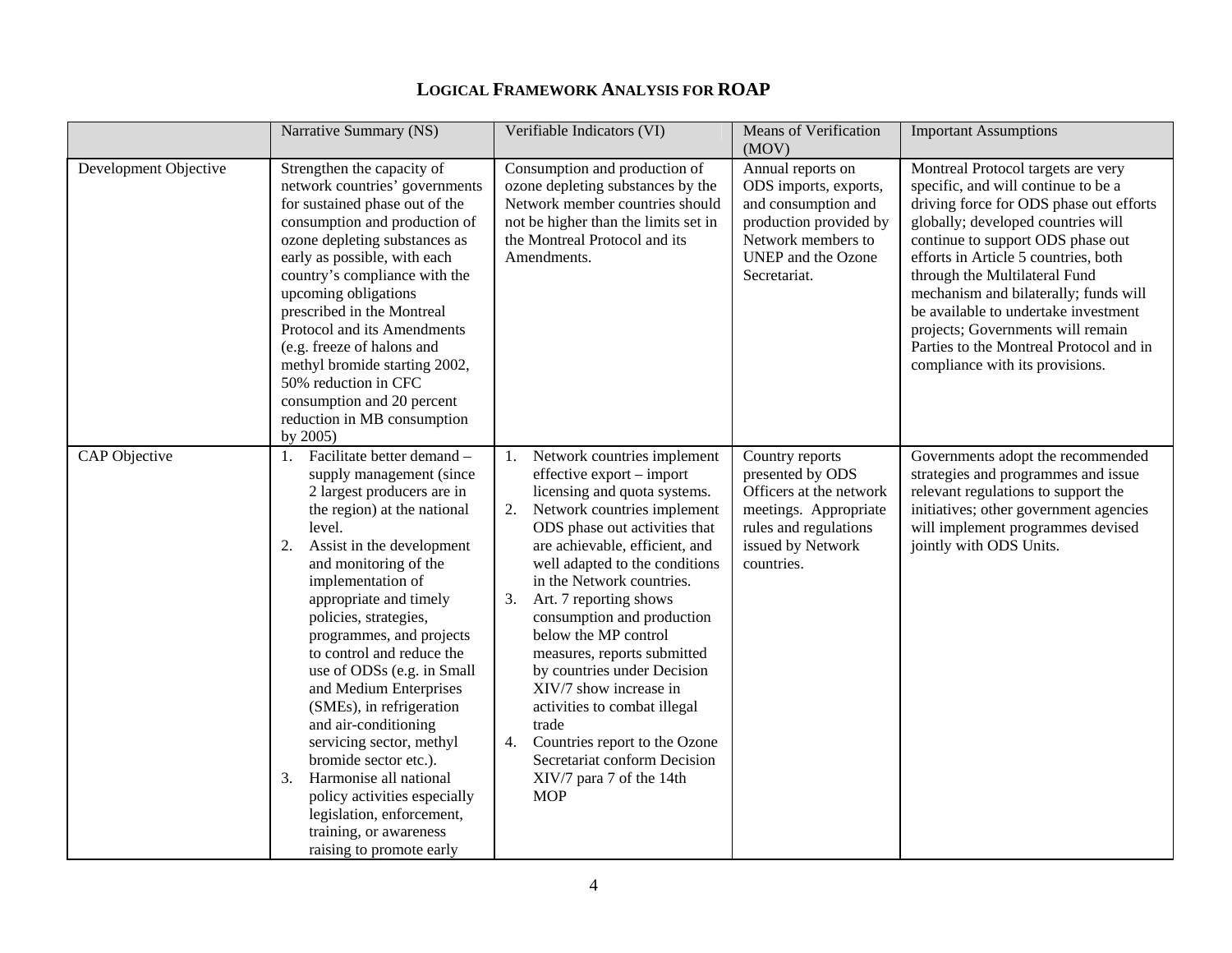|         | Narrative Summary (NS)                                                                                                                                                                                                                                                                                                                                                                                                                                                                                                                                                                                                                                                                                | Verifiable Indicators (VI)                                                                                                                                                                                                                                                                                                                      | <b>Means of Verification</b><br>(MOV)                                                                                                                                                                                                                                                | <b>Important Assumptions</b>                                                                                                                                                                                                                                                               |
|---------|-------------------------------------------------------------------------------------------------------------------------------------------------------------------------------------------------------------------------------------------------------------------------------------------------------------------------------------------------------------------------------------------------------------------------------------------------------------------------------------------------------------------------------------------------------------------------------------------------------------------------------------------------------------------------------------------------------|-------------------------------------------------------------------------------------------------------------------------------------------------------------------------------------------------------------------------------------------------------------------------------------------------------------------------------------------------|--------------------------------------------------------------------------------------------------------------------------------------------------------------------------------------------------------------------------------------------------------------------------------------|--------------------------------------------------------------------------------------------------------------------------------------------------------------------------------------------------------------------------------------------------------------------------------------------|
|         | compliance with the<br>Montreal Protocol and<br>prevent illegal trade.<br>To encourage countries that<br>4.<br>have newly ratified the<br>Montreal Protocol and its<br>amendments to put in place<br>national phase out plans for<br>compliance.<br>To continue to encourage<br>5.<br>the ratification of the<br>remaining countries who<br>have not yet ratified the<br>Protocol and its<br>Amendments<br>To get all approved<br>6.<br>projects implemented on<br>time<br>To encourage countries to<br>7.<br>develop system of tracking<br>trade in ozone-depleting<br>substances as following<br>Decision XVI/33 Para 5 of<br>the MOP-XVI, and in<br>accordance with guidelines<br>set by the Ozone |                                                                                                                                                                                                                                                                                                                                                 |                                                                                                                                                                                                                                                                                      |                                                                                                                                                                                                                                                                                            |
| Results | Secretariat<br>Improved capabilities and<br>1.<br>technical skills of ODS<br>Officers to effectively<br>implement their currently<br>ongoing ODS phase out<br>programmes, and design<br>new areas of work<br>depending on their<br>remaining needs to fully<br>meet compliance.<br>Strengthened capacities of<br>2.<br>the national stakeholders in<br>addressing issues of<br>meeting their obligations to                                                                                                                                                                                                                                                                                           | Number of appropriate and<br>1.<br>timely ODS phase out<br>initiatives recommended<br>and/or undertaken by the<br>National ODS Units and<br>attributable to the project;<br>Extent to which experience<br>2.<br>achieved through the network<br>is used in the adoption and<br>adjustment of ODS phase out<br>strategies by network<br>counties | Country reports<br>1.<br>presented by ODS<br>Officers at the<br>network meetings<br><b>Ratification Status</b><br>2.<br>from the Ozone<br>Secretariat<br>Number of<br>3.<br>countries reported<br>Article 7 data<br>Number of<br>4.<br>countries ratified<br>Amendments/Prot<br>ocol | ODS Network member developing<br>countries will continue active<br>programmes to phase out ODS, as well<br>as provide staff and funds to national<br>ODS Units; other government<br>departments will continue to plan ODS<br>phase out projects with the ODS<br>Officers and their staffs. |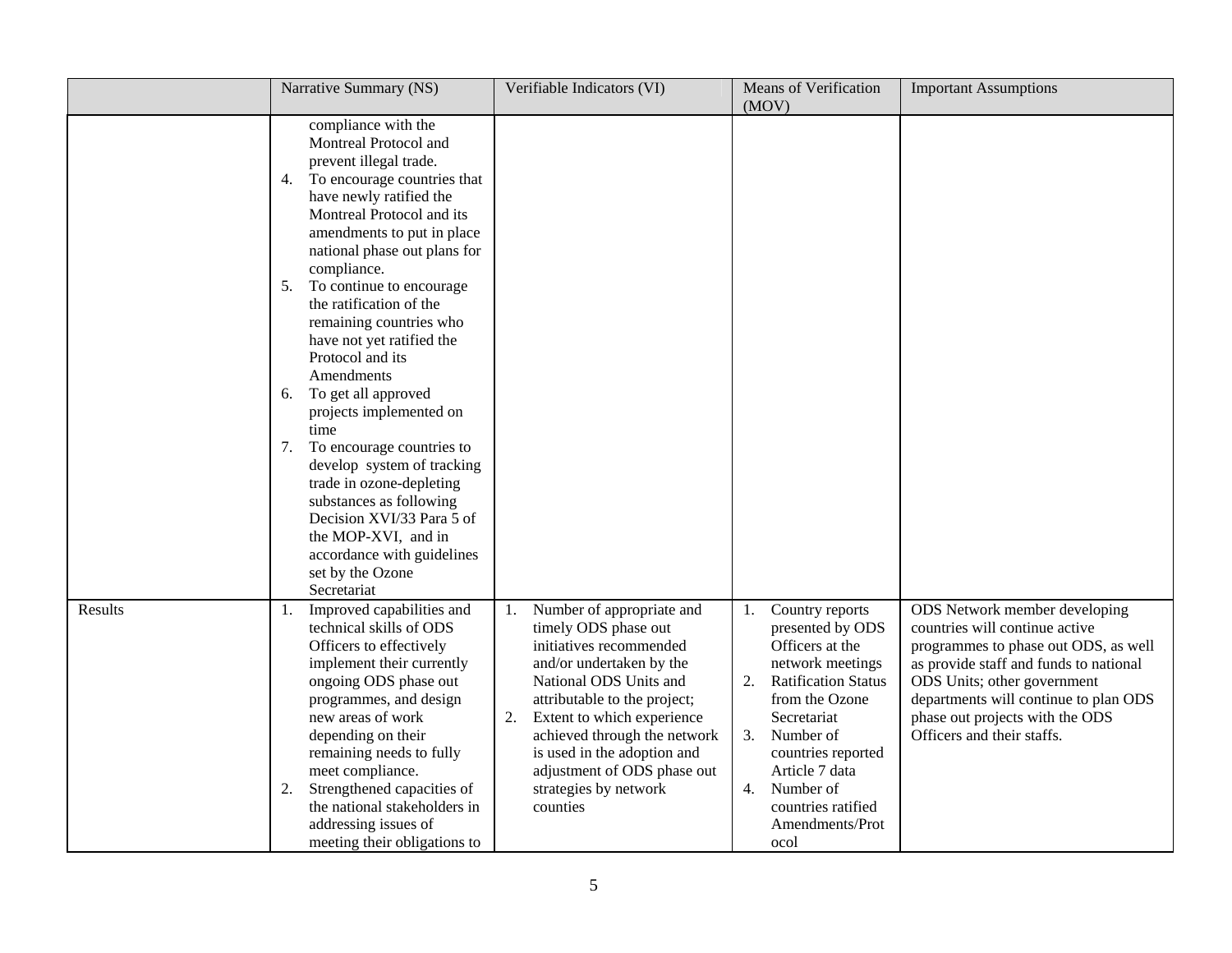|            | Narrative Summary (NS)                                                                                                                                                                                                                                                                                                                                                                                                                                                                                                                                                                                               | Verifiable Indicators (VI)                                                                                                                                                                                                                                                                                                              | <b>Means of Verification</b><br>(MOV)                                                                                                                                   | <b>Important Assumptions</b>                                                                                                                                                                                                        |
|------------|----------------------------------------------------------------------------------------------------------------------------------------------------------------------------------------------------------------------------------------------------------------------------------------------------------------------------------------------------------------------------------------------------------------------------------------------------------------------------------------------------------------------------------------------------------------------------------------------------------------------|-----------------------------------------------------------------------------------------------------------------------------------------------------------------------------------------------------------------------------------------------------------------------------------------------------------------------------------------|-------------------------------------------------------------------------------------------------------------------------------------------------------------------------|-------------------------------------------------------------------------------------------------------------------------------------------------------------------------------------------------------------------------------------|
|            | the national phase out<br>targets set.<br>Increased high level<br>3.<br>political commitment to the<br>Montreal Protocol process<br>through ratification of the<br>remaining amendments,<br>and a national commitment<br>to Protocol targets.<br>All network member<br>4.<br>countries report their<br>Article 7 data, and all<br>countries are in<br>compliance/returning<br>compliance, more countries<br>ratified the<br>amendments/Protocol<br>Project being implemented<br>5.                                                                                                                                   |                                                                                                                                                                                                                                                                                                                                         | 5. Number of<br>countries being in<br>compliance<br>Number of<br>6.<br>projects being<br>implemented as<br>per schedule                                                 |                                                                                                                                                                                                                                     |
| Activities | on time<br>Maintain regular contact<br>1.<br>with the countries and<br>maintain an up-to-date<br>database on demand -<br>supply and compliance<br>status.<br>Prepare up-to-date country<br>2.<br>profiles to facilitate<br>tracking of country<br>accomplishments.<br>Facilitate understanding on<br>3.<br>the implications of<br>ratification to the Protocol,<br>and its amendments for<br>remaining non-Parties in<br>the region (Timor Leste);<br>Assist some countries in<br>ratifying outstanding<br>amendments.<br>Assist countries in potential<br>4.<br>non-compliance to meet<br>their obligations, and to | Participation and<br>1.<br>recommendation made by<br>ODS Officers;<br>Number of workshops and<br>2.<br>results of the evaluation done<br>after completing each<br>workshop<br>Number of follow-up<br>3.<br>activities<br>Information papers on<br>4.<br>specific technical and policy<br>issues for use by NOUs<br>Country visits<br>5. | Report of the<br>1.<br>Meeting;<br>Mission reports;<br>2.<br>Country reports<br>3.<br>presented by ODS<br>Officers at the<br>network meetings<br>Country profiles<br>4. | ODS officers will participate in<br>meetings; ODS Units will cooperate on<br>specific ODS phase out projects and<br>activities organized during the project;<br>countries will cooperate in sharing<br>information and experiences. |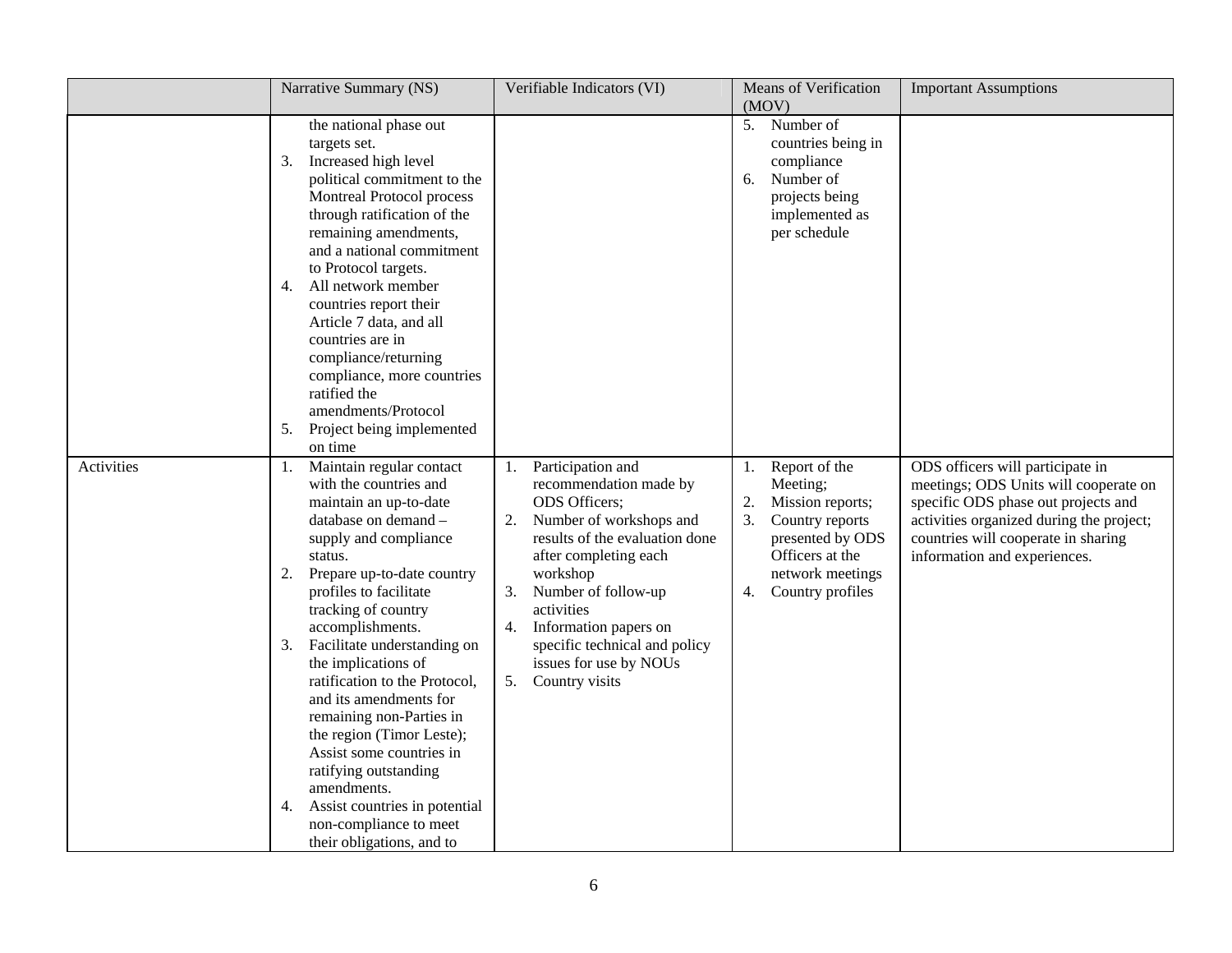| Narrative Summary (NS)                                                                                                                                                                                                                                                                                   | Verifiable Indicators (VI)                                                                                                      | Means of Verification<br>(MOV) | <b>Important Assumptions</b> |
|----------------------------------------------------------------------------------------------------------------------------------------------------------------------------------------------------------------------------------------------------------------------------------------------------------|---------------------------------------------------------------------------------------------------------------------------------|--------------------------------|------------------------------|
| ensure that activities are<br>sustained for the upcoming<br>control measures:<br>CFCs freeze and 50%<br>reductions (DPR<br>Korea, Iran, Pakistan,<br>Rep. of Korea)<br>Halons freeze and 50%<br>٠<br>reductions (Pakistan,<br>Rep. of Korea)<br>Methyl chloroform                                        | A traffic signal chart developed<br>by compiling consumption data of<br>countries as an early warning<br>signal to warn Parties |                                |                              |
| freeze (Bangladesh,<br>Fiji, Iran, Rep. of<br>Korea)<br>Carbon tetrachloride<br>$\blacksquare$<br>85% reductions<br>(Bangladesh, China,<br>DPR Korea, India,<br>Iran, Pakistan, Sri<br>Lanka)<br>Methyl bromide 20%<br>reductions (China,<br>Malaysia, Philippines,<br>Thailand)                         | Awareness activities with ITPI,<br>TVE AP and CEE in India and<br>Policy component with NACEN<br>in India                       |                                |                              |
| Assist countries on<br>5.<br>maintaining a credible<br>database of consumption<br>(Cambodia, Indonesia, Lao<br>PDR, Maldives, Nepal).<br>Implement<br>"early"<br>${\rm an}$<br>6.<br>warning system" to inform                                                                                           |                                                                                                                                 |                                |                              |
| the Parties of potential non-<br>compliance situations to<br>enable<br>them to<br>take<br>corrective actions and assist<br>all countries to gear up for<br>the 2007 control measures.<br>Assist Micronesia, Nauru<br>7.<br>and Tuvalu (decision<br>XVI/17) and Afghanistan<br>and Cook Islands (decision |                                                                                                                                 |                                |                              |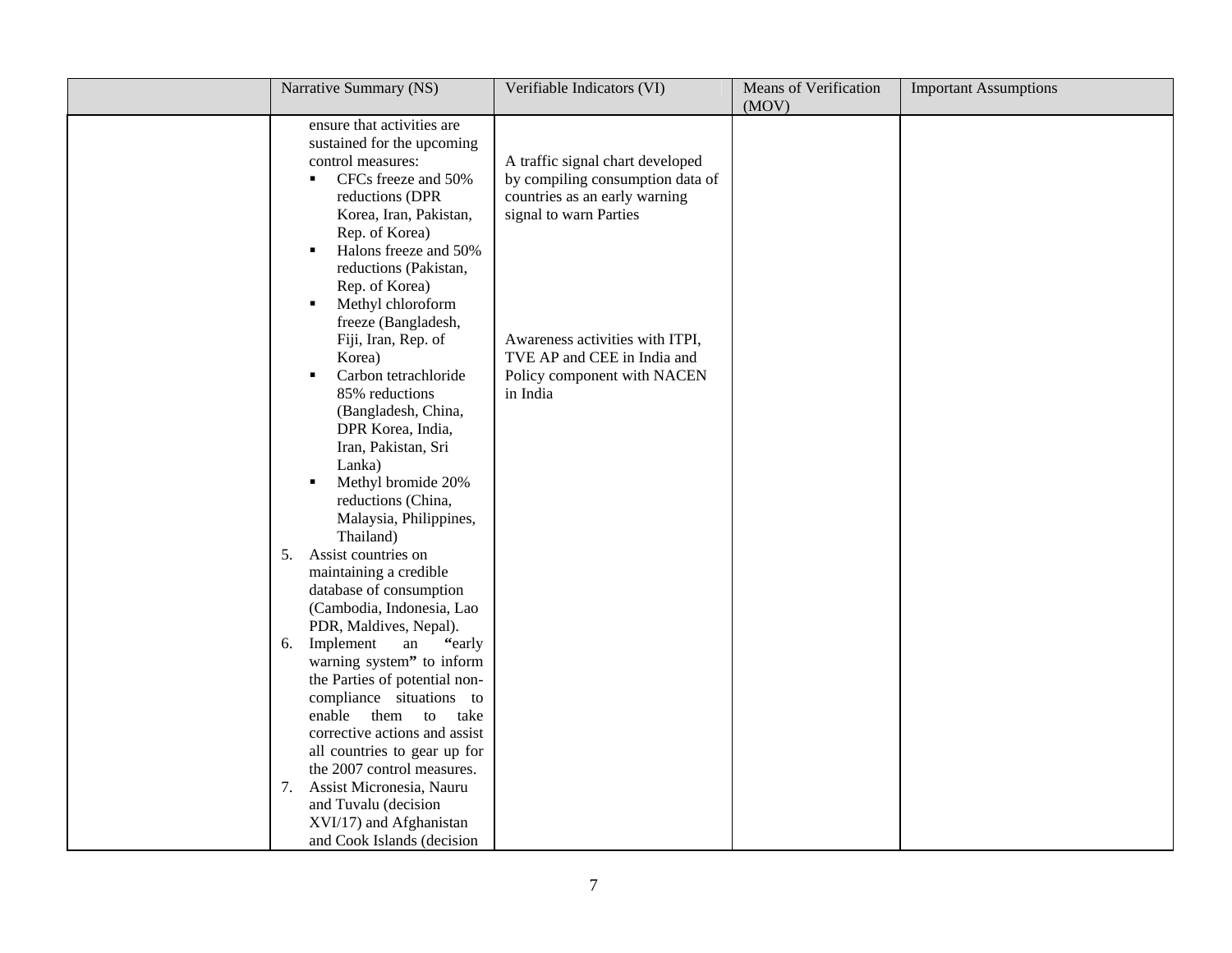| Narrative Summary (NS)                                                                                                                                                                                                                                                                                                                                                                                                                                                                                                                                                                                                                                                                                                                                                                                                                                                                                                                                                                                                                                                                                               | Verifiable Indicators (VI)                                                                                                                     | Means of Verification<br>(MOV) | <b>Important Assumptions</b> |
|----------------------------------------------------------------------------------------------------------------------------------------------------------------------------------------------------------------------------------------------------------------------------------------------------------------------------------------------------------------------------------------------------------------------------------------------------------------------------------------------------------------------------------------------------------------------------------------------------------------------------------------------------------------------------------------------------------------------------------------------------------------------------------------------------------------------------------------------------------------------------------------------------------------------------------------------------------------------------------------------------------------------------------------------------------------------------------------------------------------------|------------------------------------------------------------------------------------------------------------------------------------------------|--------------------------------|------------------------------|
| XVI/18) on data reporting<br>to maintain compliance<br>with the Protocol.<br>8.<br>Assist countries<br>(Bangladesh, Nepal and<br>Maldives) to monitor their<br>action plans to sustain their<br>compliance position.<br>9.<br>Assist (Afghanistan,<br>Bhutan, Cook Islands,<br>Niue) through UNEP's<br>expedited assistance<br>approach.<br>10. Facilitate a regional joint<br>advisory task force<br>comprising of IAs,<br>Secretariats and bilaterals<br>to provide coordinated<br>compliance advise and<br>assistance to countries.<br>11. Assist all countries to gear<br>up for the 2007 control<br>measures<br>12. Improve country awareness<br>and monitoring capacity of<br>illegal trade through the<br>customs-ozone officer's<br>network and sharing of<br>trade information between<br>producing countries (India<br>and China) and importing<br>countries in the region.<br>13. Prepare and organize<br>network meetings in the<br>reoriented context<br>emphasizing on compliance<br>sessions.<br>14. Analyse existing<br>regulations and recommend<br>options to improve ODS<br>import and monitoring | Some of the several activities that<br>were lined up in 2004 to promote<br>South-South and North-South<br>cooperation are being<br>implemented |                                |                              |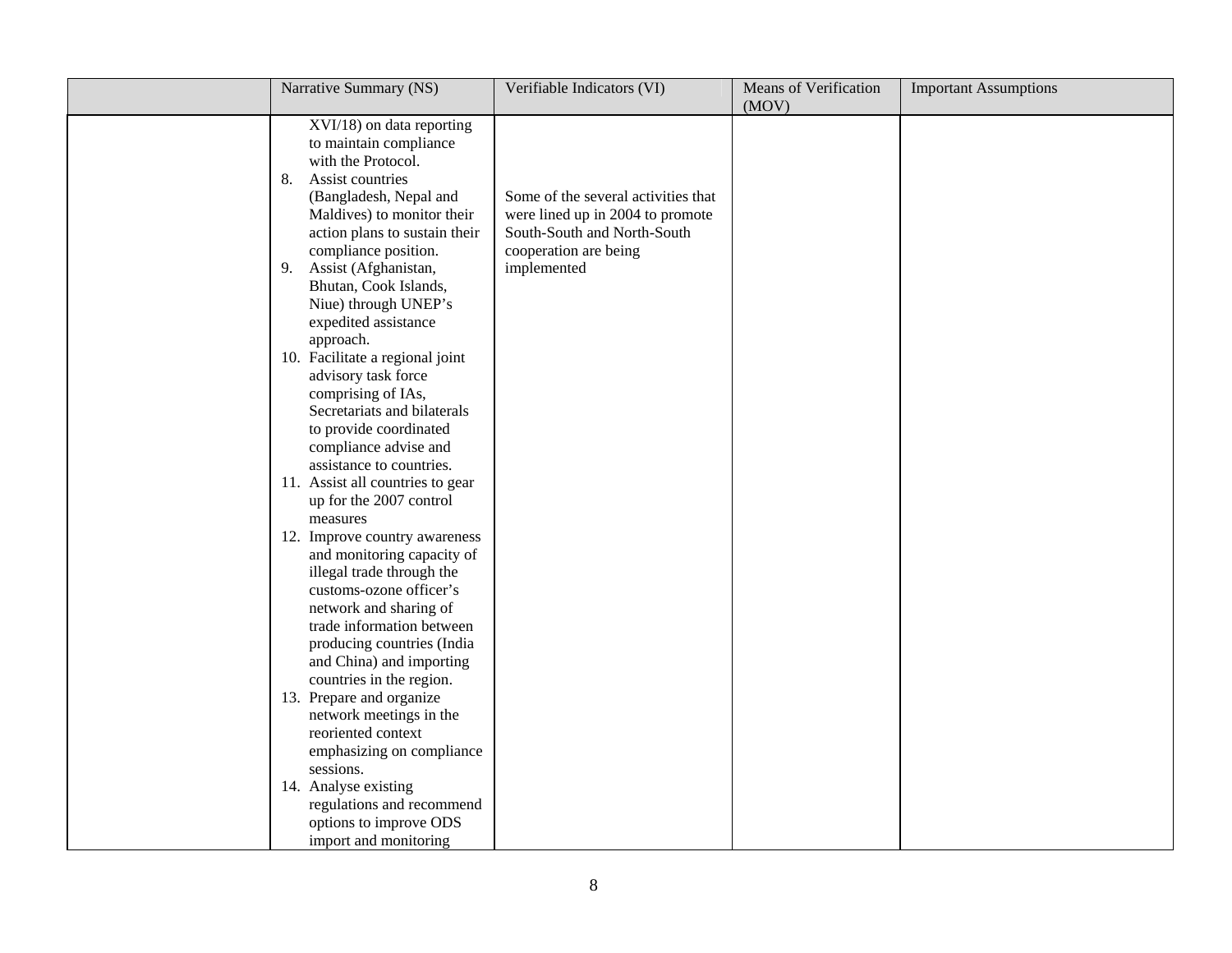| Narrative Summary (NS)                                                                                                                                                                                                                                                                                                                                                                                                                                                                                                                                                                                                                                                                                                                                                                                                                                                                                                                                                          | Verifiable Indicators (VI) | <b>Means of Verification</b><br>(MOV) | <b>Important Assumptions</b> |
|---------------------------------------------------------------------------------------------------------------------------------------------------------------------------------------------------------------------------------------------------------------------------------------------------------------------------------------------------------------------------------------------------------------------------------------------------------------------------------------------------------------------------------------------------------------------------------------------------------------------------------------------------------------------------------------------------------------------------------------------------------------------------------------------------------------------------------------------------------------------------------------------------------------------------------------------------------------------------------|----------------------------|---------------------------------------|------------------------------|
| systems, including customs<br>control and provide support<br>for the formulation and<br>implementation of ODS<br>regulations (Afghanistan,<br>Bangladesh, Bhutan,<br>Brunei, Cambodia, China,<br>DPR Korea, Iran,<br>Indonesia, Mongolia,<br>Pakistan, Philippines,<br>Thailand).<br>15. Provide permanent capacity<br>to backstup the operational<br>activities to be conducted<br>by countries and other IAs<br>and help strengthen the<br>expertise of local experts in<br>each of the sectors.<br>16. Assist in the formulation of<br>RMP (Bangladesh, Brunei,<br>Cambodia, Iran, Maldives,<br>Myanmar, Nepal and Sri<br>Lanka).<br>17. Promote North-South and<br>South-South cooperation.<br>18. Provide assistance to<br>LVCs, specifically with the<br>formulation and<br>implementation of the<br>RMPs and accelerating the<br>implementation of the<br>delayed projects and<br>Implement approved<br>projects according to<br>schedule.<br>19. Identify technical and |                            |                                       |                              |
| economic considerations in<br>alternatives to HCFCs and<br>encourage the development<br>of HCFC phase-out<br>strategy.                                                                                                                                                                                                                                                                                                                                                                                                                                                                                                                                                                                                                                                                                                                                                                                                                                                          |                            |                                       |                              |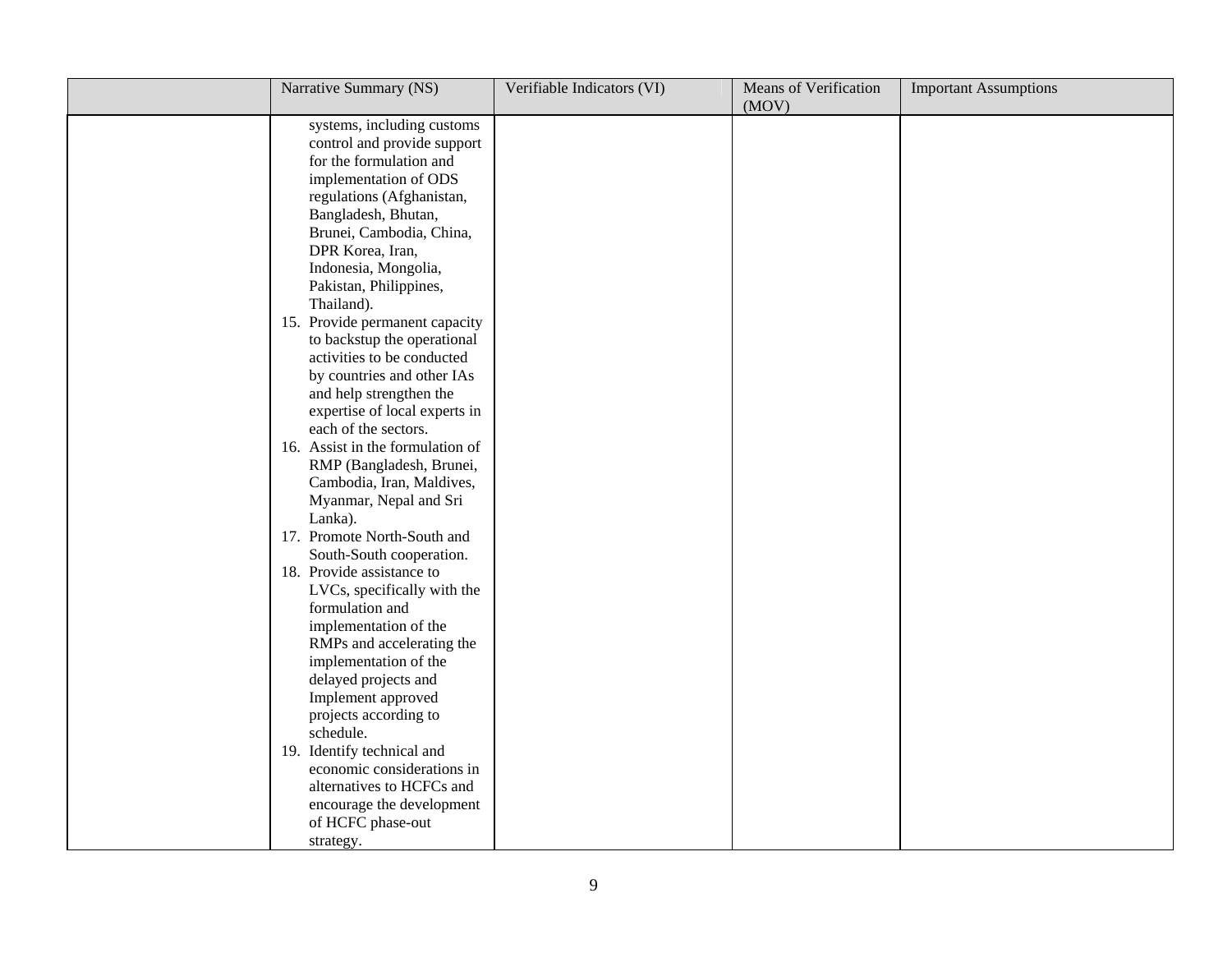|        | Narrative Summary (NS)                                                                                                                                                                             | Verifiable Indicators (VI) | Means of Verification<br>(MOV) | <b>Important Assumptions</b> |
|--------|----------------------------------------------------------------------------------------------------------------------------------------------------------------------------------------------------|----------------------------|--------------------------------|------------------------------|
|        | 20. Prepare and disseminate<br>information notes on<br>critical regional specific<br>technical and policy issues.<br>21. Promote query response,<br>information exchange at the<br>regional level. |                            |                                |                              |
| Inputs | CAP team (RNC SA, RNC<br>1.<br>SEAP, PO (Policy and<br>Enforcement), PO (Methyl<br>Bromide), PO (RMP<br>Implementation) and<br>administrative assistants for<br>the period Jan 2004 - Dec<br>2004; |                            |                                |                              |
|        | Funding for Network<br>2.<br>activities (for CAP team<br>and administrative<br>assistants, meetings, travel,<br>communications, cost of<br>participants' travel) from<br>MLF and Sida;             |                            |                                |                              |
|        | Participation of ODS<br>3.<br>officers in Network<br>activities; in kind<br>contributions from<br>Network member<br>countries;                                                                     |                            |                                |                              |
|        | Assistance from bilateral<br>4.<br>donors and cooperation<br>from other implementing<br>agencies;                                                                                                  |                            |                                |                              |
|        | 5. High level, administrative,<br>technical, managerial<br>support from UNEP;                                                                                                                      |                            |                                |                              |
|        | 6. Local transportation and<br>use of common office<br>equipment (photocopier,<br>fax machine, local<br>telephone, office supplies)<br>from UNEP.                                                  |                            |                                |                              |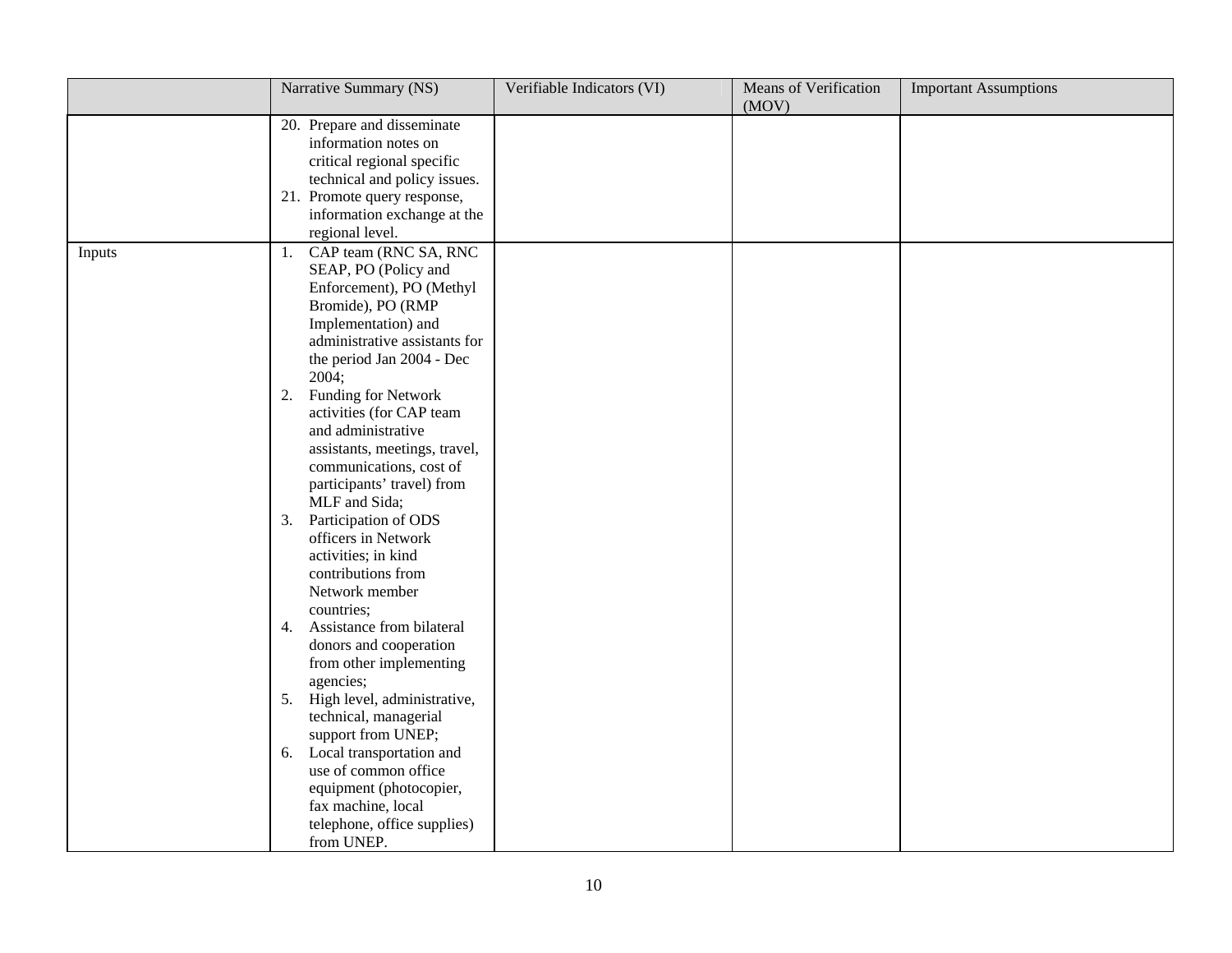|                       | Narrative Summary (NS)                                                                                                                                                                                                                                                                                                                                                                                                                                                                                                                                                                                                                                                                                  | Verifiable Indicators (VI)                                                                                                                                                                                                                                                                                                                                                               | <b>Means of Verification</b><br>(MOV)                                                                                                                                                                                                                              | <b>Important Assumptions</b>                                                                                                                                                                                                                                                                                                                                                                                                                                                                                                                 |
|-----------------------|---------------------------------------------------------------------------------------------------------------------------------------------------------------------------------------------------------------------------------------------------------------------------------------------------------------------------------------------------------------------------------------------------------------------------------------------------------------------------------------------------------------------------------------------------------------------------------------------------------------------------------------------------------------------------------------------------------|------------------------------------------------------------------------------------------------------------------------------------------------------------------------------------------------------------------------------------------------------------------------------------------------------------------------------------------------------------------------------------------|--------------------------------------------------------------------------------------------------------------------------------------------------------------------------------------------------------------------------------------------------------------------|----------------------------------------------------------------------------------------------------------------------------------------------------------------------------------------------------------------------------------------------------------------------------------------------------------------------------------------------------------------------------------------------------------------------------------------------------------------------------------------------------------------------------------------------|
| Development Objective | Strengthening and building<br>capacities of 33 network<br>countries' governments, to<br>enable them a sustained phase<br>out of consumption of ozone<br>depleting substances as early as<br>possible, and achieving each<br>country's compliance with the<br>upcoming obligations<br>prescribed in the Montreal<br>Protocol and its Amendments.                                                                                                                                                                                                                                                                                                                                                         | Consumption of ozone depleting<br>substances by the Network<br>member countries are in line (or<br>even lower in the Caribbean) with<br>the limits set in the Montreal<br>Protocol and its Amendments.                                                                                                                                                                                   | Annual reports on<br>ODS imports, exports,<br>and consumption<br>provided by Network<br>members to the Ozone<br>Secretariat.                                                                                                                                       | Montreal Protocol targets will not<br>$\blacksquare$<br>be relaxed and so will continue to<br>be a driving force for ODS phase<br>out efforts globally.<br>Developed countries will continue<br>$\blacksquare$<br>to support ODS phase out efforts in<br>Article 5 countries, both through<br>the Multilateral Fund mechanism<br>and bilaterally.<br>Funds will be available to<br>$\blacksquare$<br>undertake investment projects.<br>Governments will remain Parties to<br>the Montreal Protocol and in<br>compliance with its provisions. |
| CAP Objective         | To promote appropriate<br>policies, strategies,<br>programmes, and projects<br>to control and reduce the<br>use of ODSs.<br>To recommend the<br>л<br>emphasis of making efforts<br>at balancing the supply and<br>demand side aspects of<br>ODS phase-out strategies.<br>All national policies and<br>activities, be it legislation,<br>enforcement, training, or<br>awareness raising will need<br>to be synergised and<br>improved to not only aim at<br>compliance with the<br>Montreal Protocol, but also<br>to prevent and/or follow-up<br>with the expected increase<br>in illegal trade.<br>To promote the possibility<br>of regional cooperation to<br>accelerate phase out in the<br>Caribbean | Network countries implement<br>$\blacksquare$<br>ODS phase out activities that<br>are achievable, efficient, and<br>well adapted to the conditions<br>in the Network countries.<br>Yearly figures on<br>$\blacksquare$<br>production/consumption<br>Standard mass media impact<br>$\blacksquare$<br>indicators<br>Ozone issues included in high<br>$\blacksquare$<br>level Fora agendas. | OS database<br>$\blacksquare$<br>Number of<br>enforceable licensing<br>systems<br>Number of people<br>$\mathbf{m}_{\mathrm{max}}$<br>informed according to<br>target audience.<br>Number of ozone<br>٠.<br>issues included in<br>yearly high level Fora<br>agendas | Government adopt the<br>$\blacksquare$<br>recommended strategies and<br>programmes and issue relevant<br>regulations to support the<br>initiatives.<br>$\blacksquare$<br>Other government agencies will<br>implement programmes devised<br>jointly with ODS Units.<br>Production projects approved in the<br>$\blacksquare$<br>upcoming years                                                                                                                                                                                                |

## **LOGICAL FRAMEWORK ANALYSIS FOR ROLAC**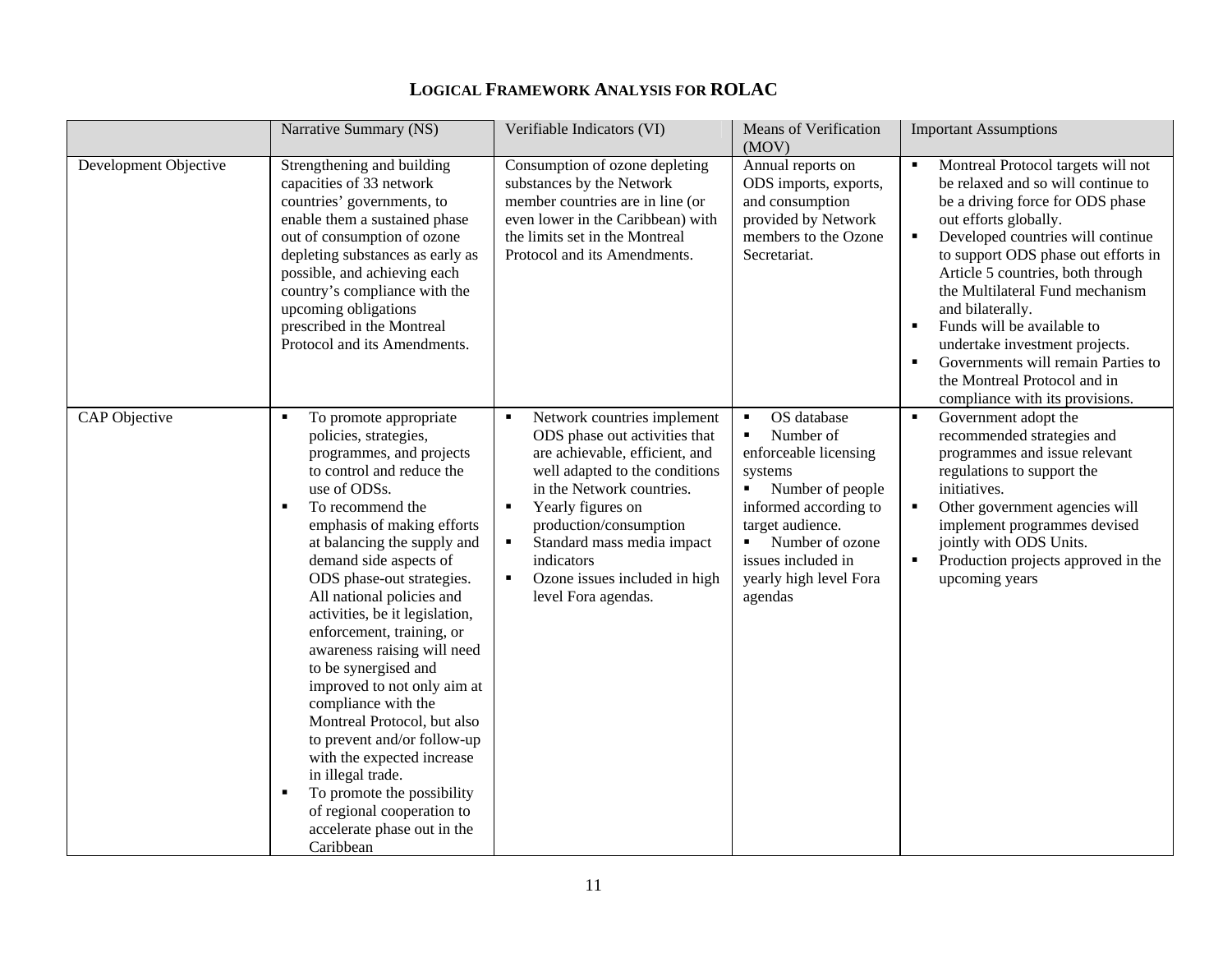|            | Narrative Summary (NS)                                                                                                                                                                                                                                                                                                                                                                                                                                                                                                                                                                                                                                                                                                                                                                                                                                                                                                                                                                                           | Verifiable Indicators (VI)                                                                                                                                                                                                                                               | <b>Means of Verification</b><br>(MOV)                                                                                                                                                                                            | <b>Important Assumptions</b>                                                                                                                                                                                                                            |
|------------|------------------------------------------------------------------------------------------------------------------------------------------------------------------------------------------------------------------------------------------------------------------------------------------------------------------------------------------------------------------------------------------------------------------------------------------------------------------------------------------------------------------------------------------------------------------------------------------------------------------------------------------------------------------------------------------------------------------------------------------------------------------------------------------------------------------------------------------------------------------------------------------------------------------------------------------------------------------------------------------------------------------|--------------------------------------------------------------------------------------------------------------------------------------------------------------------------------------------------------------------------------------------------------------------------|----------------------------------------------------------------------------------------------------------------------------------------------------------------------------------------------------------------------------------|---------------------------------------------------------------------------------------------------------------------------------------------------------------------------------------------------------------------------------------------------------|
| Results    | To support regional public<br>awareness campaign,<br>focused on mass media on<br>both sub regions<br>To provide support for<br>$\blacksquare$<br>enhancing priority of<br>Montreal Protocol issues<br>into the national political<br>level (e.g. Parliament,<br>Ministries of Environment,<br>Ministries of Agriculture,<br>other authorities, NGOs,<br>mass media, etc.)<br>Improved capabilities and<br>$\blacksquare$<br>technical skills of 33 ODS<br>Officers to design effective<br>ODS phase out<br>programmes.<br>Strengthened capacities of<br>the national stakeholders in<br>addressing issues of<br>compliance in 22 countries.<br>To facilitate the compliance<br>$\blacksquare$<br>(or early phase out) with<br>the Montreal Protocol<br>provisions in 33 countries<br>Increased intra/inter<br>$\blacksquare$<br>regional South-South<br>cooperation<br>Effective early warning<br>$\blacksquare$<br>compliance mechanism<br>Effective and self-reliant<br>$\blacksquare$<br>CAP product/service. | IS reporting, OS/MFS<br>$\blacksquare$<br>reporting<br>Comprehensive policies and<br>$\blacksquare$<br>legislation<br>Public awareness activities<br>$\blacksquare$<br>Capacity building<br>$\blacksquare$<br>Compliance-oriented<br>$\blacksquare$<br>products/services | Progress and<br>financial reports<br>under IS<br>Timely reporting<br>$\blacksquare$<br>to the OS and the<br><b>MFS</b><br>Assistance<br>$\blacksquare$<br>provided (i.e. by<br>country, by sector,<br>by sub region,<br>$etc.$ ) | Political stability at the<br>$\blacksquare$<br>national/regional level.<br>Continuity of NOOs.<br>П<br>Participatory mechanisms at the<br>national level.<br>Activities undertaken do not<br>$\blacksquare$<br>duplicate/overlap.                      |
| Activities | Maintain regular contact<br>$\blacksquare$<br>with the 33 countries and<br>maintain an up-to-date<br>database on their<br>compliance status and<br>country profiles<br>Develop 'Early Warning'                                                                                                                                                                                                                                                                                                                                                                                                                                                                                                                                                                                                                                                                                                                                                                                                                   | Participation and compliance-<br>$\blacksquare$<br>oriented recommendations<br>made by ODS Officers.<br>Risk assessment by country<br>$\blacksquare$<br>Comprehensive<br>$\blacksquare$<br>preventive/corrective plans of<br>action                                      | Report of the<br>$\blacksquare$<br>Meeting and close<br>follow up on<br>recommendations<br>Written early<br>$\blacksquare$<br>warning<br>mechanism for                                                                           | ODS officers will participate in<br>$\blacksquare$<br>meetings.<br>NOUs will cooperate on specific<br>$\blacksquare$<br>ODS phase out projects and<br>activities organized during the<br>meetings.<br>Countries and institutions will<br>$\blacksquare$ |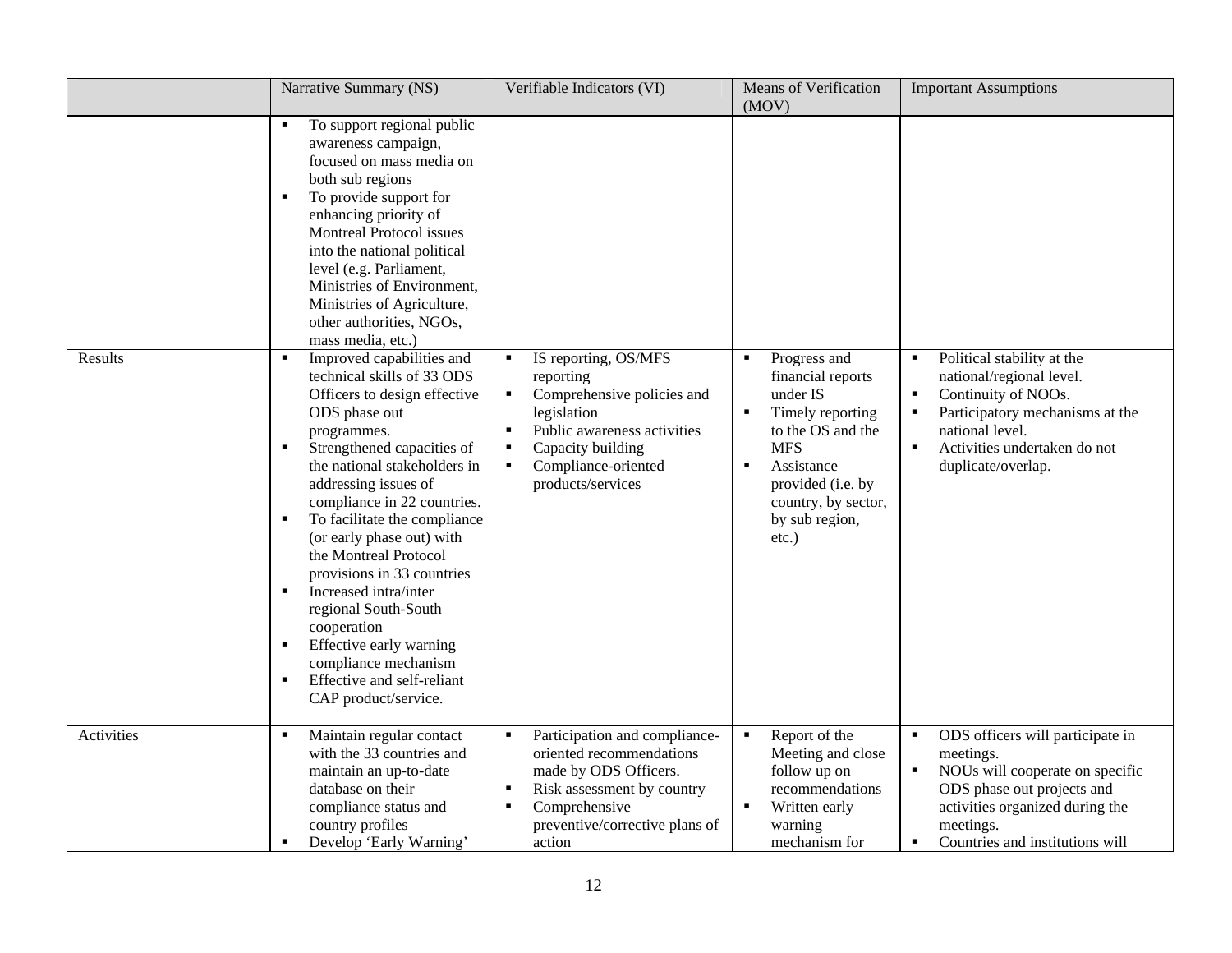|                                                                                                                            | Narrative Summary (NS)                                                                                                                                                                                                                                                                                                                                                                                                                                                                                                                                                                                                                                                                                                                                                                                                                                                                                                                                                                                                                                                      | Verifiable Indicators (VI)                                                                                                                                                                                                                                                                                                                                                                                                                                                                                                                                                                                                                                                                                                                                                                       | Means of Verification<br>(MOV)                                                                                                                                                                                                                                                                                                                                                                                                                                                                                                                                                                                                                                                                                                                                                                                              | <b>Important Assumptions</b>                                                                                 |
|----------------------------------------------------------------------------------------------------------------------------|-----------------------------------------------------------------------------------------------------------------------------------------------------------------------------------------------------------------------------------------------------------------------------------------------------------------------------------------------------------------------------------------------------------------------------------------------------------------------------------------------------------------------------------------------------------------------------------------------------------------------------------------------------------------------------------------------------------------------------------------------------------------------------------------------------------------------------------------------------------------------------------------------------------------------------------------------------------------------------------------------------------------------------------------------------------------------------|--------------------------------------------------------------------------------------------------------------------------------------------------------------------------------------------------------------------------------------------------------------------------------------------------------------------------------------------------------------------------------------------------------------------------------------------------------------------------------------------------------------------------------------------------------------------------------------------------------------------------------------------------------------------------------------------------------------------------------------------------------------------------------------------------|-----------------------------------------------------------------------------------------------------------------------------------------------------------------------------------------------------------------------------------------------------------------------------------------------------------------------------------------------------------------------------------------------------------------------------------------------------------------------------------------------------------------------------------------------------------------------------------------------------------------------------------------------------------------------------------------------------------------------------------------------------------------------------------------------------------------------------|--------------------------------------------------------------------------------------------------------------|
| $\blacksquare$<br>$\blacksquare$<br>$\blacksquare$<br>$\blacksquare$<br>$\blacksquare$<br>$\blacksquare$<br>$\blacksquare$ | mechanisms by sector in<br>order to avoid non-<br>compliance situations in<br>LVC and non-LVC<br>Provide assistance to<br>develop/implement plan of<br>action and ODS data<br>reporting of 11 countries<br>found in non-compliance<br>by 15th and 16th MOP.<br>Provide policy and<br>technical assistance to<br>countries with increasing<br>trends in ODS<br>consumption.<br>Promote ownership and<br>maintain momentum by<br>supporting assistance from<br>countries with successful<br>phase-out programmes to<br>countries in risk of non-<br>compliance<br>Promote customs/Ozone<br>Officers networking to<br>prevent/reduce illegal trade<br>(e.g. by sharing of trade<br>information between<br>producing countries,<br>including other regions,<br>and importing countries in<br>the region)<br>Redesign, prepare and<br>organize enhanced results-<br>oriented network meetings.<br>Implement approved<br>projects according to<br>schedule<br>Make a thorough<br>assessment of existing<br>regulations in 24 countries<br>and recommend options to<br>improve ODS | Number of countries assisted<br>$\blacksquare$<br>$\blacksquare$<br>Assistance (e.g.<br>recommendations adopted,<br>visits to countries, reports,<br>etc.) provided from countries<br>in the region.<br>Number of theme-oriented<br>$\blacksquare$<br>workshops and specific<br>results/products obtained<br>Established project<br>$\blacksquare$<br>milestones<br>Evaluation of legal<br>$\blacksquare$<br>instruments, with<br>recommendations according<br>to international standards<br>Services/products requests<br>from other IAs.<br>UNEP-country, Country-<br>$\blacksquare$<br>country missions<br>Joint activities with other IAs.<br>$\blacksquare$<br>Timeframe for disbursements,<br>٠<br>including cash advances<br>$\blacksquare$<br>South-South and North-South<br>initiatives | LVC and non-<br>LVC countries<br>Compliance with<br>$\blacksquare$<br>milestones of<br>Plans of Action<br>Mission/ periodic<br>reports<br>Monitoring and<br>$\blacksquare$<br>follow up of<br>project milestones<br>Survey and desk<br>$\blacksquare$<br>evaluation of<br>current legislation<br>Increased number<br>$\blacksquare$<br>of<br>services/missions<br>requested by other<br><b>IAs</b><br>Increased number<br>$\blacksquare$<br>of available<br>regional experts<br>Increased speed in<br>$\blacksquare$<br>administrative<br>procedures<br>Number of South-<br>$\blacksquare$<br>South and North-<br>South initiatives<br><b>Ratification Status</b><br>$\blacksquare$<br>from the Ozone<br>Secretariat<br>Country profiles<br>$\blacksquare$<br>Reduced funds<br>budgeted for<br>consultants in<br>other IAs. | cooperate in sharing information<br>and experiences.<br>IMIS or other compatible system in<br>place in ROLAC |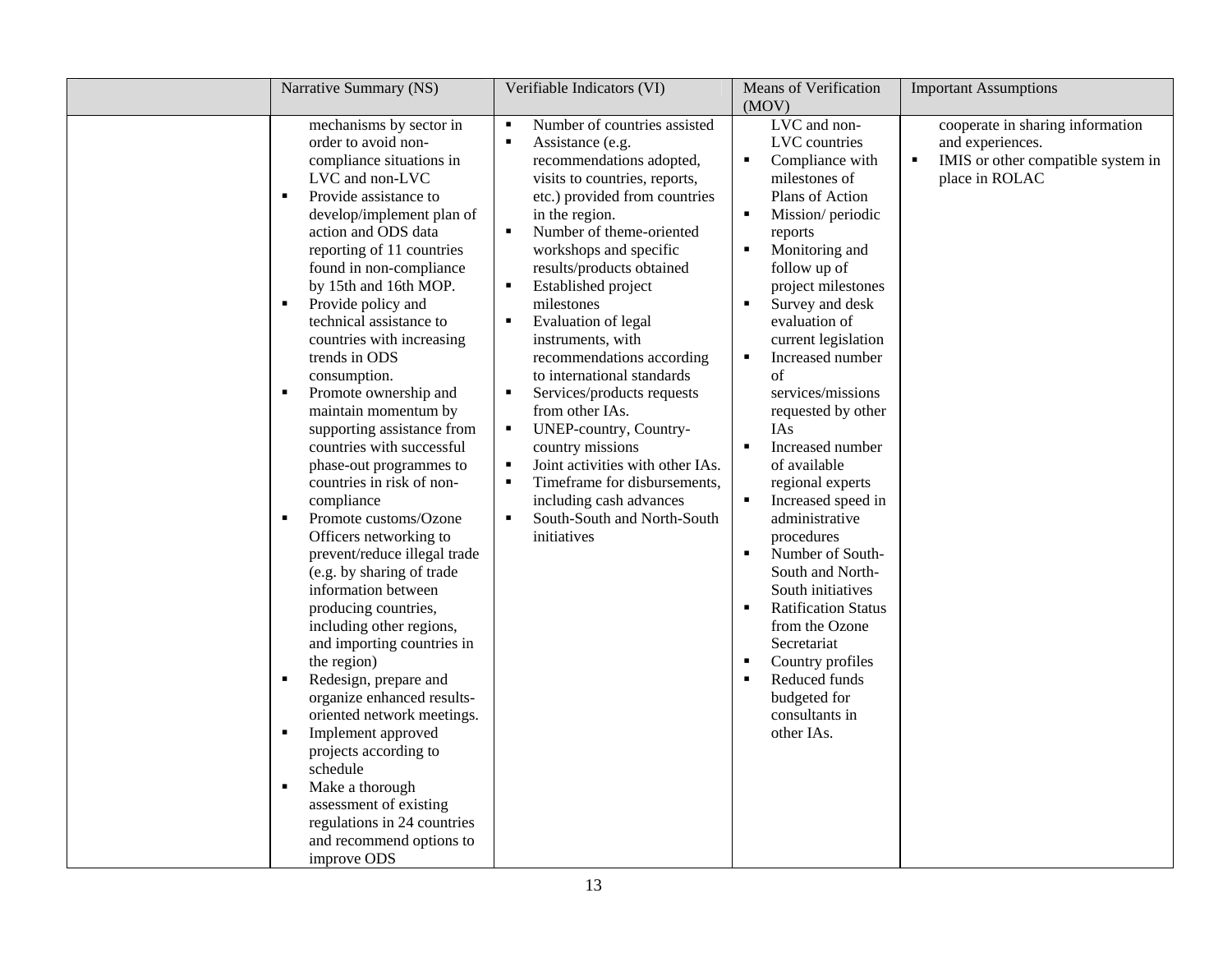|                  | Narrative Summary (NS)                                                                                                                                                                                                                                                                                                                                                                                                                                                                                                                                                                                                                                                                                                                                                                                                                                                                                                          | Verifiable Indicators (VI) | Means of Verification<br>(MOV) | <b>Important Assumptions</b> |
|------------------|---------------------------------------------------------------------------------------------------------------------------------------------------------------------------------------------------------------------------------------------------------------------------------------------------------------------------------------------------------------------------------------------------------------------------------------------------------------------------------------------------------------------------------------------------------------------------------------------------------------------------------------------------------------------------------------------------------------------------------------------------------------------------------------------------------------------------------------------------------------------------------------------------------------------------------|----------------------------|--------------------------------|------------------------------|
|                  | import/export controls,<br>including monitoring<br>systems.<br>Provide support for the<br>٠<br>formulation, and<br>implementation of ODS<br>regulations in 9 countries<br>Coordinate the operational<br>$\blacksquare$<br>activities to be conducted<br>by countries, UNEP and<br>other IAs in 22 countries<br>and help strengthen the<br>expertise of local experts in<br>each of the sectors.<br>Promote North-South and<br>$\blacksquare$<br>South-South cooperation.<br>Provide assistance to 21<br>$\blacksquare$<br>countries, specifically with<br>the formulation and<br>implementation of the<br>RMPs and accelerating the<br>implementation of the<br>delayed projects.<br>Regionalize the<br>٠<br>administration of funds for<br>22 IS projects<br>Identify technical and<br>$\blacksquare$<br>economic considerations in<br>alternatives to HCFCs and<br>encourage the development<br>of HCFC phase-out<br>strategy |                            |                                |                              |
| Inputs/resources | CAP team ROLAC (RNC,<br>٠<br>PEO, RMPO and MBO), 2<br>administrative assistants<br>and one temporary<br>assistance for the period:<br>Jan 2005 - Dec 2005;<br>Funding for Network<br>$\blacksquare$<br>activities (for CAP team                                                                                                                                                                                                                                                                                                                                                                                                                                                                                                                                                                                                                                                                                                 |                            |                                |                              |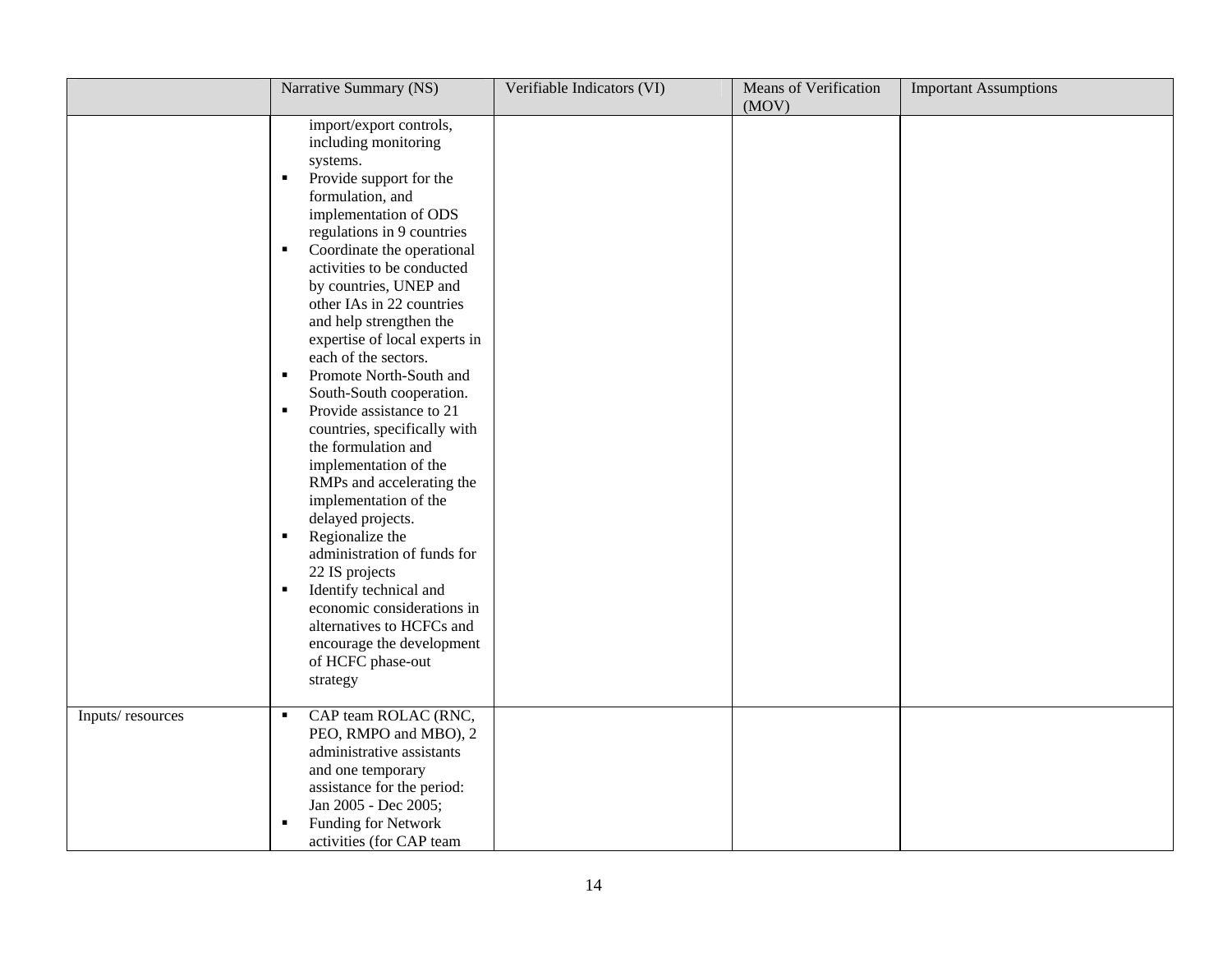| Narrative Summary (NS)                                                                                                                                                                                                                                                                                                                                                                                                                                                                                                                                                                                                                                                                       | Verifiable Indicators (VI) | <b>Means of Verification</b><br>(MOV) | <b>Important Assumptions</b> |
|----------------------------------------------------------------------------------------------------------------------------------------------------------------------------------------------------------------------------------------------------------------------------------------------------------------------------------------------------------------------------------------------------------------------------------------------------------------------------------------------------------------------------------------------------------------------------------------------------------------------------------------------------------------------------------------------|----------------------------|---------------------------------------|------------------------------|
| and administrative<br>assistants, meetings, travel,<br>translation service,<br>communications, cost of<br>participants' travel) from<br>MLF;<br>Funding for promotion of<br>٠<br>North-South and South-<br>South cooperation.<br>Participation of ODS<br>٠<br>officers in Network<br>activities; in kind<br>contributions from<br>Network member<br>countries;<br>Assistance from bilateral<br>$\blacksquare$<br>donors and cooperation<br>from other implementing<br>agencies;<br>Political (RD),<br>٠<br>administrative, technical,<br>managerial support from<br>ROLAC;<br>Office equipment<br>٠<br>(photocopier, fax machine,<br>local telephone, office<br>supplies) already available. |                            |                                       |                              |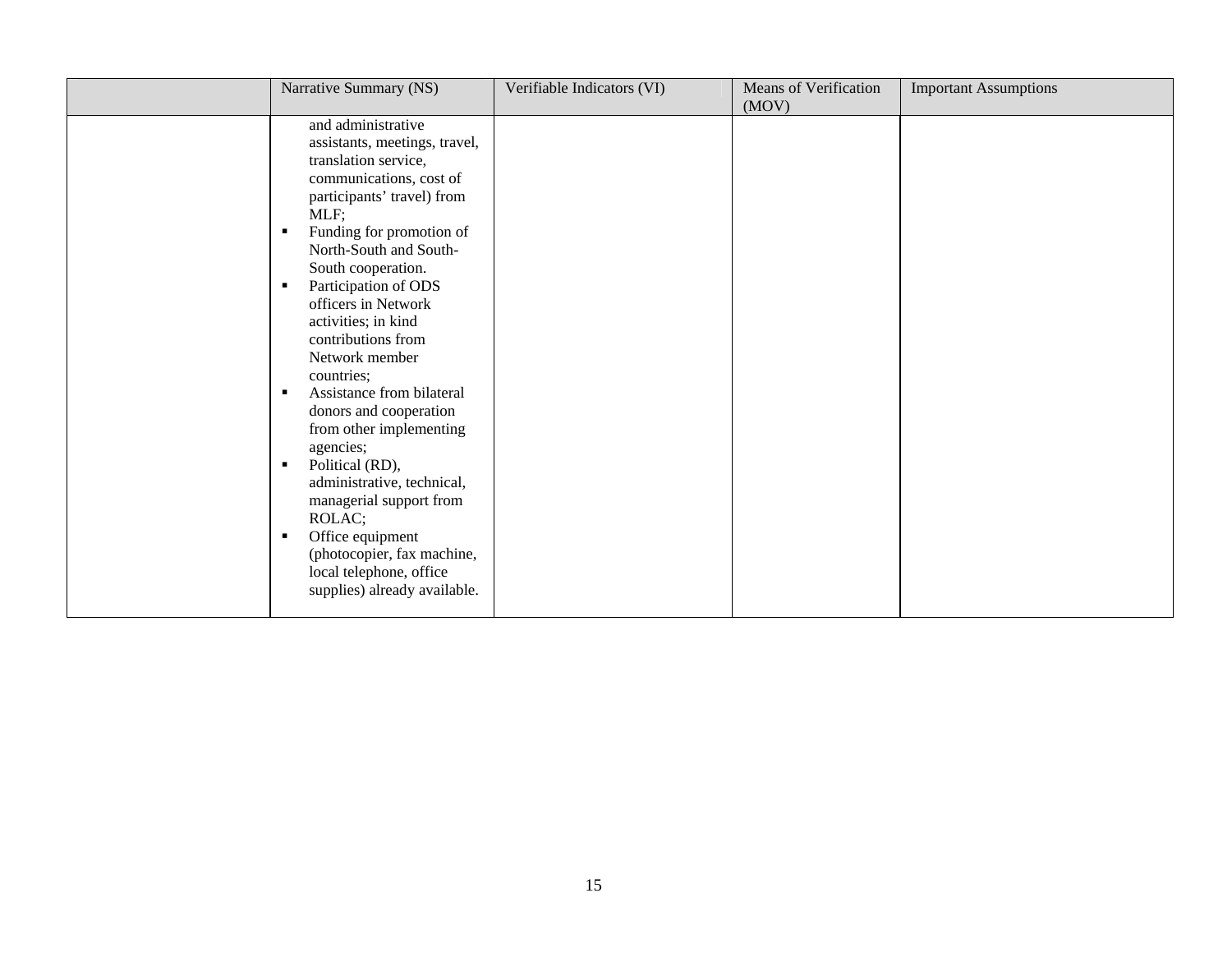| Concern                                          | 2003 Status                  | Challenges                                     | Actions & Activities                                                                     |
|--------------------------------------------------|------------------------------|------------------------------------------------|------------------------------------------------------------------------------------------|
| MP<br>1.                                         |                              |                                                |                                                                                          |
| Party                                            | 10 Parties                   | Political considerations of Iraq               | Encourage joining MP whenever situation is                                               |
| Non-party                                        | 2 Non-Parties                | Continuity of supporting the National<br>٠     | politically possible                                                                     |
|                                                  |                              | Palestinian Authority (NPA)                    |                                                                                          |
| 2.<br>Ratification *                             |                              |                                                |                                                                                          |
| London Amendment<br>$\blacksquare$               | • 9 Parties                  | Long procedures for ratification process.<br>٠ | Encourage and provide policy assistance to<br>٠                                          |
| Copenhagen Amendment<br>$\blacksquare$           | • 9 Parties                  |                                                | ratify amendments with assistance of ROWA                                                |
| <b>Montreal Amendment</b><br>п<br>$\blacksquare$ | • 6 Parties                  |                                                | RD in close coordination with Ozone Secretariat                                          |
| Beijing Amendment                                | ■ 2 Parties                  |                                                | in addressing NFPs and decision makers.                                                  |
| * NOU of UAE informed that                       |                              |                                                | Close cooperation with GCC Secretariat in<br>encouraging GCC countries for ratification. |
| the country officially ratified                  |                              |                                                |                                                                                          |
| all amendments recently and                      |                              |                                                |                                                                                          |
| they are in the process of                       |                              |                                                |                                                                                          |
| depositing ratification                          |                              |                                                |                                                                                          |
| documents.                                       |                              |                                                |                                                                                          |
| 3.<br>Article 7                                  |                              |                                                |                                                                                          |
| 2001                                             | <b>All Parties</b>           | Maintain reliable data-reporting on time       | Follow-up with NOUs                                                                      |
| 2002<br>$\blacksquare$                           | <b>All Parties</b>           |                                                | Coordination with Ozone Secretariat                                                      |
| 2003<br>$\blacksquare$                           | • All Parties                |                                                |                                                                                          |
| Compliance<br>4.                                 |                              |                                                |                                                                                          |
| Compliance with CFCs<br>$\blacksquare$           | ■ 10 Parties                 | Maintain compliance                            | Urgent support to non-compliance cases                                                   |
| baseline                                         | 2 Parties                    | Achieve 2007 reductions                        | Follow-up with countries to avoid non                                                    |
| Risk in compliance with<br>$\blacksquare$        | 10 Parties<br>$\blacksquare$ | Ensure Oman return to compliance as per<br>٠   | compliance situation                                                                     |
| 2005                                             | $\blacksquare$ 2 Parties     | decision XVI/28                                | Policies support through Networking                                                      |
| Compliance with Halon<br>$\blacksquare$          | $\blacksquare$ 10 Parties    | Bahrain compliance with CTC 2005 reductions    | • Technical assistance through CAP upon request.                                         |
| baseline                                         | None                         |                                                |                                                                                          |
| Risk in compliance with<br>$\blacksquare$        | $\blacksquare$ 1 party       |                                                |                                                                                          |
| 2005                                             |                              |                                                |                                                                                          |
| Compliance with MeBr<br>$\blacksquare$           |                              |                                                |                                                                                          |
| baseline                                         |                              |                                                |                                                                                          |
| Risk in compliance with<br>$\blacksquare$        |                              |                                                |                                                                                          |
| 2005<br>$\blacksquare$                           |                              |                                                |                                                                                          |
| Risk in compliance with<br>2005 measures for CTC |                              |                                                |                                                                                          |
| <b>Policies</b><br>5.                            |                              |                                                |                                                                                          |
| ODS Licensing system in<br>$\blacksquare$        | • 7 Parties                  | Long procedures needed to issue new or update  | Provide legal and technical support to issue new<br>٠                                    |
| place                                            | • 3 Parties                  | legislation                                    | ODS legislations for Oman, Qatar & Yemen                                                 |
| ODS Licensing system                             |                              |                                                | Follow-up on issuing new ODS legislation in                                              |
| not yet in place                                 | • 5 Parties                  |                                                | Lebanon                                                                                  |
|                                                  |                              |                                                |                                                                                          |

## **LOGICAL FRAMEWORK ANALYSIS FOR ROWA**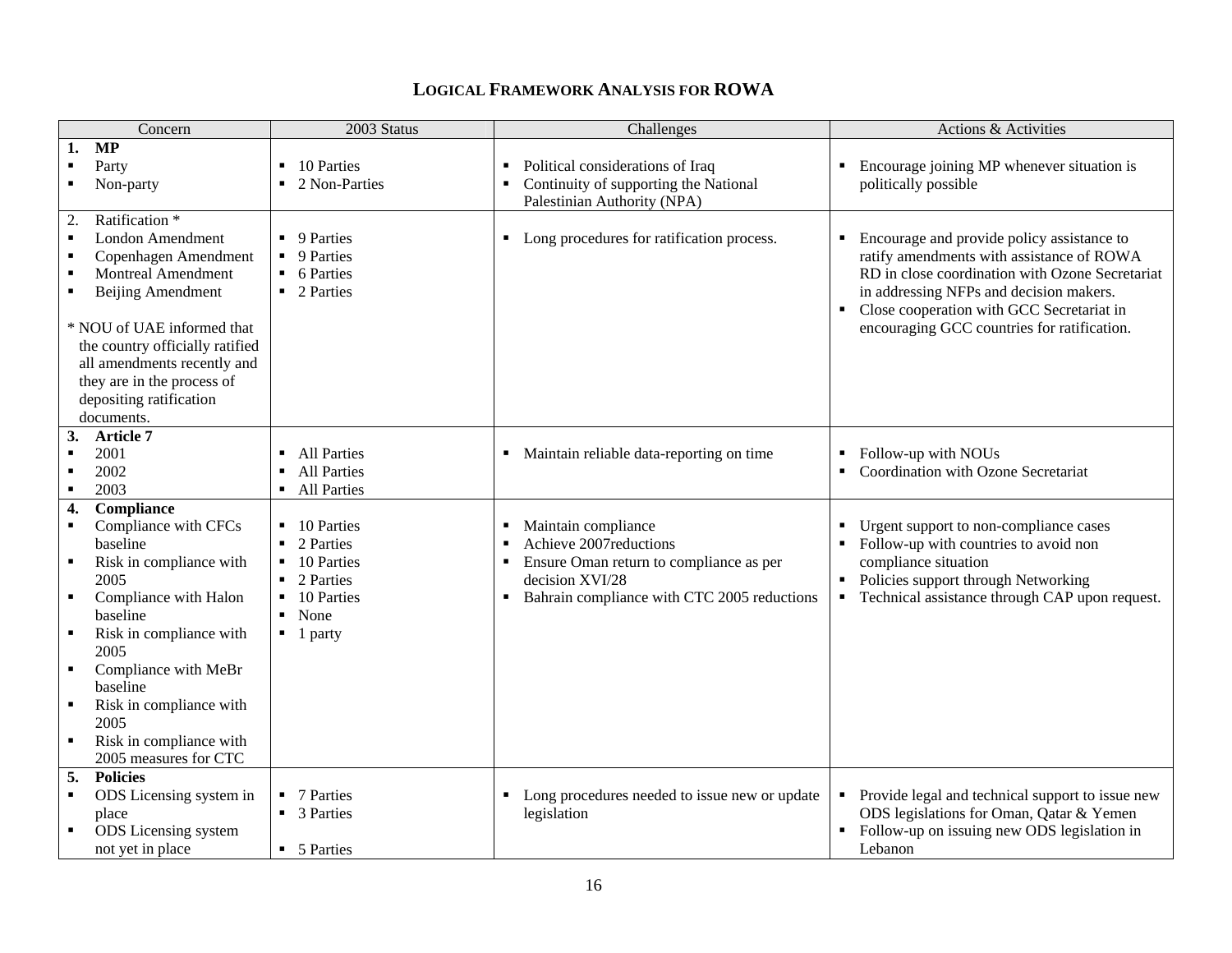| Concern                                                 | 2003 Status                   | Challenges                                                                                                                           | Actions & Activities                                                                                                                                                                                                                                                                                                                      |
|---------------------------------------------------------|-------------------------------|--------------------------------------------------------------------------------------------------------------------------------------|-------------------------------------------------------------------------------------------------------------------------------------------------------------------------------------------------------------------------------------------------------------------------------------------------------------------------------------------|
| Legislation under update                                |                               |                                                                                                                                      | Follow-up on updating ODS legislation in<br>Kuwait                                                                                                                                                                                                                                                                                        |
|                                                         |                               |                                                                                                                                      | Follow-up on legislation enforcement of other<br>members that have legislations in place.                                                                                                                                                                                                                                                 |
| 6. IS Projects*                                         |                               |                                                                                                                                      |                                                                                                                                                                                                                                                                                                                                           |
| Countries with ISP<br>ISP under UNEP                    | • 8 Parties<br>• 3 Parties    | Support to countries without ISP<br>Follow-up with countries that have ISP under<br>other IAs                                        | Assist Bahrain, Kuwait and Yemen in<br>implementation of their ISP.<br>Renewal of Bahrain, Kuwait & Yemen ISPs by<br>٠                                                                                                                                                                                                                    |
| * 2 countries have NOUs<br>without ISPs (Saudi Arabia & |                               |                                                                                                                                      | the 47 <sup>th</sup> ExCom.<br>Maintain close contacts with countries without                                                                                                                                                                                                                                                             |
| UAE)                                                    |                               |                                                                                                                                      | <b>ISP</b>                                                                                                                                                                                                                                                                                                                                |
| <b>RMPs</b><br>6.<br><b>RMPs in West Asia</b>           | 7 Parties                     | Monitoring Implementation                                                                                                            | Expedite implementation of ongoing RMP in                                                                                                                                                                                                                                                                                                 |
| <b>RMPs with UNEP</b>                                   | 4 Parties                     | Implementation delays due to delays in other<br>related activities or RMP components<br>Coordination with R&R projects and other IAs | West Asia<br>Support in submission of RMPU for Bahrain<br>Coordinate with other IA's in implementation<br>٠<br>Provide necessary technical assistance for non-<br>UNEP RMP's through the Net-working<br>activities through CAP<br>Promote experience exchange in RMP<br>implementation between WA countries                               |
| <b>Halon Management</b><br>7.                           | • 2 National Halon Banks (HB) | Halon Management in the national and regional<br>$\blacksquare$                                                                      | Establish regional database for halon<br>$\blacksquare$                                                                                                                                                                                                                                                                                   |
|                                                         | • One Regional HB             | levels<br>Strategic management of Halon in LVCs                                                                                      | Networking assistance<br>Provide necessary technical support by CAP<br>٠                                                                                                                                                                                                                                                                  |
| 8.<br><b>Awareness</b>                                  | • Ongoing activity            | Mobilize public and stakeholders towards<br>accelerating phase-out<br>Addressing SMEs and remaining consumptions<br>٠                | Disseminate success stories from West Asia<br>$\blacksquare$<br>awareness $2002 \& 2003$ projects to other regions<br>Commence implementation of the new<br>٠<br>awareness project(s).<br>Translate into Arabic main documents and<br>٠<br>awareness papers and disseminate them to all<br>Arab countries in and outside West Asia region |